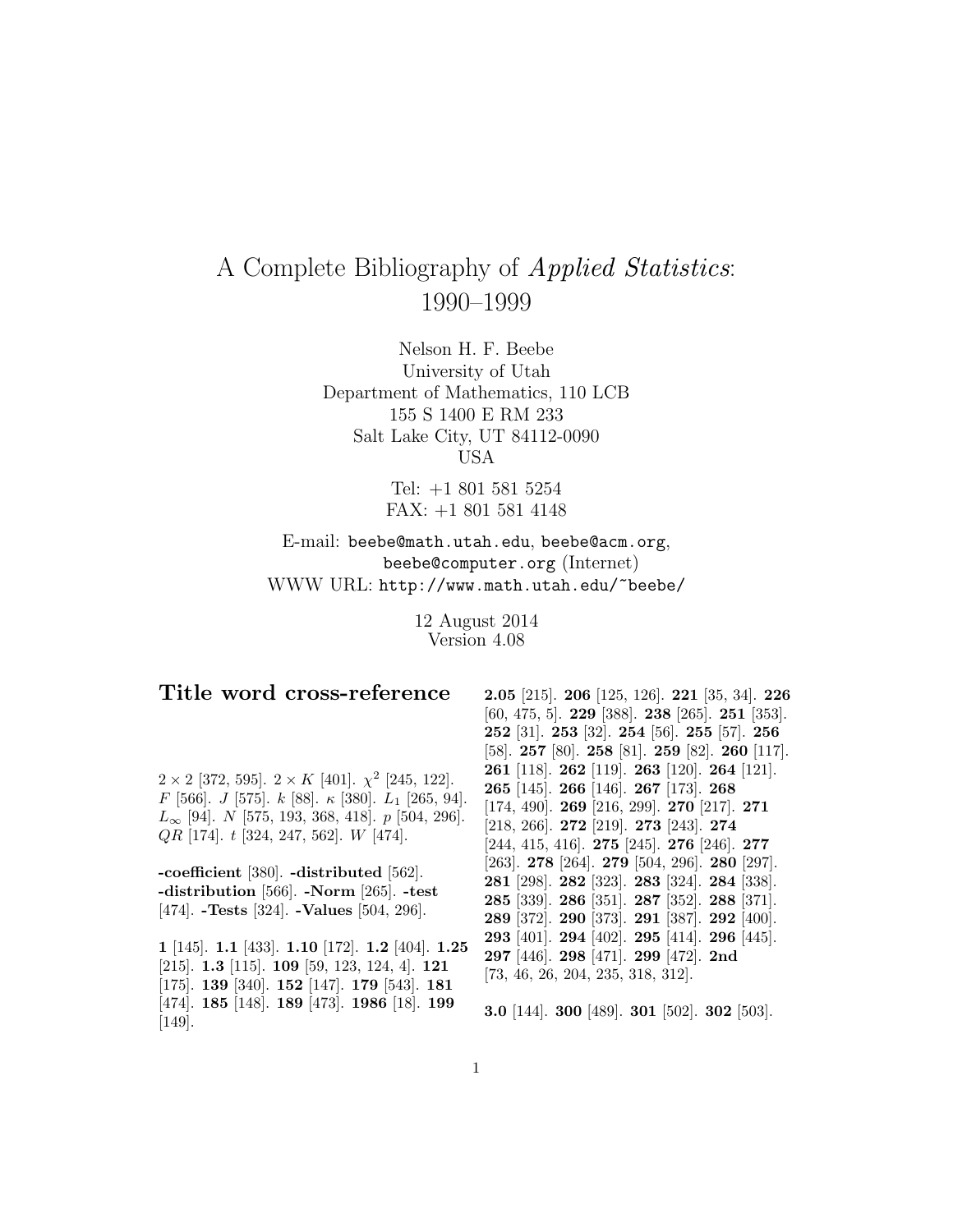[514]. **304** [515]. **305** [526]. **306** [527]. [528]. **308** [538]. **309** [539]. **310** [540]. [541]. **312** [542]. **313** [553]. **314** [554]. [562]. **316** [563]. **317** [565]. **318** [566]. [574]. **320** [575]. **321** [576]. **3rd** [320, 205].

```
4 [417]. 4th [103, 213, 69].
```
**5V** [116].

**6.01** [55]. **63** [4, 1]. **64** [4, 2]. **65** [33, 3].

**76** [247].

**91** [122].

**A.** [111, 27, 316, 25, 259, 258, 202, 234, 208, 23, 200, 107, 21]. **Aalen** [155]. **ABACUS** [391]. **ability** [511]. **absolute** [309]. **Accelerated** [209, 582]. **acceptance** [191]. **accident** [87]. **Accounting** [132]. **accuracies** [589]. **Acid** [250, 387]. **Acknowledgement** [649]. **acquired** [610, 494, 423]. **Adams** [18]. **Adaptive** [226, 466, 577, 352]. **added** [271]. **Addition** [162]. **Additive** [203]. **Additivity** [338]. **adequacy** [383]. **adjusting** [273]. **adjustment** [42]. **Advanced** [49]. **Advances** [70]. **Against** [502]. **Age** [361, 657]. **ages** [42]. **aggregates** [156]. **Agricultural** [482, 522, 182]. **air** [643]. **airline** [596]. **Aitkin** [19]. **Akaike** [139]. **Albert** [259]. **Albeverio** [20]. **Algorithm** [471, 149, 553, 414, 542, 562, 453, 566, 565, 446, 324, 32, 147, 59, 123, 124, 338, 471, 82, 217, 542, 472, 540, 298, 297, 4, 502, 35, 34, 219, 117, 118, 245, 553, 218, 246, 266, 489, 353, 400, 58, 265, 81, 175, 60, 526, 575, 543, 80, 125, 148, 126, 402, 387, 247, 145, 445, 323, 576, 372, 401, 539, 56, 504, 388, 296, 574, 31, 475, 264, 216, 299, 5, 339, 173, 514, 1, 2, 119, 57, 541, 562, 243, 244, 415, 373, 414, 416, 527, 563, 146, 263, 371, 33, 120, 121, 554, 351, 515].

**Algorithm** [3, 528, 474, 340, 122, 503, 174, 473, 490, 566, 538, 352]. **Algorithms** [36, 580, 544, 555, 567, 446, 324, 32, 147, 59, 124, 338, 471, 82, 217, 472, 149, 298, 297, 4, 502, 35, 219, 117, 118, 245, 218, 246, 266, 489, 353, 400, 58, 265, 81, 175, 60, 526, 80, 148, 126, 402, 387, 247, 145, 445, 323, 372, 401, 56, 504, 388, 296, 31, 475, 264, 216, 299, 5, 339, 173, 514, 1, 2, 119, 57, 243, 244, 373, 414, 416, 527, 146, 263, 371, 33, 120, 121, 351, 515, 3, 528, 474, 340, 122, 503, 174, 473, 490, 352]. **allocation** [182]. **Allowing** [659]. **Alphabetic** [387]. **Alternative** [253, 395]. **Alwan** [451]. **Among** [510]. **Analyse** [206]. **analysed** [644]. **Analyses** [280, 334, 209, 239]. **Analysing** [648, 439, 168, 511, 497]. **Analysis** [223, 310, 347, 470, 14, 103, 285, 184, 27, 523, 559, 358, 558, 346, 199, 259, 253, 655, 361, 207, 312, 430, 590, 277, 107, 102, 431, 229, 510, 170, 69, 79, 573, 606, 114, 52, 139, 201, 39, 467, 483, 465, 654, 607, 520, 508, 42, 653, 231, 509, 533, 587, 638, 557, 187, 131, 381, 602, 12, 7, 333, 532, 468, 630, 562, 613, 225, 136, 43, 453, 424, 494, 659, 572, 179, 641, 616, 366, 379, 46, 165, 169, 234, 48, 53]. **Anderson** [19, 21]. **animal** [362]. **Annual** [329, 328]. **applicants** [639]. **Application** [520, 617, 357, 162, 568, 534, 444, 425, 252, 484, 228, 612, 662, 618, 657, 408, 602, 13, 656, 625, 438, 423, 628, 91, 571]. **Applications** [470, 202, 430, 453, 159, 652, 207, 45, 110, 291, 258, 212, 197, 72, 238]. **Applied** [236, 54, 239, 140, 653, 182, 613, 616, 144, 519]. **Approach** [487, 281, 455, 456, 397, 92, 367, 408, 615, 302, 153, 636, 443]. **approaches** [605]. **Appropriate** [485]. **Appropriateness** [512]. **Approximating** [181]. **Approximation** [44, 94]. **aquaculture** [637]. **Arbitrary** [371]. **archaeological** [622]. **Archaeometry** [470]. **area** [538]. **arising** [611]. **arithmetic** [554]. **arrays** [636]. **Arrest** [510]. **Arthur** [207]. **aspects** [587]. **Assessing**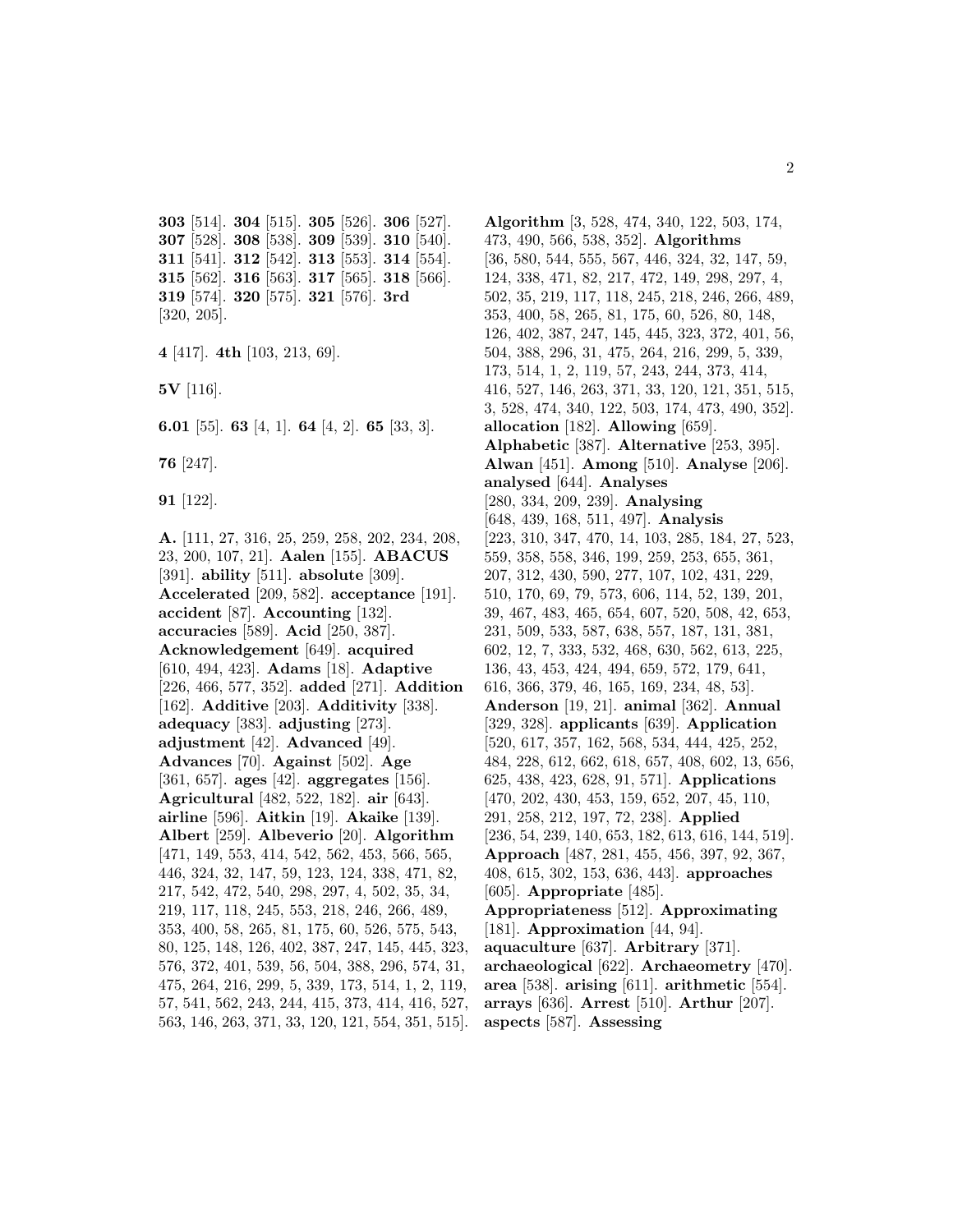[455, 570, 252, 604, 564, 569]. **assessment** [582]. **Assignments** [140]. **Association** [32, 551, 511]. **Assurance** [237]. **Asymptotic** [524]. **Athletics** [469, 537, 654]. **attacked** [331]. **attained** [436]. **attributable** [616]. **Attribute** [333]. **Australian** [306]. **Author** [579]. **authors** [661]. **Autocorrelated** [127]. **Autocorrelations** [504, 296]. **Automatic** [148]. **Automation** [47]. **autoradiographic** [465]. **autoregressive** [541, 89]. **autoregressive-type** [89]. **Average** [81, 526, 541, 594]. **Averaged** [385]. **averages** [627]. **averaging** [569]. **Axes** [310].

**B** [167, 74, 53, 21, 79, 29]. **B.** [24, 290, 23, 105, 19, 106, 114]. **Back** [37, 61, 83, 128, 151, 176, 221, 248, 267, 300, 325, 341, 354, 377, 392, 406, 419, 434, 447, 461, 476, 491, 505, 517, 529]. **Backcalculation** [133]. **bacteriological** [411]. **Bain** [312, 163]. **Balanced** [527]. **bark** [331]. **bark-beetles** [331]. **Barkman** [101]. **Barrett** [164]. **base** [276]. **base-line** [276]. **based** [600, 648, 563]. **basis** [193, 636]. **Batey** [70]. **Bayes** [261, 622, 502, 288, 134, 254]. **Bayesian** [610, 455, 231, 523, 327, 599, 619, 90, 220, 408, 602, 562, 428, 644, 153, 588, 364, 569, 616, 366, 379, 368, 418, 108, 443]. **Becker** [102]. **beetles** [331]. **before** [202]. **behaviour** [631]. **Belief** [24, 169]. **Belsley** [257]. **Bench** [67]. **Bench-Marking** [67]. **Bench-Marks** [67]. **Best** [173, 404]. **Beta** [59, 124, 540, 4, 60, 512, 475, 5, 1, 2, 473, 123]. **Beta-Binomial** [512]. **better** [135]. **betting** [551]. **between** [484, 41, 308]. **Bhattacharya** [197]. **biadditive** [524]. **Biemer** [50]. **Binary** [46, 314, 196, 359, 520, 653, 189, 426, 615, 630]. **Binomial** [512, 473, 368, 418, 584, 193]. **biogeography** [408]. **Biological** [319, 493].

**biomedical** [533, 618]. **Biopharmaceutical**

[28]. **Birth** [443, 617]. **birthweight** [42]. **Bit** [121]. **Bivariate** [291, 292, 247, 373, 263, 528, 576, 538, 330, 274]. **Blanchard** [20]. **Block** [27, 527]. **BMDP** [262, 116]. **Board** [487]. **bone** [511]. **Book** [198, 319, 71, 315, 167, 313, 18, 103, 111, 73, 27, 70, 110, 320, 260, 291, 292, 316, 74, 25, 46, 77, 199, 259, 165, 26, 258, 24, 212, 113, 204, 169, 206, 235, 202, 210, 317, 314, 293, 211, 234, 236, 48, 207, 208, 205, 318, 321, 290, 312, 49, 68, 29, 23, 28, 45, 76, 164, 109, 197, 209, 72, 200, 107, 102, 203, 54, 168, 239, 53, 257, 240, 214, 75, 213, 170, 104, 163, 105, 47, 101, 69, 19, 112, 141, 21, 140, 106, 22, 51, 114, 52, 20, 166, 50, 139, 237, 108, 261]. **Book** [238, 201]. **bootstrap** [425, 625]. **bootstraps** [179]. **borehole** [382]. **both** [132]. **Bound** [149]. **Bovine** [557, 559, 558, 556]. **Box** [219, 162, 253, 8]. **Box-Jenkins** [162]. **Bradley** [444]. **Bradley-Terry-Type** [444]. **brain** [532, 586]. **Branch** [149]. **branching** [635]. **Breakdown** [323]. **breast** [520]. **Britain** [568, 497]. **buffer** [583]. **Bullen** [22]. **Bunday** [290]. **Bunke** [68]. **bus** [578, 549]. **Business** [26].

**C** [318, 23, 197]. **C.** [167, 103, 291, 292, 170, 69]. **Calculating** [247]. **Calculo** [320]. **Calculus** [320]. **Calibration** [332, 41, 611, 141]. **Canadian** [593]. **cancer** [91]. **cancers** [520]. **canonical** [629]. **Capability** [64, 275]. **Cardiac** [510]. **Carlo** [617, 192, 547, 534, 497, 572]. **carry** [603]. **carry-over** [603]. **Case** [487, 253, 413, 510, 161, 559, 593, 588, 538]. **Case-Control** [510, 559]. **Case-Study** [487, 413, 593, 588]. **cases** [328]. **Catch** [361]. **Catch-At-Age** [361]. **Categorical** [279, 460, 440, 114, 427, 607, 131, 439]. **categories** [135, 160]. **categorized** [306]. **category** [521]. **Cattle** [14]. **Caulcutt** [451]. **Causation** [24]. **cause** [584]. **caused** [455]. **CD4** [571, 494]. **cell** [571]. **cells** [602].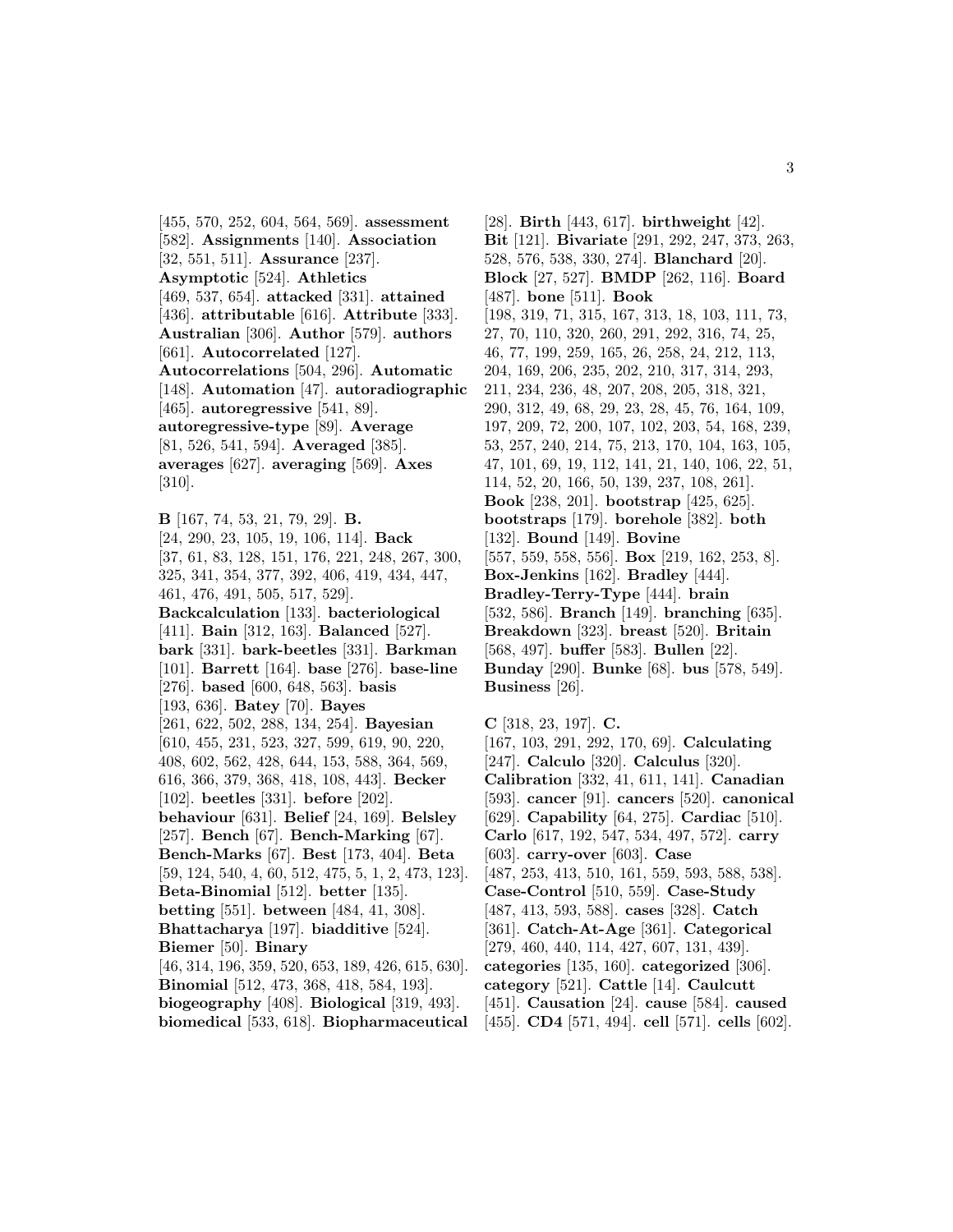**Censored** [400, 340, 381, 7, 423]. **censoring** [284]. **Census** [334]. **Central** [245, 60, 247, 475, 540, 566]. **centrality** [566]. **cervical** [91]. **Ch.** [206]. **chain** [626, 617, 547, 534, 639, 572]. **Chains** [507, 365]. **Change** [24]. **changed** [650]. **changepoint** [231, 43, 364, 411]. **changepoints** [328]. **Changes** [512]. **Chaos** [315]. **Characterizations** [27]. **Charpy** [572]. **Charts** [450, 526, 594, 191]. **Chatfield** [103, 69]. **checking** [179]. **Chemical** [633]. **chess** [13]. **Chhikara** [45]. **children** [597, 657]. **choice** [11]. **CIA** [79]. **Cinlar** [313]. **Circuit** [583, 487]. **class** [568, 618, 306]. **Classes** [31]. **classical** [41]. **Classification** [218, 246, 266, 633, 369, 599, 619]. **clearance** [625]. **Clinical** [259, 189]. **Cluster** [165, 431, 587]. **Clustering** [135, 386]. **clusters** [439]. **coastal** [605]. **Codes** [334]. **Coefficient** [117, 118, 380]. **Coefficients** [298, 458]. **Cohen** [23]. **cohort** [559, 558, 556, 557, 367]. **Colenutt** [164]. **Collapsibility** [402]. **Collett** [314]. **Collinearity** [257]. **Column** [482, 546, 96]. **Columns** [57]. **combination** [224]. **Combinatoric** [218, 246, 266]. **Combined** [86, 487]. **Combining** [592]. **comments** [154, 568]. **Common** [106, 592, 584]. **Companion** [321]. **comparative** [508, 596]. **Comparing** [150, 243, 625, 589, 656, 652]. **Comparison** [223, 486, 605, 157, 647, 646, 413, 10, 166, 612, 662, 131, 13, 93]. **Comparisons** [232, 601]. **competing** [276]. **complete** [484]. **Completion** [344]. **Complex** [170]. **compliance** [560]. **complicated** [96]. **Component** [470, 613, 136, 616]. **Components** [106, 286]. **Compositional** [251, 345]. **Compositions** [345]. **Compounds** [633]. **Computation** [324, 502]. **computer** [583, 135]. **Computing** [540, 245, 60, 372, 401, 504, 388, 296, 475, 5, 240, 566]. **Concave** [352]. **concentration** [536].

**Concepts** [391]. **concomitant** [564, 604]. **concrete** [92]. **conditional** [511, 436, 158]. **Conditioning** [257]. **Confidence** [82, 272, 373, 79, 524, 192, 538, 396]. **Confined** [340]. **Confocal** [602]. **Congdon** [70]. **Conjointe** [206]. **Conrad** [140]. **consequences** [479, 210]. **constancy** [384]. **constrained** [656]. **Constructing** [153]. **Construction** [553, 120, 546]. **constructs** [581]. **Containing** [173]. **Contaminant** [464]. **Content** [398]. **Contents** [620, 660, 554]. **Contingency** [502, 148, 402, 436, 158, 160]. **Continuation** [385]. **Continuous** [291, 292, 381, 394]. **Contrasts** [570]. **Control** [449, 86, 450, 162, 526, 317, 318, 510, 101, 139, 183, 559, 302, 594, 191, 75]. **controlled** [560]. **Controlling** [629]. **controls** [362]. **conversion** [93]. **Converting** [156]. **CORANA** [294]. **Cornell** [198]. **Cornish** [216, 299]. **Cornish-Fisher** [216, 299]. **Corporation** [78]. **Correcting** [280]. **Correction** [123, 124, 149, 35, 34, 266, 353, 543, 125, 126, 299, 415, 416, 490, 9]. **corrections** [658]. **Correlated** [409, 359, 520]. **Correlation** [117, 118, 353]. **Correspondence** [229, 333]. **Corrigendum** [619, 662, 220, 577, 150, 578, 460, 516, 127, 418]. **Count** [595, 467, 308, 481]. **counting** [441]. **Counts** [15, 329, 571, 536, 494, 521, 91]. **Course** [211, 507, 21, 71]. **Covariance** [430, 252]. **covariates** [612, 662, 394, 443]. **Cox** [260, 46, 253, 8, 63]. **CP** [480]. **Cramer** [274]. **Cramer-von** [274]. **creatinine** [625]. **credible** [538]. **credit** [639]. **Creed** [519]. **Crime** [250, 308]. **criteria** [564, 604]. **critical** [485]. **crop** [96]. **Cross** [57, 438, 88]. **cross-sectional** [438, 88]. **Cross-Term** [57]. **Crossover** [553, 603, 427, 189, 595]. **Crowder** [199]. **Cumulative** [86, 147, 157, 81, 526, 183, 410]. **Currents** [545]. **Curvature** [396]. **curve** [410, 133]. **Curves** [486, 548, 272, 494]. **Cyrus** [433].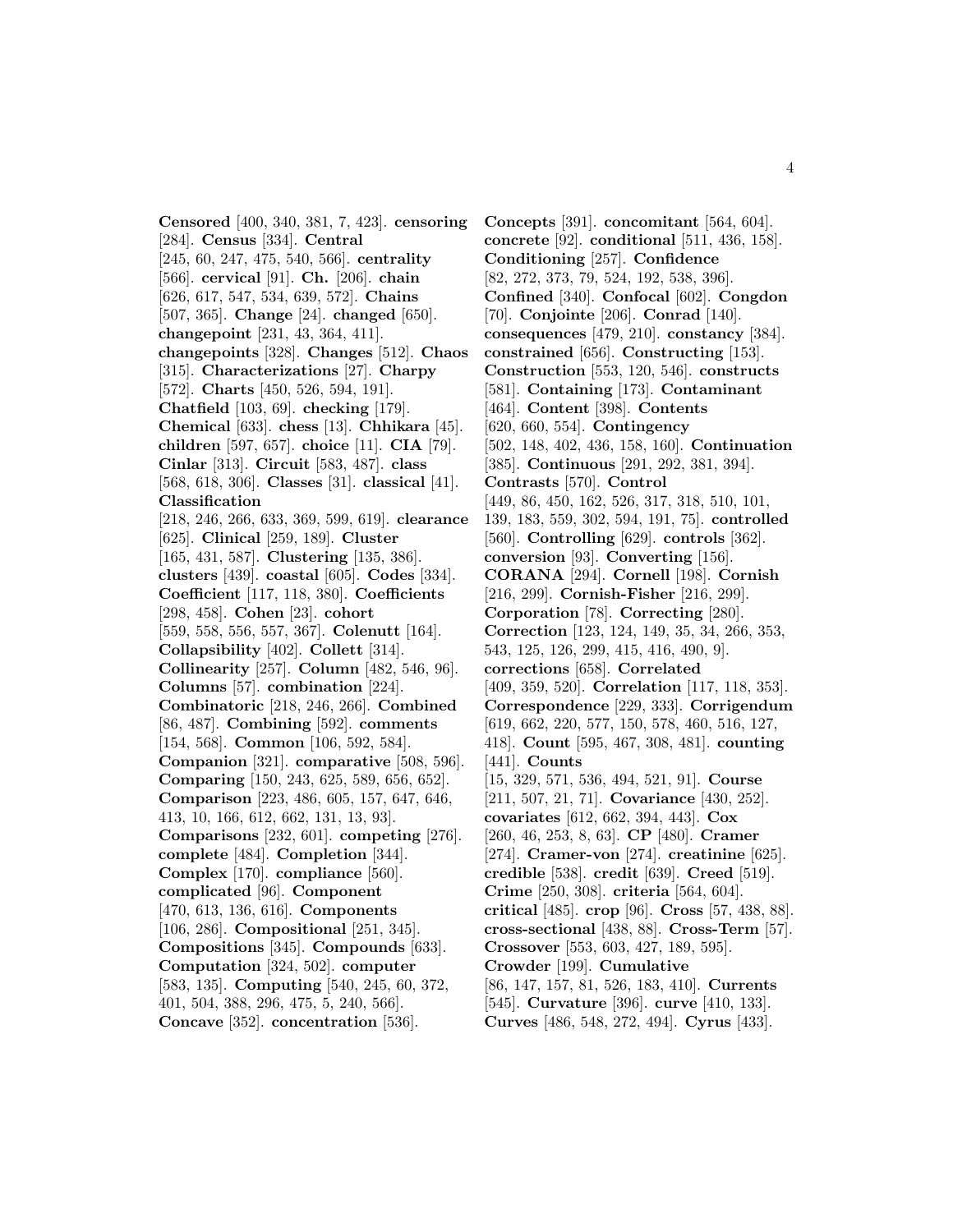**Cytel** [78].

**D** [27, 291, 292, 258, 207, 290, 168, 104, 79, 238, 414]. **D-Optimal** [414]. **D.** [260, 74, 46, 77, 199, 113, 314, 318, 404, 164, 257, 170, 19, 22, 52, 238]. **Daintith** [104]. **Data** [223, 251, 285, 523, 344, 46, 358, 346, 400, 190, 165, 90, 220, 402, 317, 548, 56, 430, 209, 119, 460, 440, 395, 257, 428, 345, 340, 334, 21, 573, 130, 386, 114, 52, 166, 409, 359, 467, 483, 66, 427, 484, 607, 520, 156, 597, 189, 638, 596, 426, 560, 655, 367, 187, 131, 381, 308, 12, 7, 584, 481, 593, 578, 549, 571, 630, 595, 534, 601, 550, 613, 631, 453, 424, 438, 644, 88, 659, 594, 572, 606, 423, 641, 382, 284, 314, 102, 168, 114]. **DATACHAIN** [295]. **dating** [614]. **David** [260, 55, 349]. **dead** [452]. **decay** [638]. **December** [182]. **Decennial** [334]. **Decision** [24, 172, 169, 48, 29, 522, 153]. **decision-making** [522]. **Decisions** [172]. **Decomposability** [402]. **Decomposing** [575]. **Decomposition** [490, 425, 174]. **defects** [443]. **deficiency** [610, 494, 423]. **degrees** [562]. **Delaney** [168]. **dementia** [589]. **Demography** [70]. **Denes** [258]. **Deniz** [171]. **Densities** [217]. **Density** [185, 352, 493, 538, 561]. **Deoxyribonucleic** [250, 387]. **Department** [417]. **departures** [511, 273]. **dependence** [63]. **Depth** [528]. **Design** [583, 653, 487, 357, 414, 201, 508, 587, 225, 215]. **DESIGN-EASE** [215]. **DESIGN-EXPERT** [215]. **designed** [641]. **Designing** [168]. **Designs** [454, 194, 437, 281, 482, 546, 656, 603, 286, 96, 652, 27]. **Detecting** [650, 180, 568, 411]. **detection** [464, 651, 271, 283]. **detector** [637]. **deterioration** [92]. **determinations** [397]. **Determining** [149]. **Development** [28, 112]. **Developmental** [409]. **Developments** [258]. **Deviance** [184]. **devising** [96]. **DEX** [171]. **diabetes** [564, 604]. **Diagnosability** [39]. **diagnostic** [564, 604]. **Diagnostics** [257]. **Diagrams**

[169]. **Dictionary** [104]. **differ** [442, 272]. **Difference** [652, 41]. **differenced** [382]. **Differences** [173]. **Differential** [280]. **Diffusion** [539]. **Digby** [71]. **dilution** [536]. **Dimensional** [343, 463, 347]. **direct** [558]. **Directional** [363, 114, 483]. **Dirichlet** [146]. **Disaster** [287]. **discordant** [559]. **discovering** [456]. **Discrete** [535, 385, 626, 94, 639]. **Discriminant** [430]. **discrimination** [561]. **Discussion** [451, 610, 641]. **Disease** [102, 507, 252, 615, 134]. **diseases** [585, 640]. **Dispersion** [483, 136, 273, 652]. **dissolution** [509]. **distance** [655, 485]. **distributed** [562]. **Distribution** [18, 338, 498, 540, 35, 117, 118, 245, 58, 512, 387, 264, 45, 146, 473, 34, 365, 122, 88, 566]. **Distributions** [291, 400, 372, 401, 371, 516, 565, 9, 7, 648, 640, 429, 423, 616, 292]. **DNA** [650, 626]. **DO** [575]. **Dobson** [200]. **domain** [643]. **Dose** [285, 409, 442]. **Dose-Response** [285, 409]. **Dotplots** [499]. **double** [443]. **doubly** [284]. **Down** [617]. **Driessen** [47]. **Drop** [358, 571, 630, 645]. **Drop-Out** [358, 630, 645]. **drop-outs** [571]. **Drug** [28, 112, 153, 224]. **Dual** [388]. **Durbin** [504, 296]. **Durbin-Watson** [504, 296]. **DYMO** [241]. **Dynamic** [90, 220, 646, 240, 139, 411]. **Dynamically** [575].

### **E.**

[319, 313, 260, 46, 259, 235, 197, 239, 214, 47]. **Early** [194, 42]. **Earnings** [18]. **EASE** [215]. **Ecologic** [280]. **ecological** [479]. **Economic** [26]. **Edge** [386]. **Editors** [138, 525, 100, 233, 289, 270, 422, 370, 17, 256, 552, 501, 335, 432, 513, 311, 459, 399, 608, 609]. **Edn** [46, 73, 320, 235, 318, 312, 103, 26, 204, 205, 213, 69]. **education** [568]. **Edwards** [349]. **Effect** [632, 512, 412, 612, 662, 560, 586, 645]. **effectiveness** [634]. **Effects** [232, 647, 189, 618, 603, 160]. **efficacy** [495].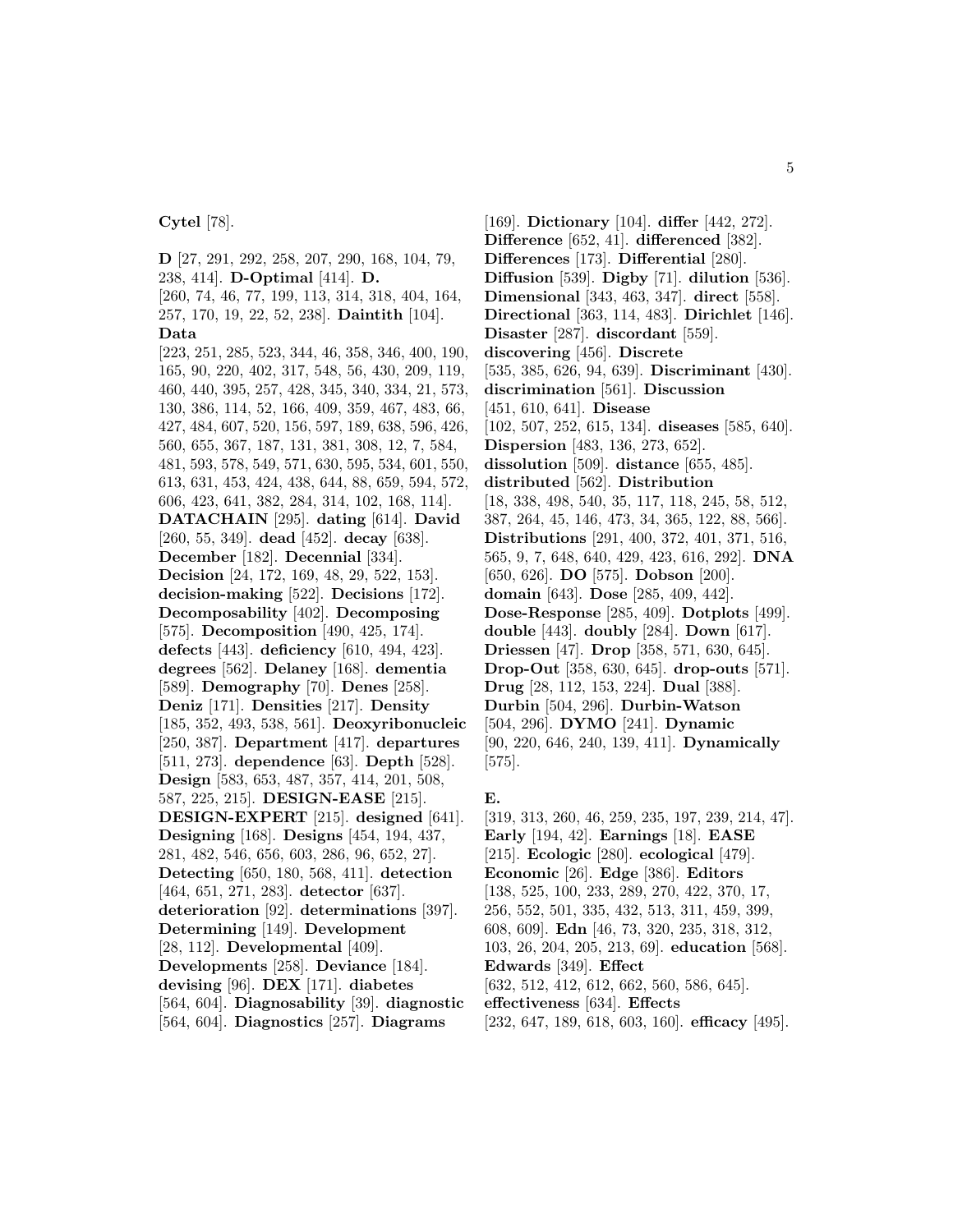**efficiency** [645]. **Efficient** [489, 546, 566]. **Elementary** [76, 213]. **emission** [611]. **Emphasizing** [291]. **Empirical** [622, 166, 154, 134, 261]. **Employer** [77]. **Employment** [51]. **encephalopathy** [559, 558, 556, 557]. **Encyclopedia** [167]. **end** [9]. **energy** [572]. **Engelhardt** [312, 163]. **Engineer** [75]. **Engineering** [292, 237, 20]. **Enumeration** [543]. **Environment** [240, 524]. **Envisioning** [214]. **epidemic** [610]. **epidemiology** [547]. **EPILOG** [143]. **equation** [367]. **Error** [351, 507, 592]. **Error-in-Variables** [351]. **errors** [562, 309, 625]. **errors-in-variables** [625]. **estimate** [493]. **estimates** [380]. **Estimating** [82, 74, 193, 536, 438, 507, 88, 186, 521, 329, 605, 367, 410, 495, 436, 286, 616]. **Estimation** [32, 457, 35, 632, 282, 323, 539, 56, 23, 146, 97, 254, 306, 365, 351, 340, 473, 252, 166, 368, 418, 565, 622, 34, 657, 381, 182, 159, 611, 423, 412, 636, 561, 646]. **Estimator** [196, 460, 440]. **Estimators** [446, 195, 134, 10]. **Evaluating** [281]. **Evaluation** [522, 117, 164, 161]. **events** [468]. **Everitt** [105]. **Every** [75]. **Evidence** [558, 161]. **evolution** [379]. **Exact** [297, 372, 401, 601, 436, 613, 158, 371, 576, 541, 497]. **Example** [114]. **Exceptional** [469, 537]. **excess** [11]. **Exchange** [414, 511, 166]. **exchange-ability** [511]. **exciting** [89]. **Exemplified** [387]. **exhibit** [638]. **Exogenous** [539]. **Expansion** [338, 216, 299]. **experiment** [452, 656]. **Experimental** [194]. **Experiments** [198, 255, 303, 168, 437, 65, 583, 427, 535, 96, 645, 641, 646, 52, 201]. **expert** [479, 215]. **Explanatory** [458, 550]. **Exploration** [25]. **Exploratory** [557, 7]. **exploring** [647]. **exponentially** [594]. **Expression** [130]. **Extended** [13]. **extensions** [655]. **extra** [11]. **extra-Poisson** [11]. **Extrabinomial** [285]. **Extraneous** [460, 440]. **extravariation** [12]. **Extremal** [654].

**Extreme** [363, 523, 632, 346, 400, 545, 186]. **Extremes** [357].

**F** [110, 55, 204, 170, 47]. **facilitate** [225]. **Factor** [502, 166]. **Factorial** [454, 482, 483, 607]. **Factorials** [570, 508, 608]. **Factors** [539, 603, 611]. **failure** [584, 578, 549]. **Failures** [16, 381]. **Faithful** [66]. **familial** [520]. **Fast** [145]. **fatal** [87]. **Feature** [149]. **Fedorov** [414]. **females** [442]. **fertilizer** [656, 412]. **Fibre** [161, 360]. **Field** [386, 482, 546, 438, 96]. **fields** [542, 107]. **financial** [648]. **Find** [386]. **Finding** [95, 165]. **findings** [556]. **fingers** [424]. **Fingleton** [114]. **Finite** [56, 564, 604, 6]. **First** [21]. **Fisher** [400, 297, 216, 299, 515]. **fit** [565, 496]. **fitted** [629, 578, 549]. **Fitting** [626, 185, 217, 265, 548, 441, 57, 547]. **Fixed** [346, 95, 543, 345]. **flexible** [276, 133, 494]. **flooding** [605]. **Flour** [162, 187]. **fluorescence** [602]. **fluorescent** [521]. **Flury** [106]. **fly** [624]. **foetal** [438]. **Folks** [45]. **food** [629, 652]. **football** [551]. **force** [424]. **forecasting** [596]. **Forecasts** [70]. **Forensic** [161]. **forest** [479]. **Form** [58, 629]. **Forms** [264]. **Formulae** [33, 3]. **Formulation** [413]. **Foster** [164]. **Fourier** [145, 532]. **Fractals** [315]. **fractional** [508, 394]. **fractionally** [382]. **fractions** [616]. **frailty** [495]. **Francis** [19]. **Frank** [389]. **freedom** [562]. **French** [48]. **Frequencies** [514]. **Frequency** [387, 643, 651]. **Front** [38, 62, 84, 129, 152, 177, 222, 249, 268, 301, 326, 342, 355, 378, 393, 407, 420, 435, 448, 462, 477, 492, 506, 518, 530]. **FRS** [260]. **Fully** [408]. **Function** [15, 59, 124, 540, 297, 4, 245, 175, 574, 2, 123, 541, 10, 566, 636]. **Functional** [68, 532, 424]. **Functions** [185, 29, 352].

**G** [110, 145, 102, 114, 145]. **G.** [317, 68, 114, 52]. **G/G/1** [145]. **Gajjar**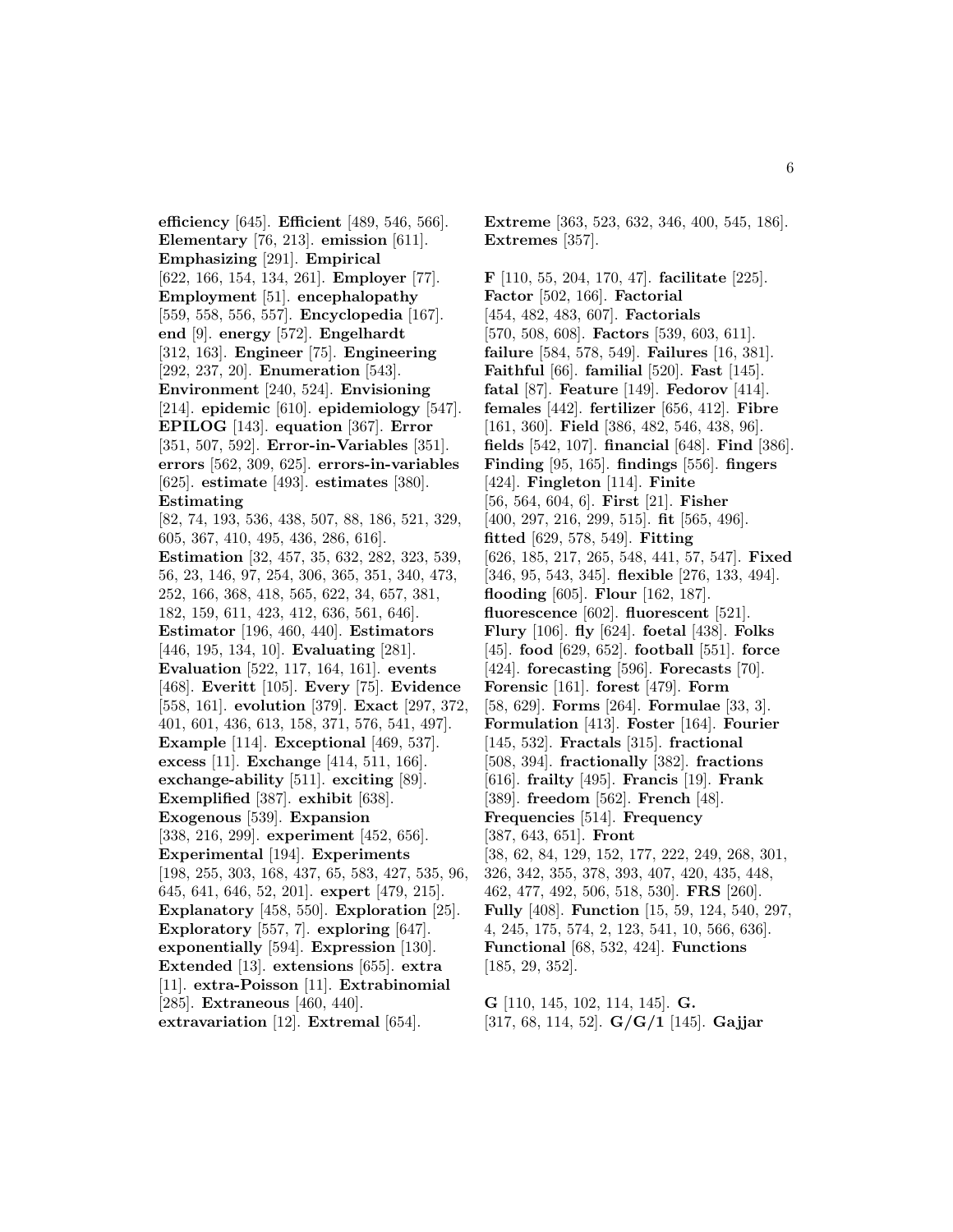[433]. **Galambos** [49]. **Galwey** [71]. **García** [543]. **García-Pérez** [543]. **Gardner** [79]. **Gauss** [460, 440]. **Gaussian** [45, 542, 344]. **General** [488, 310, 398, 500, 470, 498, 487, 232, 457, 218, 266, 458, 255, 162, 430, 369, 288, 444, 431, 413, 254, 469, 499, 334, 348, 161, 386]. **Generalized** [487, 73, 504, 296, 264, 200, 203, 97, 327, 271, 273, 628]. **Generating** [192, 31]. **Generation** [472, 98, 514]. **genes** [585]. **genomic** [521]. **genotype** [524]. **genotype-environment** [524]. **GENSTAT** [239, 71]. **Gentleman** [416, 244, 415]. **geographical** [640]. **geophysical** [382]. **geostatistics** [600]. **gestational** [42]. **Geyser** [66]. **Ghosh** [201]. **Gibbs** [327, 226, 466, 366]. **Gifi** [234]. **GIVE.** [55]. **Given** [149]. **GLIM** [181, 346, 19]. **Gluten** [162]. **Glynn** [164]. **Godehart** [235]. **Goodness** [496, 565]. **Goodness-of-fit** [496, 565]. **graph** [639]. **Graphical** [486, 184, 550, 283, 281, 588]. **Graphics** [240]. **Graphs** [235, 508, 652]. **Great** [497]. **Greene** [376]. **Greenfield** [171]. **Grossman** [72]. **group** [591, 601]. **Grouped** [324, 346, 56, 594, 381, 284]. **Groups** [165]. **Groves** [50]. **growth** [438, 411]. **Guarantee** [164]. **Guide** [292]. **Gulag** [452]. **Gupta** [27].

**H** [376, 47]. **H.** [315, 68, 168, 239, 141, 139]. **haemolytic** [328]. **Hald** [202]. **Half** [608, 570]. **Half-normal** [608, 570]. **Hand** [199]. **Handbook** [113, 239]. **Hardle** [236]. **harmonics** [651]. **Harper** [24]. **Harris** [259]. **Hasted** [25]. **Hastie** [203]. **hazard** [569]. **Hazards** [155, 327, 276, 43, 63]. **Hazewinkel** [20]. **Healey** [204]. **health** [588]. **Hearing** [498]. **height** [657]. **helmet** [330]. **Helsinki** [166]. **Hendry** [55]. **Hermite** [217]. **Heron** [329]. **heterogeneity** [595]. **Heterogeneous** [307]. **heteroscedasticity** [132]. **hidden** [623]. **Hierarchical** [231, 455, 158]. **High**

[323, 216, 299, 365]. **Higher** [160]. **Highest** [538]. **Hinde** [19]. **Hinkley** [260]. **historical** [362]. **History** [202]. **Hodgkin** [628]. **Hollander** [576]. **Holt** [170]. **homogeneous** [623]. **Honour** [260]. **Hospital** [512]. **Hours** [51]. **Human** [548, 507, 585, 410, 532, 590, 571, 630, 424, 133]. **Hutchinson** [291, 292]. **Hybrid** [446, 471]. **hybridization** [521]. **Hypergeometric** [147]. **Hypertensives** [510].

**I.** [164, 72]. **Idea** [30]. **identification** [364]. **Ignorable** [279, 659, 606]. **II** [50]. **Illiteracy** [210]. **image** [408, 602]. **Images** [315, 465, 637, 561]. **imaging** [532]. **immune** [610, 494, 423]. **Immunodeficiency** [507, 410, 571, 630, 133]. **impact** [572]. **Impairment** [498, 630]. **importance** [609]. **Imprecise** [293]. **improve** [225]. **Improved** [271, 384]. **Improvement** [487, 348]. **Imputation** [510, 87]. **Imputed** [334]. **In-Process** [101]. **Inc.** [375, 350, 403, 30]. **incidence** [410, 333]. **incidences** [362]. **Incomplete** [59, 124, 4, 1, 2, 119, 527, 123]. **incorporate** [425]. **incorporating** [443]. **Independence** [502, 436]. **Independent** [126, 287, 515, 125, 191]. **Index** [36, 579, 621, 661, 64]. **indices** [275]. **individuals** [381]. **Industrial** [255, 201, 455]. **Industry** [254, 334, 348, 584]. **inefficiencies** [551]. **Inequalities** [22]. **infant** [306]. **infected** [571]. **infection** [630, 133]. **infections** [411]. **Infectious** [102]. **Inference** [250, 428, 327, 586]. **inflorescences** [635]. **Influence** [169, 630, 229, 127, 613]. **influential** [271]. **Information** [85, 178, 269, 356, 421, 478, 531, 70, 400, 29, 631, 522, 564, 604, 214]. **Informative** [358, 630, 284]. **Initial** [265]. **initiating** [423]. **injuries** [330]. **inmate** [308]. **Innumeracy** [210]. **inspection** [464]. **Integer** [575]. **Integers** [298]. **Integral** [4, 247, 1]. **Integrals** [353]. **intensities**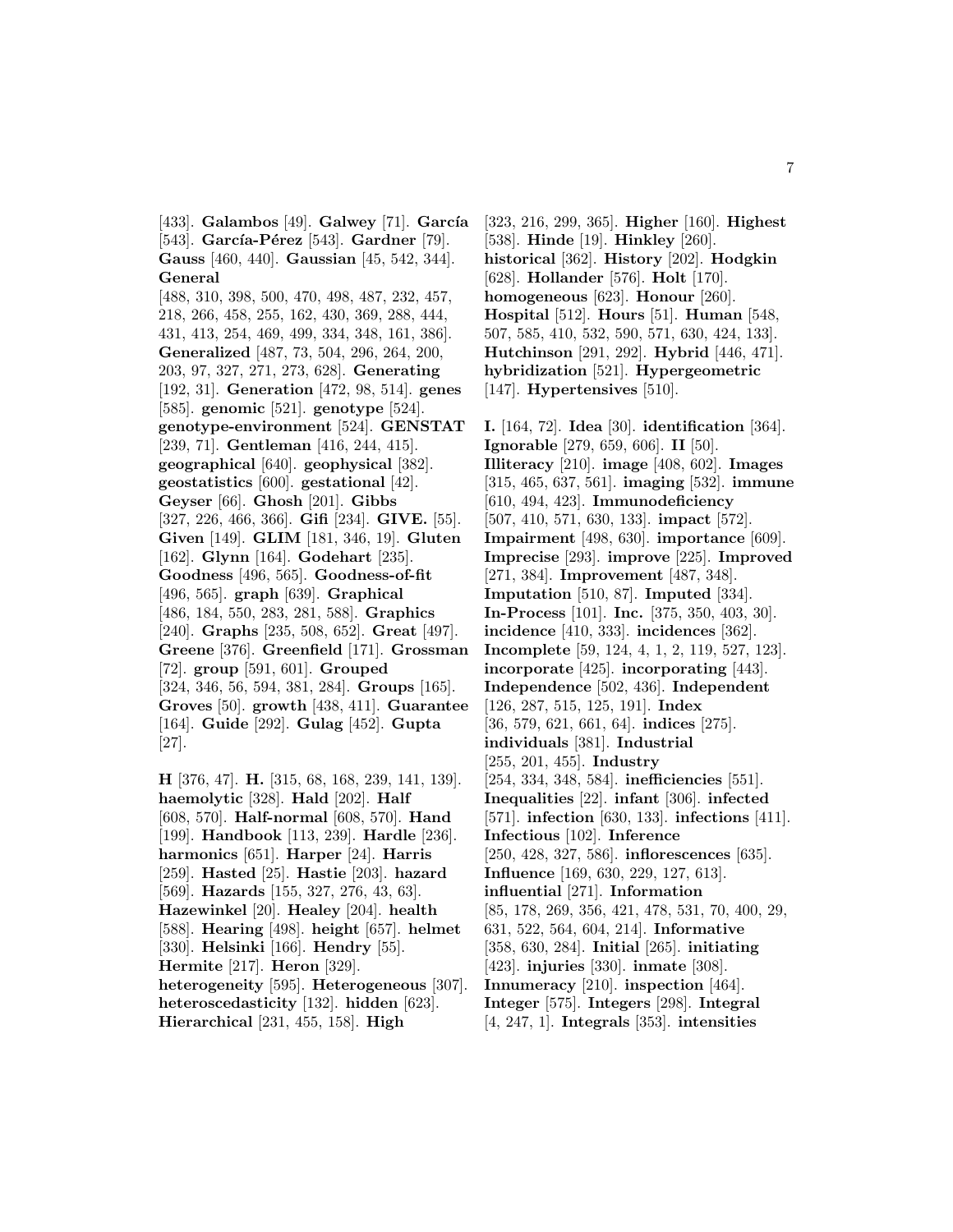[524]. **Interest** [488, 310, 398, 500, 470, 498, 487, 232, 457, 458, 255, 162, 430, 369, 288, 444, 431, 413, 254, 469, 499, 334, 348, 161, 386]. **interethnic** [497]. **Interlaboratory** [232]. **Intermittently** [16]. **International** [375]. **interoccasion** [534]. **interpolation** [382]. **Interpretation** [310, 382]. **Interpreting** [524, 33, 3, 21]. **Interrelated** [458]. **intersubject** [534]. **Interval** [86, 79]. **Intervals** [82, 309, 192, 396]. **intervention** [455]. **Introduction** [580, 544, 555, 567, 103, 165, 212, 318, 200, 163, 69]. **invasion** [624]. **Inverse** [59, 123, 124, 4, 344, 45, 44, 2, 41, 611]. **Inversion** [554]. **Inversions** [431]. **Investigating** [63]. **investigation** [452, 328]. **Investigations** [250, 105]. **involved** [585]. **involving** [656]. **Ireland** [182]. **Irredundant** [120]. **irregular** [601]. **Isotonic** [80, 125, 126, 503]. **Issues** [112]. **ITCF** [417]. **items** [88]. **Ivanov** [107].

[578, 549]. **intention** [659]. **interactions**

**J** [260, 316, 46, 199, 165, 208, 312, 23, 404, 200, 203, 239, 242, 170, 163, 47, 21, 79, 114]. **J.** [198, 73, 320, 258, 204, 169, 210, 207, 205, 49, 29, 45, 72, 104, 47, 19, 166, 50, 261]. **Jacobi** [338]. **Jaffer** [164]. **James** [295]. **Jenkins** [162]. **John** [237]. **Johnson** [167]. **Johnston** [52]. **Joint** [422]. **Jones** [164]. **Jong** [389].

**K.** [336, 207, 28, 112]. **Kaufman** [165]. **Keedwell** [258]. **Keep** [509]. **Keller** [47]. **Kendall** [205]. **kernel** [493]. **Kidney** [137]. **Kmietowitz** [26]. **Knif** [166]. **Know** [75]. **known** [193]. **Kotz** [167].

**L** [167, 24, 212, 207, 45, 213, 50, 238]. **L.** [165, 312, 240, 213, 163, 20, 50]. **Labour** [77]. **Lai** [291, 292]. **Land** [343]. **Lane** [71]. **Langeheine** [389]. **large** [568, 439, 136, 646]. **larvae** [624]. **latent** [618]. **Latin** [258].

**Lattice** [472]. **Lauwerier** [315]. **Lavit** [206]. **Lawrence** [207]. **leaf** [602]. **Least** [360, 265, 244, 415, 416]. **leave** [309]. **leaving** [276]. **Lee** [316, 108]. **length** [453]. **Lengths** [81, 526]. **Leonenko** [107]. **Letter** [138, 233, 289, 370, 17, 501, 335, 432, 513, 459]. **Letters** [608, 525, 100, 256, 552, 609, 311, 399]. **Level** [632, 508]. **Levels** [186, 442, 654, 436, 74]. **Leverage** [127]. **Lexa** [241]. **Liepins** [317]. **Life** [312, 453]. **Life-Testing** [312]. **Lifetime** [428]. **Likelihood** [32, 217, 457, 35, 56, 146, 340, 473, 565, 34, 381, 541, 384]. **Likelihoods** [181, 484]. **LIMDEP** [376]. **Limits** [449]. **Line** [265, 493, 302, 276]. **Linear** [487, 73, 526, 188, 31, 200, 373, 413, 97, 254, 53, 340, 130, 508, 383, 327, 592, 271, 643, 532, 593, 441, 562, 536, 133, 160, 273, 396, 366, 628]. **linearity** [383, 278, 89]. **lines** [651]. **LISP** [240]. **LISP-STAT** [240]. **Loan** [164]. **Loans** [25]. **local** [230]. **Locating** [585]. **Location** [528]. **Log** [498, 539, 31, 352, 643, 441, 160]. **Log-Concave** [352]. **Log-Linear** [31, 643, 441, 160]. **log-non-linear** [160]. **Log-Normal** [498, 539]. **Logical** [172, 172]. **Logistic** [400, 44, 195, 359, 396]. **Logit** [385, 634]. **LOGXACT** [433]. **LOGXACT-TURBO** [433]. **long** [362]. **long-term** [362]. **Longitudinal** [358, 571, 630, 601, 606, 645, 641]. **Look** [570, 66]. **loop** [278]. **Loops** [575]. **loss** [511]. **losses** [455]. **Ltd** [262, 405]. **Lwin** [261]. **Lyberg** [50]. **lymphoma** [628]. **lynx** [593].

#### **M**

[110, 169, 211, 170, 47, 22, 50, 237, 108, 32]. **M.**

[18, 110, 199, 312, 109, 53, 163, 405, 19, 20]. **M/G/1** [110]. **MacDonald** [336].

**Machines** [16]. **Macros** [500, 321].

**magnetic** [532, 586]. **Mahalanobis** [485].

**making** [522]. **malaria** [616]. **males** [442].

**Malt** [369]. **Manufacturing** [101]. **Many**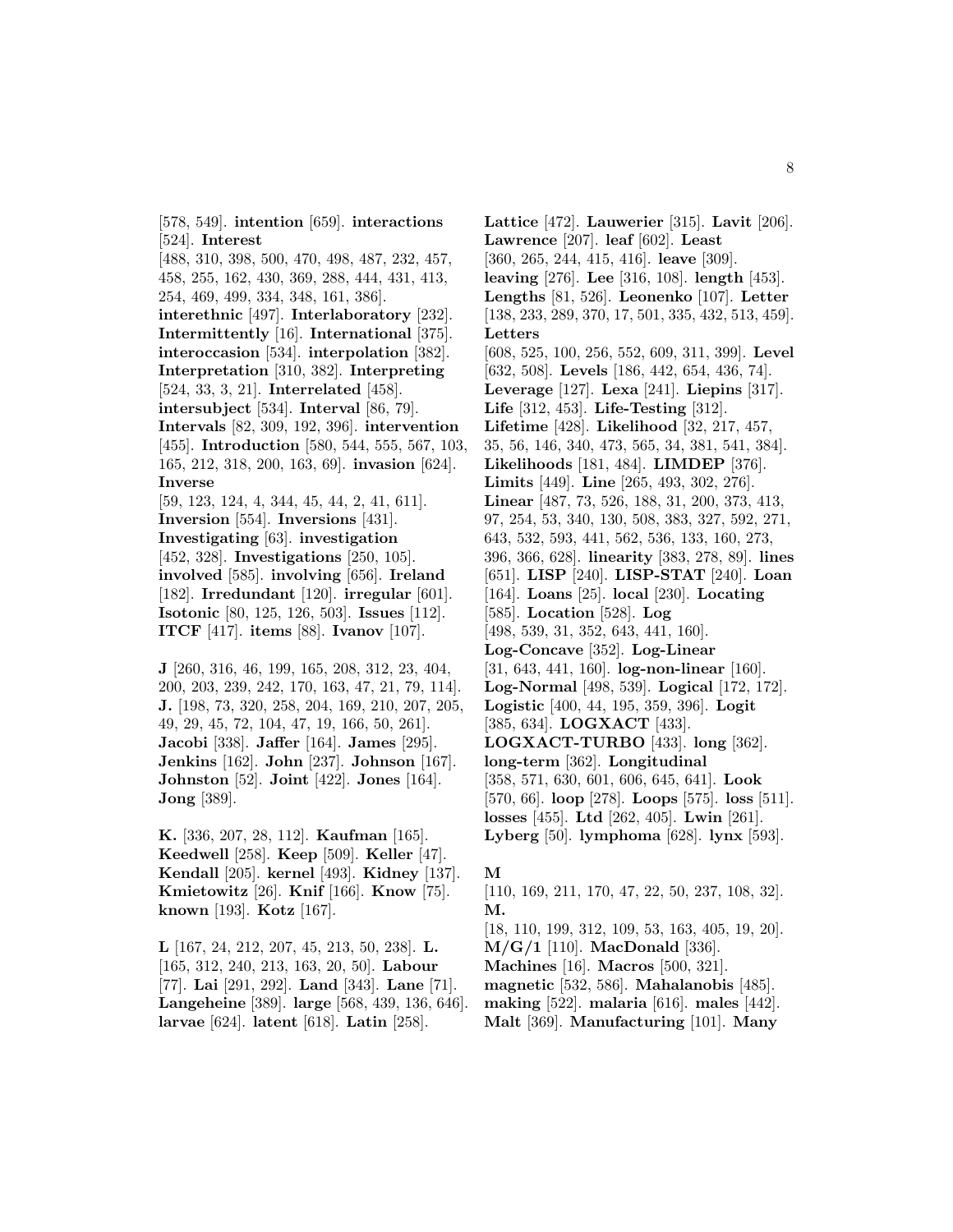[332]. **Mapping** [134, 532]. **Marginal** [427, 511]. **marginality** [609]. **Marija** [242]. **Maritz** [261]. **Marker** [507]. **Market** [166, 551]. **Marking** [67]. **Markov** [626, 617, 547, 623, 534, 365, 598, 507, 572]. **Marks** [67]. **Martens** [141]. **Martin** [79]. **Masked** [428]. **Massey** [50]. **Matchability** [137]. **Matched** [130, 367, 627]. **Matching** [137]. **Matej** [241]. **maternal** [559, 558, 556, 557]. **Mathematica** [457]. **Mathematical** [210, 72, 163, 238]. **Mathematics** [104]. **Matrices** [110, 430, 333, 136, 554]. **Matrix** [400, 6]. **Matter** [37, 61, 83, 38, 62, 84, 128, 151, 176, 129, 152, 177, 221, 248, 267, 222, 249, 268, 300, 325, 341, 354, 301, 326, 342, 355, 377, 392, 406, 419, 378, 393, 407, 420, 434, 447, 461, 476, 435, 448, 462, 477, 491, 505, 517, 529, 492, 506, 518, 530]. **Maurice** [205]. **Maximum** [565, 32, 217, 457, 35, 34, 381, 56, 146, 413, 340, 473]. **Maxwell** [168]. **McCullagh** [73]. **McRobb** [109]. **Mead** [25]. **Means** [57, 22, 360, 159]. **measured** [481]. **Measurement** [444, 507, 111]. **Measurements** [150]. **Measures** [65, 483, 613, 625, 396, 199]. **Median** [445, 263]. **Medical** [105, 642]. **Mehta** [433]. **Mendenhall** [213, 238]. **Messy** [52]. **Method** [95, 253, 150, 8, 93]. **Methodology** [162, 45, 348, 50]. **Methods** [251, 111, 357, 305, 290, 312, 430, 105, 51, 237, 617, 41, 647, 582, 547, 571, 642, 497, 261, 68, 54]. **Metric** [574]. **Metropolis** [466, 577]. **Michael** [283]. **MICLOG** [336]. **microscopy** [602]. **microwave** [636]. **might** [275]. **Miguel** [543]. **Mill** [162]. **Miller** [208]. **Milliken** [52]. **Milling** [348]. **Million** [74]. **MIM** [349]. **Minimization** [574]. **minimum** [309, 538]. **mining** [593]. **Minitab** [321, 500, 288]. **Miscellanea** [44]. **Misclassification** [280, 521]. **misclassified** [91]. **Mises** [274]. **Misplaced** [449]. **Missing** [402, 196, 277, 484, 631, 606]. **mite** [598]. **Mitrinovic** [22]. **Mixed** [188, 611].

**Mixing** [35, 34]. **Mixture** [56, 281, 467, 597, 656, 584, 495, 365, 564, 604, 616]. **Mixtures** [344, 345, 565, 198]. **ML3** [142]. **Model** [15, 32, 600, 458, 512, 148, 188, 287, 303, 413, 351, 340, 179, 166, 189, 426, 230, 623, 132, 584, 495, 541, 63, 365, 6, 644, 396, 569, 330, 411, 443]. **Model-based** [600]. **Modelling** [319, 487, 363, 260, 344, 612, 551, 255, 638, 16, 367, 314, 308, 11, 481, 460, 440, 276, 413, 254, 331, 635, 19, 65, 161, 427, 617, 154, 624, 640, 365, 394, 588, 662]. **Modelling-Non-Linear** [487]. **Models** [73, 279, 90, 220, 235, 56, 312, 31, 209, 444, 97, 127, 385, 99, 130, 409, 467, 626, 465, 484, 327, 524, 597, 547, 618, 511, 271, 131, 13, 643, 648, 593, 441, 578, 549, 590, 496, 425, 158, 276, 43, 40, 535, 598, 133, 642, 160, 273, 564, 604, 569, 366, 628, 70, 113, 200, 203, 106]. **modified** [384]. **modulo** [554]. **Mogyorodi** [72]. **Moisture** [398]. **Mokken** [47]. **moment** [380]. **moments** [9]. **monitoring** [588]. **monotone** [606]. **Monro** [563, 82, 192]. **Monte** [617, 192, 547, 534, 497, 572]. **Montgomerie** [318]. **monthly** [156]. **mortality** [11, 643, 134, 306, 91]. **motoneurone** [586]. **motor** [578, 549]. **motorcycle** [330]. **movements** [598]. **moving** [541, 594]. **Multi** [543]. **Multi-sets** [543]. **multidimensional** [158]. **Multilevel** [640]. **MULTILOG** [375]. **Multinomial** [514, 409]. **Multiple** [117, 118, 87, 510, 503, 385, 468, 364]. **multiple-changepoint** [364]. **Multiple-Correlation** [117, 118]. **Multiple-Imputation** [510]. **Multiplicative** [303, 578, 549]. **Multiply** [334]. **Multitaper** [651]. **Multivariate** [310, 500, 357, 353, 323, 539, 234, 264, 339, 119, 141, 106, 520, 228, 383, 655, 187, 159, 485]. **Muraya** [295]. **Muscatine** [597].

**N** [197, 107]. **N.** [71, 167, 260, 76, 107, 102]. **Naes** [141]. **Nakagawa** [139].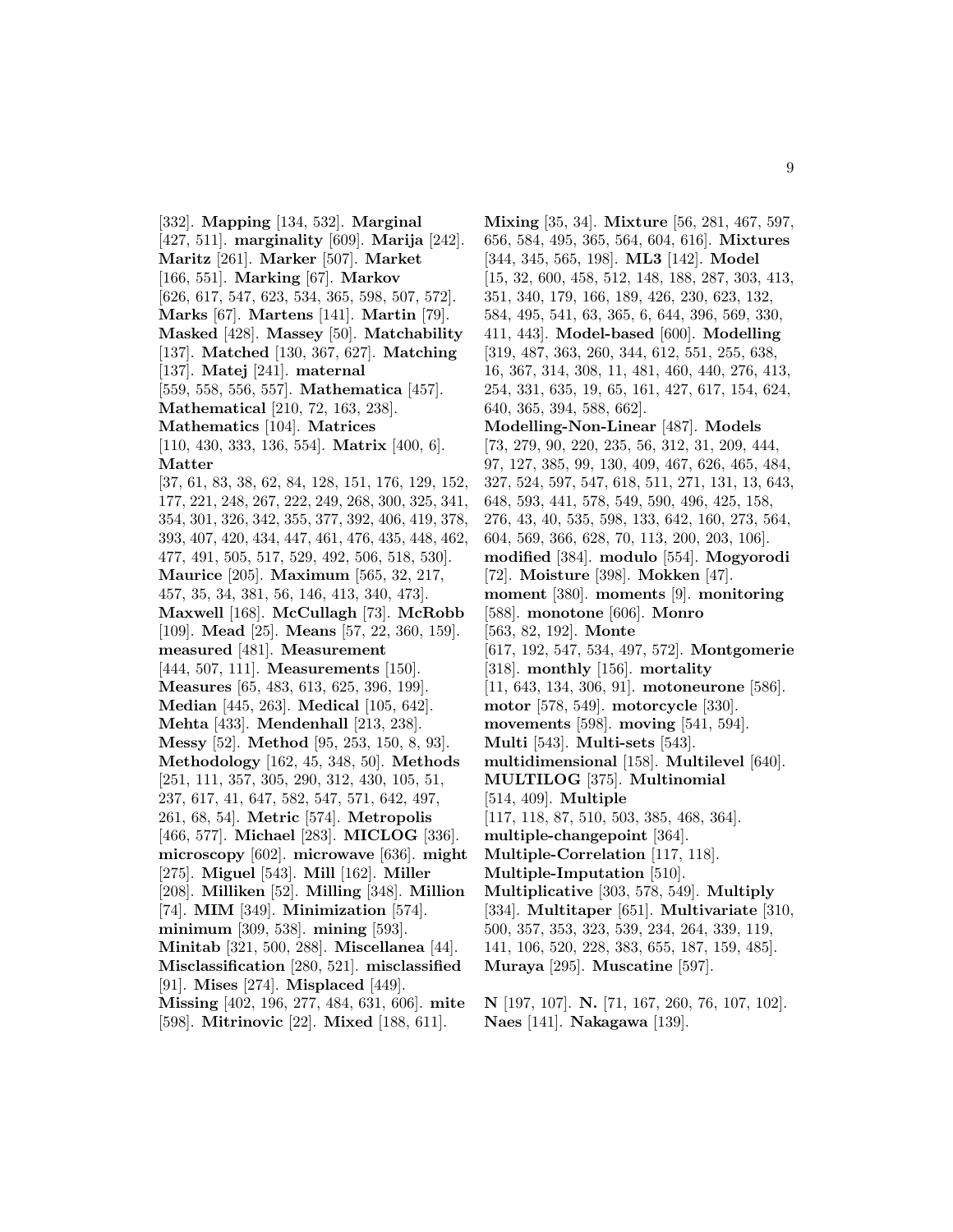**NANOSTAT** [322]. **Nature** [252]. **Navigator** [30]. **Negative** [194]. **Nelder** [73]. **Nelson** [209, 104]. **nematodes** [624]. **Neolithic** [599, 619]. **Nested** [575]. **Nets** [169]. **networks** [596]. **neural** [596]. **neurological** [630]. **Neuts** [110]. **Newton** [460, 440]. **Nicholls** [50]. **Nigam** [27]. **Nitin** [433]. **noise** [382]. **nominal** [273]. **Non** [487, 540, 279, 245, 632, 60, 280, 475, 532, 373, 431, 413, 53, 52, 592, 623, 648, 593, 536, 283, 160, 659, 278, 566, 89, 606, 366, 284]. **Non-Central** [245, 60, 475, 540, 566]. **non-centrality** [566]. **Non-Differential** [280]. **non-homogeneous** [623]. **Non-Ignorable** [279, 659, 606]. **non-informative** [284]. **Non-Linear** [373, 413, 53, 532, 592, 593, 536, 366]. **non-linearity** [278, 89]. **non-monotone** [606]. **non-normality** [283]. **Non-Replicated** [52]. **Non-Response** [279, 659]. **Non-Stationarity** [632]. **Non-Stationary** [53]. **non-symmetric** [648]. **Non-uniqueness** [431]. **Noncentral** [5]. **Nonlinear** [113, 234, 68]. **Nonparametric** [446, 607, 486, 157, 236, 593, 54, 159, 423, 561, 615, 10]. **Norm** [265]. **Normal** [498, 246, 353, 400, 58, 247, 56, 44, 339, 340, 608, 539, 225, 570]. **Normality** [474, 383, 283]. **Normand** [390]. **norms** [94]. **Northern** [182]. **Norussis** [242]. **Note** [227, 278]. **NSURV** [374]. **nuclear** [584]. **Null** [338]. **number** [328]. **Numbers** [543].

**O** [68]. **obesity** [597]. **Object** [240]. **Object-Oriented** [240]. **observation** [308]. **observational** [627]. **Observations** [361, 271]. **observed** [193, 89]. **obtained** [439]. **Occupation** [334]. **occurrence** [623]. **odds** [426, 40]. **Odeh** [74]. **off** [302]. **off-line** [302]. **offender** [591]. **officers** [591]. **O'Hagan** [111]. **Oil** [386]. **Oil-Field** [386]. **Old** [66]. **Oliver** [169]. **One** [460, 440, 275]. **One-Step** [460, 440]. **onset** [411]. **open** [278]. **Optimal** [488, 149, 218, 266, 445, 414].

**Optimization** [471, 583, 412]. **Optimum** [442, 182]. **Ord** [205]. **Order** [216, 299, 365, 160]. **Ordered** [279, 401, 514, 131, 160, 330]. **ordering** [302]. **Orderings** [80]. **Ordinal** [223, 607, 12, 496, 40]. **Oriented** [240]. **Orthogonal** [446]. **Ott** [213]. **outcome** [653]. **Outcomes** [196, 588]. **outlier** [228, 485]. **Outliers** [304, 654]. **output** [583]. **outs** [571]. **ovary** [520]. **Overdispersion** [227, 568, 590, 658]. **Overspecified** [458]. **Owen** [74]. **Oxygen** [413]. **ozone** [484].

**P** [320, 291, 292, 50]. **P.** [71, 73, 27, 70, 77, 165, 293, 321, 54, 22, 20, 50, 237, 108]. **P5.1** [322]. **paediatric** [494]. **Pain** [444]. **Paired** [223, 324, 180, 646, 612, 662, 13]. **pairs** [559, 193]. **PANMARK** [389]. **papers** [451]. **parallel** [637]. **Parameter** [646, 23, 351, 166, 368, 418, 193, 566, 412]. **Parameters** [146, 473, 592]. **Parametric** [578, 549, 628, 441, 425, 394, 179]. **parsimonious** [394]. **Partial** [40, 271]. **partially** [89]. **Particle** [190]. **Partition** [465]. **Parts** [74]. **Patel** [433]. **Paternity** [188]. **pathogen** [536]. **patients** [571]. **pattern** [347, 597, 637]. **Patterns** [121, 426, 331, 365]. **Paul** [79]. **Paulos** [210]. **PC** [55, 242]. **PC-GIVE.** [55]. **Peace** [28, 112]. **Peladeau** [390]. **Penguin** [104]. **Percentage** [95, 122]. **Percentile** [489]. **Pérez** [543]. **performance** [508]. **period** [308]. **Periodograms** [157]. **Periodontal** [252]. **Permutation** [324]. **Permutations** [543]. **PEST** [337]. **PEST2.1** [337]. **Peter** [295]. **pharmacokinetic** [534]. **Pharmacologically** [510]. **phase** [653, 589]. **Physics** [20]. **pill** [509]. **pilot** [438]. **pilot-whales** [438]. **pinch** [424]. **placebo** [560]. **placebo-controlled** [560]. **Plans** [209, 479]. **plant** [547, 536]. **plate** [536]. **plot** [634]. **Plots** [219, 155, 570, 608, 271, 656]. **PLR** [25].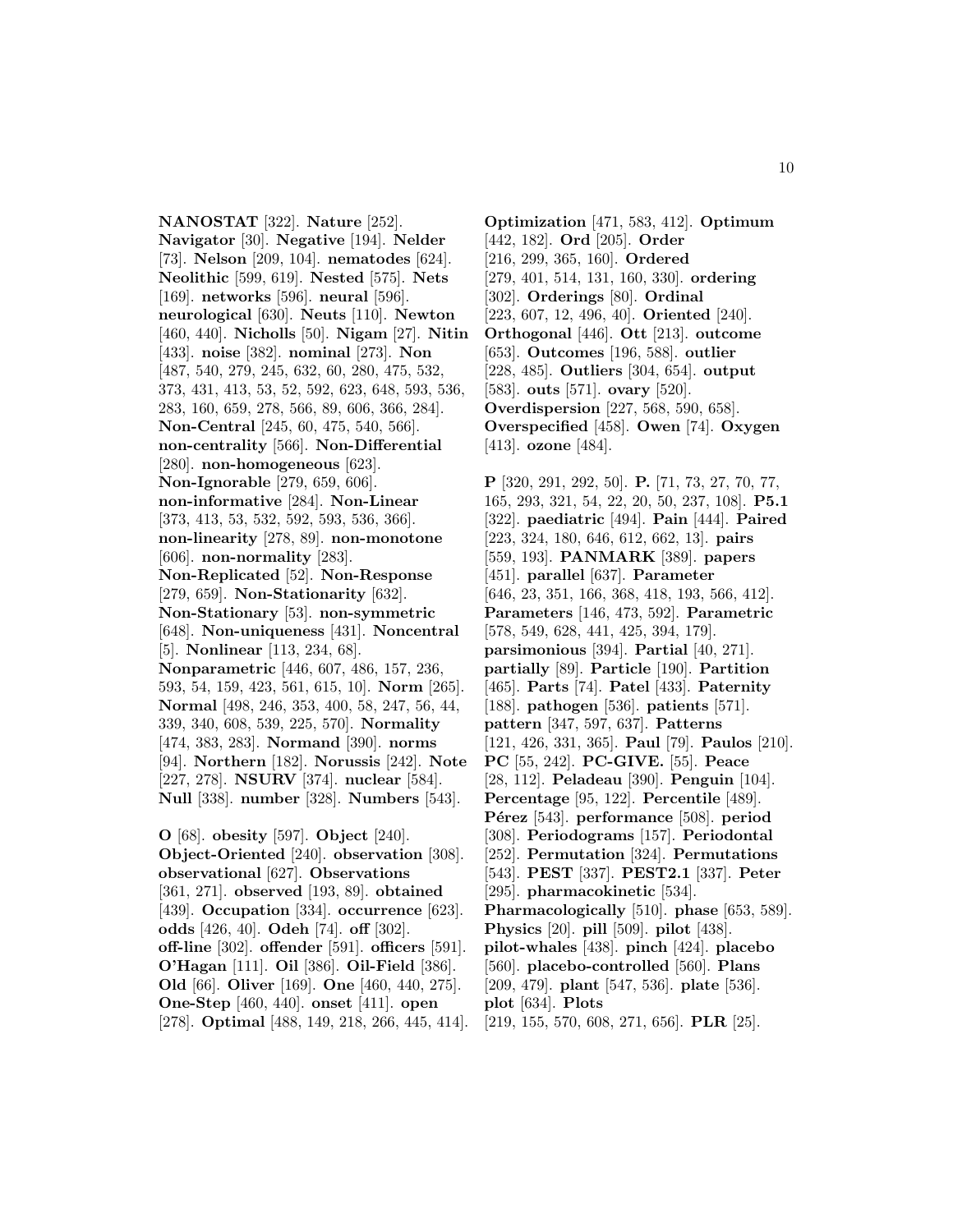**Plus** [143]. **Point** [181, 305, 95, 347, 9]. **Points** [472, 489, 95, 282, 122]. **Poisson** [11, 98, 91]. **Pol** [389]. **Policy** [512]. **pollution** [643]. **Polynomial** [446, 338, 217]. **Polynomials** [185, 394]. **Population** [385, 329, 493, 306, 88, 366]. **Population-Averaged** [385]. **Populations** [319, 173]. **position** [636]. **Positive** [575]. **positron** [611]. **Possible** [490, 174]. **Possibly** [196, 7]. **posterior** [538]. **Poverty** [516, 429]. **Power** [297]. **Practice** [316, 290]. **Pragmatics** [317]. **precipitation** [623]. **Predict** [115]. **Prediction** [398, 135, 656]. **predictions** [479]. **Preference** [573]. **Prequential** [14]. **Presence** [285, 603]. **present** [12]. **Presentation** [130]. **prevalence** [617]. **price** [187]. **Prices** [14]. **Priestley** [53]. **Primary** [510]. **Principal** [470, 282, 136, 106, 613]. **Printing** [121]. **prison** [308]. **Probabilidades** [320]. **Probabilities** [147, 60, 247, 475, 5, 339, 173, 186, 6, 521, 293]. **Probability** [111, 320, 353, 212, 202, 49, 44, 72, 163, 605, 276]. **probation** [591]. **probit** [330]. **Problem** [449, 227, 360, 93]. **Problemas** [320]. **Problems** [320, 42, 231, 611, 224]. **Procedure** [86, 265, 410, 563]. **Procedures** [166, 224]. **Process** [181, 487, 82, 101, 92, 624, 192, 275, 6]. **Processes** [539, 29, 197, 20, 629, 441, 191, 313]. **Processing** [47]. **Product** [353, 527]. **products** [153]. **profile** [384]. **Profiles** [150, 385]. **Profiling** [250]. **prognosis** [653]. **Program** [489]. **Programming** [487]. **Progression** [507, 252]. **Project** [337]. **Projection** [463, 610]. **propagules** [536]. **Proportional** [155, 43, 327, 40, 63, 569]. **proportions** [193]. **Pseudofactors** [225]. **Public** [334]. **Purchasing** [109]. **Pure** [369]. **Puri** [27]. **purpose** [556]. **Pursuit** [463]. **Pyzdek** [75].

**Q** [169]. **QR** [490]. **Quadratic** [58, 264]. **Quality** [86, 487, 74, 317, 318, 75, 101, 348, 237, 302, 109]. **quantal** [224]. **Quantile** [571, 656, 627]. **Quantiles** [118, 388, 657]. **Quantitatifs** [206]. **quasi** [436]. **quasi-independence** [436].

**R** [46, 317, 239, 214]. **R.** [74, 25, 212, 169, 45, 164, 197, 203, 213, 104, 47, 50, 238]. **R19** [4]. **R67** [149]. **R82** [33]. **R83** [59, 123, 124]. **R84** [60]. **R85** [122]. **R86** [147]. **R87** [148]. **R88** [175]. **R89** [247]. **R90** [265]. **R91** [340]. **R92** [388]. **R93** [473]. **R94** [474]. **R95** [475]. **R96** [504]. **radiation** [230]. **radiocarbon** [397, 614]. **Rainfall** [523, 644]. **Random** [232, 98, 29, 107, 542, 189, 618, 182, 494]. **Randomization** [515, 587]. **randomness** [274]. **range** [272]. **Rank** [388, 99, 634, 230, 404]. **Ranking** [251]. **Rankings** [180, 612, 662, 13]. **Rapid** [324]. **rate** [584, 438]. **Rates** [398, 509, 134, 306, 91]. **Ratio** [59, 124, 4, 2, 385, 123, 426, 590, 182, 159]. **ratios** [367]. **Ratkowsky** [113]. **RC** [32]. **Re** [130]. **Re-Expression** [130]. **Read** [167]. **Readings** [48]. **Reallocation** [304]. **reanalysed** [597]. **Reasoning** [293]. **reconviction** [591]. **Records** [469, 537, 654]. **recurrent** [468]. **Recursive** [265, 566]. **Reduced** [99, 230]. **region** [656, 538]. **Regional** [70]. **Regions** [339, 373, 524]. **registered** [443]. **Regression** [446, 307, 298, 458, 80, 126, 113, 560, 323, 504, 207, 388, 296, 68, 373, 413, 127, 394, 503, 195, 359, 484, 456, 125, 230, 657, 131, 615, 132, 648, 496, 571, 309, 6, 642, 384, 628, 91, 236, 208, 257]. **Regressions** [490, 592, 562, 174]. **Regressor** [243]. **Regressors** [99]. **Reid** [260]. **reinforced** [92]. **Rejection** [226, 352, 466, 577]. **Related** [106, 42]. **Relations** [68]. **Relationship** [484, 308]. **Relative** [516, 429, 628]. **release** [153]. **Reliability** [290, 312, 582, 379, 23]. **Reliable**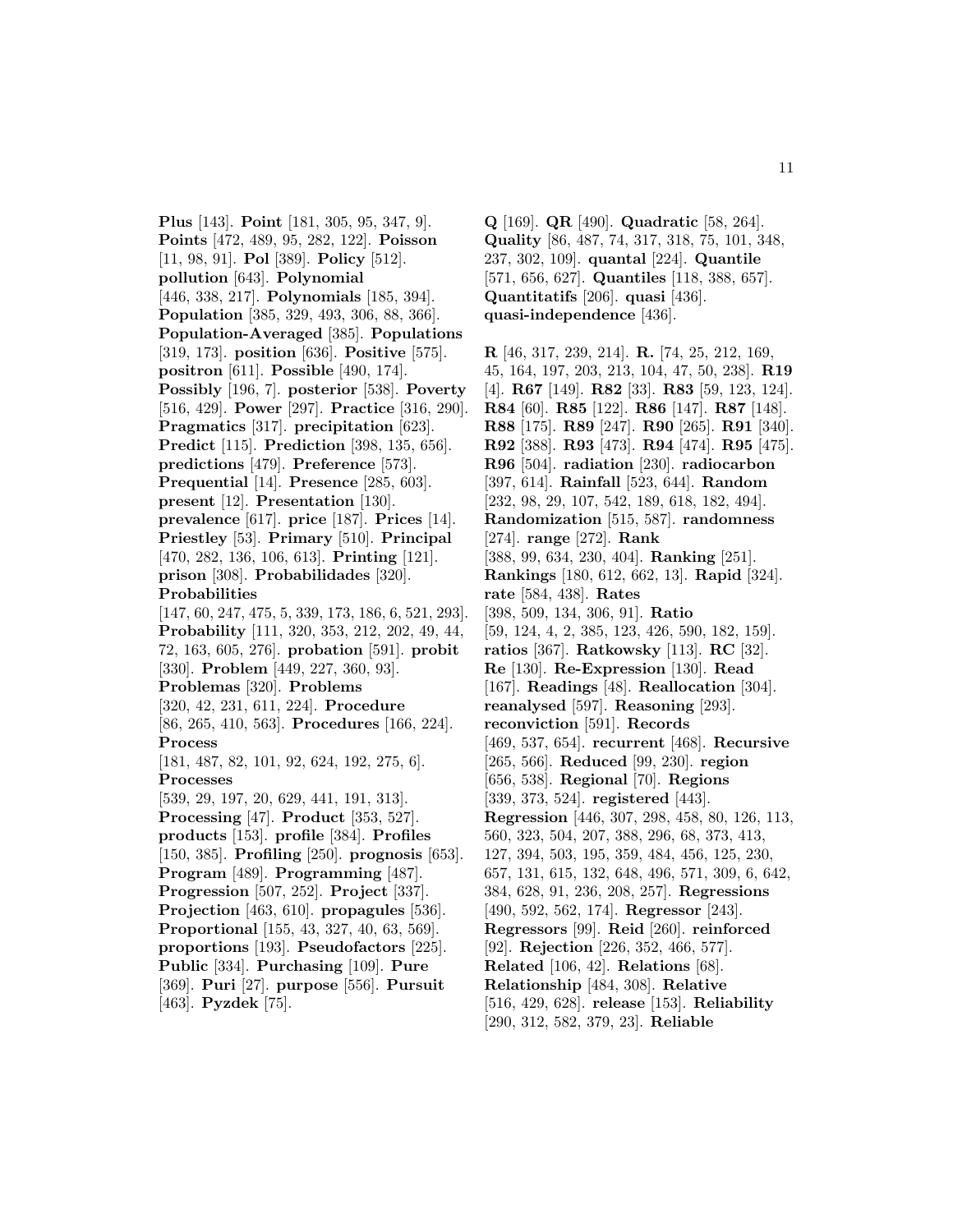[64, 67, 275]. **Remark** [147, 59, 124, 149, 4, 265, 175, 60, 148, 247, 504, 388, 475, 33, 474, 340, 473, 123, 122, 149, 4, 265, 175, 247, 504, 388, 475, 33, 474, 340, 473]. **renewal** [10]. **Renshaw** [319]. **Repeated** [199, 150, 196, 65, 467, 481, 365]. **Repetition** [543]. **replicate** [546]. **Replicated** [52, 533]. **replicates** [483]. **replication** [347]. **Report** [270, 422, 308]. **reporting** [87]. **resampling** [642]. **Research** [144, 204, 112]. **Residual** [504, 296, 271]. **Resolution** [345]. **resonance** [532]. **resources** [135]. **Respiration** [398]. **Respiratory** [548]. **Response** [285, 279, 348, 409, 442, 607, 154, 629, 496, 40, 536, 659, 652]. **responses** [439, 224]. **restoration** [408]. **Restricted** [97, 484]. **Result** [194]. **retrospective** [364]. **returns** [648]. **Reviews** [198, 391, 144, 319, 71, 315, 294, 167, 313, 18, 103, 111, 417, 73, 27, 115, 70, 110, 320, 143, 322, 260, 291, 292, 316, 74, 25, 375, 46, 295, 215, 77, 262, 337, 199, 259, 165, 26, 258, 24, 172, 55, 212, 113, 204, 169, 206, 241, 116, 235, 202, 210, 317, 314, 293, 336, 211, 389, 234, 171, 236, 48, 207, 208, 205, 318, 321, 290, 312, 142, 49, 68, 29, 23, 28, 45, 76, 404, 164, 109, 197, 209, 72, 200, 107, 374, 102, 203, 54, 168, 239, 53, 257, 240, 242, 350, 214, 75, 213, 403]. **Reviews** [376, 170, 30, 104, 163, 105, 47, 101, 349, 69, 405, 19, 112, 433, 141, 78, 21, 140, 106, 79, 22, 51, 114, 52, 20, 166, 50, 139, 237, 108, 390, 261, 238, 201]. **rice** [613]. **Ridge** [195]. **Ridyard** [164]. **Rights** [450]. **Risk** [510, 634, 367, 615, 569]. **risks** [276]. **Robbins** [82, 192, 563]. **Robbins-Monro** [82, 192]. **Robbins-Monro-based** [563]. **Robert** [294]. **Roberts** [451]. **Robins** [232]. **Robust** [487, 307, 68, 224, 397, 480, 207]. **Rodent** [303]. **Roger** [295]. **Rolf** [389]. **Ross** [211]. **rotation** [651]. **Round** [232]. **Rounding** [298]. **Rousseeuw** [165]. **Routines** [416, 244, 415]. **Row** [482, 546, 96]. **Row-Column** [482, 96].

**Rows** [57]. **rule** [9]. **Rules** [454, 609]. **Run** [81, 526].

**S** [45, 105, 22]. **S.** [167, 25, 211, 48, 164, 168, 140, 20, 201]. **sacrifice** [535]. **Sample** [614, 117, 118, 119, 371, 182]. **sampled** [284]. **sampler** [366]. **Samples** [515, 464, 438]. **Sampling** [86, 343, 226, 286, 429, 516, 213, 352, 493, 327, 466, 577, 182, 562, 443]. **Savas** [171]. **Saxe** [294]. **scale** [591, 568, 11, 535]. **Scaling** [581, 298]. **Scheaffer** [212, 213, 238]. **Scheme** [183, 164]. **Schemes** [81]. **Science** [161, 581]. **Sciences** [167]. **Scientific** [375]. **Score** [86, 183, 591, 284]. **Scores** [388, 634, 383, 551]. **Scoring** [305]. **Scotch** [369]. **screening** [589]. **Sea** [632, 545, 186, 654]. **Sea-Level** [632]. **Sea-Levels** [186, 654]. **Search** [82]. **Second** [71]. **Section** [488, 580, 544, 555, 567, 310, 398, 500, 470, 498, 487, 232, 457, 458, 255, 162, 430, 369, 288, 444, 431, 413, 254, 469, 499, 334, 348, 161, 386]. **sectional** [438, 88]. **Seed** [437, 464]. **segment** [650]. **Seismic** [386]. **Selecting** [173, 550]. **Selection** [488, 148, 208, 614, 333, 480]. **self** [308, 89]. **self-exciting** [89]. **self-report** [308]. **Seminar** [313]. **Semiparametric** [657]. **Sequences** [387, 454, 650, 626, 88]. **Sequential** [228, 583, 563]. **serial** [426]. **Series** [103, 361, 205, 53, 69, 67, 304, 626, 654, 484, 533, 596, 426, 187, 481, 532, 593, 550, 89, 179]. **Set** [345, 397]. **Sets** [575, 120, 99, 543]. **Several** [372, 401]. **sex** [590]. **sexual** [631]. **Shaped** [339]. **shapes** [561]. **Shewhart** [86]. **Shewhart-Cumulative** [86]. **short** [654]. **Should** [75]. **Shrinkage** [305]. **sides** [132]. **Significance** [570, 436]. **Simple** [217, 265, 380, 386]. **Simpler** [44]. **Simplex** [472]. **simplify** [642]. **simplifying** [629]. **Simpson** [239]. **SIMSTAT** [390]. **simulated** [360]. **Simulating** [489, 542]. **Simulation** [575, 211]. **Simultaneous** [191].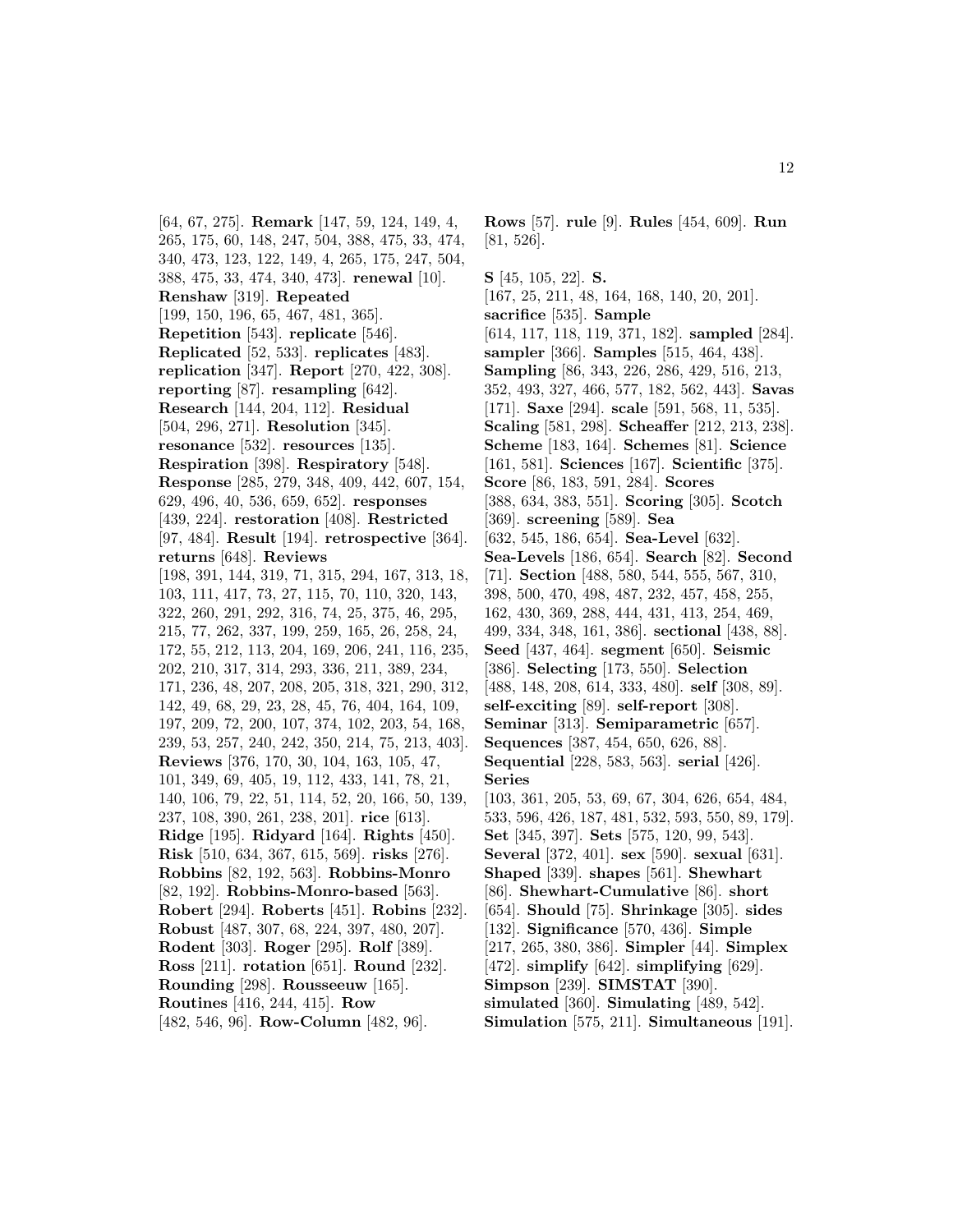**Single** [166, 485]. **Singular** [430, 425]. **Sir** [260]. **situ** [521]. **Size** [149, 190]. **skewed** [7]. **Skinner** [170]. **Skyrms** [24]. **Small** [515, 456]. **Smirnov** [371]. **Smith** [77, 169, 170]. **Smoothing** [458, 445, 647, 641]. **Smoothly** [307]. **Snell** [260, 46, 239]. **Social** [26, 204, 581, 568, 306]. **Software** [391, 144, 294, 417, 115, 143, 322, 375, 295, 215, 582, 262, 337, 172, 55, 241, 116, 336, 389, 171, 142, 404, 374, 242, 350, 403, 376, 30, 349, 405, 433, 78, 79, 390, 116]. **Soil** [398, 522, 536]. **solar** [651, 230]. **SOLO** [262]. **Some** [154, 587, 275, 66, 187, 592, 631]. **Source** [346, 345]. **Sources** [51]. **SP.** [144]. **Space** [319, 644]. **space-time** [644]. **spaced** [481]. **Spatial** [615, 386, 114, 286, 331, 274]. **spatiotemporal** [547]. **Specific** [385, 612, 662]. **Spectral** [533, 651]. **Spectroscopic** [430, 613]. **Speeds** [363]. **Sphericity** [338]. **Splicing** [395]. **splines** [641]. **spongiform** [559, 558, 556, 557]. **Sprent** [54]. **SPSS** [242, 350]. **SPSS/PC** [242]. **Square** [117, 118]. **Squares** [265, 258, 416, 360, 244, 415]. **stable** [648]. **Stage** [196, 194, 437, 379]. **Standardization** [470]. **Standardized** [173]. **standardizing** [657]. **Star** [339]. **Star-Shaped** [339]. **STAT** [417, 240]. **STAT-ITCF** [417]. **State** [303, 626, 6]. **statements** [272]. **Stationarity** [632]. **Stationary** [53, 542]. **Statistic** [338, 504, 296, 283]. **Statistical** [391, 144, 36, 446, 294, 324, 167, 32, 147, 59, 124, 250, 338, 471, 82, 217, 417, 472, 149, 115, 298, 357, 297, 4, 143, 322, 502, 25, 35, 375, 219, 295, 117, 118, 245, 215, 218, 246, 266, 489, 353, 400, 262, 58, 265, 337, 81, 26, 175, 172, 60, 55, 526, 80, 148, 126, 402, 387, 247, 241, 145, 116, 293, 445, 336, 323, 372, 401, 389, 56, 171, 504, 318, 290, 312, 388, 296, 31, 142, 475, 264, 29, 216, 299, 5, 404, 339, 173, 514, 209, 1, 2, 119, 57, 107, 243, 244, 373, 414, 416, 374]. **Statistical**

[54, 527, 146, 263, 371, 33, 120, 121, 240, 242,

350, 351, 515, 403, 3, 376, 528, 474, 30, 340, 105, 349, 122, 503, 405, 19, 112, 174, 473, 433, 490, 78, 79, 573, 51, 586, 161, 352, 139, 237, 390, 201, 42, 452, 591, 92, 509, 12, 260]. **Statistician** [292, 519]. **Statistics** [144, 316, 190, 204, 202, 28, 72, 239, 516, 469, 545, 537, 238, 429, 642, 108, 24, 76, 163, 21, 140]. **STATS** [404]. **STATXACT** [78]. **Stays** [512]. **Step** [460, 440]. **Stephen** [79]. **stimulation** [586]. **Stochastic** [313, 110, 624, 302, 197, 637, 20, 547, 6]. **Stock** [166]. **Stopping** [454, 194]. **Straight** [265]. **Strategies** [488, 77]. **stratified** [182]. **stratigraphy** [622]. **strawberry** [635]. **Streit** [20]. **strength** [360]. **Strict** [94]. **stroke** [569]. **Structural** [357, 235]. **Structure** [353, 33, 3, 252, 607, 635]. **Structured** [110, 655]. **Student** [264]. **Studies** [26, 196, 409, 653, 612, 662, 93, 627, 362, 417, 259]. **Study** [487, 253, 413, 510, 348, 161, 559, 558, 556, 596, 568, 557, 593, 588, 589]. **studying** [534]. **Subject** [385, 612, 662, 554]. **Subject-Specific** [385, 612, 662]. **Subjective** [254]. **subjects** [468]. **Subsequences** [387]. **Subset** [149, 208, 490, 174]. **Subsets** [173, 243]. **such** [626]. **Sum** [81, 526, 309]. **Summands** [575]. **Summaries** [386]. **Summarizing** [397]. **SUPERANOVA** [391]. **Supplement** [416, 244, 415]. **Surface** [348, 652]. **surfaces** [629]. **Survey** [213, 47, 50]. **surveys** [568, 170]. **Survival** [90, 220, 385, 272, 381, 43, 535, 423, 284, 628]. **survival-sacrifice** [535]. **Survivorship** [259]. **symmetric** [648]. **symmetry** [576]. **syndrome** [610, 617, 328, 494, 423]. **SYSTAT** [403]. **System** [428, 87]. **Systematic** [343]. **systems** [278, 139].

**T** [50]. **T.**

[291, 292, 203, 75, 170, 141, 139, 261].

**Tables** [502, 26, 148, 402, 372, 401, 277, 57, 436, 158, 160]. **tablets** [509]. **Tableux** [206].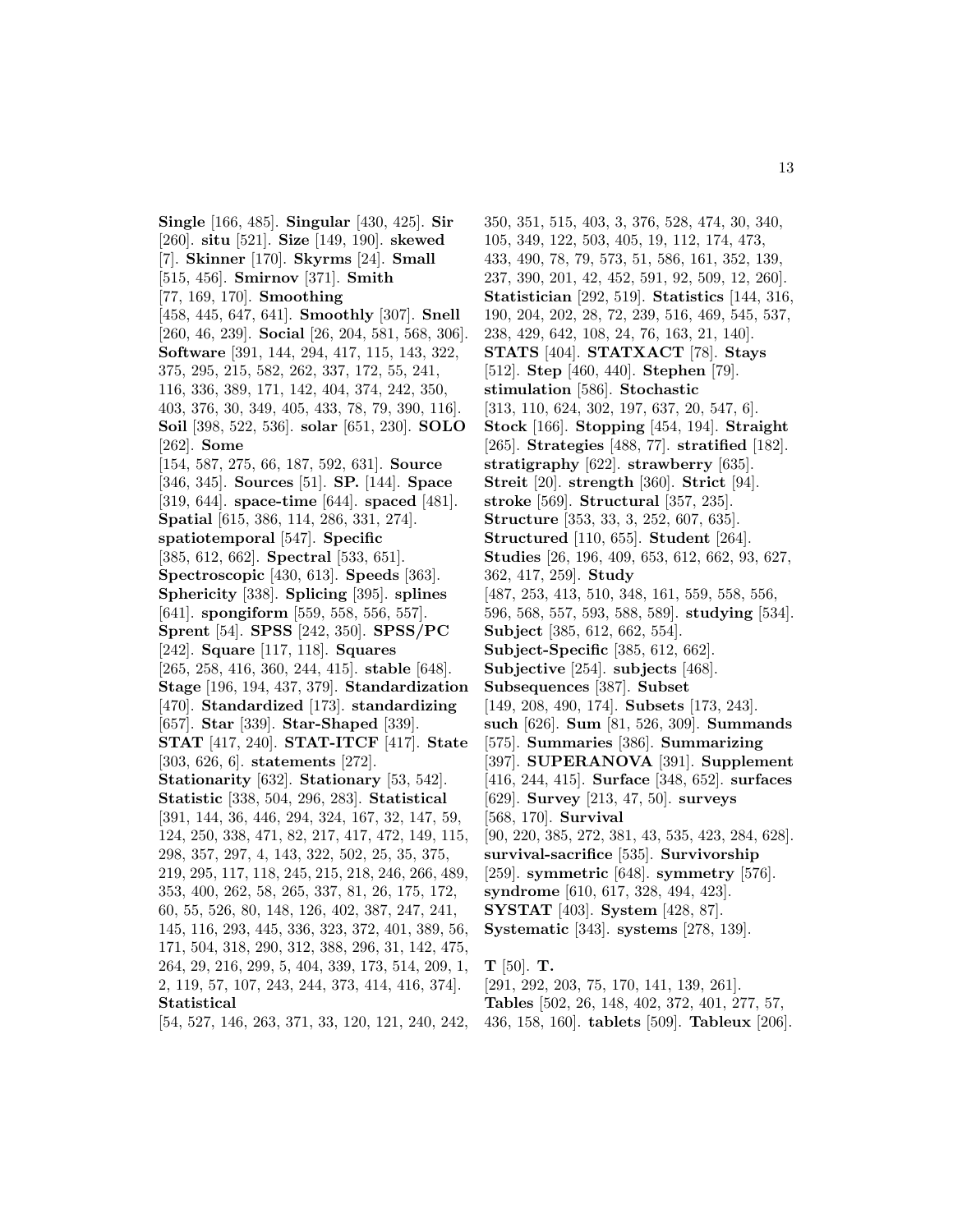**Taguchi** [348, 508, 253, 8]. **Tail** [44]. **target** [456]. **targets** [153]. **Task** [344]. **Teaching** [288]. **techniques** [534, 550, 625]. **technological** [379]. **technology** [629, 652]. **Telephone** [50]. **Temperature** [398]. **templates** [637]. **temporal** [638]. **Term** [57, 362]. **terminating** [423]. **Terry** [444]. **Test** [297, 209, 119, 120, 515, 522, 228, 576, 474, 480, 284, 274]. **Testing** [338, 312, 209, 437, 273, 360, 651, 582, 485]. **Tests** [324, 383, 371, 166, 565, 496, 436, 158, 384, 278, 89, 379, 589]. **Their** [110, 202]. **Theory** [260, 316, 258, 317, 290, 312, 29, 45, 72, 153, 49]. **think** [275]. **those** [244, 415, 416]. **Three** [303, 196, 463, 437, 347]. **Three-Dimensional** [463, 347]. **Three-Stage** [196, 437]. **Three-State** [303]. **threshold** [278, 89]. **threshold-type** [278]. **Tibshirani** [203]. **Tierney** [240]. **Time** [103, 279, 596, 361, 53, 362, 69, 385, 67, 304, 484, 533, 272, 426, 187, 532, 593, 550, 63, 644, 89, 179, 423, 319]. **Time-Ordered** [279]. **Times** [205, 481]. **timing** [509]. **Tissue** [137]. **Toker** [405]. **tomography** [611]. **Tony** [171]. **Tool** [204]. **tools** [599, 619]. **tooth** [511]. **Total** [329, 484]. **Toxicity** [409]. **transect** [493]. **Transfer** [161]. **Transform** [145, 132]. **Transformation** [470]. **Transformations** [253, 8, 154]. **Transformed** [310, 130]. **transfusion** [423]. **transition** [365, 6]. **transmission** [558]. **Transplantation** [137]. **Treated** [510]. **treatment** [560, 595]. **trees** [331]. **Trend** [180, 526, 362]. **trial** [560]. **Trials** [553, 287, 482, 587, 189, 546, 595]. **triangular** [436]. **Trigamma** [175]. **True** [507]. **Truncated** [56, 9, 423]. **truncation** [330]. **Tufte** [214]. **Tumorigenicity** [303]. **tumour** [653, 362]. **TURBO** [433]. **Two** [343, 126, 119, 277, 57, 371, 194, 515, 99, 379, 508, 42, 653, 647, 125, 546, 603, 625, 616, 589]. **two-component** [616]. **Two-Dimensional** [343]. **two-level** [508]. **two-phase**

[653, 589]. **two-replicate** [546]. **Two-Sample** [119, 371]. **Two-Stage** [194, 379]. **Two-Way** [277, 57]. **Type** [398, 110, 444, 278, 89, 274].

**U** [144, 316]. **U-SP.** [144]. **U-Statistics** [316]. **UK** [254]. **Umbrella** [80]. **Uncertain** [188]. **Uncertainty** [479, 443]. **unchanged** [309]. **unconditional** [410]. **unemployed** [11]. **Unemployment** [51, 276]. **unequal** [592]. **unequally** [481]. **unions** [497]. **uniqueness** [431]. **UNISTAT** [405]. **Unit** [144]. **university** [612, 662]. **unobservable** [581]. **unpaired** [560]. **Unreplicated** [570, 608]. **Unsupervised** [633]. **Uppuluri** [317]. **Uptake** [413]. **Upton** [114]. **uraemic** [328]. **Use** [343, 77, 512, 334, 384, 482, 154, 591, 13, 546, 658, 225, 642, 330]. **Used** [16, 497]. **Useful** [247]. **Using** [250, 656, 627, 490, 386, 166, 493, 582, 597, 596, 648, 441, 590, 601, 134, 485, 283, 394, 644, 494, 174, 480, 641, 366, 284, 636, 628]. **utilizations** [135].

**V** [260, 107]. **V.** [27, 317]. **vaccine** [647, 495]. **Value** [346, 400, 425]. **Values** [74, 265, 504, 296, 277, 156, 485, 606]. **Variability** [166, 410, 11, 534, 635]. **Variable** [86, 574, 154, 271, 639]. **Variables** [279, 332, 458, 58, 264, 243, 351, 480, 550, 625, 40]. **Variance** [307, 655, 656, 380, 286, 384, 652]. **variances** [592]. **Variate** [98]. **Variates** [126, 125]. **Variation** [285, 255, 460, 440, 456, 230, 615]. **Varietal** [488]. **Varying** [575]. **Vasic** [22]. **vector** [541]. **Venezuelan** [644]. **Version** [391, 144, 294, 417, 115, 143, 322, 295, 215, 262, 337, 172, 55, 241, 336, 389, 404, 374, 242, 350, 403, 376, 349, 405, 433, 78, 390]. **very** [42]. **Via** [145, 583, 327, 179, 382]. **View** [395]. **Vilaplana** [320]. **Vincze** [72]. **Virus** [507, 410, 571, 630, 133]. **Visek** [29]. **visual** [464]. **Vol** [579, 29, 51, 114, 52]. **Volume** [85, 178, 269, 356, 421, 478, 531,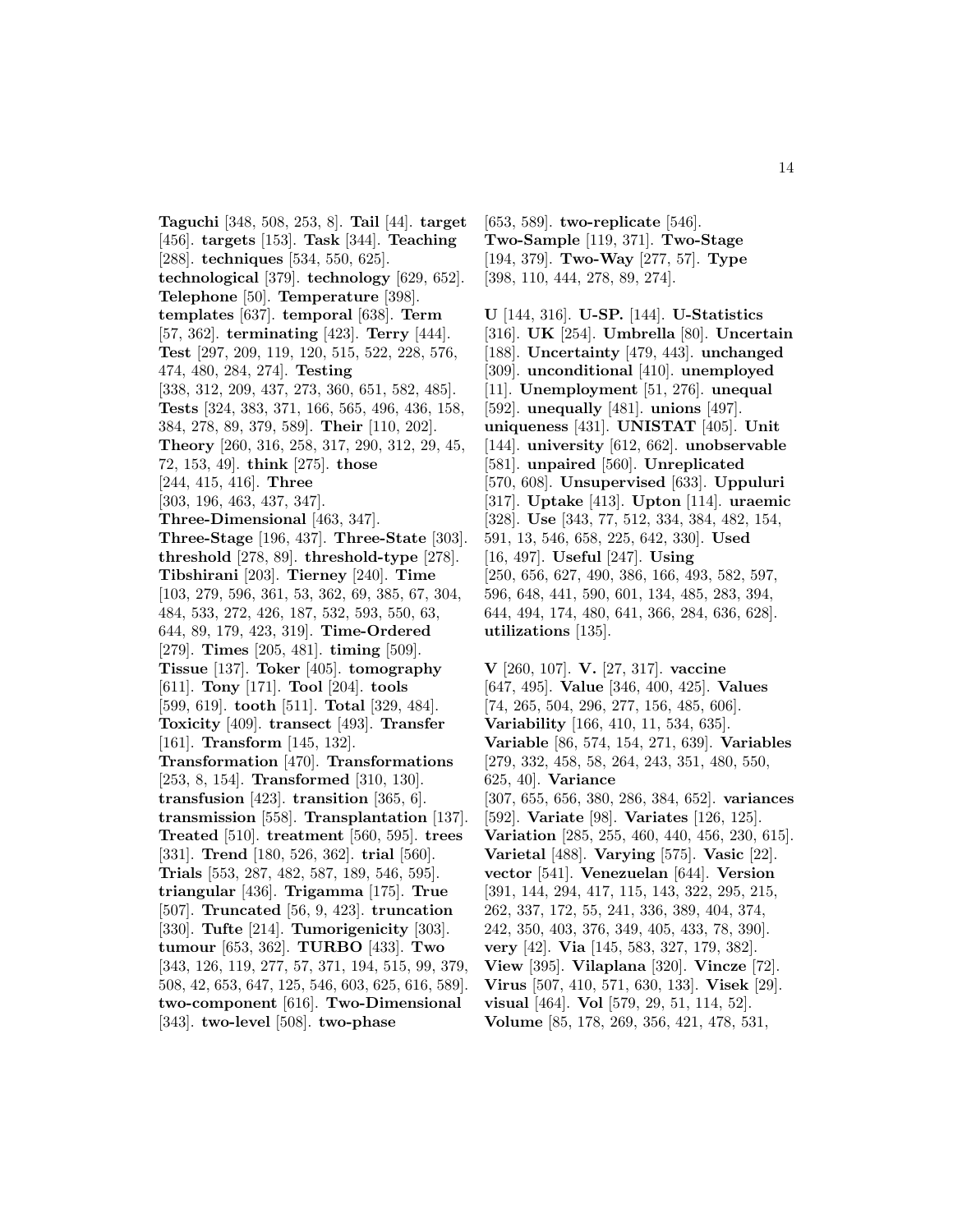620, 660, 661, 621]. **voting** [659]. **Vrancken** [47]. **Vries** [47].

**W** [26, 321, 47, 237]. **W.** [24, 236, 209, 72, 213, 47, 101, 50, 238]. **Wackerley** [238]. **Wadley** [227]. **Wages** [51]. **Waksberg** [50]. **Wald** [480]. **Walley** [293]. **waning** [647]. **Water** [254]. **Watson** [504, 296]. **Way** [277, 57]. **Waymire** [197]. **Ways** [96]. **Weak** [257]. **weekly** [156]. **weight** [657]. **weighted** [594]. **weighting** [9]. **Weiss** [76]. **Wertz** [72]. **whales** [438]. **Wheeler** [25]. **which** [272, 309]. **Whiskies** [369]. **white** [382]. **Whitten** [23]. **Wil** [389]. **Wilks** [228]. **William** [376]. **Wilms** [653]. **Wind** [363]. **Winter** [79]. **Wit** [47]. **within** [466]. **Wood** [77]. **Word** [15]. **Work** [51]. **Works** [30]. **Wrongs** [450].

**Y.** [26]. **Yannoulis** [26]. **Yogesh** [433].

**Z.** [26]. **Zehna** [321].

# **References**

# **Majumder:1973:SAAa**

[1] K. L. Majumder and G. P. Bhattacharjee. Statistical algorithms: Algorithm AS 63: The incomplete beta integral. Applied Statistics, 22(3):409–411, September 1973. CODEN APSTAG. ISSN 0035-9254 (print), 1467-9876 (electronic). URL http://lib.stat.cmu. edu/apstat/63. See remark [4].

### **Majumder:1973:SAAb**

[2] K. L. Majumder and G. P. Bhattacharjee. Statistical algorithms: Algorithm AS 64: Inverse of the incomplete beta function ratio. Applied Statistics, 22(3): 411–414, September 1973. CODEN AP-STAG. ISSN 0035-9254 (print), 1467- 9876 (electronic). URL http://lib.

stat.cmu.edu/apstat/64. See remark [4].

# **Rogers:1973:SAA**

[3] C. E. Rogers. Statistical algorithms: Algorithm AS 65: Interpreting structure formulae. Applied Statistics, 22(3): 414–424, September 1973. CODEN AP-STAG. ISSN 0035-9254 (print), 1467- 9876 (electronic). URL http://lib. stat.cmu.edu/apstat/65. See remark [33].

### **Cran:1977:SAR**

[4] G. W. Cran, K. J. Martin, and G. E. Thomas. Statistical algorithms: Remark AS R19 and Algorithm AS 109: A remark on algorithms: AS 63: The incomplete beta integral AS 64: Inverse of the incomplete beta function ratio. Applied Statistics, 26(1):111–114, March 1977. CODEN APSTAG. ISSN 0035- 9254 (print), 1467-9876 (electronic). See [1, 2, 59].

# **Lenth:1987:SAA**

[5] Russell V. Lenth. Statistical algorithms: Algorithm AS 226: Computing noncentral beta probabilities. Applied Statistics, 36(2):241–244, June 1987. CO-DEN APSTAG. ISSN 0035-9254 (print), 1467-9876 (electronic). URL http:/ /lib.stat.cmu.edu/apstat/226. See remarks [60, 475].

#### **Robertson:1990:MRM**

[6] Chris Robertson. A matrix regression model for the transition probabilities in a finite state stochastic process.  $Ap$ plied Statistics, 39(1):1–19, 1990. CO-DEN APSTAG. ISSN 0035-9254 (print), 1467-9876 (electronic).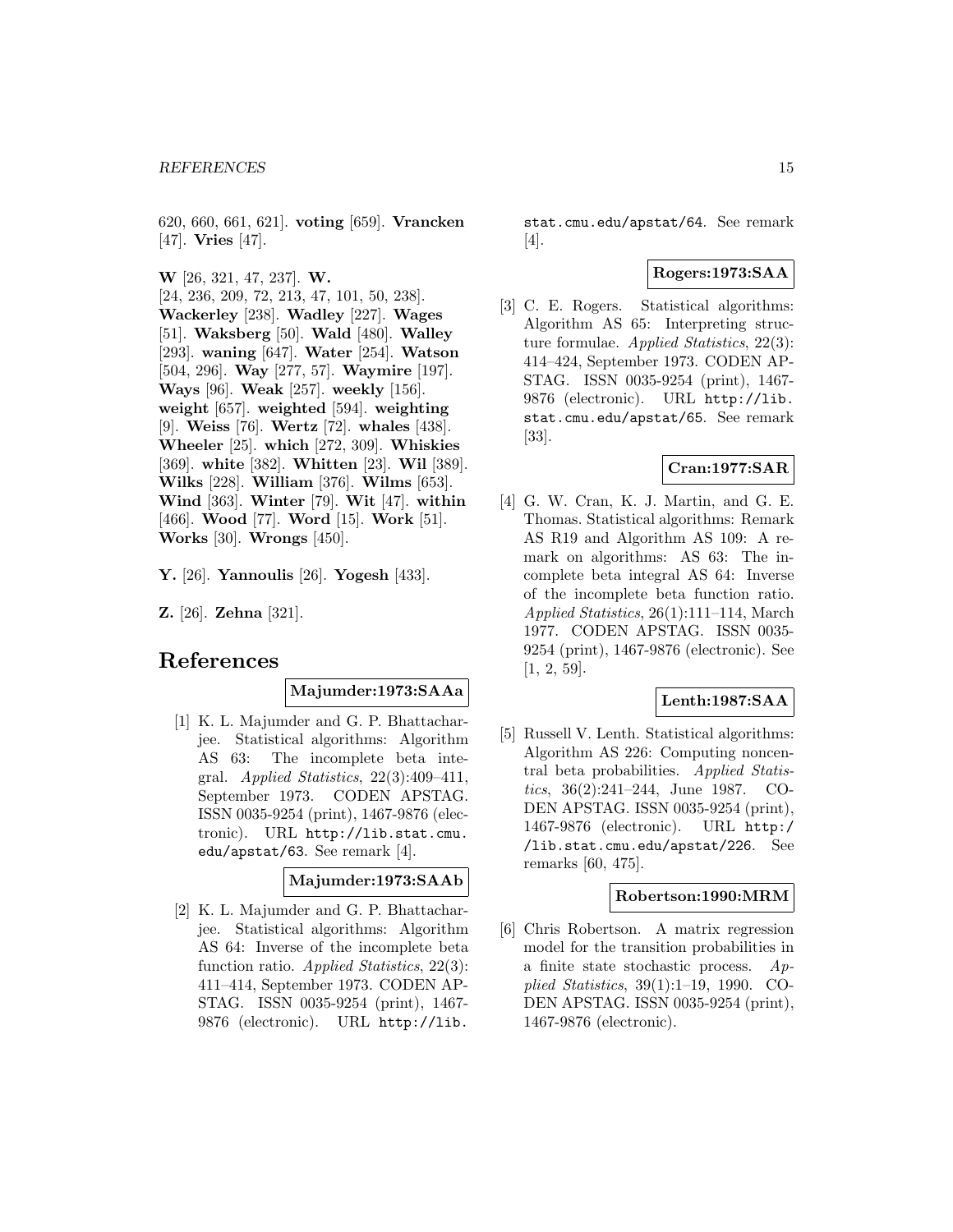**Kimber:1990:EDA**

[7] A. C. Kimber. Exploratory data analysis for possibly censored data from skewed distributions. Applied Statistics, 39(1):21–30, 1990. CODEN APSTAG. ISSN 0035-9254 (print), 1467-9876 (electronic).

**Logothetis:1990:BCT**

[8] N. Logothetis. Box–Cox transformations and the Taguchi method. Applied Statistics, 39(1):31–48, 1990. CODEN AP-STAG. ISSN 0035-9254 (print), 1467- 9876 (electronic).

### **Darvell:1990:WRE**

[9] B. W. Darvell. A weighting rule and an end point correction for moments of truncated distributions. Applied Statistics, 39(1):49–54, 1990. CODEN AP-STAG. ISSN 0035-9254 (print), 1467- 9876 (electronic).

#### **Schneider:1990:CNE**

[10] Helmut Schneider, Bin-Shan Lin, and Colm O'Cinneide. Comparison of nonparametric estimators for the renewal function. *Applied Statistics*, 39(1):55–61, 1990. CODEN APSTAG. ISSN 0035- 9254 (print), 1467-9876 (electronic).

#### **Keiding:1990:MEM**

[11] Niels Keiding, Per Kragh Andersen, and Kirsten Frederiksen. Modelling excess mortality of the unemployed: choice of scale and extra-Poisson variability. Applied Statistics, 39(1):63–74, 1990. CO-DEN APSTAG. ISSN 0035-9254 (print), 1467-9876 (electronic).

### **Jansen:1990:SAO**

[12] J. Jansen. On the statistical analysis of ordinal data when extravariation is present. Applied Statistics, 39(1):75–84, 1990. CODEN APSTAG. ISSN 0035- 9254 (print), 1467-9876 (electronic).

# **Joe:1990:EUP**

[13] Harry Joe. Extended use of paired comparison models, with application to chess rankings. Applied Statistics, 39 (1):85–93, 1990. CODEN APSTAG. ISSN 0035-9254 (print), 1467-9876 (electronic).

# **Bessler:1990:PAC**

[14] David A. Bessler and John L. Kling. Prequential analysis of cattle prices. Applied Statistics, 39(1):95–106, 1990. CO-DEN APSTAG. ISSN 0035-9254 (print), 1467-9876 (electronic).

### **Bailey:1990:MFW**

[15] B. J. R. Bailey. A model for function word counts. Applied Statistics, 39 (1):107–114, 1990. CODEN APSTAG. ISSN 0035-9254 (print), 1467-9876 (electronic).

#### **Follmann:1990:MFI**

[16] Dean A. Follmann. Modelling failures of intermittently used machines. Applied Statistics, 39(1):115–123, 1990. CO-DEN APSTAG. ISSN 0035-9254 (print), 1467-9876 (electronic).

#### **Minkin:1990:LE**

[17] Salomon Minkin and David J. Venzon. Letter to the editors. Applied Statistics, 39(1):125–127, 1990. CODEN APSTAG. ISSN 0035-9254 (print), 1467-9876 (electronic).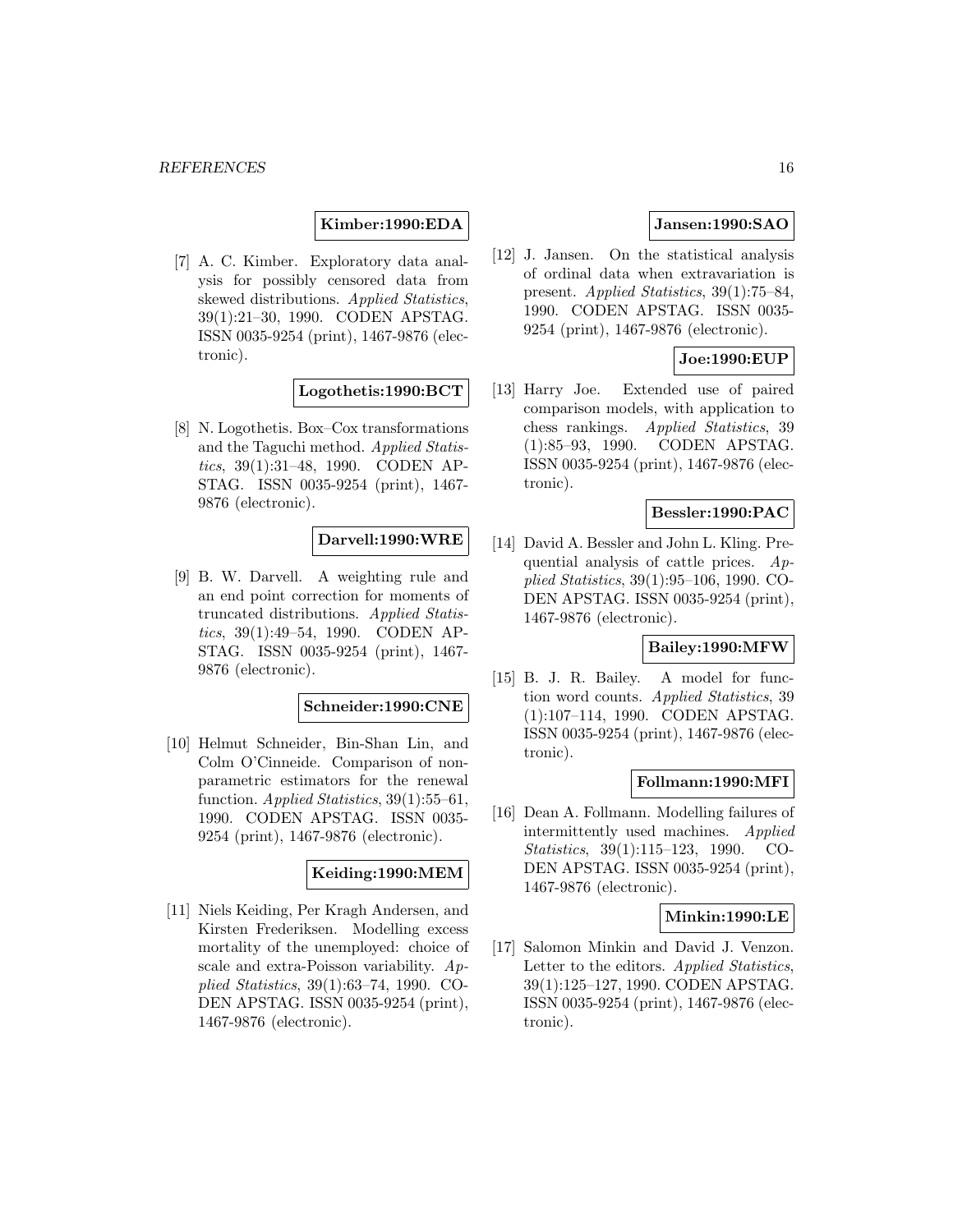# **Blackaby:1990:BRD**

[18] D. H. Blackaby. Book reviews: The Distribution of Earnings 1973 to 1986, by M. Adams. Applied Statistics, 39(1):129, 1990. CODEN APSTAG. ISSN 0035- 9254 (print), 1467-9876 (electronic).

### **Sittampalam:1990:BRS**

[19] Yoga Sittampalam. Book reviews: Statistical Modelling in GLIM, by M. Aitkin, D. Anderson, B. Francis and J. Hinde. Applied Statistics, 39(1):130, 1990. CODEN APSTAG. ISSN 0035- 9254 (print), 1467-9876 (electronic).

### **Whittle:1990:BRS**

[20] P. Whittle. Book reviews: Stochastic Processes in Physics and Engineering, by S. Albeverio, P. Blanchard, M. Hazewinkel and L. Streit. Applied Statistics, 39(1):130–131, 1990. CODEN AP-STAG. ISSN 0035-9254 (print), 1467- 9876 (electronic).

# **Springall:1990:BRI**

[21] A. Springall. Book reviews: Interpreting Data  $-$  A First Course in Statistics, by A. J. B. Anderson. Applied Statistics, 39(1):131, 1990. CODEN AP-STAG. ISSN 0035-9254 (print), 1467- 9876 (electronic).

#### **Thompson:1990:BRM**

[22] J. W. Thompson. Book reviews: Means and Inequalities, by P. S. Bullen, D. S. Mitrinovic and P. M. Vasic. Applied Statistics, 39(1):131–132, 1990. CO-DEN APSTAG. ISSN 0035-9254 (print), 1467-9876 (electronic).

# **Leech:1990:BRP**

[23] D. J. Leech. Book reviews: Parameter Estimation in Reliability, by A. C. Cohen and B. J. Whitten. Applied Statistics, 39(1):132–133, 1990. CODEN AP-STAG. ISSN 0035-9254 (print), 1467- 9876 (electronic).

# **French:1990:BRC**

[24] Simon French. Book reviews: Causation in Decision, Belief Change and Statistics, by W. L. Harper and B. Skyrms. Applied Statistics, 39(1):133–134, 1990. CODEN APSTAG. ISSN 0035-9254 (print), 1467-9876 (electronic).

#### **Davies:1990:BRP**

[25] A. Davies and Alan D. Airth. Book reviews: PLR loans: A statistical exploration, by A. Hasted, R. Mead and S. Wheeler. *Applied Statistics*, 39(1): 134–135, 1990. CODEN APSTAG. ISSN 0035-9254 (print), 1467-9876 (electronic).

#### **Francis:1990:BRS**

[26] Brian Francis. Book reviews: Statistical Tables for Economic, Business and Social Studies. 2nd edn, by Z. W. Kmietowitz and Y. Yannoulis. Applied Statistics, 39(1):135–136, 1990. CO-DEN APSTAG. ISSN 0035-9254 (print), 1467-9876 (electronic).

#### **Clarke:1990:BRC**

[27] G. M. Clarke. Book reviews: Characterizations and Analysis of Block Designs, by A. K. Nigam, P. D. Puri and V. K. Gupta. Applied Statistics, 39 (1):136–137, 1990. CODEN APSTAG. ISSN 0035-9254 (print), 1467-9876 (electronic).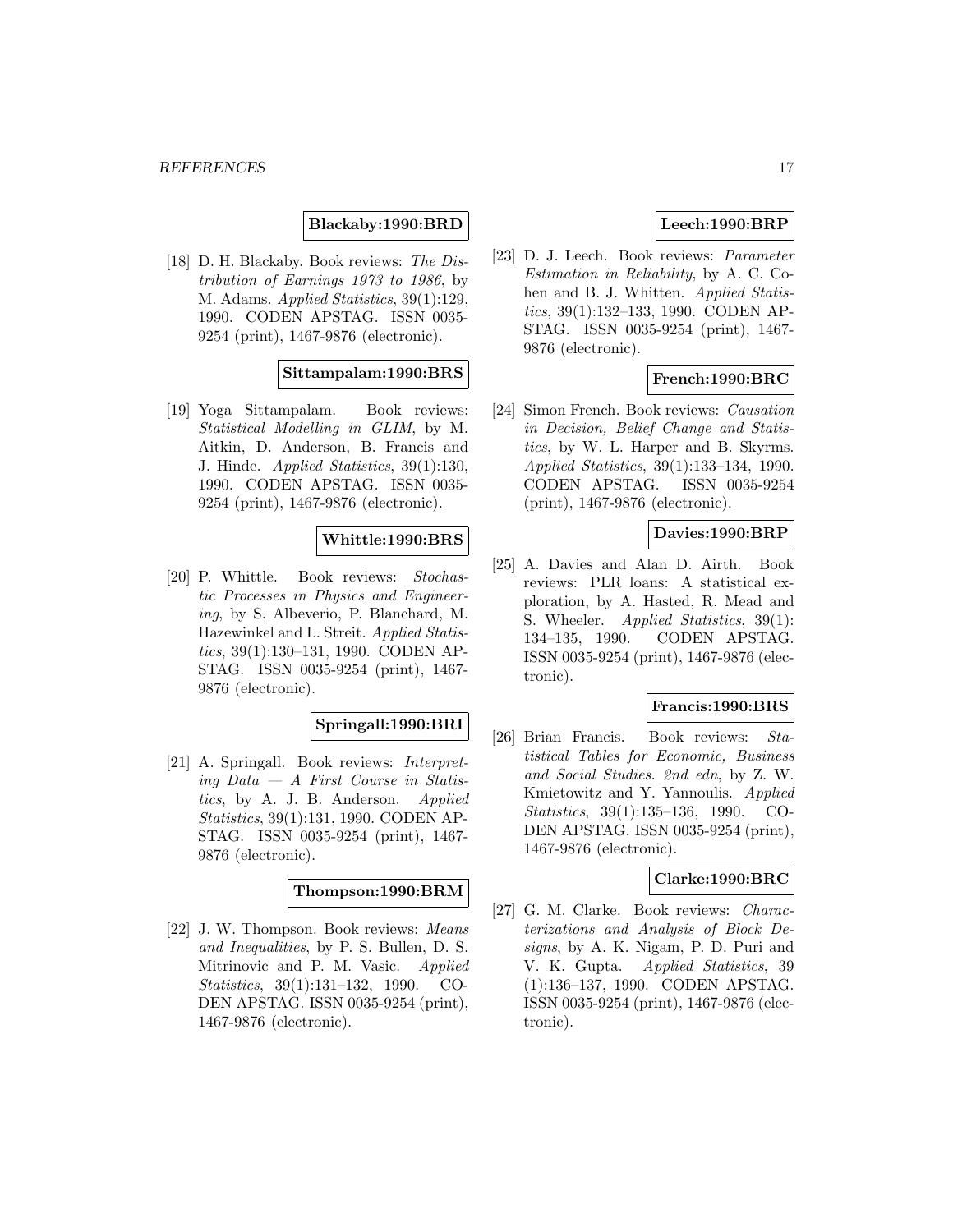# **Legg:1990:BRB**

[28] Lorna Legg. Book reviews: Biopharmaceutical Statistics for Drug Development, by K. E. Peace. Applied Statistics, 39(1):137–138, 1990. CODEN APSTAG. ISSN 0035-9254 (print), 1467-9876 (electronic).

# **Lee:1990:BRI**

[29] P. M. Lee. Book reviews: Information Theory, Statistical Decision Functions, Random Processes, Vol. B, by J. A. Visek. Applied Statistics, 39(1):138, 1990. CODEN APSTAG. ISSN 0035- 9254 (print), 1467-9876 (electronic).

### **Ryder:1990:SSR**

[30] Ken Ryder, Edward Brent, and Greta M. Ljung. Statistical software reviews: Statistical Navigator, by The Idea Works Inc. Applied Statistics, 39 (1):139–142, 1990. CODEN APSTAG. ISSN 0035-9254 (print), 1467-9876 (electronic).

# **Krajewski:1990:SAA**

[31] Pawel Krajewski and Idzi Siatkowski. Statistical algorithms: Algorithm AS 252: Generating classes for log-linear models. Applied Statistics, 39(1): 143–151, 1990. CODEN APSTAG. ISSN 0035-9254 (print), 1467-9876 (electronic). URL http://lib.stat.cmu. edu/apstat/252.

### **Becker:1990:SAA**

[32] Mark P. Becker. Statistical algorithms: Algorithm AS 253: Maximum likelihood estimation of the RC(M) association model. Applied Statistics, 39 (1):152–167, 1990. CODEN APSTAG. ISSN 0035-9254 (print), 1467-9876 (electronic). URL http://lib.stat.cmu. edu/apstat/253.

### **Payne:1990:SAR**

[33] R. W. Payne. Statistical algorithms: Remark AS R82: A remark on Algorithm AS 65: Interpreting structure formulae. Applied Statistics, 39 (1):167–175, 1990. CODEN APSTAG. ISSN 0035-9254 (print), 1467-9876 (electronic). URL http://lib.stat.cmu. edu/apstat/65. See [3].

#### **Dersimonian:1990:CAM**

[34] R. Dersimonian. Correction to Algorithm AS 221: Maximum likelihood estimation of a mixing distribution.  $Ap$ plied Statistics, 39(1):176, 1990. CO-DEN APSTAG. ISSN 0035-9254 (print), 1467-9876 (electronic). URL http:// lib.stat.cmu.edu/apstat/221.

### **DerSimonian:1990:SAC**

[35] R. DerSimonian. Statistical algorithms: Correction to Algorithm AS 221: Maximum likelihood estimation of a mixing distribution. Applied Statistics, 39(1):176, 1990. CODEN APSTAG. ISSN 0035-9254 (print), 1467-9876 (electronic).

# **Anonymous:1990:ISA**

[36] Anonymous. Index of statistical algorithms. Applied Statistics, 39(1): 177–187, 1990. CODEN APSTAG. ISSN 0035-9254 (print), 1467-9876 (electronic).

# **Anonymous:1990:BMPa**

[37] Anonymous. Back matter. Applied Statistics, 39(1):[5], 1990. CODEN AP-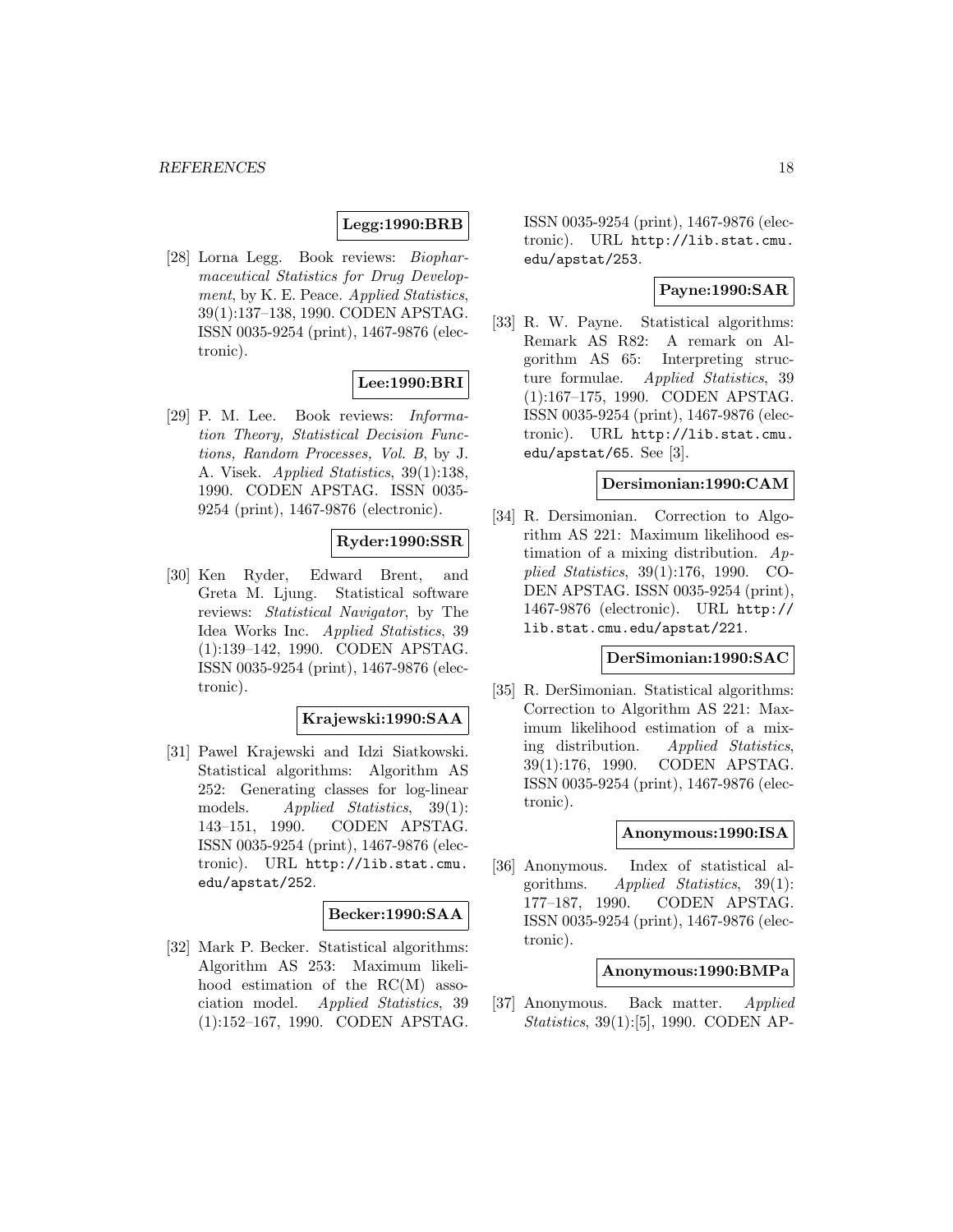STAG. ISSN 0035-9254 (print), 1467- 9876 (electronic).

**Anonymous:1990:FMPa**

[38] Anonymous. Front matter. Applied Statistics, 39(1):[3], 1990. CODEN AP-STAG. ISSN 0035-9254 (print), 1467- 9876 (electronic).

#### **deBragancaPereira:1990:AD**

[39] Carlos Alberto de Bragança Pereira and Luis Raúl Pericchi. Analysis of diagnosability. Applied Statistics, 39(2): 189–204, 1990. CODEN APSTAG. ISSN 0035-9254 (print), 1467-9876 (electronic).

# **Peterson:1990:PPO**

[40] Bercedis Peterson and Frank E. Harrell, Jr. Partial proportional odds models for ordinal response variables. Applied Statistics, 39(2):205–217, 1990. CO-DEN APSTAG. ISSN 0035-9254 (print), 1467-9876 (electronic).

#### **Chow:1990:DBC**

[41] Shein-Chung Chow and Jun Shao. On the difference between the classical and inverse methods of calibration. Applied Statistics, 39(2):219–228, 1990. CO-DEN APSTAG. ISSN 0035-9254 (print), 1467-9876 (electronic).

### **Bland:1990:ABV**

[42] J. M. Bland, J. L. Peacock, H. R. Anderson, O. G. Brooke, and M. De Curtis. The adjustment of birthweight for very early gestational ages: two related problems in statistical analysis. Applied Statistics, 39(2):229–239, 1990. CO-DEN APSTAG. ISSN 0035-9254 (print), 1467-9876 (electronic).

# **Noura:1990:PHC**

[43] A. A. Noura and K. L. Q. Read. Proportional hazards changepoint models in survival analysis. Applied Statistics, 39 (2):241–253, 1990. CODEN APSTAG. ISSN 0035-9254 (print), 1467-9876 (electronic).

# **Lin:1990:MSL**

[44] Jinn Tyan Lin. Miscellanea: A simpler logistic approximation to the normal tail probability and its inverse. Applied Statistics, 39(2):255–257, 1990. CO-DEN APSTAG. ISSN 0035-9254 (print), 1467-9876 (electronic).

### **Leslie:1990:BRI**

[45] J. R. Leslie. Book reviews: The Inverse Gaussian Distribution: Theory, Methodology, and Applications, by R. S. Chhikara and J. L. Folks. Applied Statistics, 39(2):259–260, 1990. CODEN AP-STAG. ISSN 0035-9254 (print), 1467- 9876 (electronic).

#### **Diamond:1990:BRA**

[46] Ian Diamond. Book reviews: Analysis of Binary Data. 2nd Edn, by D. R. Cox and E. J. Snell. Applied Statistics, 39 (2):260–261, 1990. CODEN APSTAG. ISSN 0035-9254 (print), 1467-9876 (electronic).

#### **Saunders:1990:BRA**

[47] D. Saunders. Book reviews: Automation in Survey Processing, by J. H. W. Driessen, W. J. Keller, R. J. Mokken, E. H. J. Vrancken, W. F. M. de Vries and J. W. W. A. Wit. Applied Statistics, 39 (2):261–262, 1990. CODEN APSTAG. ISSN 0035-9254 (print), 1467-9876 (electronic).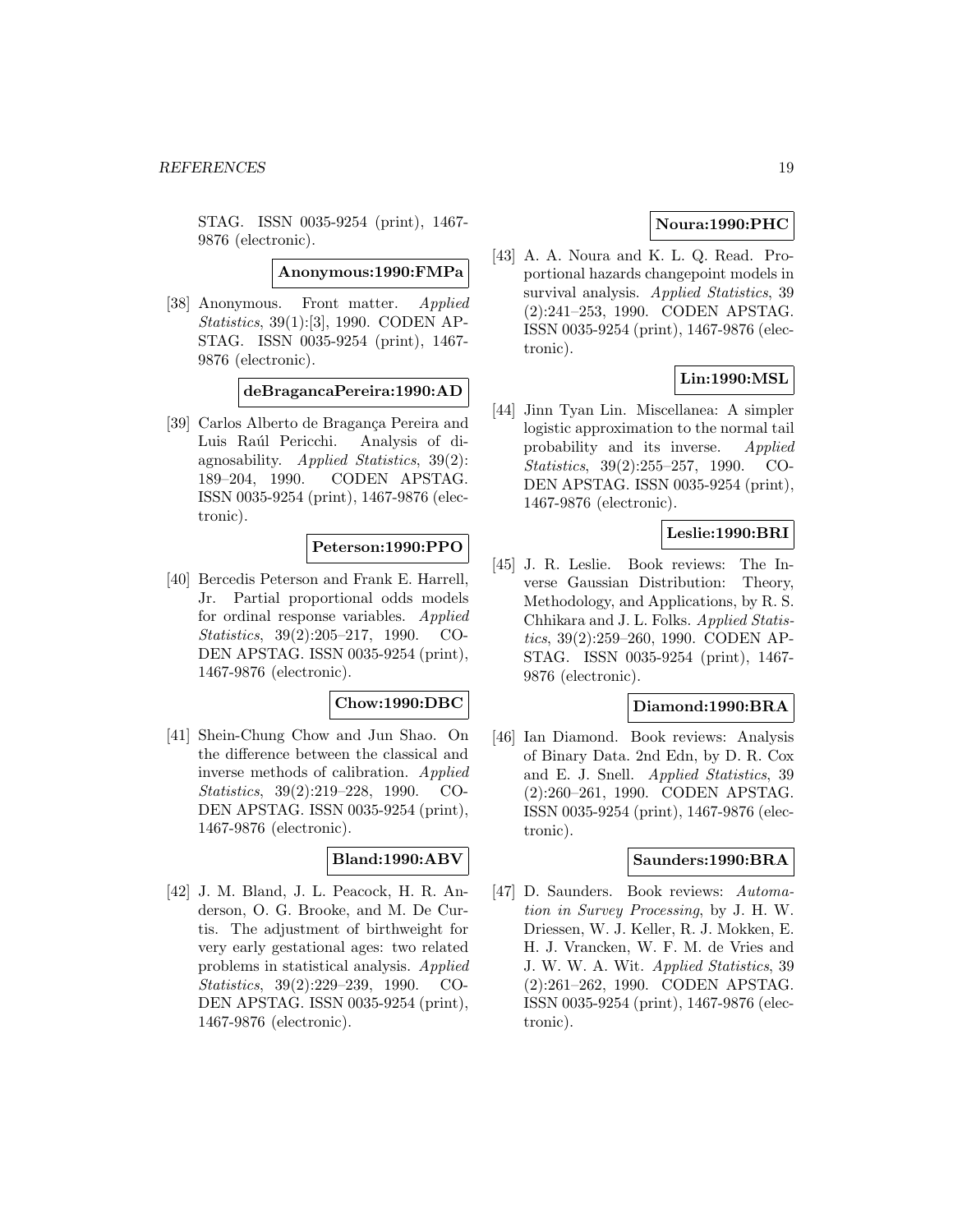### **Kimber:1990:BRR**

[48] Alan Kimber. Book reviews: Readings in Decision Analysis, by S. French. Applied Statistics, 39(2):262, 1990. CO-DEN APSTAG. ISSN 0035-9254 (print), 1467-9876 (electronic).

#### **Lane:1990:BRA**

[49] John A. Lane. Book reviews: Advanced Probability Theory, by J. Galambos. Applied Statistics, 39(2):263–264, 1990. CODEN APSTAG. ISSN 0035- 9254 (print), 1467-9876 (electronic).

### **Williams:1990:BRT**

[50] David Williams. Book reviews: Telephone Survey Methodology, by R. M. Groves, P. P. Biemer, L. E. Lyberg, J. T. Massey, W. L. Nicholls II and J. Waksberg. Applied Statistics, 39(2):264–265, 1990. CODEN APSTAG. ISSN 0035- 9254 (print), 1467-9876 (electronic).

#### **Trewsdale:1990:BRS**

[51] Janet M. Trewsdale. Book reviews: Statistical Sources and Methods: Vol. 4, Employment, Unemployment, Wages and Hours of Work. Applied Statistics, 39(2):265, 1990. CODEN APSTAG. ISSN 0035-9254 (print), 1467-9876 (electronic).

# **Weatherup:1990:BRA**

[52] S. T. C. Weatherup. Book reviews: Analysis of Messy Data, Vol. 2, Non-Replicated Experiments, by G. A. Milliken and D. E. Johnston. Applied Statistics, 39(2):266, 1990. CODEN AP-STAG. ISSN 0035-9254 (print), 1467- 9876 (electronic).

#### **Pemberton:1990:BRN**

[53] J. Pemberton. Book reviews: Non-Linear and Non-Stationary Time Series Analysis, by M. B. Priestley. Applied Statistics, 39(2):266–268, 1990. CO-DEN APSTAG. ISSN 0035-9254 (print), 1467-9876 (electronic).

### **Moore:1990:BRA**

[54] B. A. Moore. Book reviews: Applied Nonparametric Statistical Methods, by P. Sprent. *Applied Statistics*, 39(2):268, 1990. CODEN APSTAG. ISSN 0035- 9254 (print), 1467-9876 (electronic).

#### **Fry:1990:SSR**

[55] Tim Fry and David F. Hendry. Statistical software reviews: PC-GIVE. Version 6.01, by David F. Hendry. Applied Statistics, 39(2):269–272, 1990. CO-DEN APSTAG. ISSN 0035-9254 (print), 1467-9876 (electronic).

#### **Jones:1990:SAA**

[56] P. N. Jones and G. J. McLachlan. Statistical algorithms: Algorithm AS 254: Maximum likelihood estimation from grouped and truncated data with finite normal mixture models. Applied Statistics, 39(2):273–282, 1990. CODEN AP-STAG. ISSN 0035-9254 (print), 1467- 9876 (electronic). URL http://lib. stat.cmu.edu/apstat/254.

#### **Marsh:1990:SAA**

[57] N. W. A. Marsh. Statistical algorithms: Algorithm AS 255: Fitting of twoway tables by means for rows, columns and cross-term. Applied Statistics, 39 (2):283–294, 1990. CODEN APSTAG. ISSN 0035-9254 (print), 1467-9876 (electronic). URL http://lib.stat.cmu. edu/apstat/255.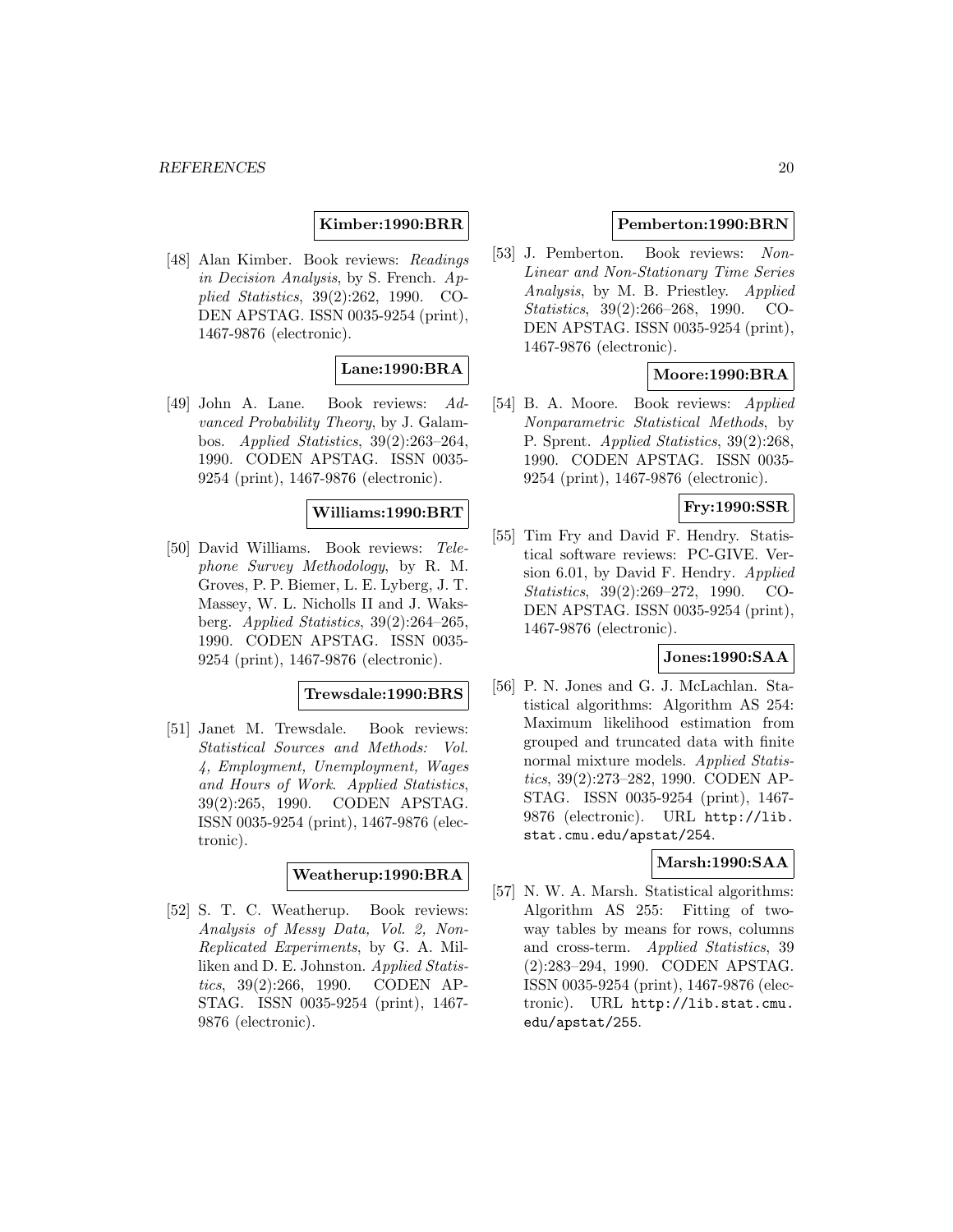### **Farebrother:1990:SAA**

[58] R. W. Farebrother. Statistical algorithms: Algorithm AS 256: The distribution of a quadratic form in normal variables. Applied Statistics, 39 (2):294–309, 1990. CODEN APSTAG. ISSN 0035-9254 (print), 1467-9876 (electronic). URL http://lib.stat.cmu. edu/apstat/256.

# **Berry:1990:SAA**

[59] K. J. Berry, P. W. Mielke, Jr., and G. W. Cran. Statistical algorithms: Algorithm AS R83: A remark on Algorithm AS 109: Inverse of the incomplete beta function ratio. Applied Statistics, 39(2):309–310, 1990. CODEN APSTAG. ISSN 0035-9254 (print), 1467-9876 (electronic). URL http://lib.stat.cmu. edu/apstat/109. See [4] and correction [123].

#### **Frick:1990:SAA**

[60] H. Frick. Statistical algorithms: Algorithm AS R84: A remark on Algorithm AS 226: Computing non-central beta probabilities. Applied Statistics, 39 (2):311–312, 1990. CODEN APSTAG. ISSN 0035-9254 (print), 1467-9876 (electronic). URL http://lib.stat.cmu. edu/apstat/226. See [5, 475].

#### **Anonymous:1990:BMPb**

[61] Anonymous. Back matter. Applied Statistics, 39(2):[4], 1990. CODEN AP-STAG. ISSN 0035-9254 (print), 1467- 9876 (electronic).

# **Anonymous:1990:FMPb**

[62] Anonymous. Front matter. Applied Statistics, 39(2):[4], 1990. CODEN AP-STAG. ISSN 0035-9254 (print), 1467- 9876 (electronic).

# **Pettitt:1990:ITD**

[63] A. N. Pettitt and I. Bin Daud. Investigating time dependence in Cox's proportional hazards model. Applied Statistics, 39(3):313–329, 1990. CODEN APSTAG. ISSN 0035-9254 (print), 1467-9876 (electronic).

### **Bissell:1990:HRY**

[64] A. F. Bissell. How reliable is your capability index? Applied Statistics, 39 (3):331–340, 1990. CODEN APSTAG. ISSN 0035-9254 (print), 1467-9876 (electronic).

### **Verbyla:1990:MRM**

[65] A. P. Verbyla and B. R. Cullis. Modelling in repeated measures experiments. Applied Statistics, 39(3):341–356, 1990. CODEN APSTAG. ISSN 0035-9254 (print), 1467-9876 (electronic).

#### **Azzalini:1990:LSD**

[66] A. Azzalini and A. W. Bowman. A look at some data on the Old Faithful Geyser. Applied Statistics, 39(3):357–365, 1990. CODEN APSTAG. ISSN 0035-9254 (print), 1467-9876 (electronic).

#### **Trabelsi:1990:BMT**

[67] Abdelwahed Trabelsi and Steven C. Hillmer. Bench-marking time series with reliable bench-marks. Applied Statistics, 39(3):367–379, 1990. CODEN APSTAG. ISSN 0035-9254 (print), 1467-9876 (electronic).

#### **Lawson:1990:BRN**

[68] Andrew Lawson. Book reviews: Nonlinear Regression, Functional Relations and Robust Methods, by H. Bunke and G. O. Bunke. Applied Statistics,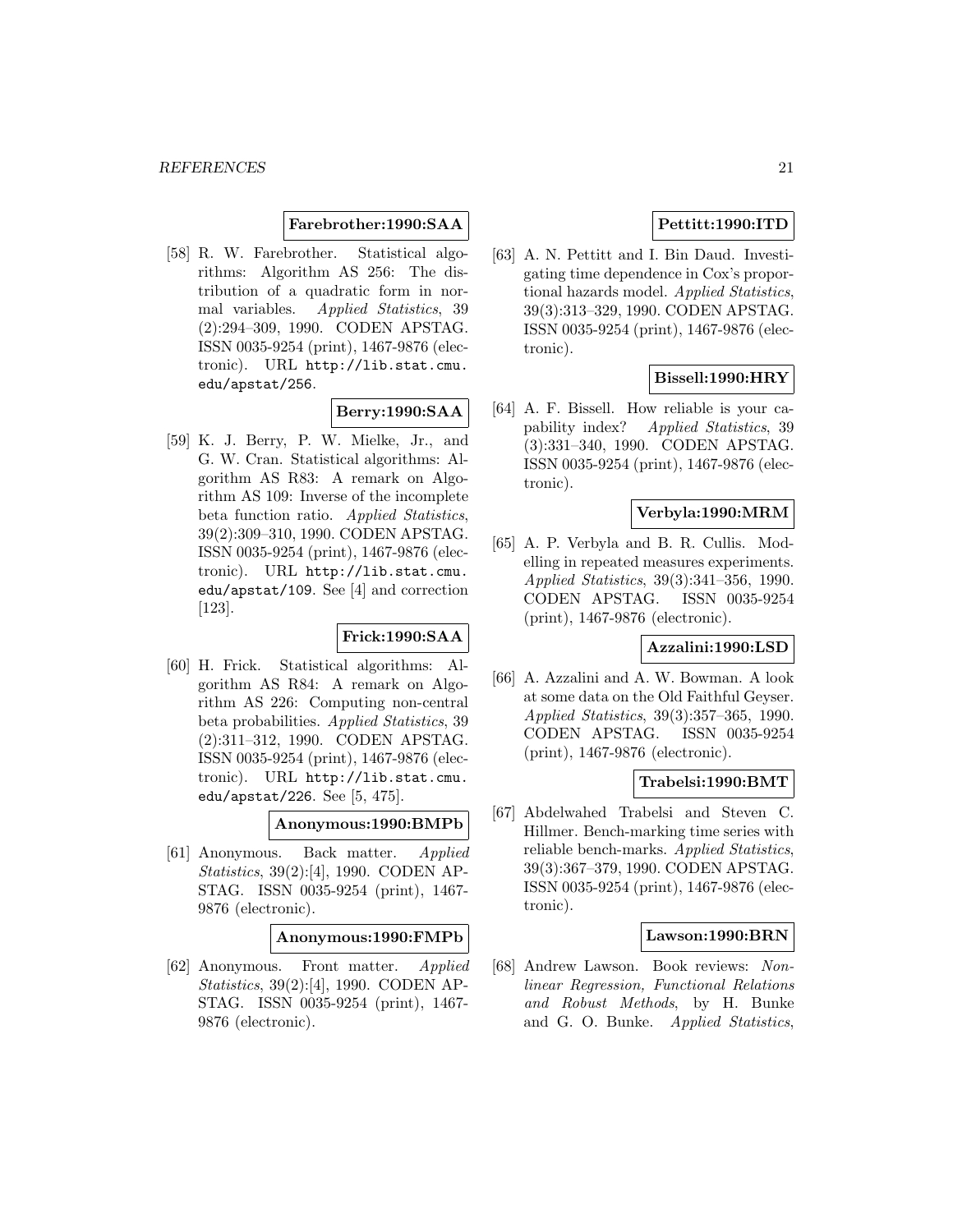39(3):381, 1990. CODEN APSTAG. ISSN 0035-9254 (print), 1467-9876 (electronic).

### **Shea:1990:BRA**

[69] B. L. Shea. Book reviews: The Analysis of Time Series: An Introduction, 4th edn, by C. Chatfield. Applied Statistics, 39(3):382, 1990. CODEN APSTAG. ISSN 0035-9254 (print), 1467-9876 (electronic).

### **Cohen:1990:BRA**

[70] Geoff Cohen. Book reviews: Advances in Regional Demography: Information, Forecasts, Models, by P. Congdon and P. Batey. Applied Statistics, 39(3):382–384, 1990. CODEN APSTAG. ISSN 0035- 9254 (print), 1467-9876 (electronic).

# **Arnold:1990:BRG**

[71] Gillian Arnold. Book reviews: Genstat 5: A Second Course, by P. Digby, N. Galwey and P. Lane. Applied Statistics, 39(3):384, 1990. CODEN APSTAG. ISSN 0035-9254 (print), 1467-9876 (electronic).

### **McKenna:1990:BRP**

[72] T. J. McKenna. Book reviews: Probability Theory and Mathematical Statistics with Applications, by W. Grossman, J. Mogyorodi, I. Vincze and W. Wertz. Applied Statistics, 39(3):385, 1990. CO-DEN APSTAG. ISSN 0035-9254 (print), 1467-9876 (electronic).

### **Cheek:1990:BRG**

[73] P. J. Cheek. Book reviews: Generalized Linear Models, 2nd Edn, by P. McCullagh and J. A. Nelder. Applied Statistics, 39(3):385–386, 1990. CODEN APSTAG.

ISSN 0035-9254 (print), 1467-9876 (electronic).

#### **Curram:1990:BRP**

[74] J. B. Curram. Book reviews: Parts per Million Values for Estimating Quality Levels, by R. E. Odeh and D. B. Owen. Applied Statistics, 39(3):386–387, 1990. CODEN APSTAG. ISSN 0035- 9254 (print), 1467-9876 (electronic).

# **Rao:1990:BRW**

[75] T. Subba Rao. Book reviews: What Every Engineer Should Know about Quality Control, by T. Pyzdek. Applied Statistics, 39(3):387–388, 1990. CODEN AP-STAG. ISSN 0035-9254 (print), 1467- 9876 (electronic).

### **Liu:1990:BRE**

[76] Wei Liu. Book reviews: Elementary Statistics, by N. A. Weiss. Applied Statistics, 39(3):388–389, 1990. CO-DEN APSTAG. ISSN 0035-9254 (print), 1467-9876 (electronic).

#### **Evans:1990:BRE**

[77] A. G. Evans. Book reviews: Employers' Labour Use Strategies, by D. Wood and P. Smith. Applied Statistics, 39(3):389, 1990. CODEN APSTAG. ISSN 0035- 9254 (print), 1467-9876 (electronic).

#### **Sprent:1990:SSR**

[78] Peter Sprent and Cyrus R. Mehta. Statistical software reviews: STATXACT. version 1.0, by Cytel Software Corporation. Applied Statistics, 39(3):391–395, 1990. CODEN APSTAG. ISSN 0035- 9254 (print), 1467-9876 (electronic).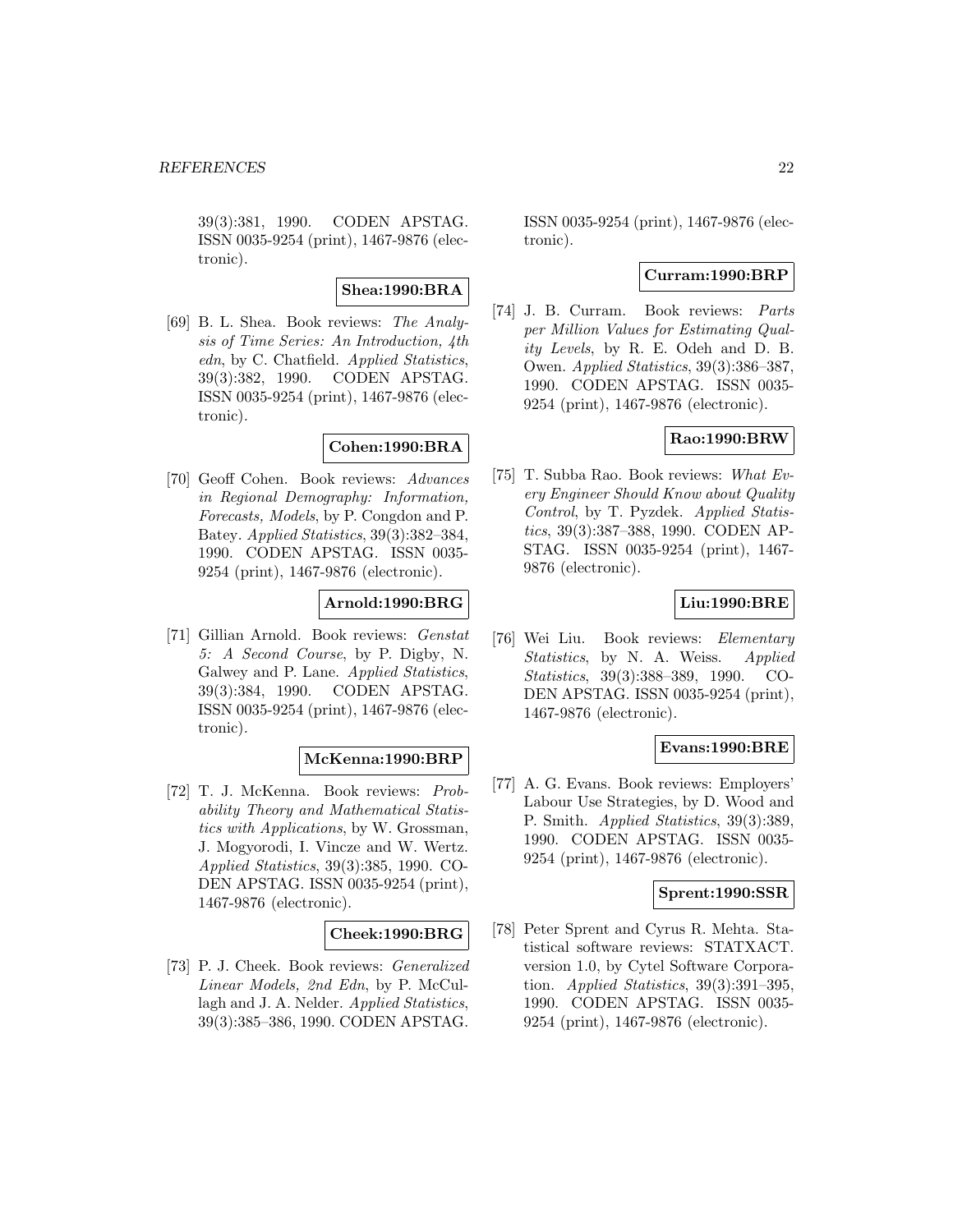### **Swan:1990:SSR**

[79] A. V. Swan. Statistical software reviews: Confidence Interval Analysis (CIA), by Martin J. Gardner, Stephen B. Gardner and Paul D. Winter. Applied Statistics, 39(3):395–396, 1990. CODEN APSTAG. ISSN 0035-9254 (print), 1467-9876 (electronic).

### **Geng:1990:SAA**

[80] Zhi Geng and Ning-Zhong Shi. Statistical algorithms: Algorithm AS 257: Isotonic regression for umbrella orderings. Applied Statistics, 39(3): 397–402, 1990. CODEN APSTAG. ISSN 0035-9254 (print), 1467-9876 (electronic). URL http://lib.stat.cmu. edu/apstat/257.

# **Fellner:1990:SAA**

[81] William H. Fellner. Statistical algorithms: Algorithm AS 258: Average run lengths for cumulative sum schemes. Applied Statistics, 39(3): 402–412, 1990. CODEN APSTAG. ISSN 0035-9254 (print), 1467-9876 (electronic). URL http://lib.stat.cmu. edu/apstat/258.

### **Buckland:1990:SAA**

[82] S. T. Buckland and P. H. Garthwaite. Statistical algorithms: Algorithm AS 259: Estimating confidence intervals by the Robbins-Monro search process. Applied Statistics, 39 (3):413–424, 1990. CODEN APSTAG. ISSN 0035-9254 (print), 1467-9876 (electronic). URL http://lib.stat.cmu. edu/apstat/259.

### **Anonymous:1990:BMPc**

[83] Anonymous. Back matter. Applied Statistics, 39(3):[4], 1990. CODEN AP-

STAG. ISSN 0035-9254 (print), 1467- 9876 (electronic).

#### **Anonymous:1990:FMPc**

[84] Anonymous. Front matter. Applied Statistics, 39(3):[4], 1990. CODEN AP-STAG. ISSN 0035-9254 (print), 1467- 9876 (electronic).

#### **Anonymous:1990:VIP**

[85] Anonymous. Volume information. Applied Statistics, 39(3):[4], 1990. CO-DEN APSTAG. ISSN 0035-9254 (print), 1467-9876 (electronic).

### **Amin:1991:VSI**

[86] Raid W. Amin and Matoteng M. Ncube. Variable sampling interval combined Shewhart-cumulative score quality control procedure. Applied Statistics, 40 (1):1–12, 1991. CODEN APSTAG. ISSN 0035-9254 (print), 1467-9876 (electronic).

#### **Heitjan:1991:MIF**

[87] Daniel F. Heitjan and Roderick J. A. Little. Multiple imputation for the fatal accident reporting system. Applied Statistics, 40(1):13–29, 1991. CO-DEN APSTAG. ISSN 0035-9254 (print), 1467-9876 (electronic).

### **Smith:1991:EPD**

[88] Laurel A. Smith and Denis A. Evans. Estimating a population distribution of sequences of  $k$  items from cross-sectional data. Applied Statistics,  $40(1):31-42$ , 1991. CODEN APSTAG. ISSN 0035- 9254 (print), 1467-9876 (electronic).

# **Tong:1991:TSE**

[89] Howell Tong and Iris Yeung. On tests for self-exciting threshold autoregressive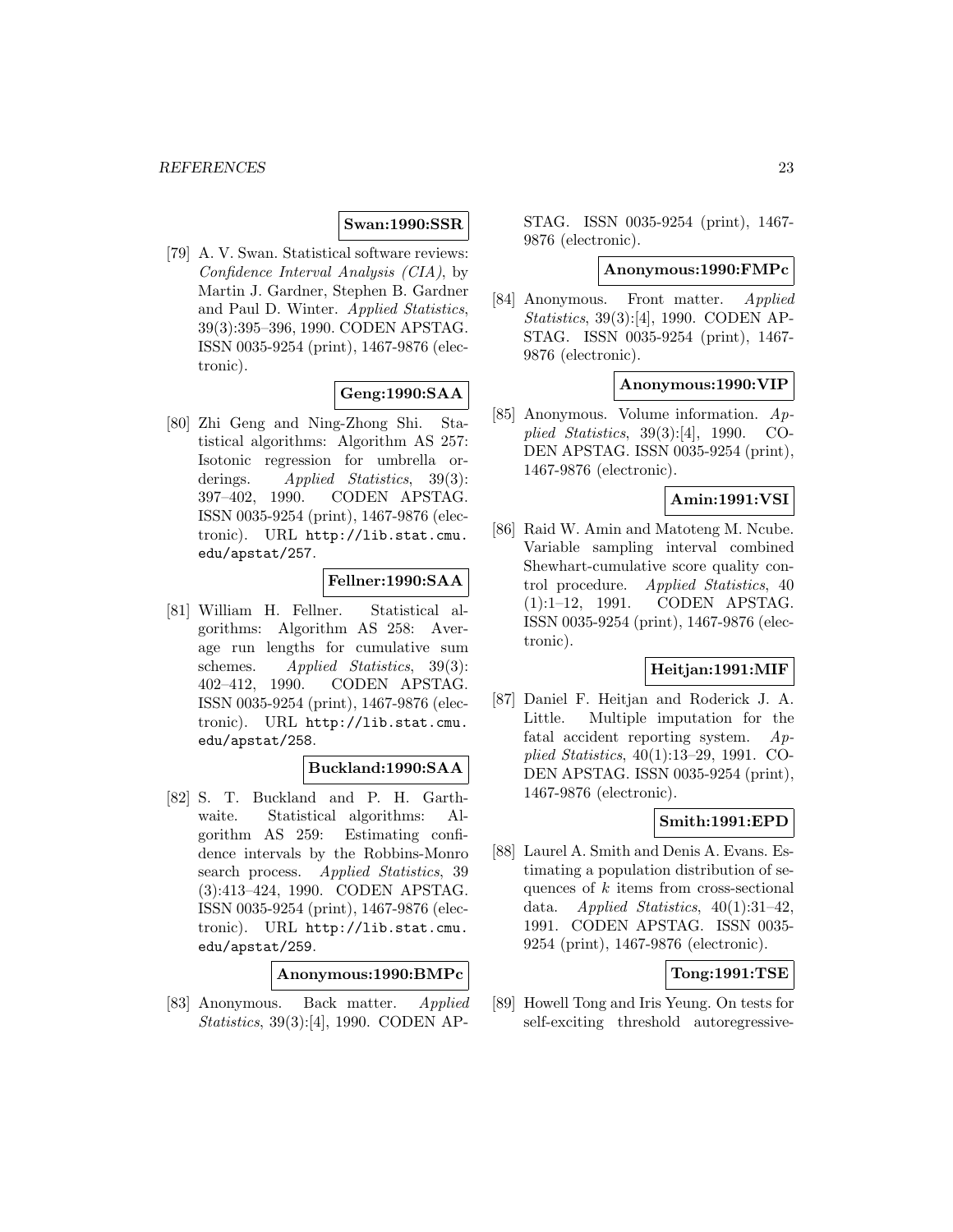type non-linearity in partially observed time series. Applied Statistics, 40(1):43– 62, 1991. CODEN APSTAG. ISSN 0035- 9254 (print), 1467-9876 (electronic).

# **Gamerman:1991:DBM**

[90] Dani Gamerman. Dynamic Bayesian models for survival data. Applied Statistics, 40(1):63–79, 1991. CODEN AP-STAG. ISSN 0035-9254 (print), 1467- 9876 (electronic).

### **Whittemore:1991:PRM**

[91] A. S. Whittemore and G. Gong. Poisson regression with misclassified counts: application to cervical cancer mortality rates. Applied Statistics, 40(1):81–93, 1991. CODEN APSTAG. ISSN 0035- 9254 (print), 1467-9876 (electronic).

### **Crowder:1991:SAD**

[92] Martin Crowder. A statistical approach to a deterioration process in reinforced concrete. Applied Statistics, 40 (1):95–103, 1991. CODEN APSTAG. ISSN 0035-9254 (print), 1467-9876 (electronic).

### **Lewis:1991:PCM**

[93] P. A. Lewis, P. W. Jones, J. W. Polak, and H. T. Tillotson. The problem of conversion in method comparison studies. Applied Statistics,  $40(1):105-112$ , 1991. CODEN APSTAG. ISSN 0035- 9254 (print), 1467-9876 (electronic).

### **Planitz:1991:SDA**

[94] M. Planitz and J. Gates. Strict discrete approximation in the  $L_1$  and  $L_{\infty}$  norms. Applied Statistics, 40(1):113–122, 1991. CODEN APSTAG. ISSN 0035-9254 (print), 1467-9876 (electronic).

# **Farnum:1991:FPM**

[95] Nicholas R. Farnum. A fixed point method for finding percentage points. Applied Statistics, 40(1):123–126, 1991. CODEN APSTAG. ISSN 0035-9254 (print), 1467-9876 (electronic).

### **Seeger:1991:WDC**

[96] Paul Seeger. Ways of devising complicated row-column designs for field crop experiments. Applied Statistics, 40 (1):127–131, 1991. CODEN APSTAG. ISSN 0035-9254 (print), 1467-9876 (electronic).

### **Nyquist:1991:REG**

[97] Hans Nyquist. Restricted estimation of generalized linear models. Applied Statistics, 40(1):133–141, 1991. CO-DEN APSTAG. ISSN 0035-9254 (print), 1467-9876 (electronic).

# **Kemp:1991:PRV**

[98] C. D. Kemp and Adrienne W. Kemp. Poisson random variate generation. Applied Statistics, 40(1):143–158, 1991. CODEN APSTAG. ISSN 0035-9254 (print), 1467-9876 (electronic).

# **Velu:1991:RRM**

[99] Raja P. Velu. Reduced rank models with two sets of regressors. Applied Statistics, 40(1):159–170, 1991. CODEN APSTAG. ISSN 0035-9254 (print), 1467-9876 (electronic).

#### **Day:1991:LE**

[100] S. J. Day, J. P. Royston, J. W. Pratt, Paul D. Haines, J.-T. Lin, and R. W. Farebrother. Letters to the editors. Applied Statistics, 40(1):171–176, 1991.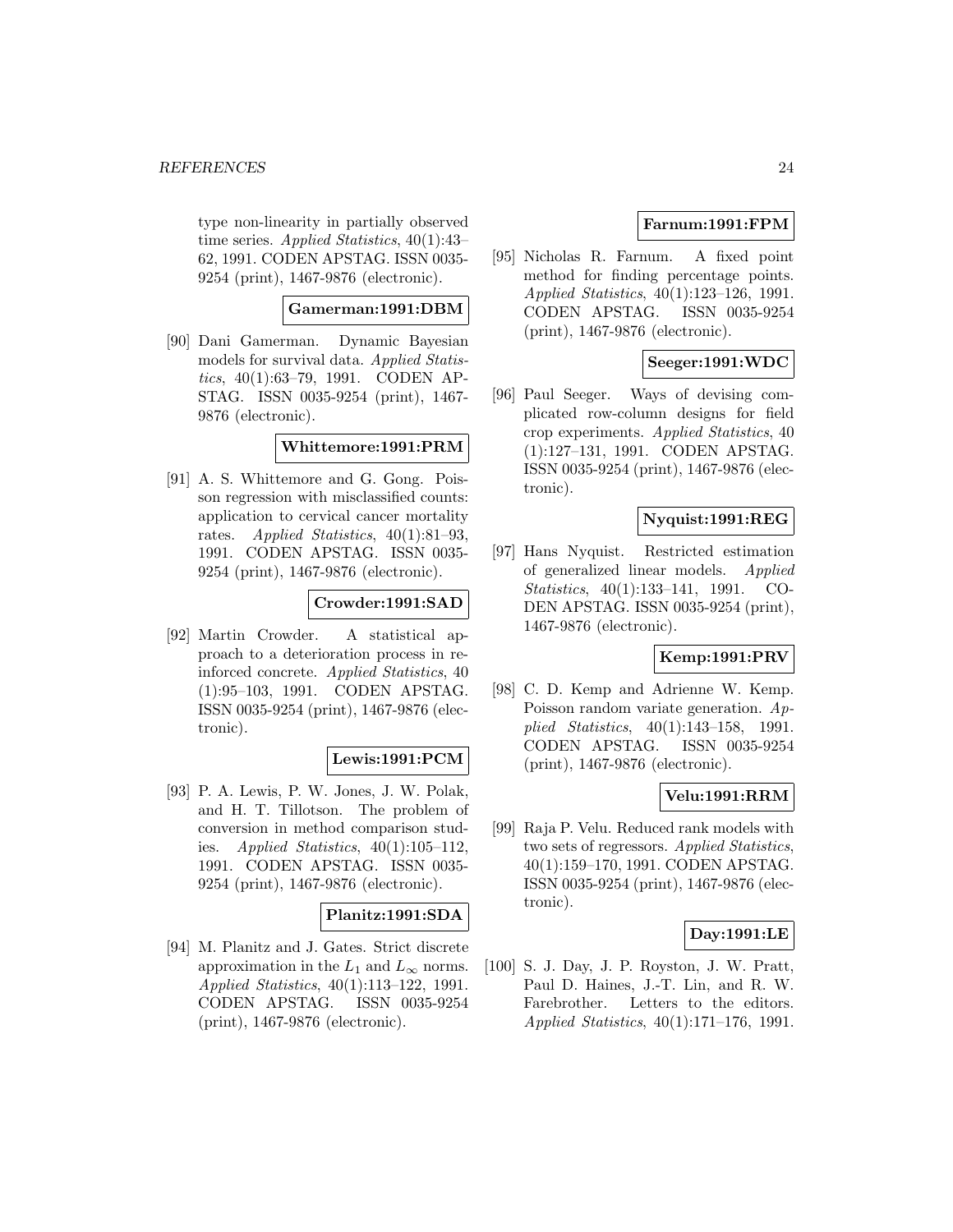CODEN APSTAG. ISSN 0035-9254 (print), 1467-9876 (electronic).

# **Scaife:1991:BRP**

[101] Garrett Scaife and Michael Stuart. Book reviews: In-Process Quality Control for Manufacturing, by W. E. Barkman. Applied Statistics, 40(1):177, 1991. CO-DEN APSTAG. ISSN 0035-9254 (print), 1467-9876 (electronic).

# **Mollison:1991:BRA**

[102] Denis Mollison. Book reviews: The Analysis of Infectious Disease Data, by N. G. Becker. Applied Statistics, 40 (1):177–178, 1991. CODEN APSTAG. ISSN 0035-9254 (print), 1467-9876 (electronic).

### **Blight:1991:BRA**

[103] P. A. Blight. Book reviews: The Analysis of Time Series: An Introduction. 4th edn, by C. Chatfield. Applied Statistics, 40(1):178–179, 1991. CODEN APSTAG. ISSN 0035-9254 (print), 1467-9876 (electronic).

#### **Ryrie:1991:BRP**

[104] S. C. Ryrie. Book reviews: The Penguin Dictionary of Mathematics, by J. Daintith and R. D. Nelson. Applied Statistics, 40(1):179, 1991. CODEN AP-STAG. ISSN 0035-9254 (print), 1467- 9876 (electronic).

# **Sandilands:1991:BRS**

[105] Michael H. Sandilands. Book reviews: Statistical Methods for Medical Investigations, by B. S. Everitt. Applied Statistics, 40(1):179–180, 1991. CODEN AP-STAG. ISSN 0035-9254 (print), 1467- 9876 (electronic).

# **Springall:1991:BRC**

[106] Tony Springall. Book reviews: Common Principal Components and Related Multivariate Models, by B. Flury. Applied Statistics, 40(1):180–181, 1991. CO-DEN APSTAG. ISSN 0035-9254 (print), 1467-9876 (electronic).

# **Mellor:1991:BRS**

[107] Dale Mellor. Book reviews: Statistical Analysis of Random Fields, by A. V. Ivanov and N. N. Leonenko. Applied Statistics, 40(1):181–182, 1991. CO-DEN APSTAG. ISSN 0035-9254 (print), 1467-9876 (electronic).

#### **Wooff:1991:BRB**

[108] David Wooff. Book reviews: Bayesian Statistics, by P. M. Lee. Applied Statistics, 40(1):182, 1991. CODEN AP-STAG. ISSN 0035-9254 (print), 1467- 9876 (electronic).

#### **MacArthur:1991:BRP**

[109] Ewan W. MacArthur. Book reviews: Purchasing and Quality, by M. McRobb. Applied Statistics, 40(1):182–183, 1991. CODEN APSTAG. ISSN 0035-9254 (print), 1467-9876 (electronic).

### **Conolly:1991:BRS**

[110] B. W. Conolly. Book reviews: Structured Stochastic Matrices of M/G/1 Type and Their Applications, by M. F. Neuts. Applied Statistics, 40(1):183–184, 1991. CODEN APSTAG. ISSN 0035-9254 (print), 1467-9876 (electronic).

### **Burrell:1991:BRP**

[111] Quentin Burrell. Book reviews: Probability: Methods and Measurement, by A. O'Hagan. *Applied Statistics*, 40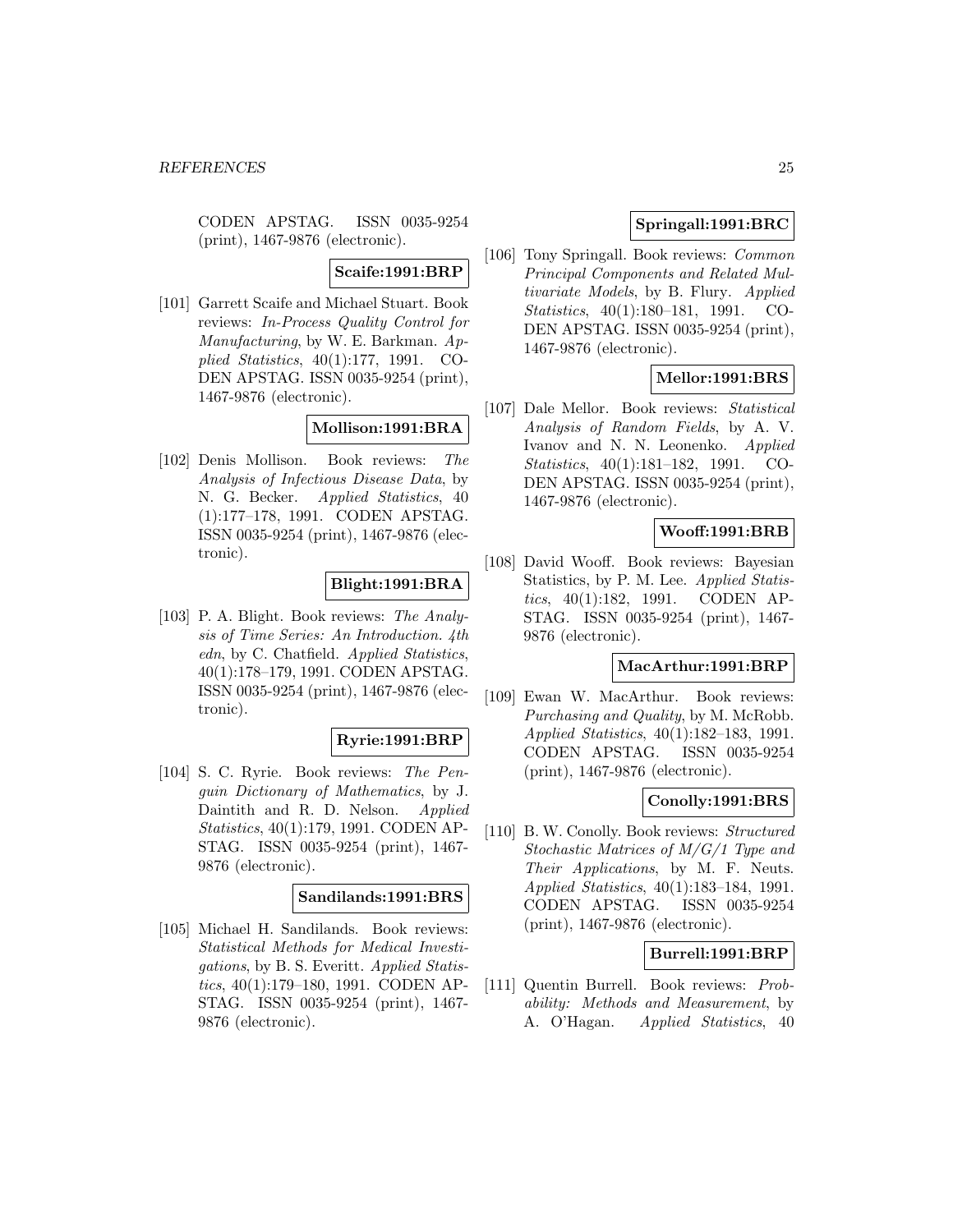(1):184–185, 1991. CODEN APSTAG. ISSN 0035-9254 (print), 1467-9876 (electronic).

### **Smith:1991:BRS**

[112] M. K. Smith. Book reviews: Statistical Issues in Drug Research and Development, by K. E. Peace. Applied Statistics, 40(1):185–186, 1991. CODEN APSTAG. ISSN 0035-9254 (print), 1467-9876 (electronic).

# **Giddings:1991:BRH**

[113] D. R. Giddings. Book reviews: Handbook of Nonlinear Regression Models, by D. A. Ratkowsky. Applied Statistics, 40 (1):186–187, 1991. CODEN APSTAG. ISSN 0035-9254 (print), 1467-9876 (electronic).

### **Watkins:1991:BRS**

[114] Alan Watkins. Book reviews: Spatial Data Analysis by Example: Vol 2, Categorical and Directional Data, by G. J. G. Upton and B. Fingleton. Applied Statistics, 40(1):187–188, 1991. CODEN AP-STAG. ISSN 0035-9254 (print), 1467- 9876 (electronic).

### **Coe:1991:SSR**

[115] Richard Coe. Statistical software reviews: Predict. Version 1.3. Applied Statistics, 40(1):189–192, 1991. CO-DEN APSTAG. ISSN 0035-9254 (print), 1467-9876 (electronic).

# **Hand:1991:SSR**

[116] David J. Hand and Maeve Wall. Statistical software reviews: BMDP 5V, by BMDP Statistical Software. Applied Statistics, 40(1):192–194, 1991. CO-DEN APSTAG. ISSN 0035-9254 (print), 1467-9876 (electronic).

# **Ding:1991:SAAa**

[117] Cherng G. Ding and Rolf E. Bargmann. Statistical algorithms: Algorithm AS 260: Evaluation of the distribution of the square of the sample multiplecorrelation coefficient. Applied Statistics, 40(1):195–198, 1991. CODEN AP-STAG. ISSN 0035-9254 (print), 1467- 9876 (electronic). URL http://lib. stat.cmu.edu/apstat/260.

### **Ding:1991:SAAb**

[118] Cherng G. Ding and Rolf E. Bargmann. Statistical algorithms: Algorithm AS 261: Quantiles of the distribution of the square of the sample multiplecorrelation coefficient. Applied Statistics, 40(1):199–202, 1991. CODEN AP-STAG. ISSN 0035-9254 (print), 1467- 9876 (electronic). URL http://lib. stat.cmu.edu/apstat/261.

# **Makuch:1991:SAA**

[119] Robert W. Makuch, Michael Escobar, and Samuel Merrill III. Statistical algorithms: Algorithm AS 262: A twosample test for incomplete multivariate data. Applied Statistics,  $40(1)$ : 202–212, 1991. CODEN APSTAG. ISSN 0035-9254 (print), 1467-9876 (electronic). URL http://lib.stat.cmu. edu/apstat/262.

#### **Payne:1991:SAAa**

[120] R. W. Payne. Statistical algorithms: Algorithm AS 263: Construction of irredundant test sets. Applied Statistics, 40 (1):213–229, 1991. CODEN APSTAG. ISSN 0035-9254 (print), 1467-9876 (electronic). URL http://lib.stat.cmu. edu/apstat/263.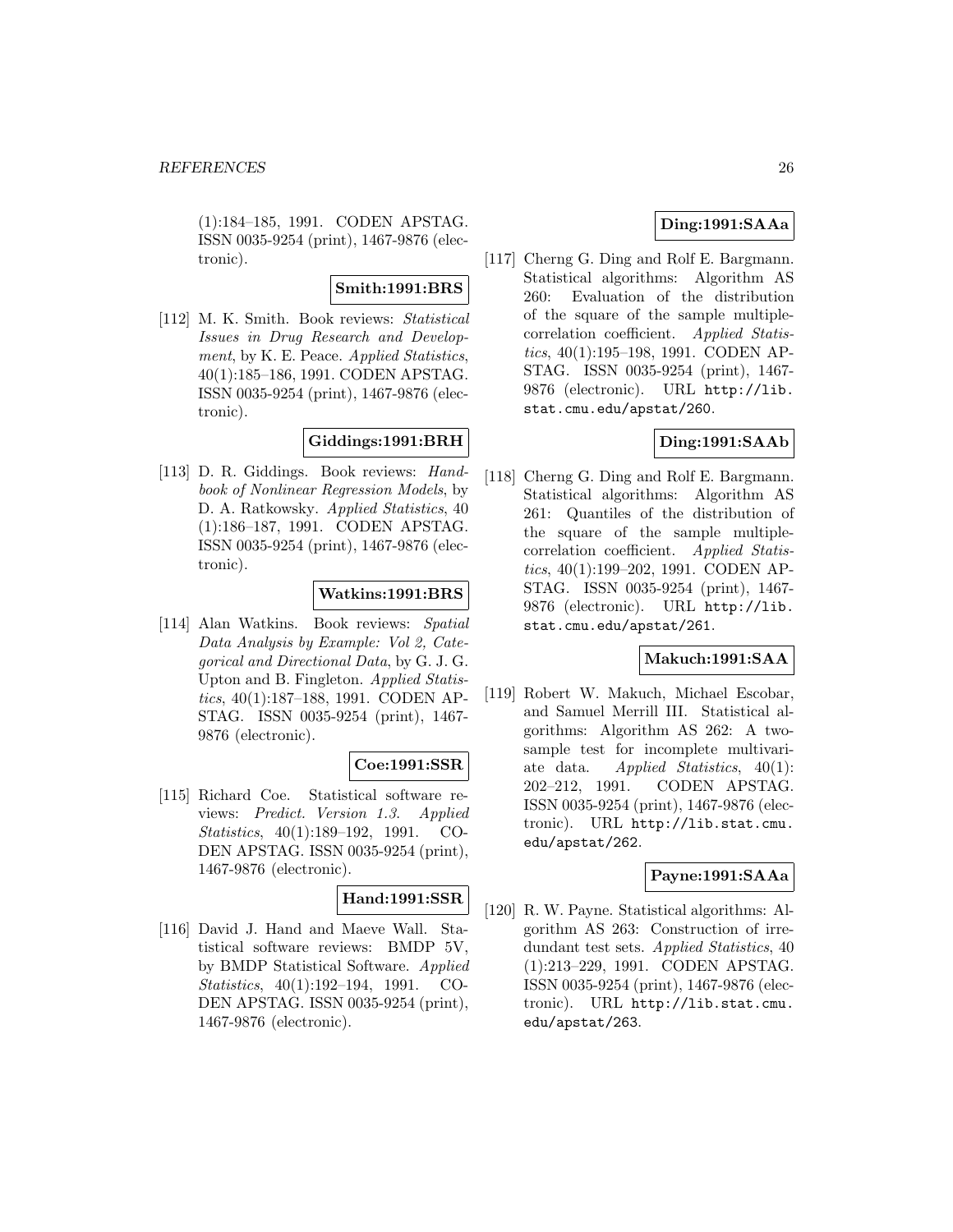### **Payne:1991:SAAb**

[121] R. W. Payne. Statistical algorithms: Algorithm AS 264: Printing of bit patterns. Applied Statistics, 40(1): 229–233, 1991. CODEN APSTAG. ISSN 0035-9254 (print), 1467-9876 (electronic). URL http://lib.stat.cmu. edu/apstat/264.

# **Shea:1991:SAA**

[122] B. L. Shea. Statistical algorithms: Algorithm AS R85: A remark on Algorithm AS 91: The percentage points of the  $\chi^2$  distribution. Applied Statistics, 40(1):233–235, 1991. CODEN APSTAG. ISSN 0035-9254 (print), 1467-9876 (electronic). URL http://lib.stat.cmu. edu/apstat/91.

### **Berry:1991:CAR**

[123] K. J. Berry, P. W. Mielke, and G. W. Cran. Correction of Algorithm AS R83 — A remark on Algorithm AS 109: Inverse of the incomplete beta function ratio. Applied Statistics, 40 (1):236, 1991. CODEN APSTAG. ISSN 0035-9254 (print), 1467-9876 (electronic). URL http://lib.stat.cmu. edu/apstat/109. See [59].

### **Berry:1991:SAC**

[124] K. J. Berry, P. W. Mielke, Jr., and G. W. Cran. Statistical algorithms: Correction to Algorithm AS R83 — A remark on Algorithm AS 109: Inverse of the incomplete beta function ratio. Applied Statistics, 40(1):236, 1991. CODEN AP-STAG. ISSN 0035-9254 (print), 1467- 9876 (electronic). URL http://lib. stat.cmu.edu/apstat/109.

# **Geng:1991:CAI**

[125] Z. Geng and N.-Z. Shi. Correction to Algorithm AS 206: Isotonic regression in two independent variates. Applied Statistics, 40(1):236, 1991. CODEN AP-STAG. ISSN 0035-9254 (print), 1467- 9876 (electronic). URL http://lib. stat.cmu.edu/apstat/206.

# **Geng:1991:SAC**

[126] Zhi Geng and Ning-Zhong Shi. Statistical algorithms: Correction to Algorithm AS 206: Isotonic regression in two independent variates. Applied Statistics, 40(1):236, 1991. CODEN APSTAG. ISSN 0035-9254 (print), 1467-9876 (electronic).

### **Puterman:1991:CLI**

[127] M. L. Puterman. Corrigendum: Leverage and influence in autocorrelated regression models. Applied Statistics, 40(1):237, 1991. CODEN APSTAG. ISSN 0035-9254 (print), 1467-9876 (electronic).

#### **Anonymous:1991:BMPa**

[128] Anonymous. Back matter. Applied Statistics, 40(1):[3], 1991. CODEN AP-STAG. ISSN 0035-9254 (print), 1467- 9876 (electronic).

#### **Anonymous:1991:FMPa**

[129] Anonymous. Front matter. Applied Statistics, 40(1):[4], 1991. CODEN AP-STAG. ISSN 0035-9254 (print), 1467- 9876 (electronic).

# **Waddington:1991:MRE**

[130] D. Waddington. Matched re-expression for presentation of transformed data in linear models. Applied Statistics, 40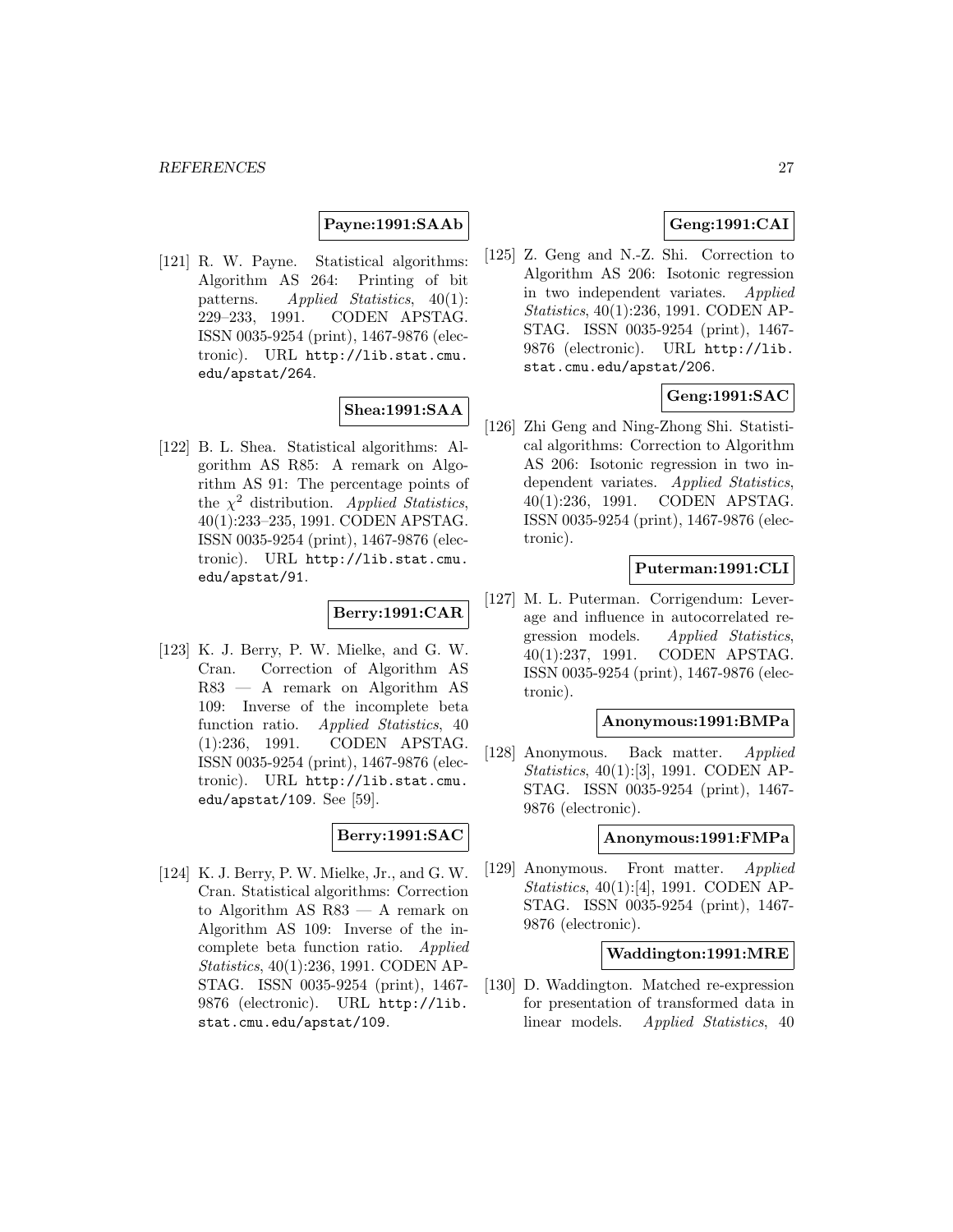(2):239–248, 1991. CODEN APSTAG. ISSN 0035-9254 (print), 1467-9876 (electronic).

# **Holtbrugge:1991:CRM**

[131] Werner Holtbrügge and Martin Schumacher. A comparison of regression models for the analysis of ordered categorical data. Applied Statistics, 40 (2):249–259, 1991. CODEN APSTAG. ISSN 0035-9254 (print), 1467-9876 (electronic).

# **Kettl:1991:AHT**

[132] Stena Kettl. Accounting for heteroscedasticity in the transform both sides regression model. Applied Statistics, 40(2):261–268, 1991. CODEN AP-STAG. ISSN 0035-9254 (print), 1467- 9876 (electronic).

# **Rosenberg:1991:BFL**

[133] Philip S. Rosenberg and Mitchell H. Gail. Backcalculation of flexible linear models of the human immunodeficiency virus infection curve. Applied Statistics, 40(2):269–282, 1991. CODEN APSTAG. ISSN 0035-9254 (print), 1467-9876 (electronic).

# **Marshall:1991:MDM**

[134] Roger J. Marshall. Mapping disease and mortality rates using empirical Bayes estimators. Applied Statistics, 40(2): 283–294, 1991. CODEN APSTAG. ISSN 0035-9254 (print), 1467-9876 (electronic).

### **Benjamini:1991:CCB**

[135] Yoav Benjamini and Magid Igbaria. Clustering categories for better prediction of computer resources utilizations. Applied Statistics, 40(2):295–307, 1991. CODEN APSTAG. ISSN 0035-9254 (print), 1467-9876 (electronic).

#### **Narayanaswamy:1991:PCA**

[136] C. R. Narayanaswamy and D. Raghavarao. Principal component analysis of large dispersion matrices. Applied Statistics, 40(2):309–316, 1991. CODEN APSTAG. ISSN 0035-9254 (print), 1467-9876 (electronic).

# **Gilks:1991:TMM**

[137] Walter R. Gilks. Tissue matching and matchability in kidney transplantation. Applied Statistics, 40(2):317–336, 1991. CODEN APSTAG. ISSN 0035-9254 (print), 1467-9876 (electronic).

### **Baker:1991:LE**

[138] R. D. Baker and J. B. Tilbury. Letter to the editors. Applied Statistics, 40 (2):337–338, 1991. CODEN APSTAG. ISSN 0035-9254 (print), 1467-9876 (electronic).

### **Wilson:1991:BRS**

[139] G. Tunnicliffe Wilson. Book reviews: Statistical Analysis and Control of Dynamic Systems, by H. Akaike and T. Nakagawa. Applied Statistics, 40(2): 339–340, 1991. CODEN APSTAG. ISSN 0035-9254 (print), 1467-9876 (electronic).

### **Springall:1991:BRA**

[140] A. Springall. Book reviews: Assignments in Applied Statistics, by S. Conrad. Applied Statistics, 40(2):340–341, 1991. CODEN APSTAG. ISSN 0035- 9254 (print), 1467-9876 (electronic).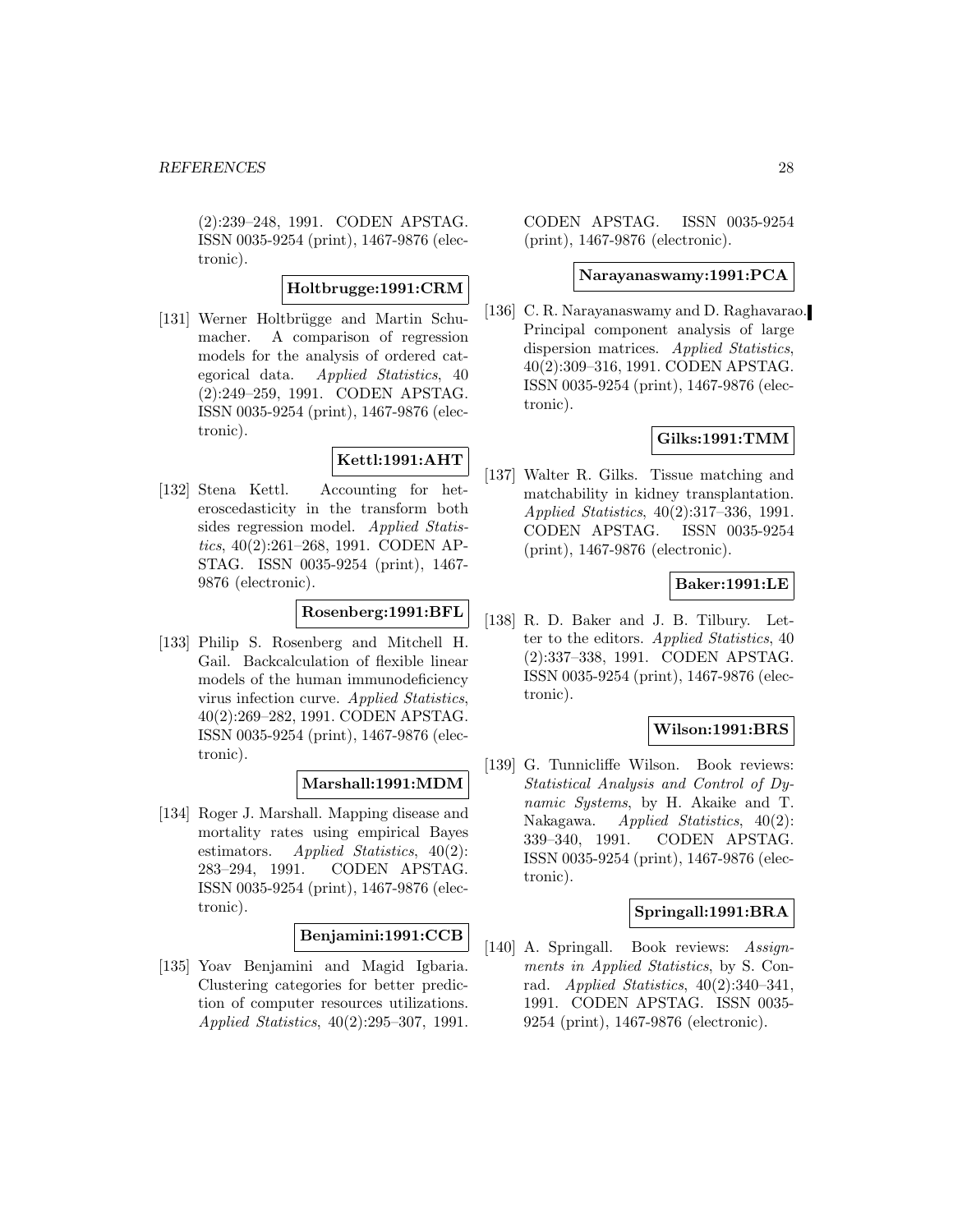# **Spjotvoll:1991:BRM**

[141] Emil Spjotvoll. Book reviews: Multivariate Calibration, by H. Martens and T. Naes. Applied Statistics, 40 (2):341–342, 1991. CODEN APSTAG. ISSN 0035-9254 (print), 1467-9876 (electronic).

# **Kreft:1991:SSR**

[142] Ita G. G. Kreft, Kyung-Sung Kim, and Bob Prosser. Statistical software reviews: ML3. Applied Statistics, 40 (2):343–347, 1991. CODEN APSTAG. ISSN 0035-9254 (print), 1467-9876 (electronic).

### **Crichton:1991:SSR**

[143] Nicola J. Crichton and Jonathan Buckley. Statistical software reviews: EPI-LOG plus. version 2.06. Applied Statistics, 40(2):347–351, 1991. CODEN AP-STAG. ISSN 0035-9254 (print), 1467- 9876 (electronic).

# **Allin:1991:SSR**

[144] Paul Allin and U-SP Development Team. Statistical software reviews: U-SP. Version 3.0, by Applied Statistics Research Unit. Applied Statistics, 40 (2):351–354, 1991. CODEN APSTAG. ISSN 0035-9254 (print), 1467-9876 (electronic).

#### **Grubel:1991:SAA**

[145] R. Grubel. Statistical algorithms: Algorithm AS 265: G/G/1 via fast Fourier transform. Applied Statistics, 40(2): 355–365, 1991. CODEN APSTAG. ISSN 0035-9254 (print), 1467-9876 (electronic). URL http://lib.stat.cmu. edu/apstat/265.

### **Narayanan:1991:SAA**

[146] A. Narayanan. Statistical algorithms: Algorithm AS 266: Maximum likelihood estimation of the parameters of the Dirichlet distribution. Applied Statistics, 40(2):365–374, 1991. CODEN APSTAG. ISSN 0035-9254 (print), 1467-9876 (electronic). URL http://lib.stat.cmu. edu/apstat/266.

# **Berger:1991:SAA**

[147] Roger L. Berger. Statistical algorithms: Algorithm AS R86: A remark on Algorithm AS 152: Cumulative hypergeometric probabilities. Applied Statistics, 40(2):374–375, 1991. CODEN APSTAG. ISSN 0035-9254 (print), 1467-9876 (electronic). URL http://lib.stat.cmu. edu/apstat/152.

# **Geng:1991:SAA**

[148] Zhi Geng and Xiu-Mei Liu. Statistical algorithms: Algorithm AS R87: A remark on Algorithm AS 185: Automatic model selection in contingency tables. Applied Statistics, 40(2):376, 1991. CO-DEN APSTAG. ISSN 0035-9254 (print), 1467-9876 (electronic). URL http:// lib.stat.cmu.edu/apstat/185.

### **Cobby:1991:SAC**

[149] John M. Cobby. Statistical algorithms: Correction to Remark AS R67 — A remark on AS 199: A branch and bound algorithm for determining the optimal feature subset of given size. Applied Statistics, 40(2):376–377, 1991. CO-DEN APSTAG. ISSN 0035-9254 (print), 1467-9876 (electronic).

# **Kenward:1991:CMC**

[150] M. G. Kenward. Corrigendum: A method for comparing profiles of re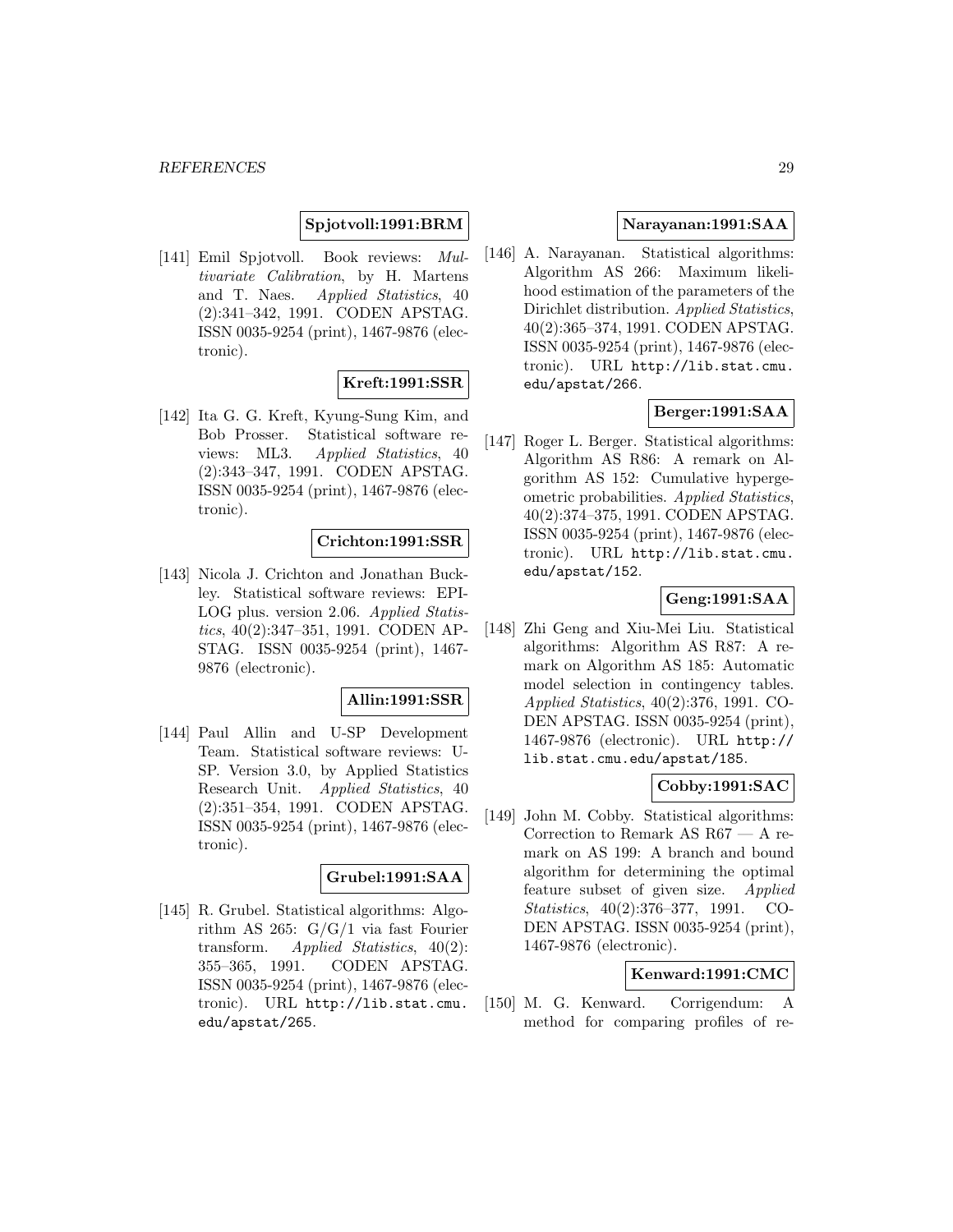peated measurements. Applied Statistics, 40(2):379, 1991. CODEN AP-STAG. ISSN 0035-9254 (print), 1467- 9876 (electronic).

**Anonymous:1991:BMPb**

[151] Anonymous. Back matter. Applied Statistics, 40(2):[3], 1991. CODEN AP-STAG. ISSN 0035-9254 (print), 1467- 9876 (electronic).

**Anonymous:1991:FMPb**

[152] Anonymous. Front matter. Applied Statistics, 40(2):[4], 1991. CODEN AP-STAG. ISSN 0035-9254 (print), 1467- 9876 (electronic).

# **Shao:1991:CRT**

[153] Jun Shao and Shein-Chung Chow. Constructing release targets for drug products: a Bayesian decision theory approach. Applied Statistics, 40(3): 381–390, 1991. CODEN APSTAG. ISSN 0035-9254 (print), 1467-9876 (electronic).

### **Buxton:1991:SCU**

[154] J. R. Buxton. Some comments on the use of response variable transformations in empirical modelling. Applied Statistics, 40(3):391–400, 1991. CODEN AP-STAG. ISSN 0035-9254 (print), 1467- 9876 (electronic).

**Henderson:1991:APU**

[155] Robin Henderson and Alvin Milner. Aalen plots under proportional hazards. Applied Statistics, 40(3):401–409, 1991. CODEN APSTAG. ISSN 0035-9254 (print), 1467-9876 (electronic).

# **Cholette:1991:CAW**

[156] Pierre A. Cholette and Norma B. Chhab. Converting aggregates of weekly data into monthly values. Applied Statistics, 40(3):411–422, 1991. CODEN AP-STAG. ISSN 0035-9254 (print), 1467- 9876 (electronic).

# **Diggle:1991:NCC**

[157] Peter J. Diggle and Nicholas I. Fisher. Nonparametric comparison of cumulative periodograms. Applied Statistics, 40 (3):423–434, 1991. CODEN APSTAG. ISSN 0035-9254 (print), 1467-9876 (electronic).

# **Morgan:1991:ECT**

[158] W. Meade Morgan and Brent A. Blumenstein. Exact conditional tests for hierarchical models in multidimensional contingency tables. Applied Statistics, 40(3):435–442, 1991. CODEN APSTAG. ISSN 0035-9254 (print), 1467-9876 (electronic).

#### **Padmanabhan:1991:NER**

[159] A. R. Padmanabhan. Nonparametric estimation of a ratio of multivariate means and applications. Applied Statistics, 40 (3):443–447, 1991. CODEN APSTAG. ISSN 0035-9254 (print), 1467-9876 (electronic).

#### **Simonoff:1991:HOE**

[160] Jeffrey S. Simonoff and Chih-Ling Tsai. Higher order effects in log-linear and lognon-linear models for contingency tables with ordered categories. Applied Statistics, 40(3):449–458, 1991. CODEN AP-STAG. ISSN 0035-9254 (print), 1467- 9876 (electronic).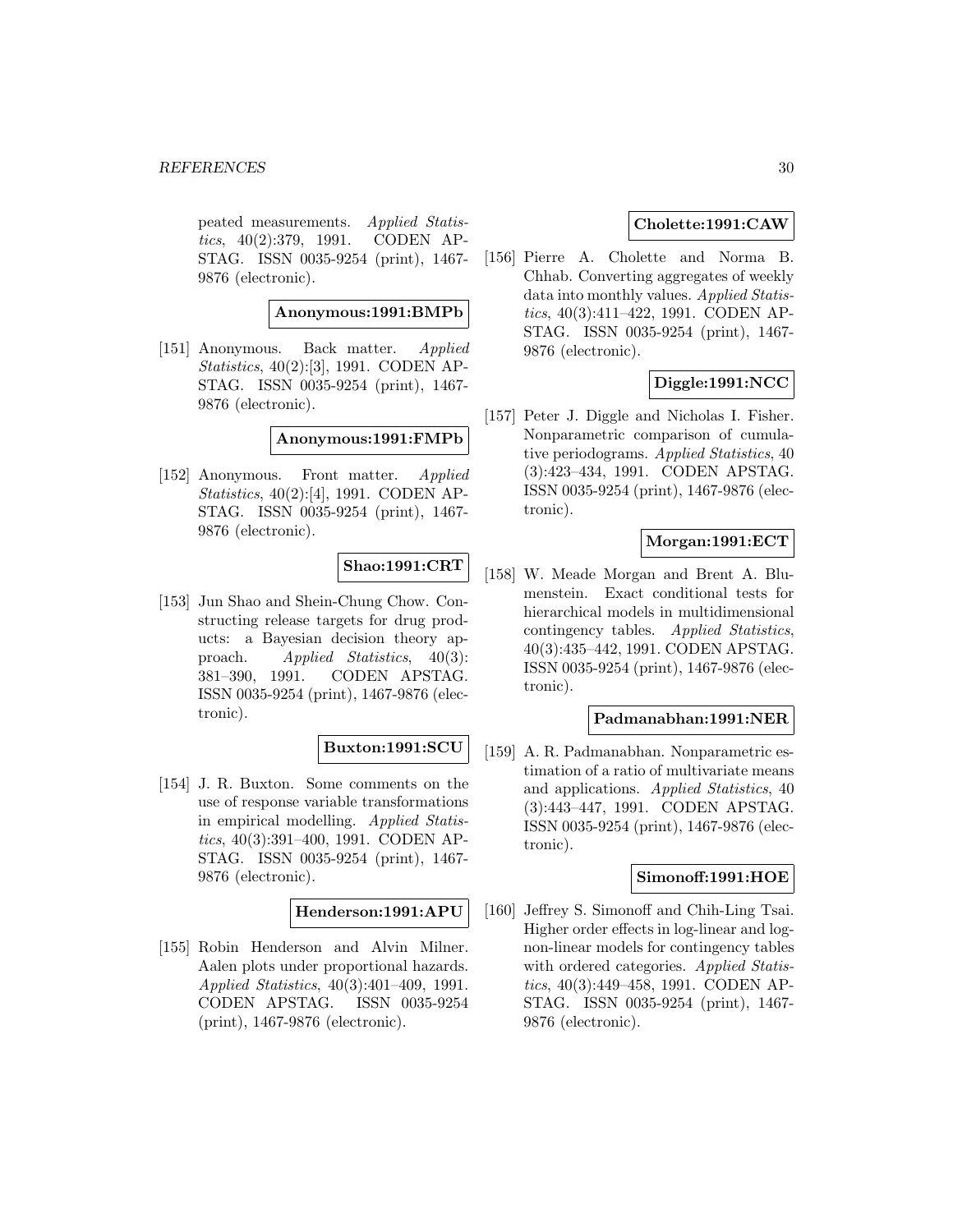# **Wakefield:1991:GIS**

[161] J. C. Wakefield, A. M. Skene, A. F. M. Smith, and I. W. Evett. General interest section: The evaluation of fibre transfer evidence in forensic science: A case study in statistical modelling. Applied Statistics, 40(3):461–476, 1991. CO-DEN APSTAG. ISSN 0035-9254 (print), 1467-9876 (electronic).

# **Fearn:1991:GIS**

[162] T. Fearn and P. I. Maris. General interest section: An application of Box-Jenkins methodology to the control of gluten addition in a flour mill. Applied Statistics, 40(3):477–484, 1991. CO-DEN APSTAG. ISSN 0035-9254 (print), 1467-9876 (electronic).

# **Salt:1991:BRI**

[163] D. W. Salt. Book reviews: Introduction to Probability and Mathematical Statistics, by L. J. Bain and M. Engelhardt. Applied Statistics, 40(3):485, 1991. CO-DEN APSTAG. ISSN 0035-9254 (print), 1467-9876 (electronic).

# **Mabbett:1991:BRE**

[164] Alan Mabbett. Book reviews: An Evaluation of the Loan Guarantee Scheme, by S. Barrett, D. Colenutt, R. Foster, D. Glynn, S. Jaffer, I. Jones and D. Ridyard. Applied Statistics, 40(3):485–486, 1991. CODEN APSTAG. ISSN 0035- 9254 (print), 1467-9876 (electronic).

# **Fox:1991:BRF**

[165] Wendy R. Fox. Book reviews: Finding Groups in Data: An Introduction to Cluster Analysis, by L. Kaufman and P. J. Rousseeuw. Applied Statistics, 40 (3):486–487, 1991. CODEN APSTAG.

ISSN 0035-9254 (print), 1467-9876 (electronic).

### **Wigodsky:1991:BRP**

[166] P. A. Wigodsky. Book reviews: Parameter Variability in the Single Factor Market Model: An Empirical Comparison of Tests and Estimation Procedures Using Data from the Helsinki Stock Exchange, by J. Knif. Applied Statistics, 40(3):487, 1991. CODEN APSTAG. ISSN 0035- 9254 (print), 1467-9876 (electronic).

# **Baxter:1991:BRE**

[167] M. J. Baxter. Book reviews: Encyclopedia of Statistical Sciences, by S. Kotz, N. L. Johnson and C. B. Read. Applied Statistics, 40(3):488, 1991. CODEN AP-STAG. ISSN 0035-9254 (print), 1467- 9876 (electronic).

# **Morrey:1991:BRD**

[168] G. H. Morrey. Book reviews: Designing Experiments and Analysing Data, by S. E. Maxwell and H. D. Delaney. Applied Statistics, 40(3):488, 1991. CODEN AP-STAG. ISSN 0035-9254 (print), 1467- 9876 (electronic).

### **Goodwin:1991:BRI**

[169] Paul Goodwin. Book reviews: Influence Diagrams, Belief Nets and Decision Analysis, by R. M. Oliver and J. Q. Smith. Applied Statistics, 40(3):489, 1991. CODEN APSTAG. ISSN 0035- 9254 (print), 1467-9876 (electronic).

#### **Rutherford:1991:BRA**

[170] Gilbert Rutherford. Book reviews: Analysis of Complex Surveys, by C. J. Skinner, D. Holt and T. M. F. Smith. Applied Statistics, 40(3):489–490, 1991.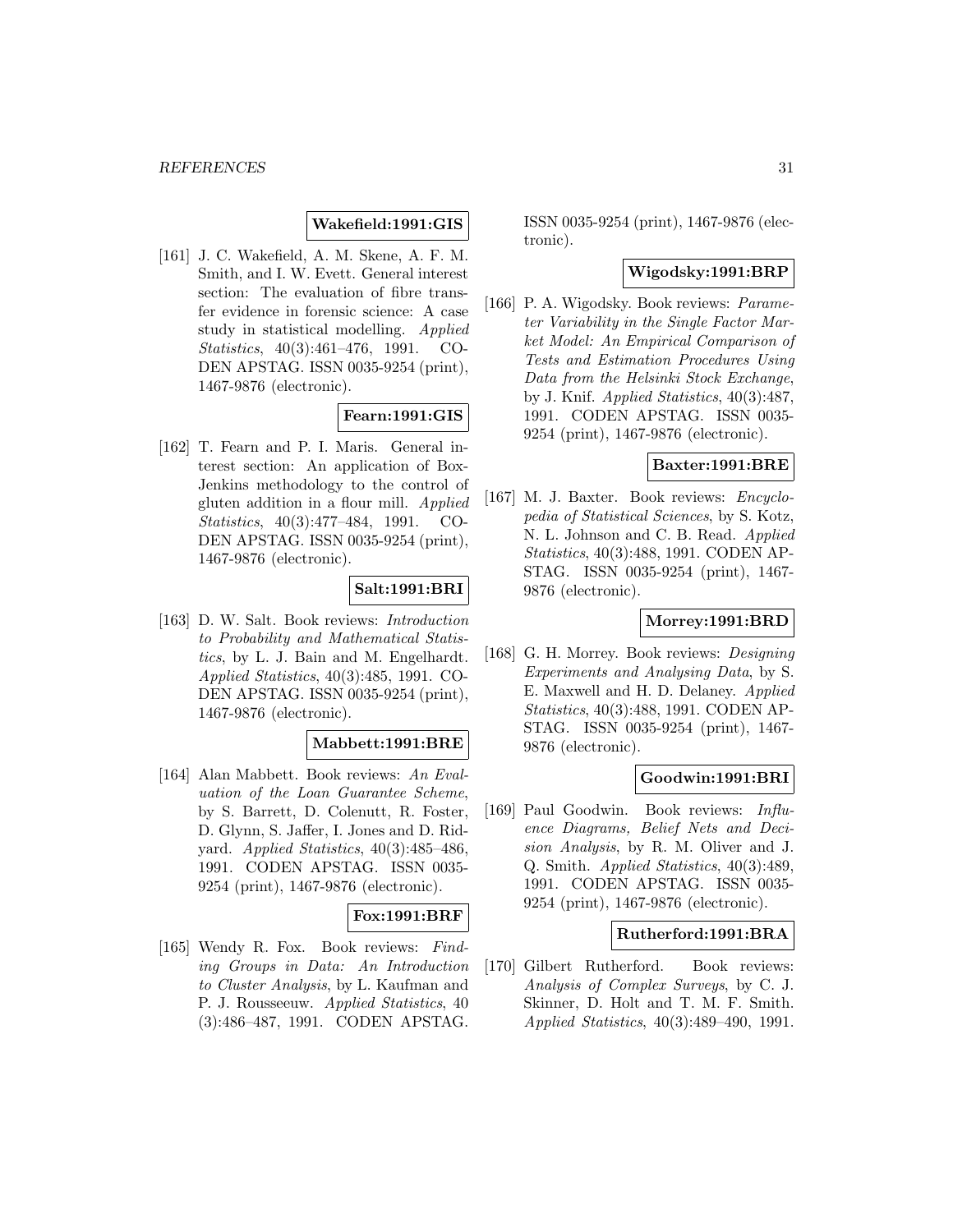CODEN APSTAG. ISSN 0035-9254 (print), 1467-9876 (electronic).

#### **Jones:1991:SSR**

[171] Byron Jones and Tony Greenfield. Statistical software reviews: DEX, by Tony Greenfield and Deniz Savas. Applied Statistics, 40(3):491–493, 1991. CO-DEN APSTAG. ISSN 0035-9254 (print), 1467-9876 (electronic).

# **French:1991:SSR**

[172] Simon French. Statistical software reviews: Logical Decision: Version 1.10, by Logical Decisions. Applied Statistics, 40(3):493–494, 1991. CODEN APSTAG. ISSN 0035-9254 (print), 1467-9876 (electronic).

### **Lund:1991:SAA**

[173] R. E. Lund. Statistical algorithms: Algorithm AS 267: Probabilities and standardized differences for selecting subsets containing the best populations. Applied Statistics, 40(3):495–502, 1991. CO-DEN APSTAG. ISSN 0035-9254 (print), 1467-9876 (electronic). URL http:// lib.stat.cmu.edu/apstat/267.

# **Smith:1991:SAA**

[174] D. M. Smith. Statistical algorithms: Algorithm AS 268: All possible subset regressions using the QR decomposition. Applied Statistics, 40(3): 502–513, 1991. CODEN APSTAG. ISSN 0035-9254 (print), 1467-9876 (electronic). URL http://lib.stat.cmu. edu/apstat/268. See correction [490].

# **Francis:1991:SAR**

[175] Brian J. Francis. Statistical algorithms: Remark AS R88: A remark on Algorithm AS 121: The trigamma

function. Applied Statistics,  $40(3)$ : 514–515, 1991. CODEN APSTAG. ISSN 0035-9254 (print), 1467-9876 (electronic). URL http://lib.stat.cmu. edu/apstat/121.

#### **Anonymous:1991:BMPc**

[176] Anonymous. Back matter. Applied Statistics, 40(3):[4], 1991. CODEN AP-STAG. ISSN 0035-9254 (print), 1467- 9876 (electronic).

#### **Anonymous:1991:FMPc**

[177] Anonymous. Front matter. Applied Statistics, 40(3):[5], 1991. CODEN AP-STAG. ISSN 0035-9254 (print), 1467- 9876 (electronic).

# **Anonymous:1991:VIP**

[178] Anonymous. Volume information. Applied Statistics, 40(3):[4], 1991. CO-DEN APSTAG. ISSN 0035-9254 (print), 1467-9876 (electronic).

# **Tsay:1992:MCP**

[179] Ruey S. Tsay. Model checking via parametric bootstraps in time series analysis. Applied Statistics, 41(1):1–15, 1992. CO-DEN APSTAG. ISSN 0035-9254 (print), 1467-9876 (electronic).

#### **Critchlow:1992:DTP**

[180] D. E. Critchlow and J. S. Verducci. Detecting a trend in paired rankings.  $Ap$ plied Statistics, 41(1):17–29, 1992. CO-DEN APSTAG. ISSN 0035-9254 (print), 1467-9876 (electronic).

### **Berman:1992:APP**

[181] Mark Berman and T. Rolf Turner. Approximating point process likelihoods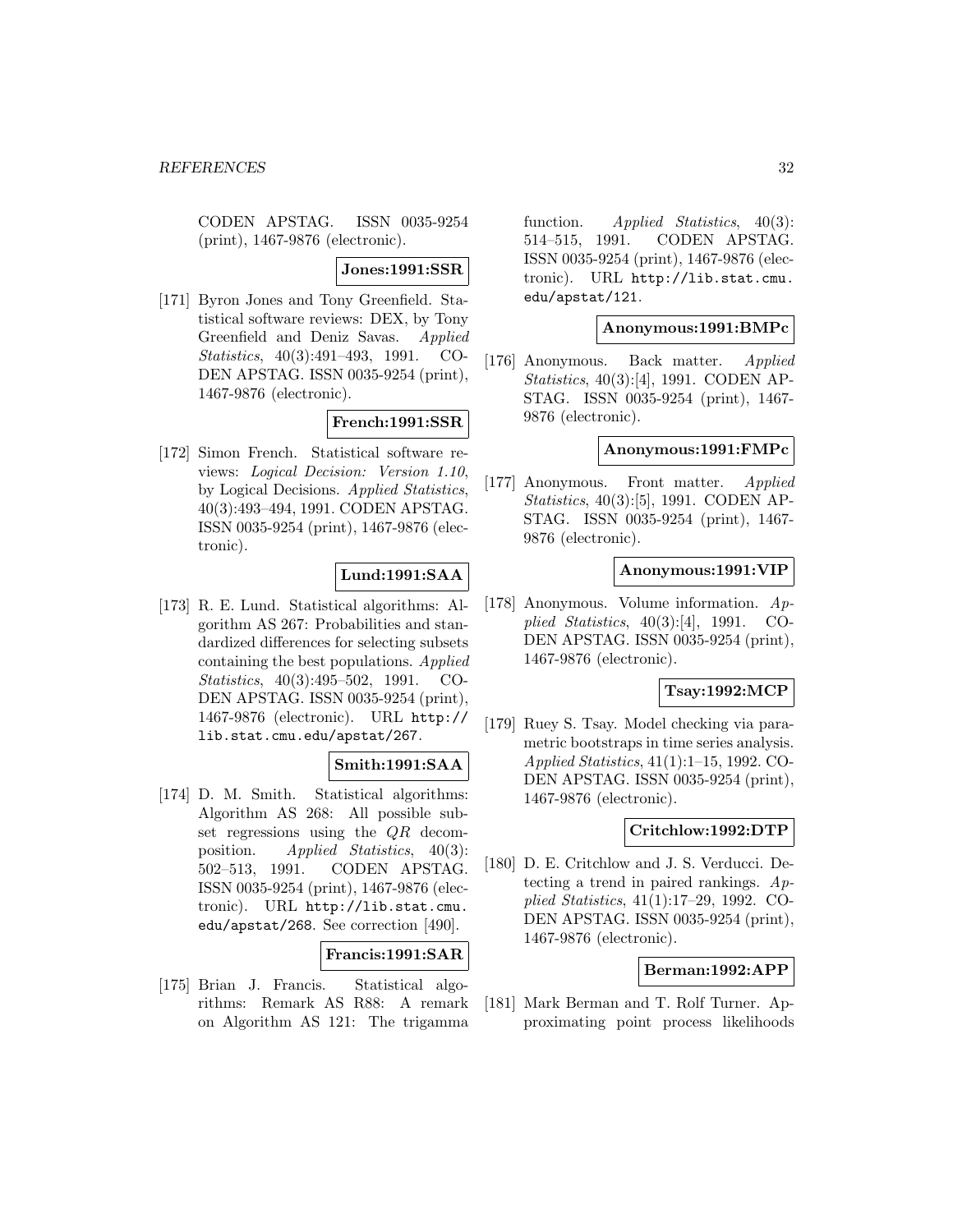with GLIM. Applied Statistics,  $41(1):31-$ 38, 1992. CODEN APSTAG. ISSN 0035- 9254 (print), 1467-9876 (electronic).

# **McCallion:1992:OAS**

[182] T. McCallion. Optimum allocation in stratified random sampling with ratio estimation as applied to the Northern Ireland December agricultural sample. Applied Statistics, 41(1):39–45, 1992. CO-DEN APSTAG. ISSN 0035-9254 (print), 1467-9876 (electronic).

# **Xiao:1992:CSC**

[183] Hongjian Xiao. A cumulative score control scheme. Applied Statistics, 41 (1):47–54, 1992. CODEN APSTAG. ISSN 0035-9254 (print), 1467-9876 (electronic).

# **Brown:1992:GAD**

[184] David Brown. A graphical analysis of deviance. Applied Statistics, 41(1):55– 62, 1992. CODEN APSTAG. ISSN 0035- 9254 (print), 1467-9876 (electronic).

#### **Buckland:1992:FDF**

[185] Stephen T. Buckland. Fitting density functions with polynomials.  $Ap$ plied Statistics, 41(1):63–76, 1992. CO-DEN APSTAG. ISSN 0035-9254 (print), 1467-9876 (electronic).

# **Tawn:1992:EPE**

[186] Jonathan A. Tawn. Estimating probabilities of extreme sea-levels. Applied Statistics, 41(1):77–93, 1992. CO-DEN APSTAG. ISSN 0035-9254 (print), 1467-9876 (electronic).

# **Grubb:1992:MTS**

[187] Howard Grubb. A multivariate time series analysis of some flour price data. Applied Statistics, 41(1):95–107, 1992. CODEN APSTAG. ISSN 0035-9254 (print), 1467-9876 (electronic).

### **Im:1992:MLM**

[188] S. Im. Mixed linear model with uncertain paternity. Applied Statistics, 41 (1):109–116, 1992. CODEN APSTAG. ISSN 0035-9254 (print), 1467-9876 (electronic).

#### **Ezzet:1992:REM**

[189] Farkad Ezzet and John Whitehead. A random effects model for binary data from crossover clinical trials. Applied Statistics, 41(1):117–126, 1992. CO-DEN APSTAG. ISSN 0035-9254 (print), 1467-9876 (electronic).

### **Fieller:1992:SPS**

[190] N. R. J. Fieller, E. C. Flenley, and W. Olbricht. Statistics of particle size data. Applied Statistics,  $41(1):127-146$ , 1992. CODEN APSTAG. ISSN 0035- 9254 (print), 1467-9876 (electronic).

#### **Wesolowsky:1992:SAC**

[191] G. O. Wesolowsky. Simultaneous acceptance control charts for independent processes. Applied Statistics, 41(1):147–158, 1992. CODEN APSTAG. ISSN 0035- 9254 (print), 1467-9876 (electronic).

#### **Garthwaite:1992:GMC**

[192] Paul H. Garthwaite and Stephen T. Buckland. Generating Monte Carlo confidence intervals by the Robbins-Monro process. Applied Statistics, 41 (1):159–171, 1992. CODEN APSTAG. ISSN 0035-9254 (print), 1467-9876 (electronic).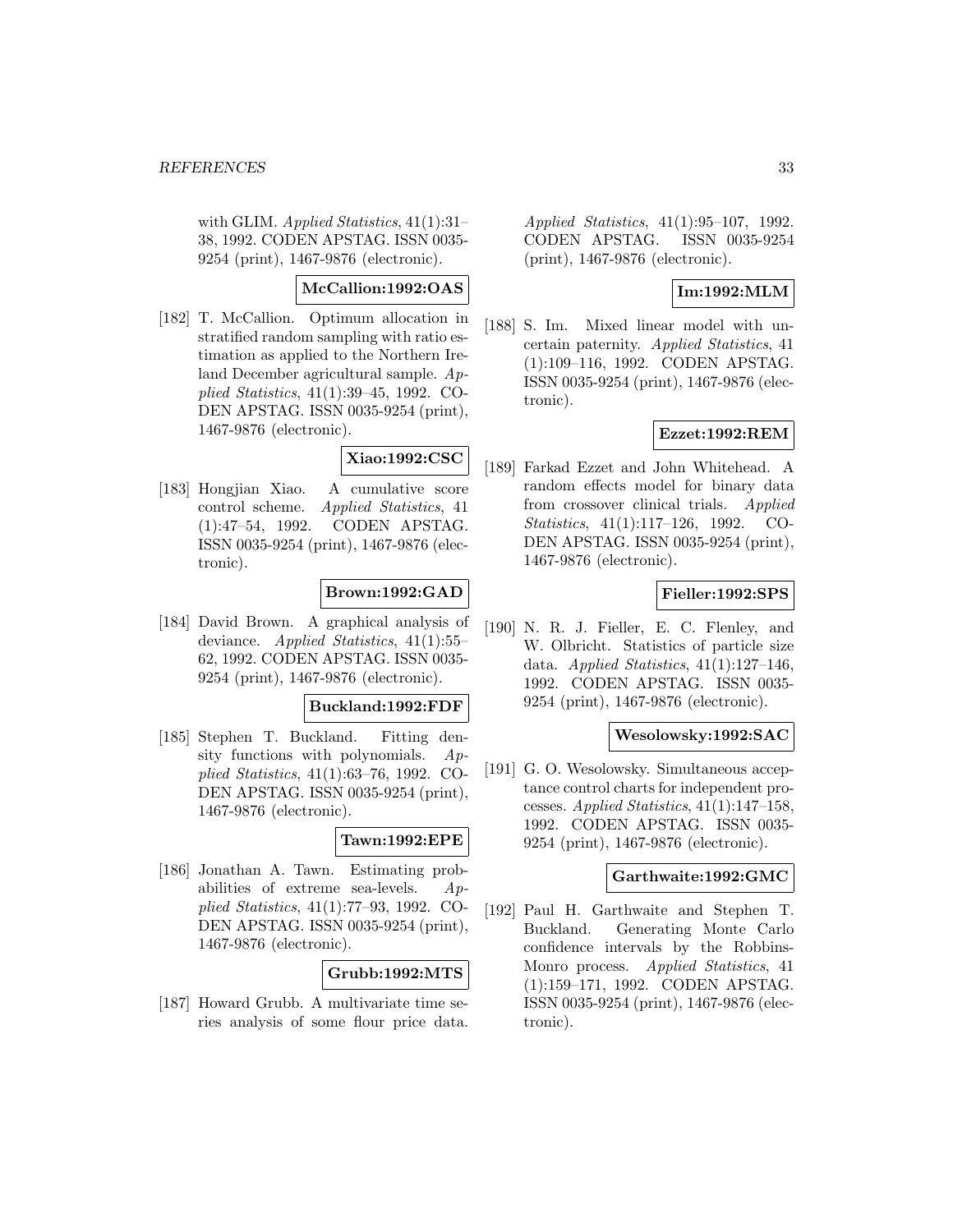### **OQuigley:1992:EBP**

[193] John O'Quigley. Estimating the binomial parameter  $n$  on the basis of pairs of known and observed proportions. Applied Statistics, 41(1):173–180, 1992. CODEN APSTAG. ISSN 0035- 9254 (print), 1467-9876 (electronic).

### **Pepe:1992:TSE**

[194] Margaret Sullivan Pepe and Garnet L. Anderson. Two-stage experimental designs: Early stopping with a negative result. Applied Statistics, 41(1):181–190, 1992. CODEN APSTAG. ISSN 0035- 9254 (print), 1467-9876 (electronic).

#### **leCessie:1992:REL**

[195] S. le Cessie and J. C. van Houwelingen. Ridge estimators in logistic regression. Applied Statistics,  $41(1):191-201$ , 1992. CODEN APSTAG. ISSN 0035- 9254 (print), 1467-9876 (electronic).

#### **Lipsitz:1992:TSE**

[196] Stuart R. Lipsitz, Nan M. Laird, and David P. Harrington. A three-stage estimator for studies with repeated and possibly missing binary outcomes. Applied Statistics, 41(1):203–213, 1992. CO-DEN APSTAG. ISSN 0035-9254 (print), 1467-9876 (electronic).

#### **MacKenzie:1992:BRS**

[197] I. G. MacKenzie. Book reviews: Stochastic Processes with Applications, by R. N. Bhattacharya and E. C. Waymire. Applied Statistics, 41(1):215, 1992. CODEN APSTAG. ISSN 0035- 9254 (print), 1467-9876 (electronic).

# **Agha:1992:BRE**

[198] M. Agha. Book reviews: Experiments with Mixtures, by J. A. Cornell. Applied Statistics, 41(1):215–216, 1992. CO-DEN APSTAG. ISSN 0035-9254 (print), 1467-9876 (electronic).

# **Farrow:1992:BRA**

[199] Malcolm Farrow. Book reviews: Analysis of Repeated Measures, by M. J. Crowder and D. J. Hand. Applied Statistics, 41(1):216–217, 1992. CODEN APSTAG. ISSN 0035-9254 (print), 1467-9876 (electronic).

#### **Meech:1992:BRI**

[200] Robert Meech. Book reviews: An Introduction to Generalized Linear Models, by A. J. Dobson. Applied Statistics, 41 (1):217–218, 1992. CODEN APSTAG. ISSN 0035-9254 (print), 1467-9876 (electronic).

# **Young:1992:BRS**

[201] Karen Young. Book reviews: Statistical Design and Analysis of Industrial Experiments, by S. Ghosh. Applied Statistics, 41(1):218, 1992. CODEN APSTAG. ISSN 0035-9254 (print), 1467-9876 (electronic).

#### **Hand:1992:BRH**

[202] David J. Hand. Book reviews: A history of probability and statistics and their applications before 1750, by A. Hald.  $Ap$ plied Statistics, 41(1):219, 1992. CO-DEN APSTAG. ISSN 0035-9254 (print), 1467-9876 (electronic).

#### **Moon:1992:BRG**

[203] Graham Moon. Book reviews: Generalized Additive Models, by T. J. Hastie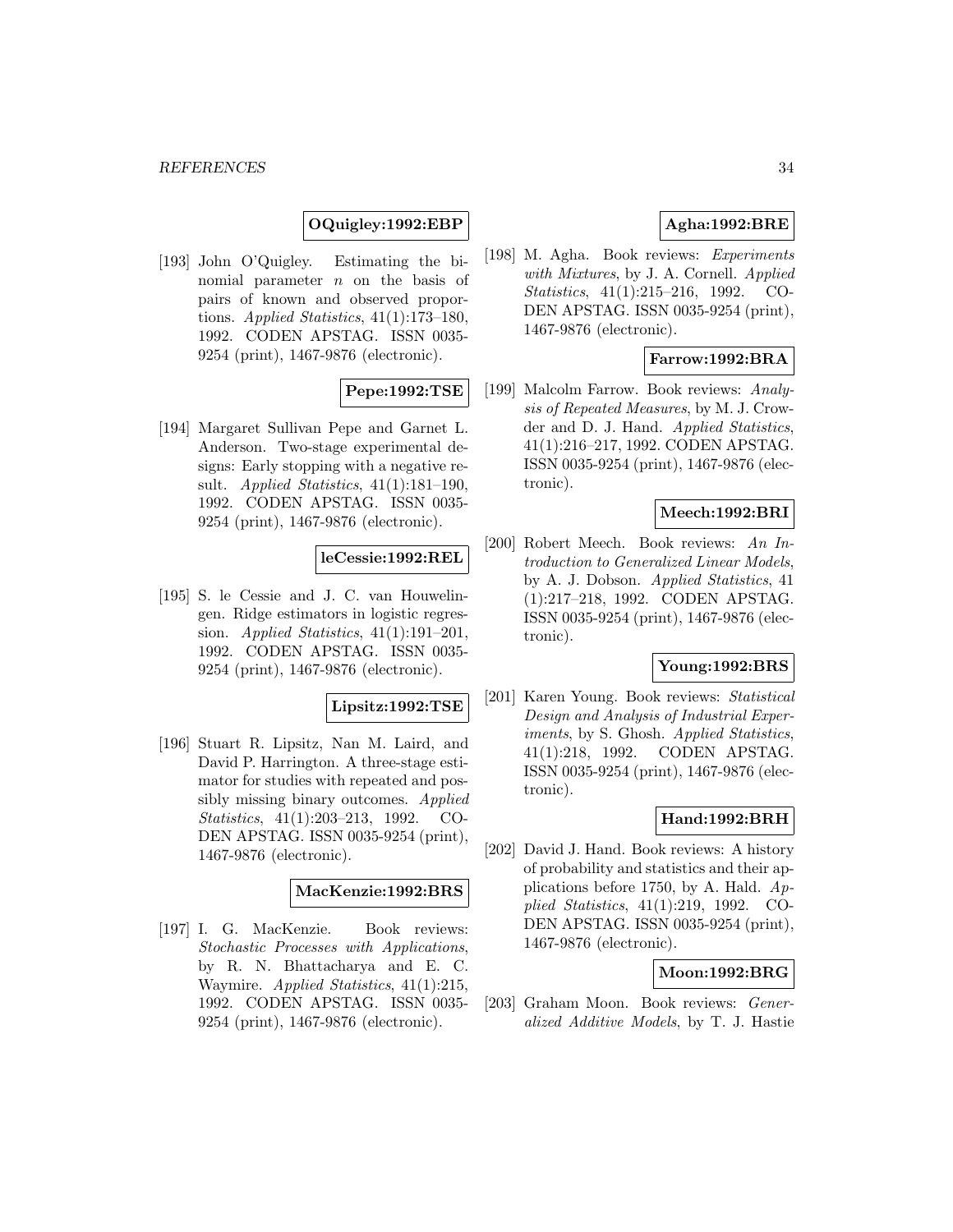and R. J. Tibshirani. Applied Statistics, 41(1):219–220, 1992. CODEN APSTAG. ISSN 0035-9254 (print), 1467-9876 (electronic).

# **Goda:1992:BRS**

[204] David Goda. Book reviews: Statistics: A Tool for Social Research, 2nd edn, by J. F. Healey. Applied Statistics, 41 (1):220–221, 1992. CODEN APSTAG. ISSN 0035-9254 (print), 1467-9876 (electronic).

#### **Kimber:1992:BRT**

[205] Alan Kimber. Book reviews: Times Series, 3rd edn, by Maurice Kendall and J. K. Ord. Applied Statistics, 41(1):221, 1992. CODEN APSTAG. ISSN 0035- 9254 (print), 1467-9876 (electronic).

#### **Gower:1992:BRA**

[206] J. C. Gower. Book reviews: Analyse Conjointe de Tableux Quantitatifs, by Ch. Lavit. Applied Statistics, 41(1):222, 1992. CODEN APSTAG. ISSN 0035- 9254 (print), 1467-9876 (electronic).

### **Kimber:1992:BRR**

[207] Alan Kimber. Book reviews: Robust Regression — Analysis and Applications, by K. D. Lawrence and J. L. Arthur. Applied Statistics, 41(1):222–223, 1992. CODEN APSTAG. ISSN 0035-9254 (print), 1467-9876 (electronic).

# **Kimber:1992:BRS**

[208] Alan Kimber. Book reviews: Subset Selection in Regression, by A. J. Miller. Applied Statistics, 41(1):223, 1992. CO-DEN APSTAG. ISSN 0035-9254 (print), 1467-9876 (electronic).

### **Macarthur:1992:BRA**

[209] Ewan Macarthur. Book reviews: Accelerated Testing: Statistical Models, Test Plans, and Data Analyses, by W. Nelson. Applied Statistics, 41(1):224–225, 1992. CODEN APSTAG. ISSN 0035- 9254 (print), 1467-9876 (electronic).

# **Hand:1992:BRI**

[210] David Hand. Book reviews: Innumeracy: Mathematical Illiteracy and its Consequences, by J. A. Paulos. Applied Statistics, 41(1):225, 1992. CODEN AP-STAG. ISSN 0035-9254 (print), 1467- 9876 (electronic).

### **Hinde:1992:BRC**

[211] John Hinde. Book reviews: A course in simulation, by S. M. Ross. Applied Statistics, 41(1):225–226, 1992. CO-DEN APSTAG. ISSN 0035-9254 (print), 1467-9876 (electronic).

### **Gates:1992:BRI**

[212] J. Gates. Book reviews: Introduction to Probability and its Applications, by R. L. Scheaffer. Applied Statistics, 41 (1):226–227, 1992. CODEN APSTAG. ISSN 0035-9254 (print), 1467-9876 (electronic).

### **Rawlins:1992:BRE**

[213] Ian Rawlins. Book reviews: Elementary Survey Sampling, 4th edn, by R. L. Scheaffer, W. Mendenhall and L. Ott. Applied Statistics, 41(1):227, 1992. CO-DEN APSTAG. ISSN 0035-9254 (print), 1467-9876 (electronic).

#### **Rangecroft:1992:BRE**

[214] Margaret Rangecroft. Book reviews: Envisioning Information, by E. R. Tufte.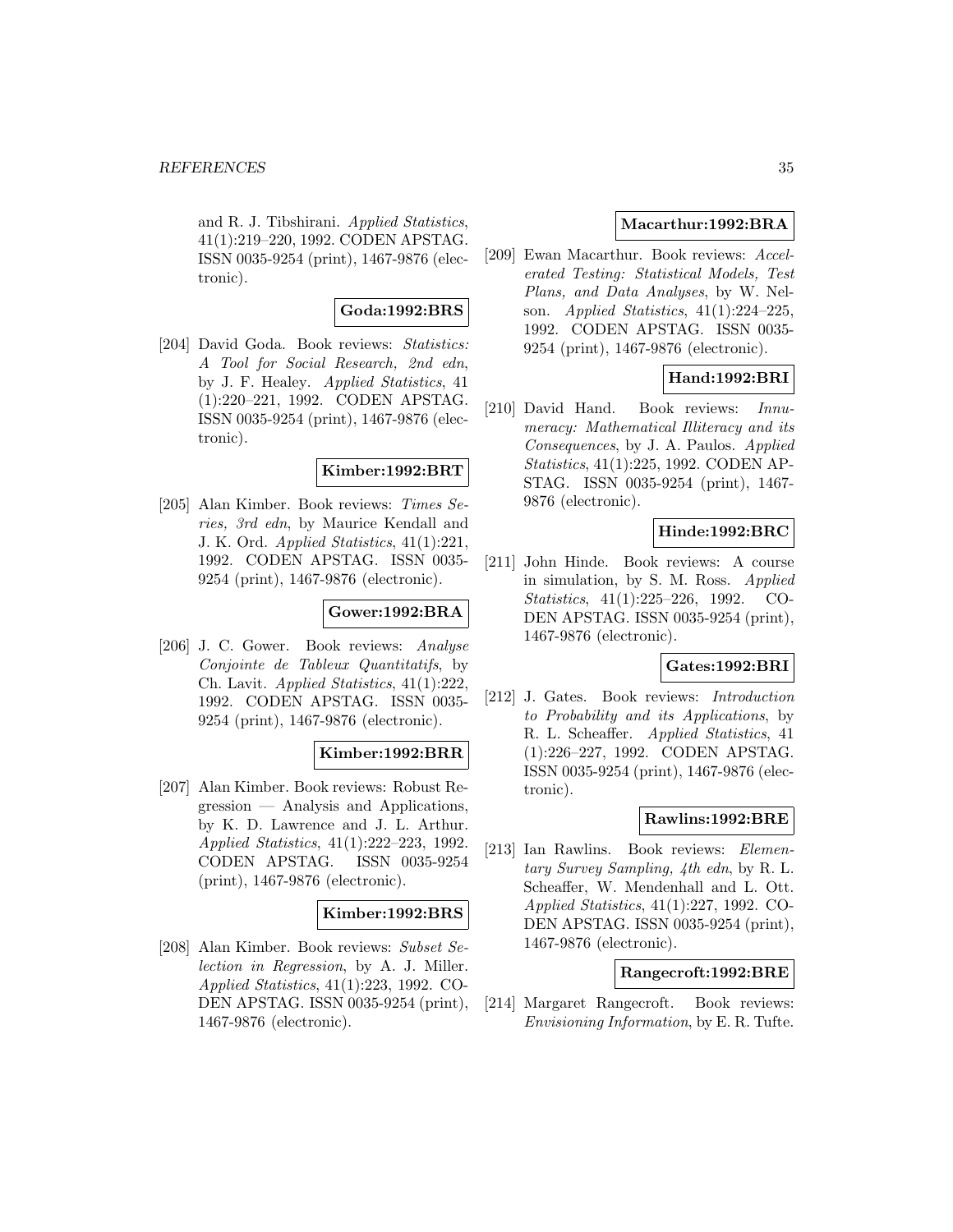Applied Statistics, 41(1):227–228, 1992. CODEN APSTAG. ISSN 0035-9254 (print), 1467-9876 (electronic).

#### **Disney:1992:SSR**

[215] John Disney and Alan J. Collins. Statistical software reviews: DESIGN-EASE: Version 1.25 and DESIGN-EXPERT: Version 2.05. Applied Statistics, 41 (1):229–231, 1992. CODEN APSTAG. ISSN 0035-9254 (print), 1467-9876 (electronic).

# **Lee:1992:SAA**

[216] Yoong-Sin Lee and Ting-Kwong Lin. Statistical algorithms: Algorithm AS 269: High order Cornish-Fisher expansion. Applied Statistics, 41(1): 233–240, 1992. CODEN APSTAG. ISSN 0035-9254 (print), 1467-9876 (electronic). URL http://lib.stat.cmu. edu/apstat/269.

### **Buckland:1992:SAA**

[217] S. T. Buckland. Statistical algorithms: Algorithm AS 270: Maximum likelihood fitting of Hermite and simple polynomial densities. Applied Statistics, 41 (1):241–266, 1992. CODEN APSTAG. ISSN 0035-9254 (print), 1467-9876 (electronic). URL http://lib.stat.cmu. edu/apstat/270.

### **Dunn:1992:SAAa**

[218] C. L. Dunn. Statistical algorithms: Algorithm AS 271: General optimal combinatoric classification. Applied Statistics, 41(1):266–274, 1992. CODEN AP-STAG. ISSN 0035-9254 (print), 1467- 9876 (electronic). URL http://lib. stat.cmu.edu/apstat/271.

### **Dewey:1992:SAA**

[219] Michael E. Dewey. Statistical algorithms: Algorithm AS 272: Box plots. Applied Statistics, 41(1):274– 284, 1992. CODEN APSTAG. ISSN 0035-9254 (print), 1467-9876 (electronic). URL http://lib.stat.cmu. edu/apstat/272.

# **Gamerman:1992:CDB**

[220] Dani Gamerman. Corrigendum: Dynamic Bayesian models for survival data. Applied Statistics, 41(1):285, 1992. CO-DEN APSTAG. ISSN 0035-9254 (print), 1467-9876 (electronic).

#### **Anonymous:1992:BMPa**

[221] Anonymous. Back matter. Applied Statistics, 41(1):[3], 1992. CODEN AP-STAG. ISSN 0035-9254 (print), 1467- 9876 (electronic).

#### **Anonymous:1992:FMPa**

[222] Anonymous. Front matter. Applied Statistics, 41(1):[4], 1992. CODEN AP-STAG. ISSN 0035-9254 (print), 1467- 9876 (electronic).

### **Agresti:1992:AOP**

[223] Alan Agresti. Analysis of ordinal paired comparison data. Applied Statistics, 41 (2):287–297, 1992. CODEN APSTAG. ISSN 0035-9254 (print), 1467-9876 (electronic).

### **Vidmar:1992:RPD**

[224] Thomas J. Vidmar, Joseph W. McKean, and Thomas P. Hettmansperger. Robust procedures for drug combination problems with quantal responses. Applied Statistics, 41(2):299–315, 1992. CO-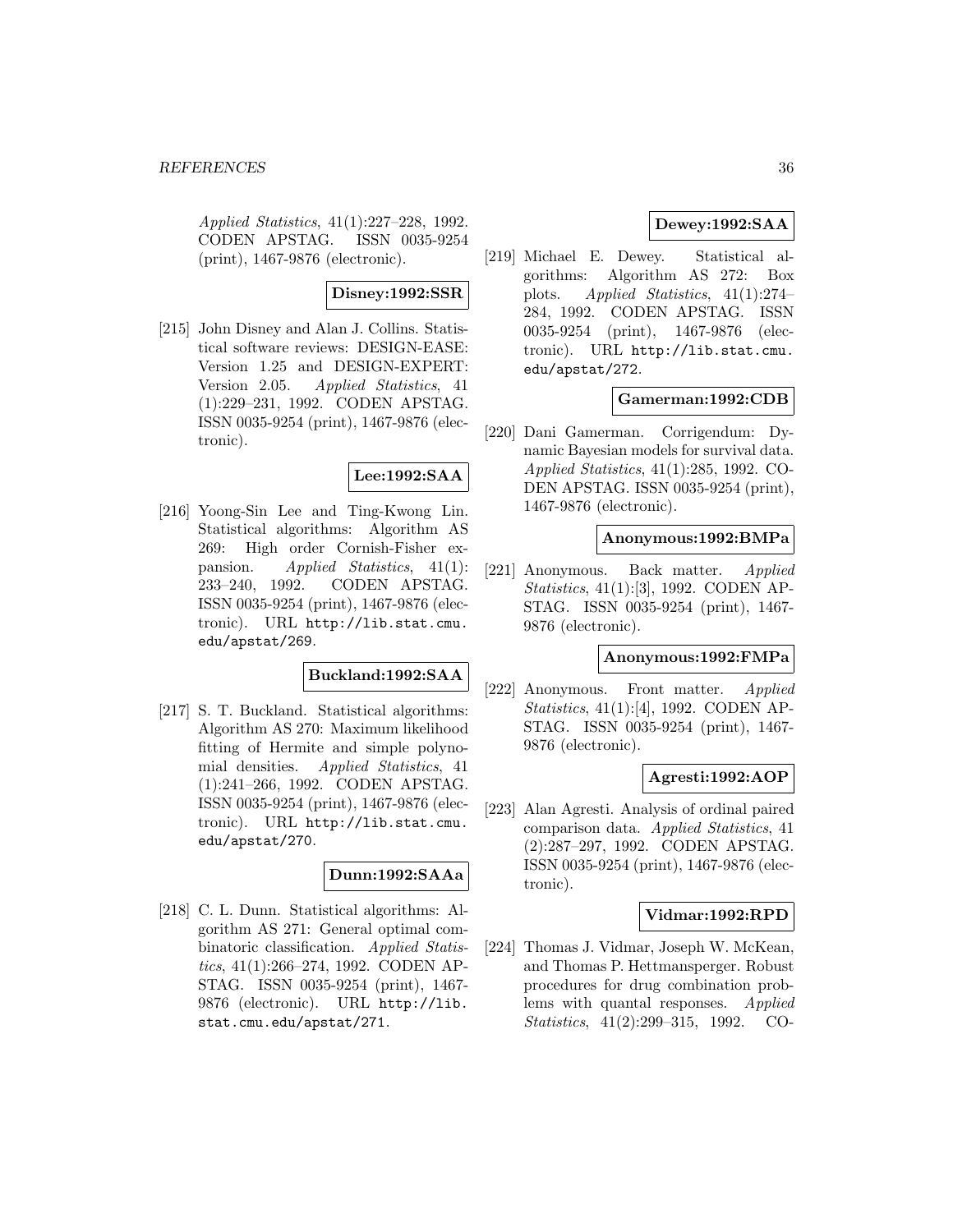DEN APSTAG. ISSN 0035-9254 (print), 1467-9876 (electronic).

#### **Monod:1992:PNU**

[225] H. Monod and R. A. Bailey. Pseudofactors: normal use to improve design and facilitate analysis. Applied Statistics, 41 (2):317–336, 1992. CODEN APSTAG. ISSN 0035-9254 (print), 1467-9876 (electronic).

### **Gilks:1992:ARS**

[226] W. R. Gilks and P. Wild. Adaptive rejection sampling for Gibbs sampling. Applied Statistics, 41(2):337–348, 1992. CODEN APSTAG. ISSN 0035-9254 (print), 1467-9876 (electronic).

#### **Morgan:1992:NWP**

[227] B. J. T. Morgan and D. M. Smith. A note on Wadley's problem with overdispersion. Applied Statistics, 41 (2):349–354, 1992. CODEN APSTAG. ISSN 0035-9254 (print), 1467-9876 (electronic).

#### **Caroni:1992:SAW**

[228] C. Caroni and P. Prescott. Sequential application of Wilks's multivariate outlier test. Applied Statistics, 41 (2):355–364, 1992. CODEN APSTAG. ISSN 0035-9254 (print), 1467-9876 (electronic).

#### **Pack:1992:ICA**

[229] P. Pack and I. T. Jolliffe. Influence in correspondence analysis. Applied Statistics, 41(2):365–380, 1992. CODEN AP-STAG. ISSN 0035-9254 (print), 1467- 9876 (electronic).

# **Glasbey:1992:RRR**

[230] C. A. Glasbey. A reduced rank regression model for local variation in solar radiation. Applied Statistics, 41 (2):381–387, 1992. CODEN APSTAG. ISSN 0035-9254 (print), 1467-9876 (electronic).

### **Carlin:1992:HBA**

[231] Bradley P. Carlin, Alan E. Gelfand, and Adrian F. M. Smith. Hierarchical Bayesian analysis of changepoint problems. Applied Statistics, 41(2):389–405, 1992. CODEN APSTAG. ISSN 0035- 9254 (print), 1467-9876 (electronic).

### **Crowder:1992:GIS**

[232] Martin J. Crowder. General interest section: Interlaboratory comparisons: Round robins with random effects. Applied Statistics, 41(2):409–425, 1992. CODEN APSTAG. ISSN 0035- 9254 (print), 1467-9876 (electronic).

## **Farebrother:1992:LE**

[233] R. W. Farebrother. Letter to the editors. Applied Statistics, 41(2):427, 1992. CO-DEN APSTAG. ISSN 0035-9254 (print), 1467-9876 (electronic).

# **Jolliffe:1992:BRN**

[234] Ian Jolliffe. Book reviews: Nonlinear Multivariate Analysis, by A. Gifi. Applied Statistics, 41(2):429–430, 1992. CODEN APSTAG. ISSN 0035-9254 (print), 1467-9876 (electronic).

### **Hand:1992:BRG**

[235] David J. Hand. Book reviews: Graphs as Structural Models. 2nd Edn, by E. Godehart. Applied Statistics,  $41(2):430-431$ ,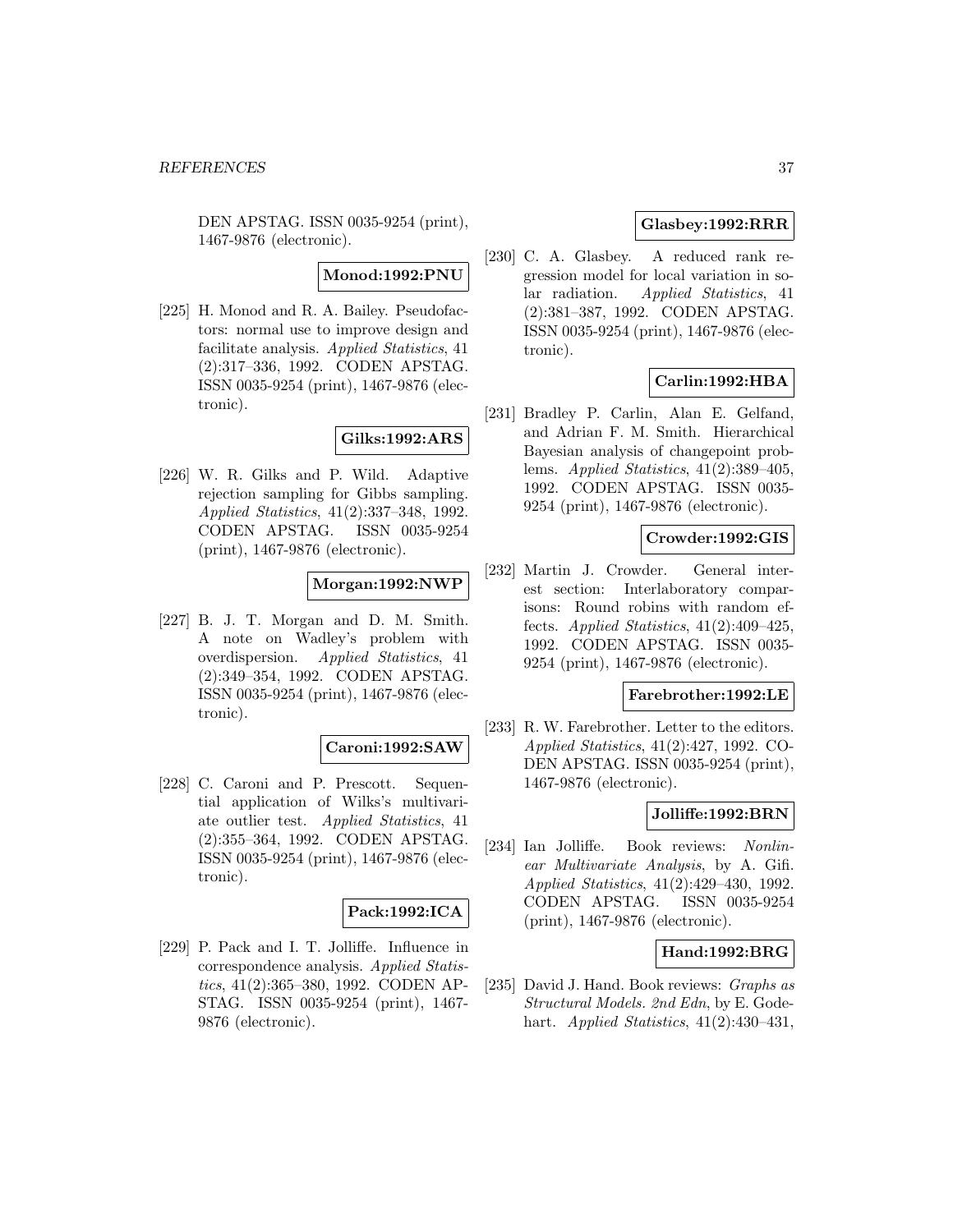1992. CODEN APSTAG. ISSN 0035- 9254 (print), 1467-9876 (electronic).

### **Jones:1992:BRA**

[236] M. C. Jones. Book reviews: Applied Nonparametric Regression, by W. Hardle. Applied Statistics, 41(2):431–432, 1992. CODEN APSTAG. ISSN 0035- 9254 (print), 1467-9876 (electronic).

## **Wolstenholme:1992:BRS**

[237] Linda Wolstenholme. Book reviews: Statistical Methods in Engineering and Quality Assurance, by P. W. M. John. Applied Statistics, 41(2):432–433, 1992. CODEN APSTAG. ISSN 0035-9254 (print), 1467-9876 (electronic).

# **Young:1992:BRM**

[238] Karen Young. Book reviews: Mathematical Statistics with Applications, by W. Mendenhall, D. D. Wackerley and R. L. Scheaffer. Applied Statistics, 41(2):433, 1992. CODEN APSTAG. ISSN 0035- 9254 (print), 1467-9876 (electronic).

#### **Patterson:1992:BRA**

[239] H. D. Patterson. Book reviews: Applied Statistics: A Handbook of GENSTAT Analyses, by E. J. Snell and H. R. Simpson. Applied Statistics, 41(2):433–434, 1992. CODEN APSTAG. ISSN 0035- 9254 (print), 1467-9876 (electronic).

#### **Pettit:1992:BRL**

[240] Lawrence Pettit. Book reviews: LISP-STAT: An Object-Oriented Environment for Statistical Computing and Dynamic Graphics, by L. Tierney. Applied Statistics, 41(2):434–435, 1992. CO-DEN APSTAG. ISSN 0035-9254 (print), 1467-9876 (electronic).

## **Greenhalgh:1992:SSR**

[241] David Greenhalgh and Matej Lexa. Statistical software reviews: DYMO. version 1.0, by Matej Lexa. Applied Statistics, 41(2):436–438, 1992. CODEN AP-STAG. ISSN 0035-9254 (print), 1467- 9876 (electronic).

### **Pickles:1992:SSR**

[242] Andrew Pickles and Mark Battaglia. Statistical software reviews: SPSS/ PC+: Version 4.0, by Marija J. Norussis. Applied Statistics,  $41(2):438-442$ , 1992. CODEN APSTAG. ISSN 0035- 9254 (print), 1467-9876 (electronic).

#### **Miller:1992:SAAa**

[243] Alan J. Miller. Statistical algorithms: Algorithm AS 273: Comparing subsets of regressor variables. Applied Statistics, 41(2):443–457, 1992. CODEN APSTAG. ISSN 0035-9254 (print), 1467-9876 (electronic). URL http://lib.stat.cmu. edu/apstat/273.

# **Miller:1992:SAAb**

[244] Alan J. Miller. Statistical algorithms: Algorithm AS 274: Least squares routines to supplement those of Gentleman. Applied Statistics,  $41(2)$ : 458–478, 1992. CODEN APSTAG. ISSN 0035-9254 (print), 1467-9876 (electronic). URL http://lib.stat.cmu. edu/apstat/274. See correction [415].

### **Ding:1992:SAA**

[245] Cherng G. Ding. Statistical algorithms: Algorithm AS 275: Computing the noncentral  $\chi^2$  distribution function. Applied Statistics, 41(2):478–482, 1992. CO-DEN APSTAG. ISSN 0035-9254 (print), 1467-9876 (electronic). URL http:// lib.stat.cmu.edu/apstat/275.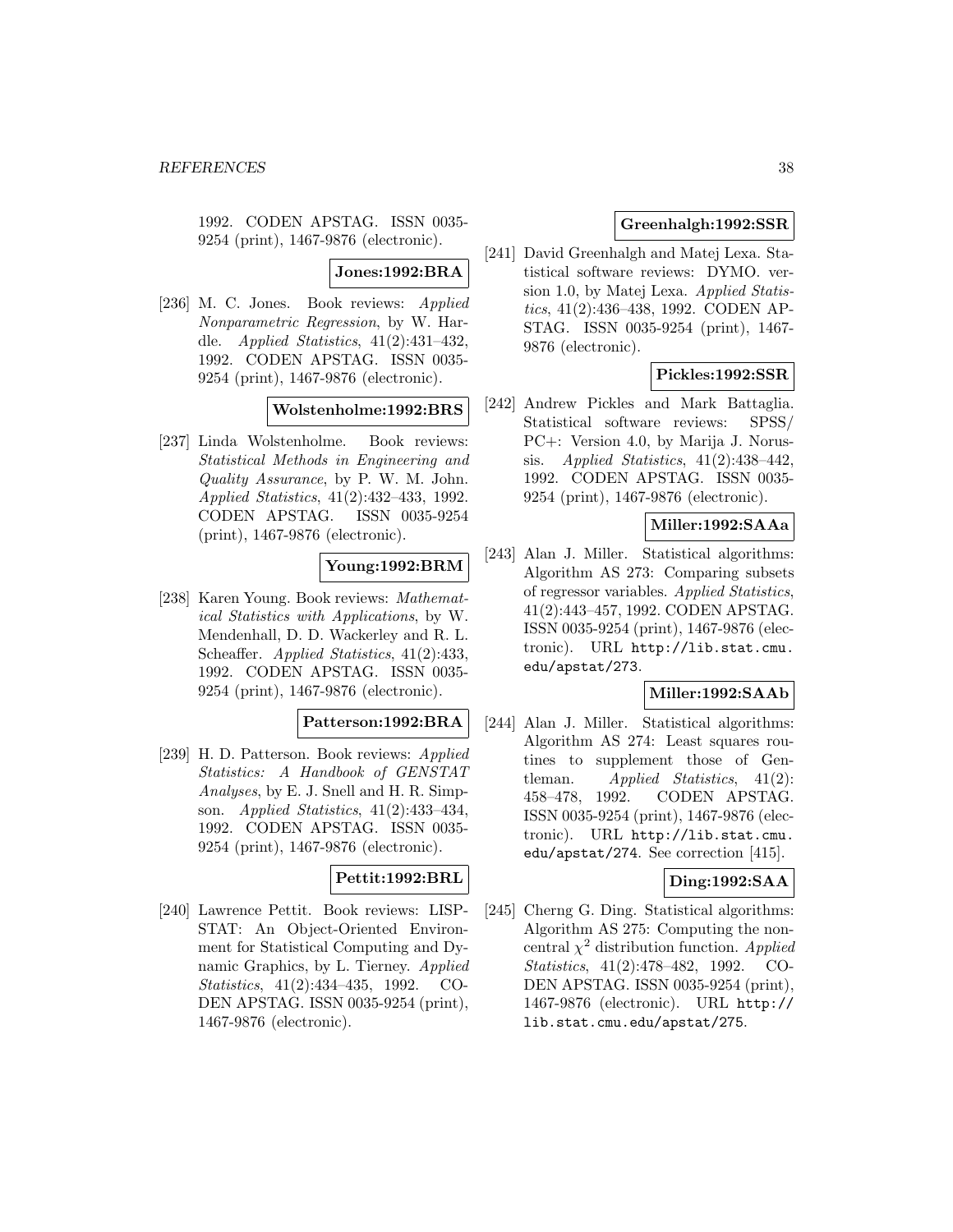# **Dunn:1992:SAAb**

[246] C. L. Dunn. Statistical algorithms: Algorithm AS 276: Normal combinatoric classification. Applied Statistics, 41 (2):483–496, 1992. CODEN APSTAG. ISSN 0035-9254 (print), 1467-9876 (electronic). URL http://lib.stat.cmu. edu/apstat/276.

#### **Goedhart:1992:SAR**

[247] P. W. Goedhart and M. J. W. Jansen. Statistical algorithms: Remark AS R89: A remark on Algorithm AS 76: An integral useful in calculating central  $t$  and bivariate normal probabilities. Applied Statistics, 41(2):496–497, 1992. CO-DEN APSTAG. ISSN 0035-9254 (print), 1467-9876 (electronic). URL http:// lib.stat.cmu.edu/apstat/76.

#### **Anonymous:1992:BMPb**

[248] Anonymous. Back matter. Applied Statistics, 41(2):[4], 1992. CODEN AP-STAG. ISSN 0035-9254 (print), 1467- 9876 (electronic).

#### **Anonymous:1992:FMPb**

[249] Anonymous. Front matter. Applied Statistics, 41(2):[5], 1992. CODEN AP-STAG. ISSN 0035-9254 (print), 1467- 9876 (electronic).

#### **Berry:1992:SIC**

[250] D. A. Berry, I. W. Evett, and R. Pinchin. Statistical inference in crime investigations using deoxyribonucleic acid profiling. Applied Statistics, 41(3):499–531, 1992. CODEN APSTAG. ISSN 0035- 9254 (print), 1467-9876 (electronic).

## **Bacon-Shone:1992:RMC**

[251] John Bacon-Shone. Ranking methods for compositional data. Applied Statistics, 41(3):533–537, 1992. CODEN AP-STAG. ISSN 0035-9254 (print), 1467- 9876 (electronic).

## **Sterne:1992:ANP**

[252] J. A. C. Sterne, A. Kingman, and H. Loe. Assessing the nature of periodontal disease progression — an application of covariance structure estimation. Applied Statistics,  $41(3):539-552$ , 1992. CODEN APSTAG. ISSN 0035- 9254 (print), 1467-9876 (electronic).

### **Fearn:1992:BCT**

[253] T. Fearn. Box–Cox transformations and the Taguchi method: An alternative analysis of a Taguchi case study. Applied Statistics, 41(3):553–559, 1992. CO-DEN APSTAG. ISSN 0035-9254 (print), 1467-9876 (electronic).

### **OHagan:1992:GIS**

[254] A. O'Hagan, E. B. Glennie, and R. E. Beardsall. General interest section: Subjective modelling and Bayes linear estimation in the UK water industry. Applied Statistics, 41(3):563–577, 1992. CODEN APSTAG. ISSN 0035-9254 (print), 1467-9876 (electronic).

# **Engel:1992:GIS**

[255] J. Engel. General interest section: Modelling variation in industrial experiments. *Applied Statistics*, 41(3): 579–593, 1992. CODEN APSTAG. ISSN 0035-9254 (print), 1467-9876 (electronic).

#### **Nelder:1992:LE**

[256] J. A. Nelder, Stena Kettl, and Harold Ascher. Letters to the editors. Applied Statistics, 41(3):595–600, 1992. CO-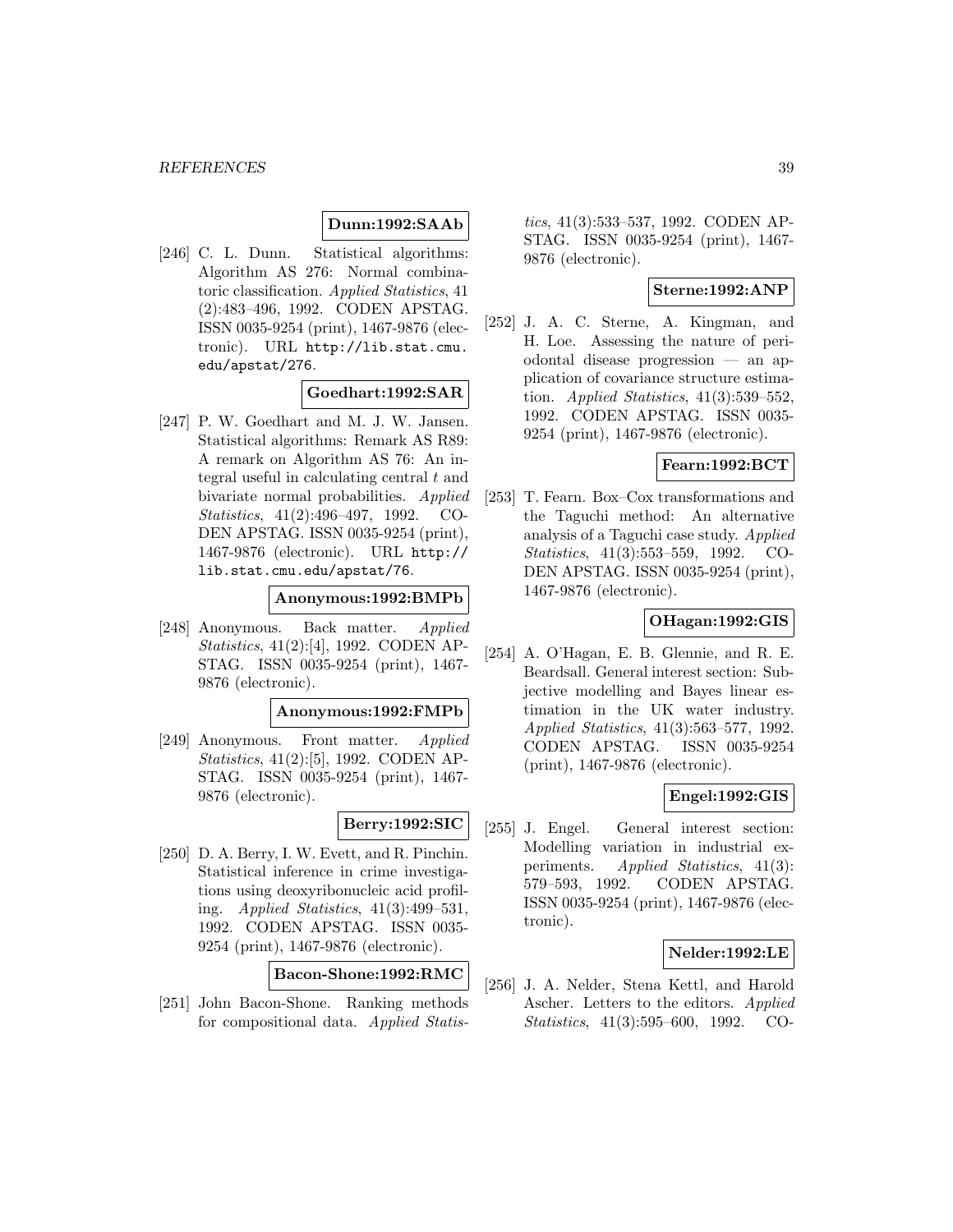DEN APSTAG. ISSN 0035-9254 (print), 1467-9876 (electronic).

**Pettit:1992:BRC**

[257] Lawrence Pettit. Book reviews: Conditioning Diagnostics: Collinearity and Weak Data in Regression, by D. A. Belsley. Applied Statistics, 41(3):601, 1992. CODEN APSTAG. ISSN 0035-9254 (print), 1467-9876 (electronic).

### **Franklin:1992:BRL**

[258] M. F. Franklin. Book reviews: Latin Squares: New Developments in the Theory and Applications, by J. Denes and A. D. Keedwell. Applied Statistics, 41 (3):601–602, 1992. CODEN APSTAG. ISSN 0035-9254 (print), 1467-9876 (electronic).

# **Fayers:1992:BRS**

[259] Peter Fayers. Book reviews: Survivorship Analysis for Clinical Studies, by E. K. Harris and A. Albert. Applied Statistics, 41(3):602–603, 1992. CODEN AP-STAG. ISSN 0035-9254 (print), 1467- 9876 (electronic).

### **Crowder:1992:BRS**

[260] Martin Crowder. Book reviews: Statistical Theory and Modelling: In Honour of Sir David Cox, FRS, by D. V. Hinkley, N. Reid and E. J. Snell. Applied Statistics, 41(3):603–604, 1992. CODEN AP-STAG. ISSN 0035-9254 (print), 1467- 9876 (electronic).

# **Young:1992:BRE**

[261] Karen Young. Book reviews: Empirical Bayes Methods, by J. Maritz and T. Lwin. Applied Statistics, 41(3):604, 1992. CODEN APSTAG. ISSN 0035- 9254 (print), 1467-9876 (electronic).

# **Evans:1992:SSR**

[262] Stephen Evans and Martin Hurley. Statistical software reviews: SOLO: Version 3.0, by BMDP Statistical Software Ltd. Applied Statistics, 41(3):605–609, 1992. CODEN APSTAG. ISSN 0035- 9254 (print), 1467-9876 (electronic).

## **Niinimaa:1992:SAA**

[263] A. Niinimaa, H. Oja, and J. Nyblom. Statistical algorithms: Algorithm AS 277: The oja bivariate median. Applied Statistics, 41(3):611–617, 1992. CO-DEN APSTAG. ISSN 0035-9254 (print), 1467-9876 (electronic). URL http:// lib.stat.cmu.edu/apstat/277.

#### **Lecoutre:1992:SAA**

[264] Bruno Lecoutre, Jean-Luc Guigues, and Jacques Poitevineau. Statistical algorithms: Algorithm AS 278: Distribution of quadratic forms of multivariate generalized Student variables. Applied Statistics, 41(3):617–627, 1992. CODEN AP-STAG. ISSN 0035-9254 (print), 1467- 9876 (electronic). URL http://lib. stat.cmu.edu/apstat/278.

#### **Farebrother:1992:SAR**

[265] R. W. Farebrother. Statistical algorithms: Remark AS R90: Least squares initial values for the  $L_1$ -norm fitting of a straight line — A remark on Algorithm AS 238: A simple recursive procedure for the  $L_1$  norm fitting of a straight line. Applied Statistics, 41 (3):627–633, 1992. CODEN APSTAG. ISSN 0035-9254 (print), 1467-9876 (electronic). URL http://lib.stat.cmu. edu/apstat/238.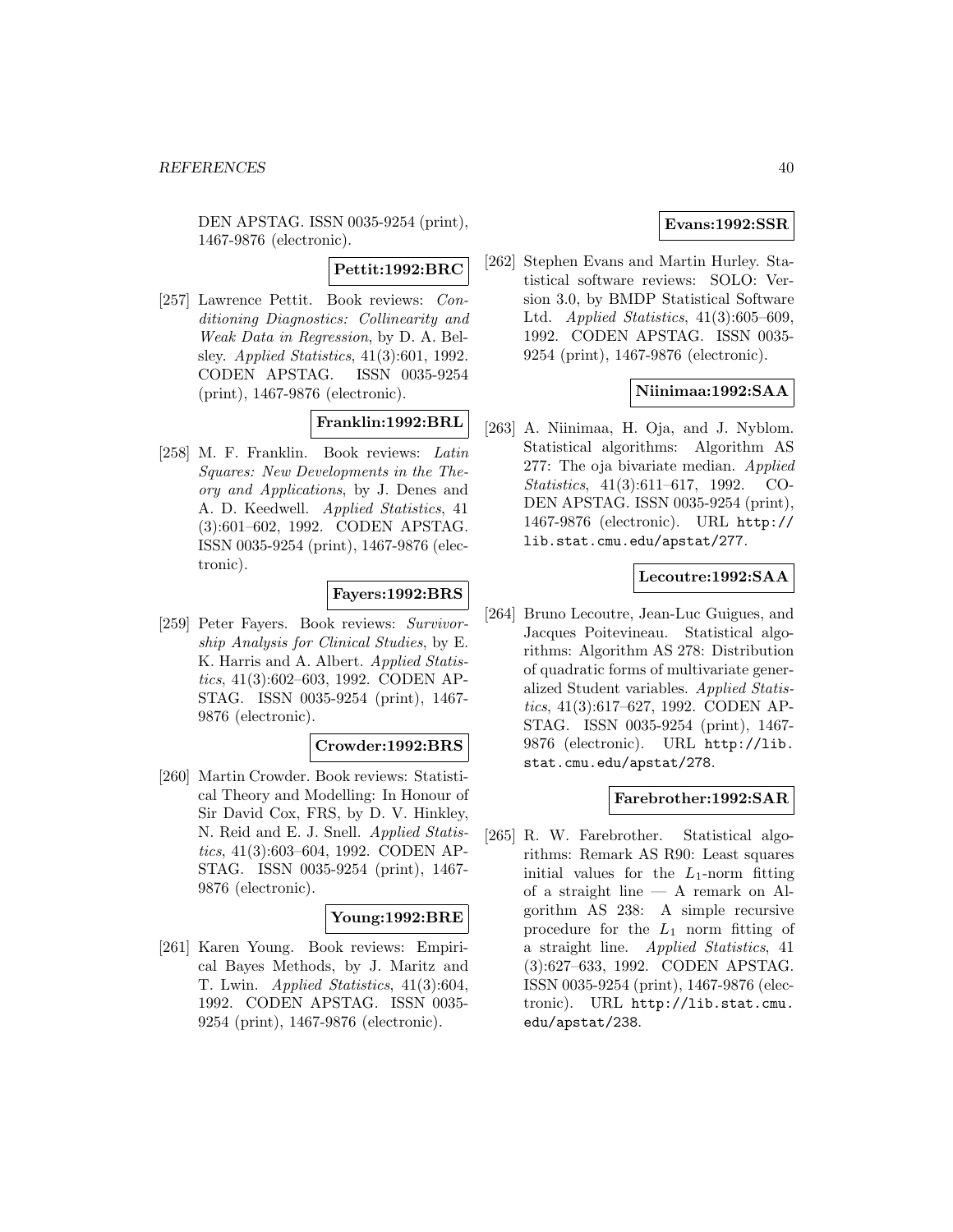## **Dunn:1992:SAC**

[266] C. L. Dunn. Statistical algorithms: Correction to Algorithm AS 271: General optimal combinatoric classification. Applied Statistics, 41(3):634, 1992. CO-DEN APSTAG. ISSN 0035-9254 (print), 1467-9876 (electronic).

#### **Anonymous:1992:BMPc**

[267] Anonymous. Back matter. Applied Statistics, 41(3):[4], 1992. CODEN AP-STAG. ISSN 0035-9254 (print), 1467- 9876 (electronic).

#### **Anonymous:1992:FMPc**

[268] Anonymous. Front matter. Applied Statistics, 41(3):[5], 1992. CODEN AP-STAG. ISSN 0035-9254 (print), 1467- 9876 (electronic).

### **Anonymous:1992:VIP**

[269] Anonymous. Volume information. Applied Statistics, 41(3):[4], 1992. CO-DEN APSTAG. ISSN 0035-9254 (print), 1467-9876 (electronic).

# **Hand:1993:RE**

[270] D. J. Hand and W. J. Krzanowski. Report of the editors. Applied Statistics, 42(1):1, 1993. CODEN APSTAG. ISSN 0035-9254 (print), 1467-9876 (electronic).

#### **Hines:1993:IAV**

[271] R. J. O'Hara Hines and E. M. Carter. Improved added variable and partial residual plots for the detection of influential observations in generalized linear models. Applied Statistics, 42(1):3–20, 1993. CODEN APSTAG. ISSN 0035- 9254 (print), 1467-9876 (electronic).

# **Dinse:1993:CSA**

[272] Gregg E. Dinse, Walter W. Piegorsch, and Dennis D. Boos. Confidence statements about the time range over which survival curves differ. Applied Statistics, 42(1):21–30, 1993. CODEN APSTAG. ISSN 0035-9254 (print), 1467-9876 (electronic).

#### **Smith:1993:TAD**

[273] Philip J. Smith and Daniel F. Heitjan. Testing and adjusting for departures from nominal dispersion in generalized linear models. Applied Statistics, 42(1):31–41, 1993. CODEN APSTAG. ISSN 0035-9254 (print), 1467-9876 (electronic).

# **Zimmerman:1993:BCM**

[274] Dale L. Zimmerman. A bivariate Cramer-von Mises type of test for spatial randomness. Applied Statistics, 42 (1):43–54, 1993. CODEN APSTAG. ISSN 0035-9254 (print), 1467-9876 (electronic).

### **Kotz:1993:SPC**

[275] Samuel Kotz, Wen Lea Pearn, and N. L. Johnson. Some process capability indices are more reliable than one might think. Applied Statistics,  $42(1):55-62$ , 1993. CODEN APSTAG. ISSN 0035- 9254 (print), 1467-9876 (electronic).

## **Narendranathan:1993:MPL**

[276] Wiji Narendranathan and Mark B. Stewart. Modelling the probability of leaving unemployment: competing risks models with flexible base-line hazards. Applied Statistics, 42(1):63–83, 1993. CODEN APSTAG. ISSN 0035-9254 (print), 1467-9876 (electronic).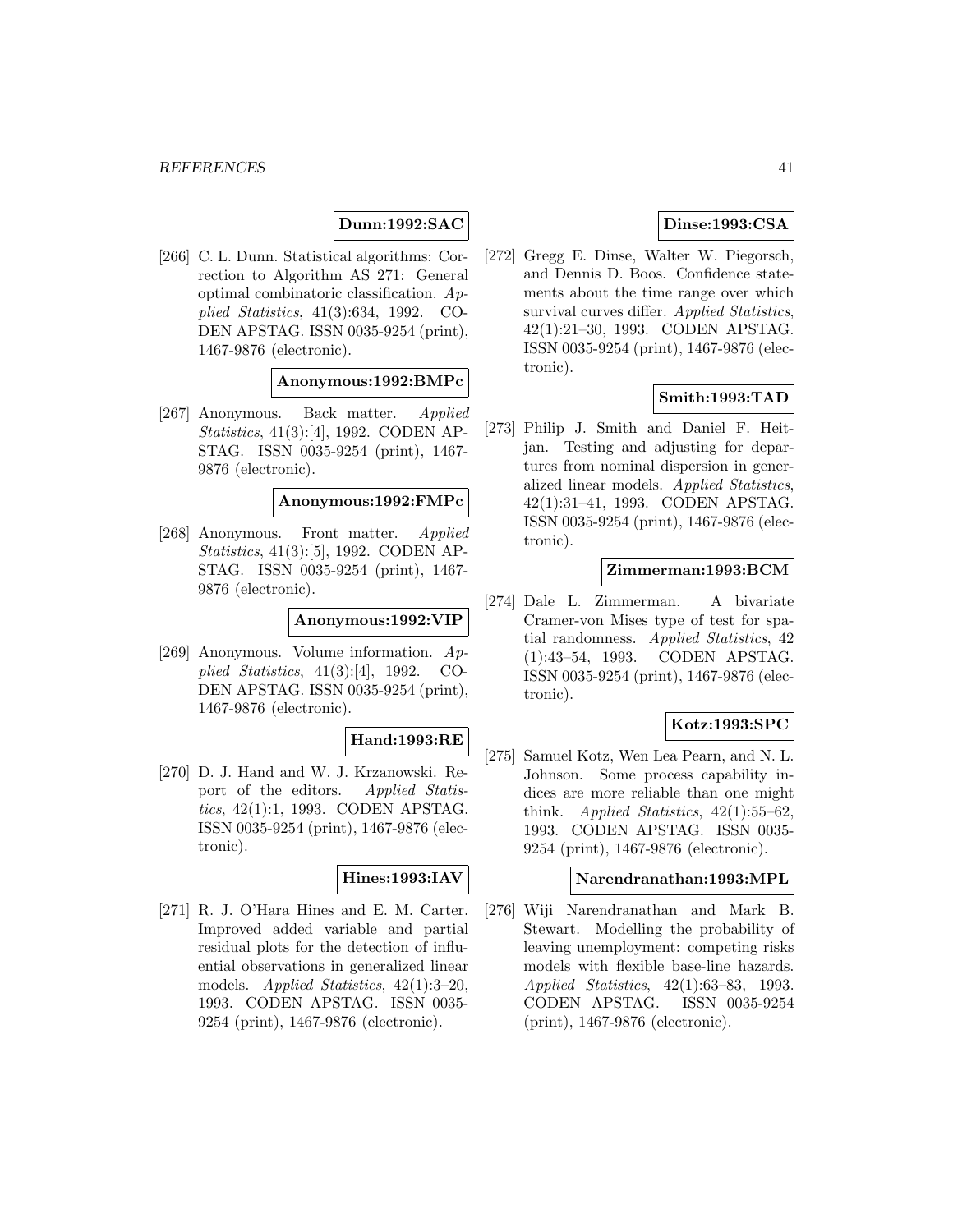## **Mandel:1993:ATW**

[277] John Mandel. The analysis of twoway tables with missing values.  $Ap$ plied Statistics, 42(1):85–93, 1993. CO-DEN APSTAG. ISSN 0035-9254 (print), 1467-9876 (electronic).

# **Sorour:1993:NTT**

[278] A. Sorour and H. Tong. A note on tests for threshold-type non-linearity in open loop systems. Applied Statistics, 42(1):95–104, 1993. CODEN APSTAG. ISSN 0035-9254 (print), 1467-9876 (electronic).

# **Conaway:1993:NIN**

[279] Mark R. Conaway. Non-ignorable nonresponse models for time-ordered categorical variables. Applied Statistics, 42 (1):105–115, 1993. CODEN APSTAG. ISSN 0035-9254 (print), 1467-9876 (electronic).

# **Greenland:1993:CND**

[280] Sander Greenland and Hermann Brenner. Correcting for non-differential misclassification in ecologic analyses. Applied Statistics, 42(1):117–126, 1993. CODEN APSTAG. ISSN 0035-9254 (print), 1467-9876 (electronic).

## **Vining:1993:GAE**

[281] G. Geoffrey Vining, John A. Cornell, and Raymond H. Myers. A graphical approach for evaluating mixture designs. Applied Statistics, 42(1):127–138, 1993. CODEN APSTAG. ISSN 0035- 9254 (print), 1467-9876 (electronic).

#### **Flury:1993:EPP**

[282] Bernard D. Flury. Estimation of principal points. Applied Statistics, 42 (1):139–151, 1993. CODEN APSTAG. ISSN 0035-9254 (print), 1467-9876 (electronic).

### **Royston:1993:GDN**

[283] Patrick Royston. Graphical detection of non-normality by using Michael's statistic. Applied Statistics,  $42(1):153-158$ , 1993. CODEN APSTAG. ISSN 0035- 9254 (print), 1467-9876 (electronic).

# **Wax:1993:STN**

[284] Yohanan Wax, Stuart G. Baker, and Blossom H. Patterson. A score test for non-informative censoring using doubly sampled grouped survival data. Applied Statistics, 42(1):159–172, 1993. CO-DEN APSTAG. ISSN 0035-9254 (print), 1467-9876 (electronic).

### **Boos:1993:ADR**

[285] Dennis D. Boos. Analysis of doseresponse data in the presence of extrabinomial variation. Applied Statistics, 42 (1):173–183, 1993. CODEN APSTAG. ISSN 0035-9254 (print), 1467-9876 (electronic).

### **Pettitt:1993:SDE**

[286] A. N. Pettitt and A. B. McBratney. Sampling designs for estimating spatial variance components. Applied Statistics, 42(1):185–209, 1993. CODEN APSTAG. ISSN 0035-9254 (print), 1467-9876 (electronic).

#### **Jackson:1993:ITM**

[287] David A. Jackson. Independent trials are a model for disaster. Applied Statistics, 42(1):211–220, 1993. CODEN AP-STAG. ISSN 0035-9254 (print), 1467- 9876 (electronic).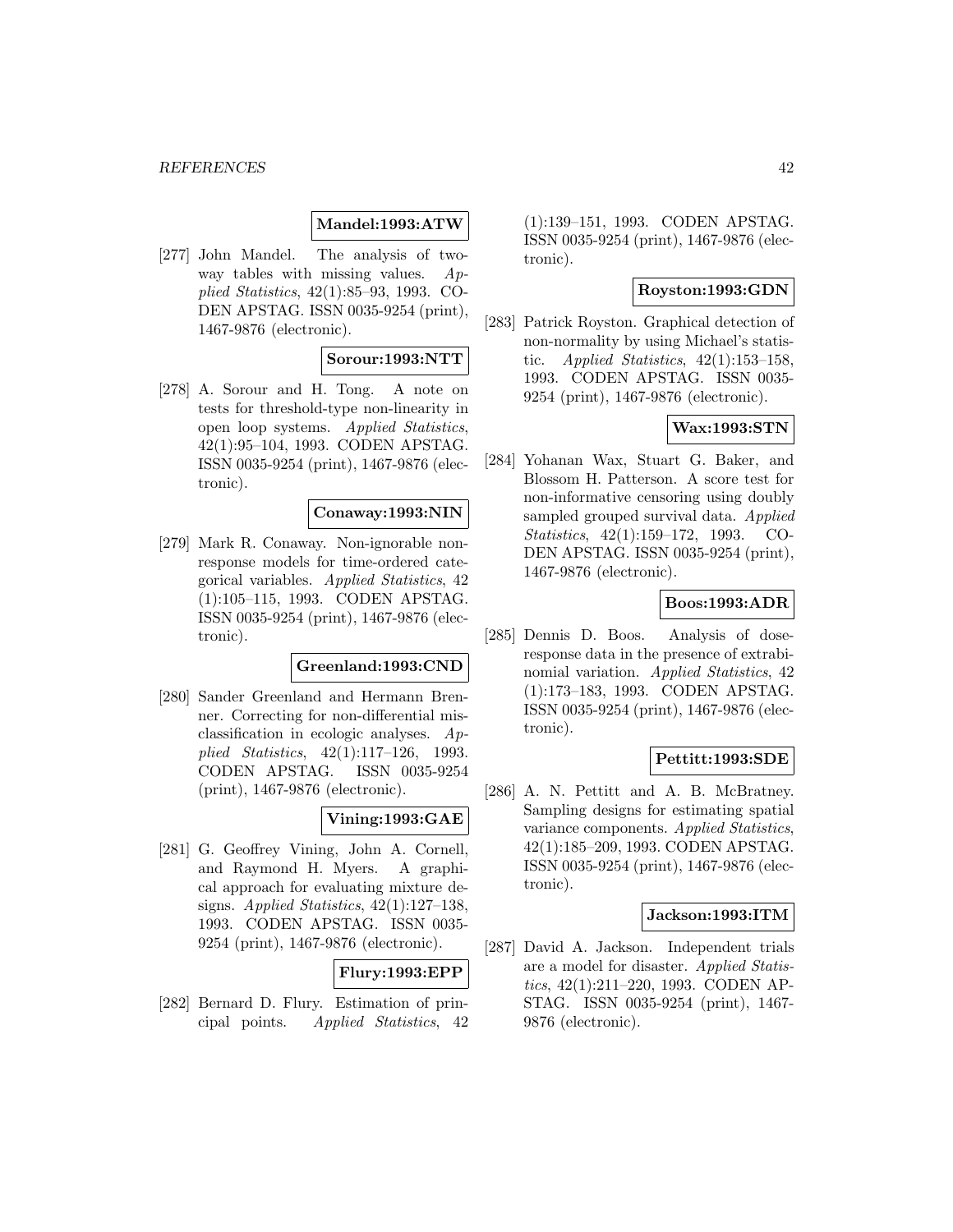## **Marriott:1993:GIS**

[288] John M. Marriott and John C. Naylor. General interest section: Teaching Bayes on MINITAB. Applied Statistics, 42(1):223–232, 1993. CODEN APSTAG. ISSN 0035-9254 (print), 1467-9876 (electronic).

# **Fearn:1993:LE**

[289] Tom Fearn, Costas Goutis, Jun Shao, and Shein-Chung Chow. Letter to the editors. Applied Statistics, 42(1): 233–234, 1993. CODEN APSTAG. ISSN 0035-9254 (print), 1467-9876 (electronic).

# **Kimber:1993:BRSa**

[290] Alan Kimber. Book reviews: Statistical Methods in Reliability Theory and Practice, by B. D. Bunday. Applied Statistics, 42(1):235–236, 1993. CODEN APSTAG. ISSN 0035-9254 (print), 1467-9876 (electronic).

#### **Crowder:1993:BRC**

[291] Martin Crowder. Book reviews: Continuous Bivariate Distributions, Emphasizing Applications, by T. P. Hutchinson and C. D. Lai. Applied Statistics, 42(1):236, 1993. CODEN APSTAG. ISSN 0035-9254 (print), 1467-9876 (electronic).

#### **Crowder:1993:BRE**

[292] Martin Crowder. Book reviews: The Engineering Statistician's Guide to Continuous Bivariate Distributions, by T. P. Hutchinson and C. D. Lai. Applied Statistics, 42(1):237, 1993. CODEN AP-STAG. ISSN 0035-9254 (print), 1467- 9876 (electronic).

# **Hand:1993:BRS**

[293] David J. Hand. Book reviews: Statistical Reasoning with Imprecise Probabilities, by P. Walley. Applied Statistics, 42 (1):237–238, 1993. CODEN APSTAG. ISSN 0035-9254 (print), 1467-9876 (electronic).

### **Baccini:1993:SSR**

[294] Alain Baccini and Robert Saxe. Statistical software reviews: CORANA: Version 1.80, by Robert Saxe. Applied Statistics, 42(1):239–241, 1993. CODEN APSTAG. ISSN 0035-9254 (print), 1467-9876 (electronic).

### **Dickson:1993:SSR**

[295] Janet Dickson and James Roger. Statistical software reviews: DATACHAIN: Version 2.1, by James Roger and Peter Muraya. *Applied Statistics*,  $42(1)$ : 242–246, 1993. CODEN APSTAG. ISSN 0035-9254 (print), 1467-9876 (electronic).

## **Kohn:1993:SAA**

[296] Robert Kohn, Thomas S. Shively, and Craig F. Ansley. Statistical algorithms: Algorithm AS 279: Computing p-values for the generalized Durbin-Watson statistic and residual autocorrelations in regression. Applied Statistics, 42(1):249–258, 1993. CODEN APSTAG. ISSN 0035-9254 (print), 1467-9876 (electronic). URL http://lib.stat.cmu. edu/apstat/279. See [504].

#### **Conlon:1993:SAA**

[297] Michael Conlon and Ronald G. Thomas. Statistical algorithms: Algorithm AS 280: The power function for Fisher's exact test. Applied Statistics,  $42(1)$ :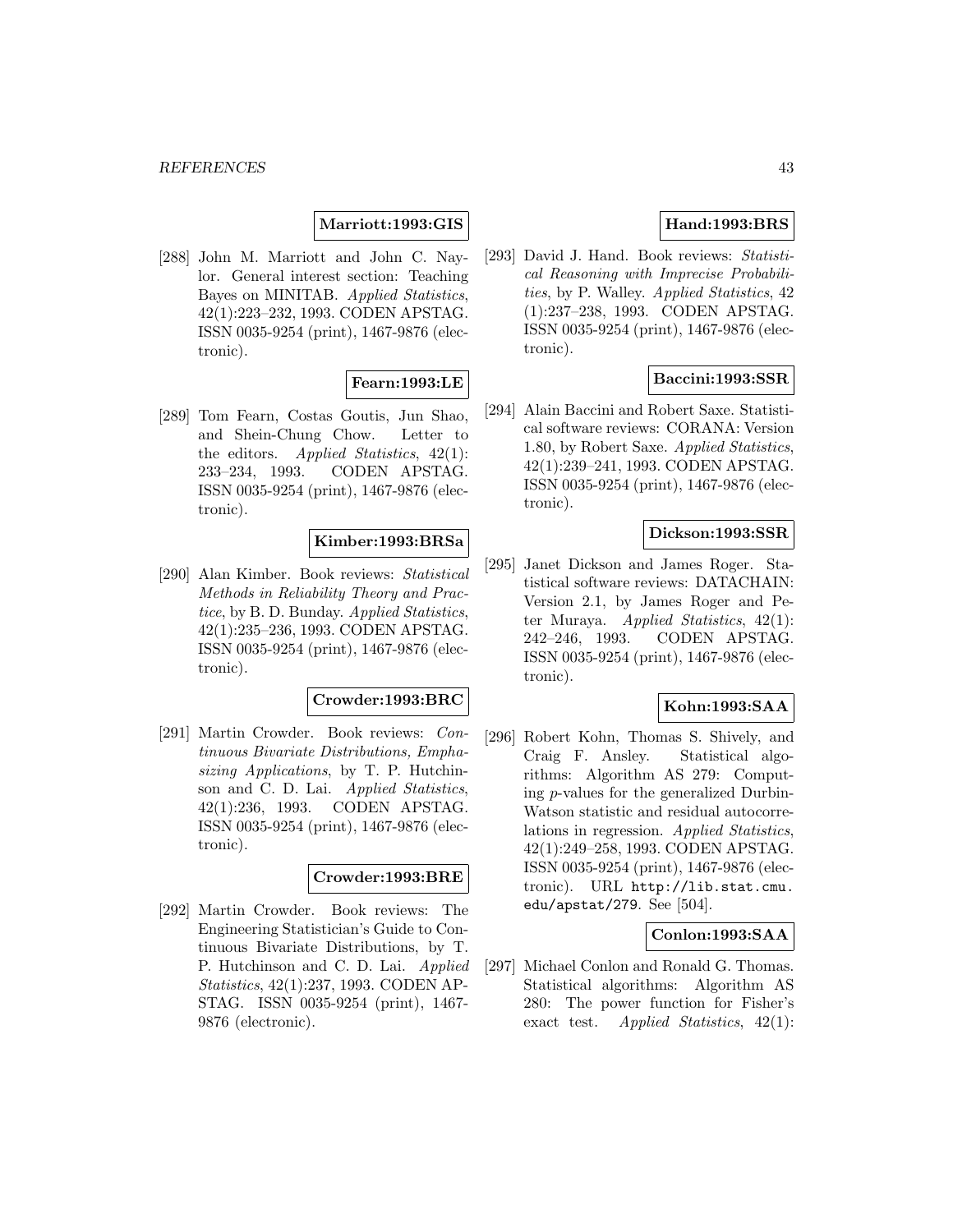258–260, 1993. CODEN APSTAG. ISSN 0035-9254 (print), 1467-9876 (electronic). URL http://lib.stat.cmu. edu/apstat/280.

# **Cole:1993:SAA**

[298] T. J. Cole. Statistical algorithms: Algorithm AS 281: Scaling and rounding regression coefficients to integers. Applied Statistics, 42(1):261–268, 1993. CO-DEN APSTAG. ISSN 0035-9254 (print), 1467-9876 (electronic). URL http:// lib.stat.cmu.edu/apstat/281.

#### **Lee:1993:SAC**

[299] Yoong-Sin Lee and Ting-Kwong Lin. Statistical algorithms: Correction to Algorithm AS 269: High order Cornish-Fisher expansion. Applied Statistics, 42 (1):268–269, 1993. CODEN APSTAG. ISSN 0035-9254 (print), 1467-9876 (electronic). URL http://lib.stat.cmu. edu/apstat/269.

#### **Anonymous:1993:BMPa**

[300] Anonymous. Back matter. Applied Statistics, 42(1):[2], 1993. CODEN AP-STAG. ISSN 0035-9254 (print), 1467- 9876 (electronic).

#### **Anonymous:1993:FMPa**

[301] Anonymous. Front matter. Applied Statistics, 42(1):[6], 1993. CODEN AP-STAG. ISSN 0035-9254 (print), 1467- 9876 (electronic).

## **Kirmani:1993:SOA**

[302] S. N. U. A. Kirmani and Shyamal Das Peddada. Stochastic ordering approach to off-line quality control. Applied Statistics, 42(2):271–281, 1993. CODEN AP-STAG. ISSN 0035-9254 (print), 1467- 9876 (electronic).

# **Lindsey:1993:TSM**

[303] Jane C. Lindsey and Louise M. Ryan. A three-state multiplicative model for rodent tumorigenicity experiments. Applied Statistics, 42(2):283–300, 1993. CODEN APSTAG. ISSN 0035-9254 (print), 1467-9876 (electronic).

### **Wu:1993:ROT**

[304] Lilian Shiao Yen Wu, J. R. M. Hosking, and Nalini Ravishanker. Reallocation outliers in time series. Applied Statistics, 42(2):301–313, 1993. CODEN APSTAG. ISSN 0035-9254 (print), 1467-9876 (electronic).

#### **Copas:1993:SPS**

[305] J. B. Copas. The shrinkage of point scoring methods. Applied Statistics, 42 (2):315–331, 1993. CODEN APSTAG. ISSN 0035-9254 (print), 1467-9876 (electronic).

# **Quine:1993:EIM**

[306] M. P. Quine and S. Quine. Estimation of infant mortality rates categorized by social class for an Australian population. Applied Statistics,  $42(2):333-338$ , 1993. CODEN APSTAG. ISSN 0035- 9254 (print), 1467-9876 (electronic).

## **Cohen:1993:RSH**

[307] Michael Cohen, Siddhartha R. Dalal, and John W. Tukey. Robust, smoothly heterogeneous variance regression. Applied Statistics, 42(2):339–353, 1993. CODEN APSTAG. ISSN 0035-9254 (print), 1467-9876 (electronic).

### **Hurrell:1993:MRB**

[308] Karen T. Hurrell. Modelling the relationship between crime count and ob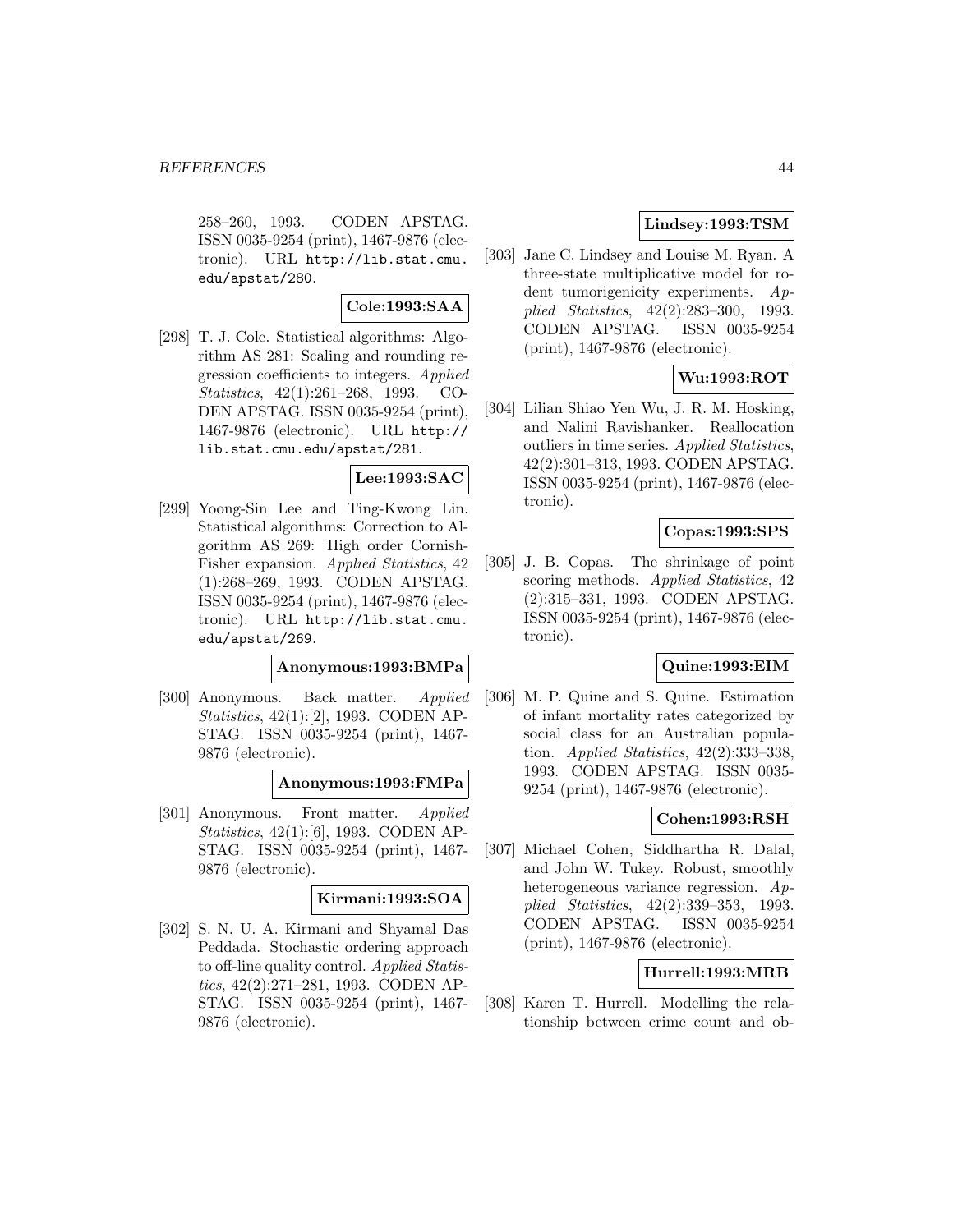servation period in prison inmates' selfreport data. Applied Statistics, 42(2): 355–367, 1993. CODEN APSTAG. ISSN 0035-9254 (print), 1467-9876 (electronic).

# **Narula:1993:IWL**

[309] Subhash C. Narula, Vince A. Sposito, and John F. Wellington. Intervals which leave the minimum sum of absolute errors regression unchanged. Applied Statistics, 42(2):369–378, 1993. CO-DEN APSTAG. ISSN 0035-9254 (print), 1467-9876 (electronic).

### **Arnold:1993:GIS**

[310] G. M. Arnold and A. J. Collins. General interest section: Interpretation of transformed axes in multivariate analysis. Applied Statistics, 42(2):381–400, 1993. CODEN APSTAG. ISSN 0035- 9254 (print), 1467-9876 (electronic).

### **Thomas:1993:LE**

[311] D. Roland Thomas, John Mandel, and M. G. Kenward. Letters to the editors. Applied Statistics,  $42(2):401-406$ , 1993. CODEN APSTAG. ISSN 0035- 9254 (print), 1467-9876 (electronic).

### **Kimber:1993:BRSb**

[312] Alan Kimber. Book reviews: Statistical Analysis of Reliability and Life-Testing Models: Theory and Methods. 2nd Edn, by L. J. Bain and M. Engelhardt. Applied Statistics, 42(2):407, 1993. CO-DEN APSTAG. ISSN 0035-9254 (print), 1467-9876 (electronic).

#### **Bingham:1993:BRS**

[313] Nick Bingham. Book reviews: Seminar on Stochastic Processes, by E. Cinlar.

Applied Statistics, 42(2):408, 1993. CO-DEN APSTAG. ISSN 0035-9254 (print), 1467-9876 (electronic).

#### **Hand:1993:BRM**

[314] David J. Hand. Book reviews: *Modelling* Binary Data, by D. Collett. Applied Statistics, 42(2):408–409, 1993. CO-DEN APSTAG. ISSN 0035-9254 (print), 1467-9876 (electronic).

### **Aston:1993:BRF**

[315] Philip J. Aston. Book reviews: Fractals — Images of Chaos, by H. Lauwerier. Applied Statistics, 42(2):409, 1993. CO-DEN APSTAG. ISSN 0035-9254 (print), 1467-9876 (electronic).

### **Crowder:1993:BRU**

[316] Martin Crowder. Book reviews: Ustatistics: Theory and practice, by A. J. Lee. Applied Statistics, 42(2):409–410, 1993. CODEN APSTAG. ISSN 0035- 9254 (print), 1467-9876 (electronic).

### **Hand:1993:BRD**

[317] David J. Hand. Book reviews: Data Quality Control: Theory and Pragmatics, by G. E. Liepins and V. R. R. Uppuluri. Applied Statistics, 42(2):410, 1993. CODEN APSTAG. ISSN 0035- 9254 (print), 1467-9876 (electronic).

#### **Kimber:1993:BRI**

[318] Alan Kimber. Book reviews: Introduction to Statistical Quality Control. 2nd Edn, by D. C. Montgomerie. Applied Statistics, 42(2):411, 1993. CODEN AP-STAG. ISSN 0035-9254 (print), 1467- 9876 (electronic).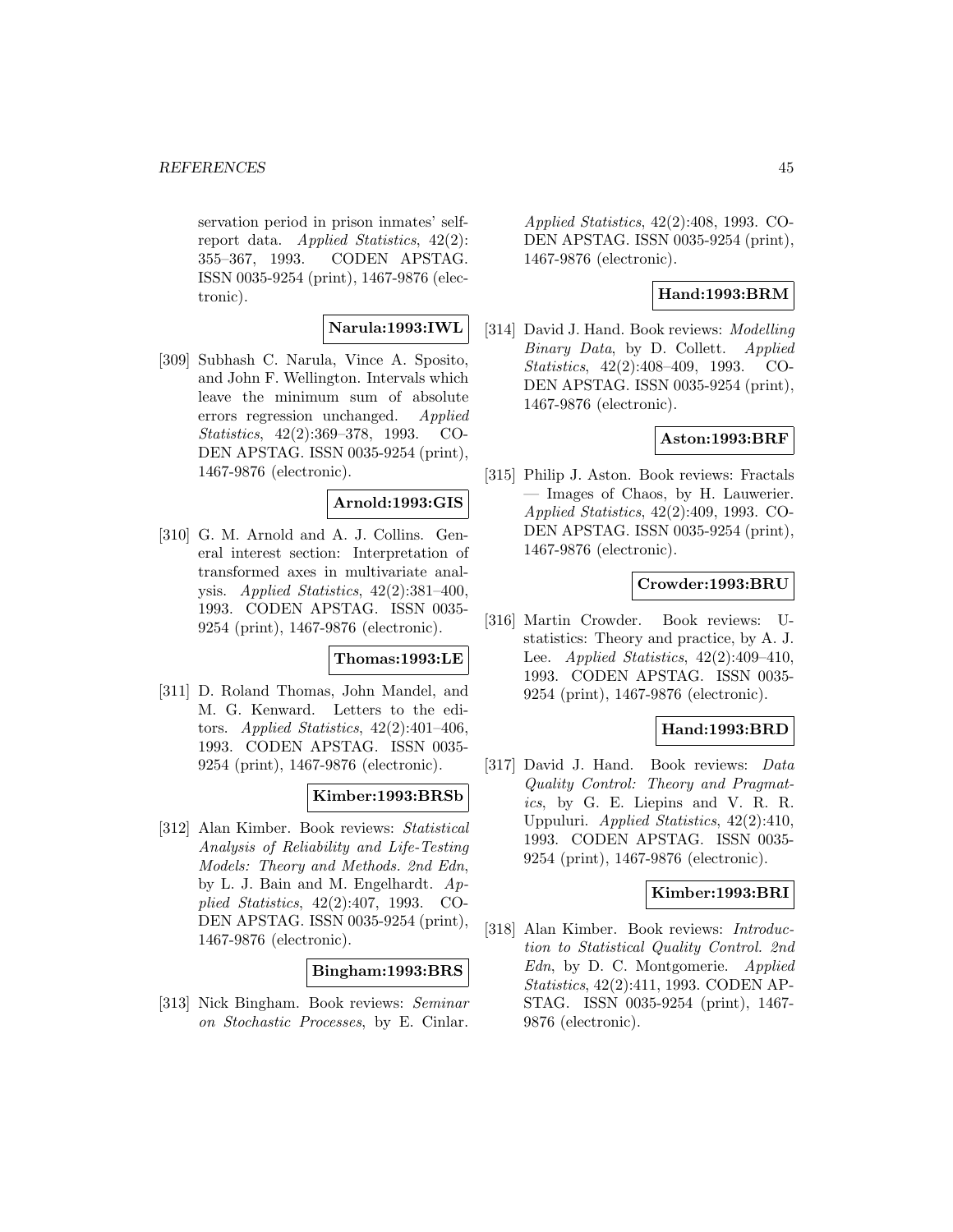### **Appleton:1993:BRM**

[319] David Appleton. Book reviews: Modelling Biological Populations in Space and Time, by E. Renshaw. Applied Statistics, 42(2):411–412, 1993. CO-DEN APSTAG. ISSN 0035-9254 (print), 1467-9876 (electronic).

#### **Conolly:1993:BRP**

[320] Brian Conolly. Book reviews: Problemas de Calculo de Probabilidades (Problems in Probability Calculus). 3rd Edn, by J. P. Vilaplana. Applied Statistics, 42(2):412–413, 1993. CODEN APSTAG. ISSN 0035-9254 (print), 1467-9876 (electronic).

#### **Kimber:1993:BRM**

[321] Alan Kimber. Book reviews: A Minitab Companion with Macros, by P. W. Zehna. Applied Statistics, 42(2):413, 1993. CODEN APSTAG. ISSN 0035- 9254 (print), 1467-9876 (electronic).

#### **Crichton:1993:SSR**

[322] Nicola J. Crichton and M. J. R. Healy. Statistical software reviews: NANOS-TAT: Version P5.1. Applied Statistics, 42(2):415–419, 1993. CODEN APSTAG. ISSN 0035-9254 (print), 1467-9876 (electronic).

#### **Hawkins:1993:SAA**

[323] Douglas M. Hawkins and Jeffrey S. Simonoff. Statistical algorithms: Algorithm AS 282: High breakdown regression and multivariate estimation. Applied Statistics, 42(2):423– 432, 1993. CODEN APSTAG. ISSN 0035-9254 (print), 1467-9876 (electronic). URL http://lib.stat.cmu. edu/apstat/282.

#### **Baker:1993:SAA**

[324] R. D. Baker and J. B. Tilbury. Statistical algorithms: Algorithm AS 283: Rapid computation of the permutation paired and grouped t-tests. Applied Statistics, 42(2):432–441, 1993. CO-DEN APSTAG. ISSN 0035-9254 (print), 1467-9876 (electronic). URL http:// lib.stat.cmu.edu/apstat/283.

#### **Anonymous:1993:BMPb**

[325] Anonymous. Back matter. Applied Statistics, 42(2):[4], 1993. CODEN AP-STAG. ISSN 0035-9254 (print), 1467- 9876 (electronic).

#### **Anonymous:1993:FMPb**

[326] Anonymous. Front matter. Applied Statistics, 42(2):[6], 1993. CODEN AP-STAG. ISSN 0035-9254 (print), 1467- 9876 (electronic).

#### **Dellaportas:1993:BIG**

[327] P. Dellaportas and A. F. M. Smith. Bayesian inference for generalized linear and proportional hazards models via Gibbs sampling. Applied Statistics, 42 (3):443–459, 1993. CODEN APSTAG. ISSN 0035-9254 (print), 1467-9876 (electronic).

### **Henderson:1993:ICA**

[328] R. Henderson and J. N. S. Matthews. An investigation of changepoints in the annual number of cases of haemolytic uraemic syndrome. Applied Statistics, 42 (3):461–471, 1993. CODEN APSTAG. ISSN 0035-9254 (print), 1467-9876 (electronic).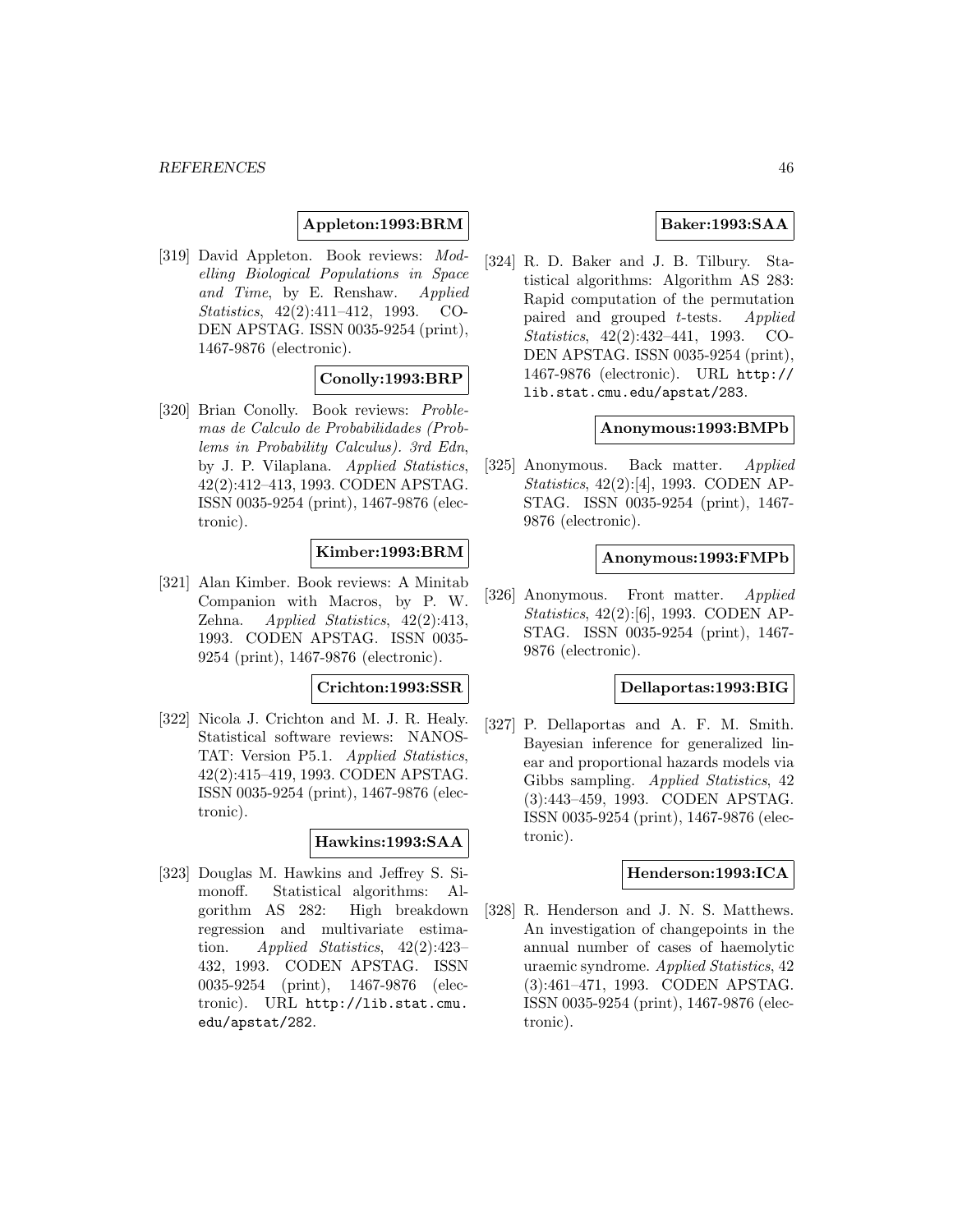#### **Thomas:1993:EAT**

[329] G. E. Thomas. Estimating annual total heron population counts. Applied Statistics, 42(3):473–486, 1993. CODEN AP-STAG. ISSN 0035-9254 (print), 1467- 9876 (electronic).

# **Weiss:1993:BOP**

[330] Andrew A. Weiss. A bivariate ordered probit model with truncation: helmet use and motorcycle injuries. Applied Statistics, 42(3):487–499, 1993. CO-DEN APSTAG. ISSN 0035-9254 (print), 1467-9876 (electronic).

### **Preisler:1993:MSP**

[331] Haiganoush K. Preisler. Modelling spatial patterns of trees attacked by bark-beetles. Applied Statistics, 42(3): 501–514, 1993. CODEN APSTAG. ISSN 0035-9254 (print), 1467-9876 (electronic).

# **Denham:1993:CMV**

[332] M. C. Denham and P. J. Brown. Calibration with many variables. Applied Statistics, 42(3):515–528, 1993. CODEN AP-STAG. ISSN 0035-9254 (print), 1467- 9876 (electronic).

#### **Krzanowski:1993:ASC**

[333] W. J. Krzanowski. Attribute selection in correspondence analysis of incidence matrices. Applied Statistics, 42(3):529–541, 1993. CODEN APSTAG. ISSN 0035- 9254 (print), 1467-9876 (electronic).

#### **Schenker:1993:GIS**

[334] Nathaniel Schenker, Donald J. Treiman, and Lynn Weidman. General interest section: Analyses of public use decennial census data with multiply imputed

industry and occupation codes. Applied Statistics, 42(3):545–556, 1993. CO-DEN APSTAG. ISSN 0035-9254 (print), 1467-9876 (electronic).

# **Robinson:1993:LE**

[335] G. K. Robinson. Letter to the editors. Applied Statistics,  $42(3):557-558$ , 1993. CODEN APSTAG. ISSN 0035- 9254 (print), 1467-9876 (electronic).

#### **Have:1993:SSR**

[336] Tom Ten Have. Statistical software reviews: MICLOG: Version 4.1, by K. I. MacDonald. Applied Statistics, 42 (3):559–561, 1993. CODEN APSTAG. ISSN 0035-9254 (print), 1467-9876 (electronic).

#### **Farrington:1993:SSR**

[337] C. P. Farrington, John Whitehead, and Hazel Brunier. Statistical software reviews: PEST2.1: Version 2.1, by PEST Project. *Applied Statistics*, 42 (3):561–564, 1993. CODEN APSTAG. ISSN 0035-9254 (print), 1467-9876 (electronic).

# **Boik:1993:SAA**

[338] Robert J. Boik. Statistical algorithms: Algorithm AS 284: Null distribution of a statistic for testing sphericity and additivity: A Jacobi polynomial expansion. Applied Statistics, 42(3): 567–576, 1993. CODEN APSTAG. ISSN 0035-9254 (print), 1467-9876 (electronic). URL http://lib.stat.cmu. edu/apstat/284.

### **Lohr:1993:SAA**

[339] Sharon L. Lohr. Statistical algorithms: Algorithm AS 285: Multivariate normal probabilities of star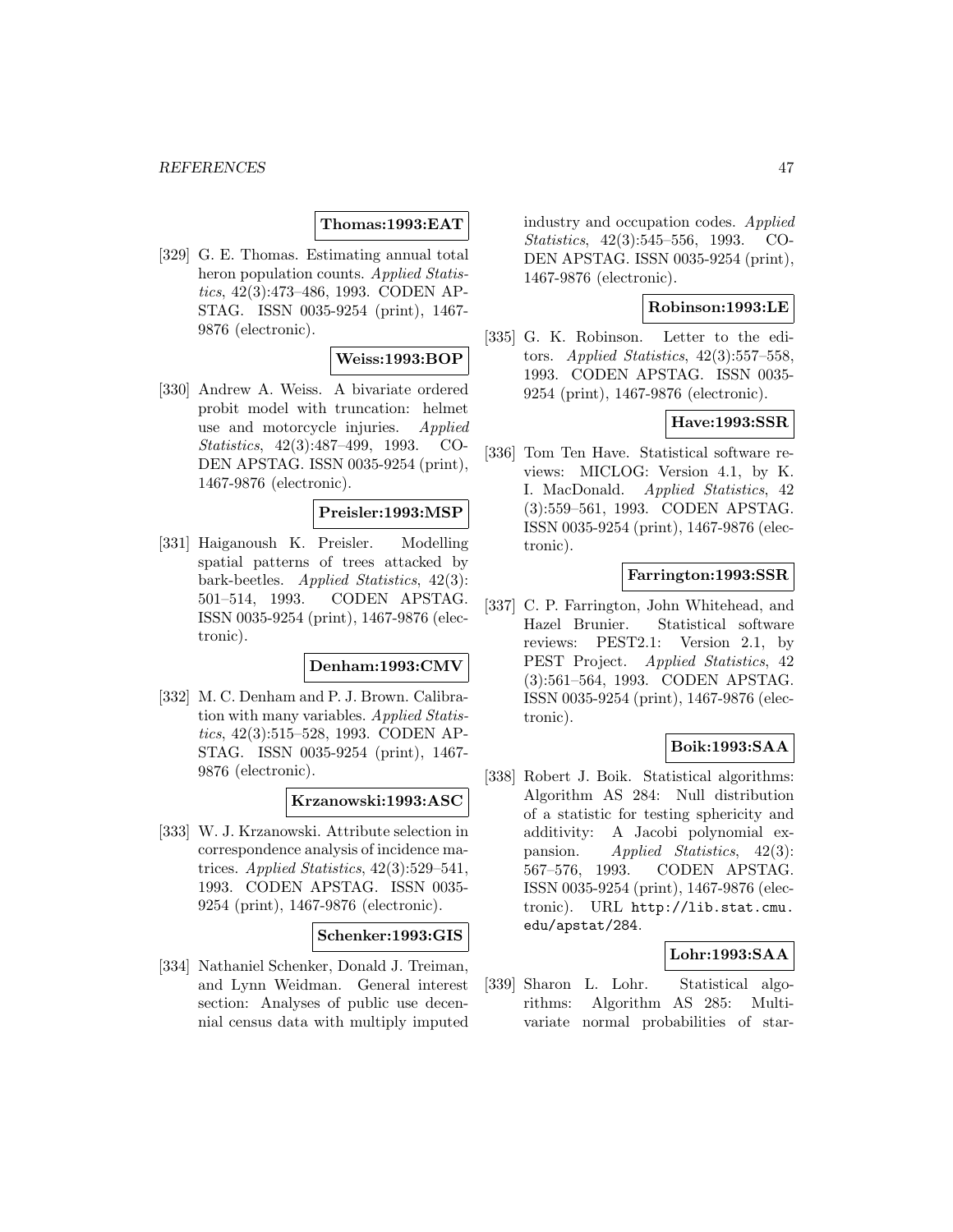shaped regions. Applied Statistics, 42 (3):576–582, 1993. CODEN APSTAG. ISSN 0035-9254 (print), 1467-9876 (electronic). URL http://lib.stat.cmu. edu/apstat/285.

# **Ryder:1993:SAR**

[340] W. D. J. Ryder. Statistical algorithms: Remark AS R91: A remark on Algorithm AS 139: Maximum likelihood estimation in a linear model from confined and censored normal data. Applied Statistics, 42(3):583–584, 1993. CO-DEN APSTAG. ISSN 0035-9254 (print), 1467-9876 (electronic). URL http:// lib.stat.cmu.edu/apstat/139.

### **Anonymous:1993:BMPc**

[341] Anonymous. Back matter. Applied Statistics, 42(3):[2], 1993. CODEN AP-STAG. ISSN 0035-9254 (print), 1467- 9876 (electronic).

## **Anonymous:1993:FMPc**

[342] Anonymous. Front matter. Applied Statistics, 42(3):[6], 1993. CODEN AP-STAG. ISSN 0035-9254 (print), 1467- 9876 (electronic).

### **Dunn:1993:TDS**

[343] R. Dunn and A. R. Harrison. Twodimensional systematic sampling of land use. Applied Statistics,  $42(4):585-601$ , 1993. CODEN APSTAG. ISSN 0035- 9254 (print), 1467-9876 (electronic).

# **Desmond:1993:MTC**

[344] A. F. Desmond and G. R. Chapman. Modelling task completion data with inverse Gaussian mixtures. Applied Statistics, 42(4):603–613, 1993. CODEN AP-STAG. ISSN 0035-9254 (print), 1467- 9876 (electronic).

# **Renner:1993:RCD**

[345] Ross M. Renner. The resolution of a compositional data set into mixtures of fixed source compositions. Applied Statistics, 42(4):615–631, 1993. CO-DEN APSTAG. ISSN 0035-9254 (print), 1467-9876 (electronic).

# **Engel:1993:AGE**

[346] J. Engel. On the analysis of grouped extreme value data with GLIM of fixed source. Applied Statistics, 42 (4):633–640, 1993. CODEN APSTAG. ISSN 0035-9254 (print), 1467-9876 (electronic).

## **Baddeley:1993:ATD**

[347] A. J. Baddeley, R. A. Moyeed, C. V. Howard, and A. Boyde. Analysis of a three-dimensional point pattern with replication. Applied Statistics,  $42(4)$ : 641–668, 1993. CODEN APSTAG. ISSN 0035-9254 (print), 1467-9876 (electronic).

### **Tuck:1993:GIS**

[348] M. G. Tuck, S. M. Lewis, and J. I. L. Cottrell. General interest section: Response surface methodology and taguchi: A quality improvement study from the milling industry. Applied Statistics, 42(4):671–681, 1993. CO-DEN APSTAG. ISSN 0035-9254 (print), 1467-9876 (electronic).

### **Scott:1993:SSR**

[349] Andy Scott and David Edwards. Statistical software reviews: MIM: Version 2.0, by David Edwards. Applied Statistics, 42(4):683–686, 1993. CODEN AP-STAG. ISSN 0035-9254 (print), 1467- 9876 (electronic).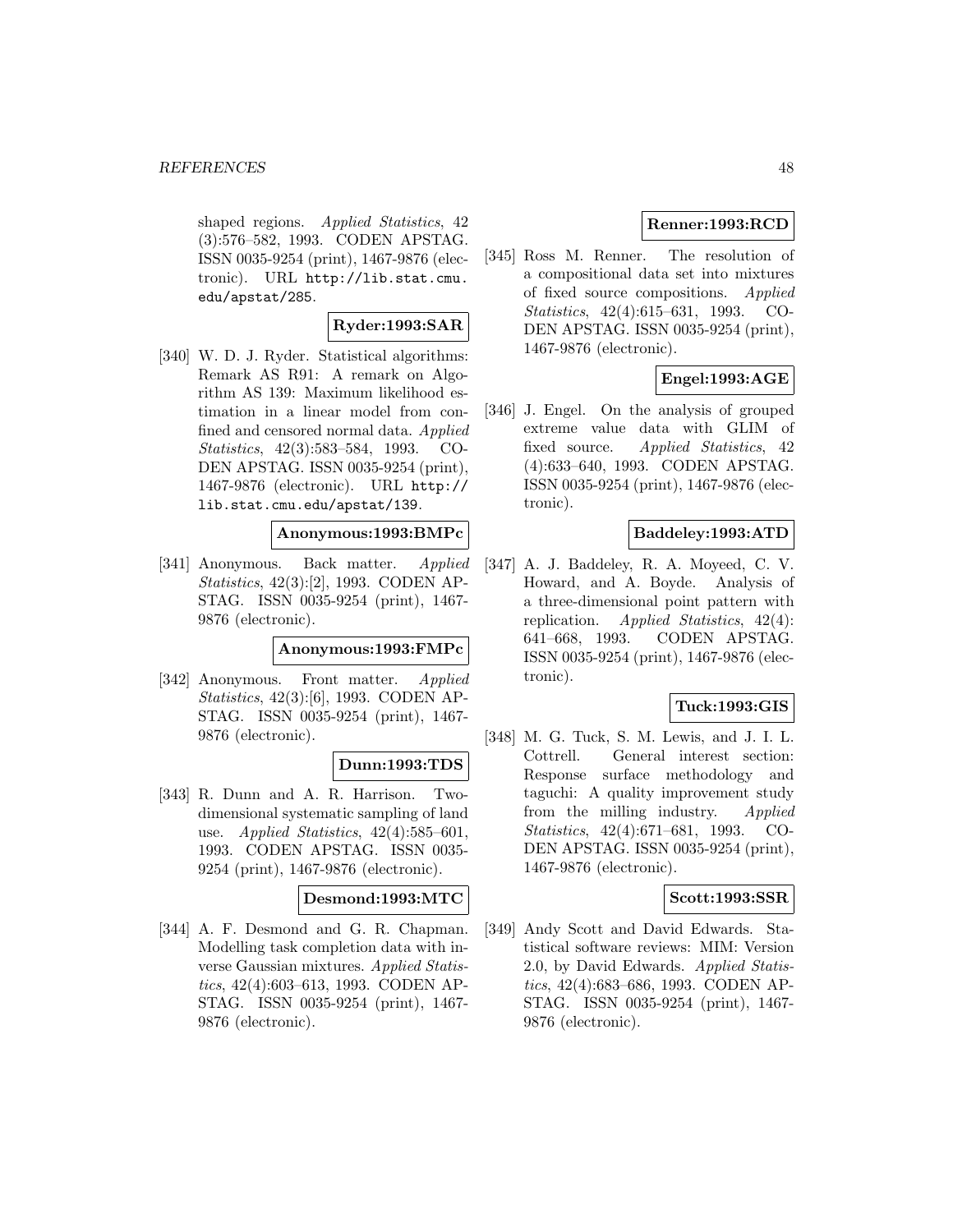## **Provan:1993:SSR**

[350] Frances Provan and Major Lester. Statistical software reviews: SPSS: Version 5, by SPSS Inc. Applied Statistics, 42 (4):686–690, 1993. CODEN APSTAG. ISSN 0035-9254 (print), 1467-9876 (electronic).

# **Reilly:1993:SAA**

[351] Park M. Reilly, H. V. Reilly, and S. E. Keeler. Statistical algorithms: Algorithm AS 286: Parameter estimation in the error-in-variables model. Applied Statistics, 42(4):693–701, 1993. CO-DEN APSTAG. ISSN 0035-9254 (print), 1467-9876 (electronic). URL http:// lib.stat.cmu.edu/apstat/286.

# **Wild:1993:SAA**

[352] P. Wild and W. R. Gilks. Statistical algorithms: Algorithm AS 287: Adaptive rejection sampling from log-concave density functions. Applied Statistics, 42 (4):701–709, 1993. CODEN APSTAG. ISSN 0035-9254 (print), 1467-9876 (electronic). URL http://lib.stat.cmu. edu/apstat/287.

### **Dunnett:1993:SAC**

[353] Charles W. Dunnett. Statistical algorithms: Correction to Algorithm AS 251: Multivariate normal probability integrals with product correlation structure. Applied Statistics, 42(4):709, 1993. CODEN APSTAG. ISSN 0035-9254 (print), 1467-9876 (electronic).

#### **Anonymous:1993:BMPd**

[354] Anonymous. Back matter. Applied Statistics, 42(4):[6], 1993. CODEN AP-STAG. ISSN 0035-9254 (print), 1467- 9876 (electronic).

### **Anonymous:1993:FMPd**

[355] Anonymous. Front matter. Applied Statistics, 42(4):[6], 1993. CODEN AP-STAG. ISSN 0035-9254 (print), 1467- 9876 (electronic).

#### **Anonymous:1993:VIP**

[356] Anonymous. Volume information. Applied Statistics, 42(4):[4], 1993. CO-DEN APSTAG. ISSN 0035-9254 (print), 1467-9876 (electronic).

### **Coles:1994:SMM**

[357] Stuart G. Coles and Jonathan A. Tawn. Statistical methods for multivariate extremes: An application to structural design. Applied Statistics, 43(1):1-48, 1994. CODEN APSTAG. ISSN 0035- 9254 (print), 1467-9876 (electronic). With discussion.

## **Diggle:1994:IDL**

[358] P. Diggle and M. G. Kenward. Informative drop-out in longitudinal data analysis. Applied Statistics, 43(1):49–93, 1994. CODEN APSTAG. ISSN 0035- 9254 (print), 1467-9876 (electronic). With discussion.

### **leCessie:1994:LRC**

[359] S. Le Cessie and J. C. Van Houwelingen. Logistic regression for correlated binary data. Applied Statistics,  $43(1):95-108$ , 1994. CODEN APSTAG. ISSN 0035- 9254 (print), 1467-9876 (electronic).

#### **Crowder:1994:LSS**

[360] Martin Crowder. Least squares with simulated means for a problem in fibre strength testing. Applied Statistics, 43 (1):109–115, 1994. CODEN APSTAG. ISSN 0035-9254 (print), 1467-9876 (electronic).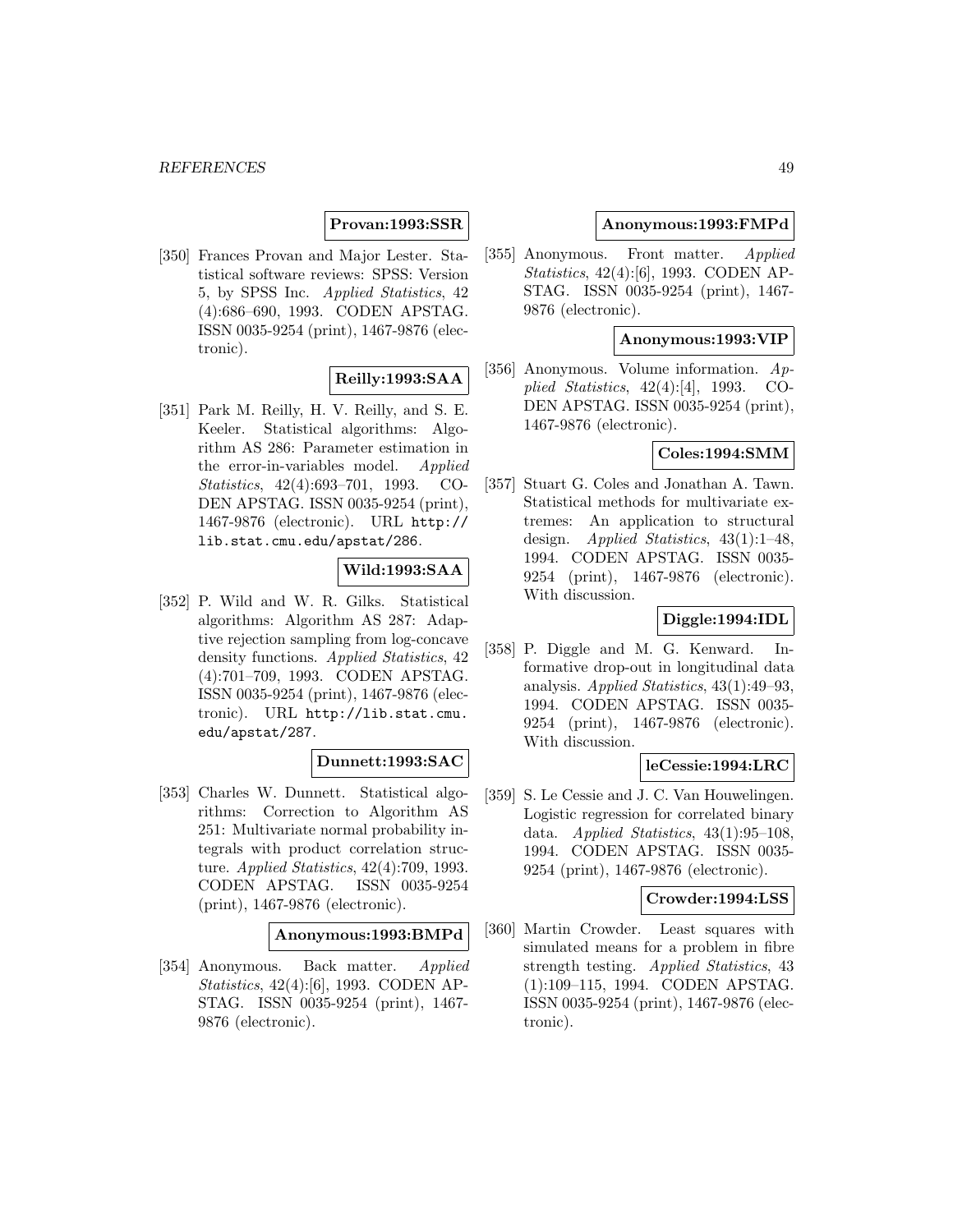#### **Gudmundsson:1994:TSA**

[361] Gudmundur Gudmundsson. Time series analysis of catch-at-age observations. Applied Statistics, 43(1):117–126, 1994. CODEN APSTAG. ISSN 0035- 9254 (print), 1467-9876 (electronic).

# **Seewald:1994:TTH**

[362] Wolfgang Seewald. Time trend in historical controls for tumour incidences in long-term animal studies. Applied Statistics, 43(1):127–137, 1994. CO-DEN APSTAG. ISSN 0035-9254 (print), 1467-9876 (electronic).

## **Coles:1994:DME**

[363] Stuart G. Coles and David Walshaw. Directional modelling of extreme wind speeds. Applied Statistics, 43(1): 139–157, 1994. CODEN APSTAG. ISSN 0035-9254 (print), 1467-9876 (electronic).

# **Stephens:1994:BRM**

[364] D. A. Stephens. Bayesian retrospective multiple-changepoint identification. Applied Statistics, 43(1):159–178, 1994. CODEN APSTAG. ISSN 0035-9254 (print), 1467-9876 (electronic).

## **Raftery:1994:EMR**

[365] Adrian Raftery and Simon Tavare. Estimation and modelling repeated patterns in high order Markov chains with the mixture transition distribution model. Applied Statistics, 43(1):179–199, 1994. CODEN APSTAG. ISSN 0035-9254 (print), 1467-9876 (electronic).

#### **Wakefield:1994:BAL**

[366] J. C. Wakefield, A. F. M. Smith, A. Racine-Poon, and A. E. Gelfand.

Bayesian analysis of linear and nonlinear population models by using the Gibbs sampler. Applied Statistics, 43 (1):201–221, 1994. CODEN APSTAG. ISSN 0035-9254 (print), 1467-9876 (electronic).

## **Greenland:1994:MRR**

[367] Sander Greenland. Modelling risk ratios from matched cohort data: an estimating equation approach. Applied Statistics, 43(1):223–232, 1994. CODEN AP-STAG. ISSN 0035-9254 (print), 1467- 9876 (electronic).

## **Wiper:1994:BEB**

[368] M. P. Wiper and L. I. Pettit. Bayesian estimation of the binomial parameter  $n$ . Applied Statistics, 43(1):233–236, 1994. CODEN APSTAG. ISSN 0035-9254 (print), 1467-9876 (electronic).

### **Lapointe:1994:GIS**

[369] François-Joseph Lapointe and Pierre Legendre. General interest section: A classification of pure malt Scotch whiskies. Applied Statistics,  $43(1)$ : 237–257, 1994. CODEN APSTAG. ISSN 0035-9254 (print), 1467-9876 (electronic).

# **Lawson:1994:LE**

[370] Andrew B. Lawson and Dale L. Zimmerman. Letter to the editors. Applied Statistics, 43(1):259–261, 1994. CO-DEN APSTAG. ISSN 0035-9254 (print), 1467-9876 (electronic).

## **Nikiforov:1994:SAA**

[371] Andrei M. Nikiforov. Statistical algorithms: Algorithm AS 288: Exact Smirnov two-sample tests for arbitrary distributions. Applied Statistics, 43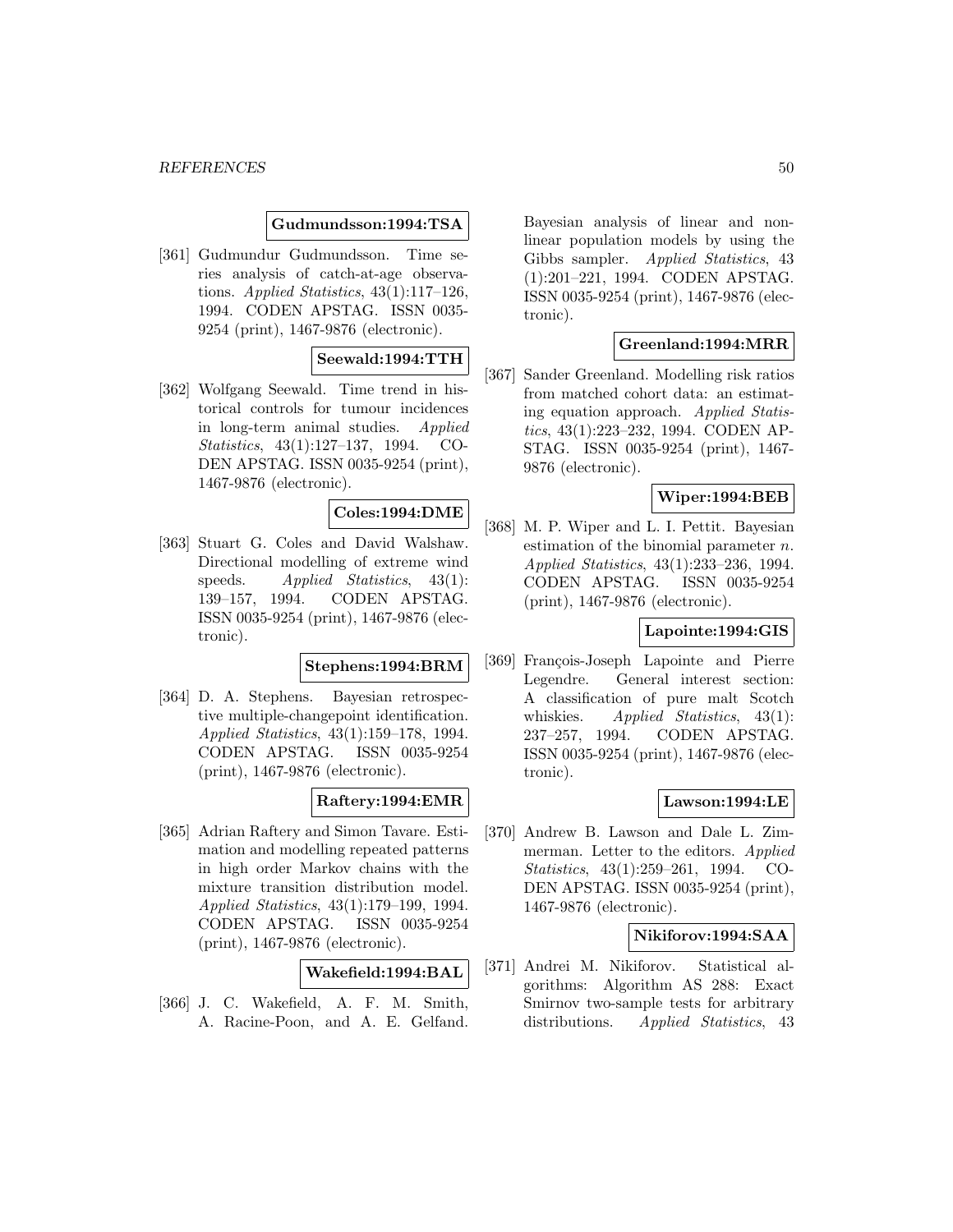(1):265–270, 1994. CODEN APSTAG. ISSN 0035-9254 (print), 1467-9876 (electronic). URL http://lib.stat.cmu. edu/apstat/288.

# **Hirji:1994:SAAa**

[372] Karim F. Hirji and Stein E. Vollset. Statistical algorithms: Algorithm AS 289: Computing exact distributions for several  $2 \times 2$  tables. Applied Statistics, 43 (1):270–274, 1994. CODEN APSTAG. ISSN 0035-9254 (print), 1467-9876 (electronic). URL http://lib.stat.cmu. edu/apstat/289.

# **Miller:1994:SAAa**

[373] Alan J. Miller. Statistical algorithms: Algorithm AS 290: Bivariate confidence regions in non-linear regression. Applied Statistics, 43(1):275–284, 1994. CO-DEN APSTAG. ISSN 0035-9254 (print), 1467-9876 (electronic). URL http:// lib.stat.cmu.edu/apstat/290.

#### **Milligan:1994:SSR**

[374] Marion Milligan and Volker W. Rahlfs. Statistical software reviews: NSURV: Version 1.0. Applied Statistics, 43(1): 285–287, 1994. CODEN APSTAG. ISSN 0035-9254 (print), 1467-9876 (electronic).

## **Dessens:1994:SSR**

[375] Jos Dessens and Wim Jansen. Statistical software reviews: MULTILOG, by Scientific Software International, Inc. Applied Statistics, 43(1):287–290, 1994. CODEN APSTAG. ISSN 0035-9254 (print), 1467-9876 (electronic).

#### **Rosenqvist:1994:SSR**

[376] Gunnor Rosenqvist and William Greene. Statistical software reviews: LIMDEP: Version 6.0, by William H. Greene. Applied Statistics, 43(1):290–293, 1994. CODEN APSTAG. ISSN 0035-9254 (print), 1467-9876 (electronic).

## **Anonymous:1994:BMPa**

[377] Anonymous. Back matter. Applied Statistics, 43(1):[3], 1994. CODEN AP-STAG. ISSN 0035-9254 (print), 1467- 9876 (electronic).

#### **Anonymous:1994:FMPa**

[378] Anonymous. Front matter. Applied Statistics, 43(1):[5], 1994. CODEN AP-STAG. ISSN 0035-9254 (print), 1467- 9876 (electronic).

#### **Whitmore:1994:TSR**

[379] G. A. Whitmore, K. D. S. Young, and A. C. Kimber. Two-stage reliability tests with technological evolution: a Bayesian analysis. Applied Statistics, 43 (2):295–307, 1994. CODEN APSTAG. ISSN 0035-9254 (print), 1467-9876 (electronic).

### **Lipsitz:1994:SME**

[380] Stuart R. Lipsitz, Nan M. Laird, and Troyen A. Brennan. Simple moment estimates of the  $\kappa$ -coefficient and its variance. Applied Statistics, 43(2):309–323, 1994. CODEN APSTAG. ISSN 0035- 9254 (print), 1467-9876 (electronic).

#### **Huet:1994:MLE**

[381] S. Huet and A. Kaddour. Maximum likelihood estimation in survival analysis with grouped data on censored individuals and continuous data on failures. Applied Statistics, 43(2):325–333, 1994. CODEN APSTAG. ISSN 0035- 9254 (print), 1467-9876 (electronic).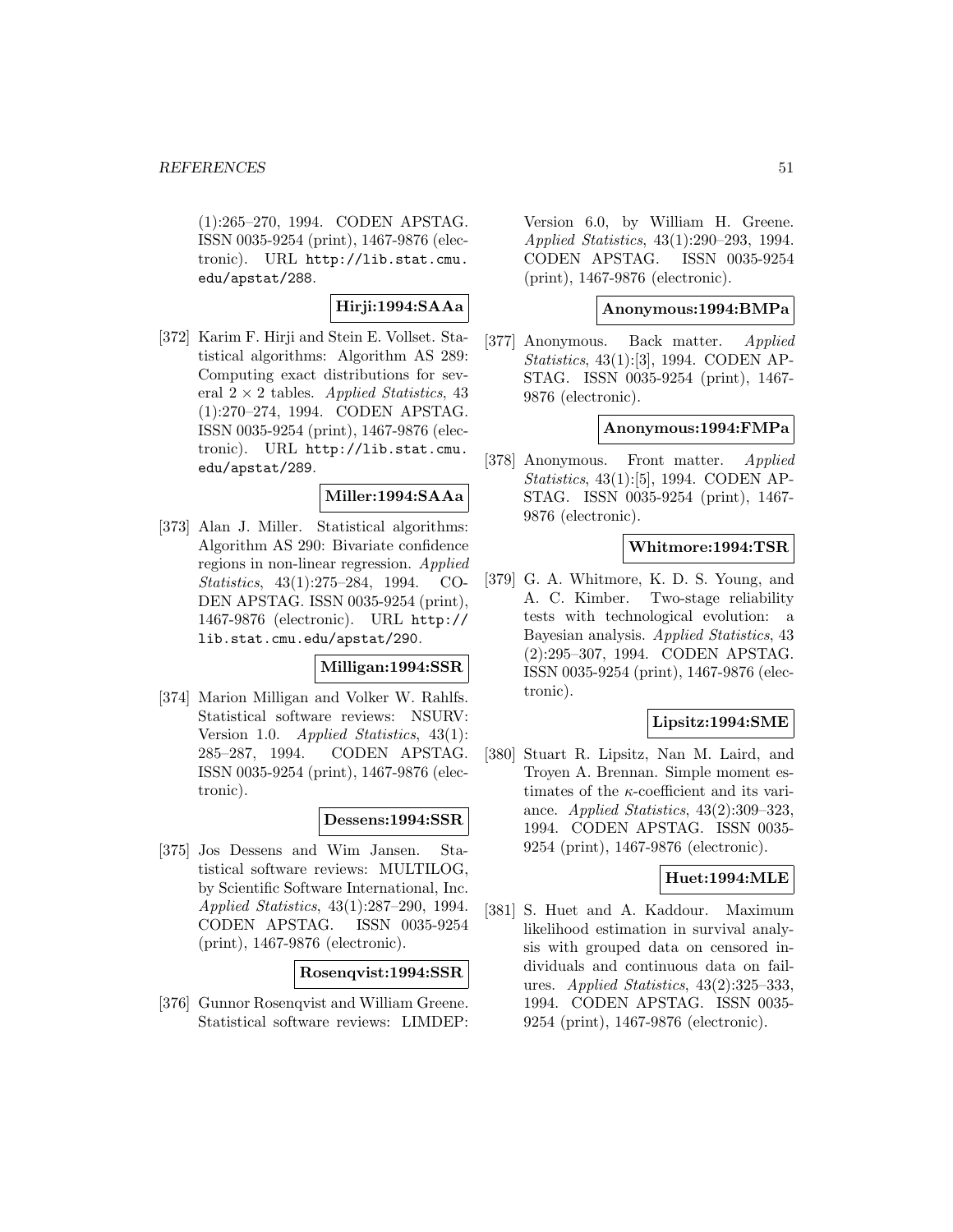# **Walden:1994:IGB**

[382] A. T. Walden. Interpretation of geophysical borehole data via interpolation of fractionally differenced white noise. Applied Statistics, 43(2):335–345, 1994. CODEN APSTAG. ISSN 0035-9254 (print), 1467-9876 (electronic).

# **Cox:1994:TLM**

[383] D. R. Cox and Nanny Wermuth. Tests of linearity, multivariate normality and the adequacy of linear scores. Applied Statistics, 43(2):347–355, 1994. CODEN AP-STAG. ISSN 0035-9254 (print), 1467- 9876 (electronic).

### **Simonoff:1994:UMP**

[384] Jeffrey S. Simonoff and Chih-Ling Tsai. Use of modified profile likelihood for improved tests of constancy of variance in regression. Applied Statistics, 43 (2):357–370, 1994. CODEN APSTAG. ISSN 0035-9254 (print), 1467-9876 (electronic).

#### **TenHave:1994:SSP**

[385] Thomas R. Ten Have and David H. Uttal. Subject-specific and populationaveraged continuation ratio logit models for multiple discrete time survival profiles. Applied Statistics, 43(2):371–384, 1994. CODEN APSTAG. ISSN 0035- 9254 (print), 1467-9876 (electronic).

#### **Walden:1994:GIS**

[386] A. T. Walden. General interest section: Spatial clustering: Using simple summaries of seismic data to find the edge of an oil-field. Applied Statistics, 43 (2):385–398, 1994. CODEN APSTAG. ISSN 0035-9254 (print), 1467-9876 (electronic).

## **Gentleman:1994:SAA**

[387] Jane F. Gentleman. Statistical algorithms: Algorithm AS 291: The distribution of the frequency of subsequences in alphabetic sequences, as exemplified by deoxyribonucleic acid. Applied Statistics, 43(2):401–409, 1994. CODEN AP-STAG. ISSN 0035-9254 (print), 1467- 9876 (electronic). URL http://lib. stat.cmu.edu/apstat/291.

# **Koenker:1994:SAR**

[388] Roger Koenker and Vasco d'Orey. Statistical algorithms: Remark AS R92: A remark on Algorithm AS 229: Computing dual regression quantiles and regression rank scores. Applied Statistics, 43 (2):410–414, 1994. CODEN APSTAG. ISSN 0035-9254 (print), 1467-9876 (electronic). URL http://lib.stat.cmu. edu/apstat/229.

## **Humphreys:1994:SSR**

[389] K. Humphreys, C. J. Skinner, Frank van de Pol, and Rolf Langeheine. Statistical software reviews: PANMARK: Version 2.2.6, by Frank van de Pol, Rolf Langeheine and Wil de Jong. Applied Statistics, 43(2):415–417, 1994. CO-DEN APSTAG. ISSN 0035-9254 (print), 1467-9876 (electronic).

### **Wooff:1994:SSR**

[390] David Wooff and Normand Peladeau. Statistical software reviews: SIMSTAT: Version 2.0, by Normand Peladeau. Applied Statistics, 43(2):417–422, 1994. CODEN APSTAG. ISSN 0035-9254 (print), 1467-9876 (electronic).

# **Aitkin:1994:SSR**

[391] Irit Aitkin, Murray Aitkin, and Clifford Baron. Statistical software reviews: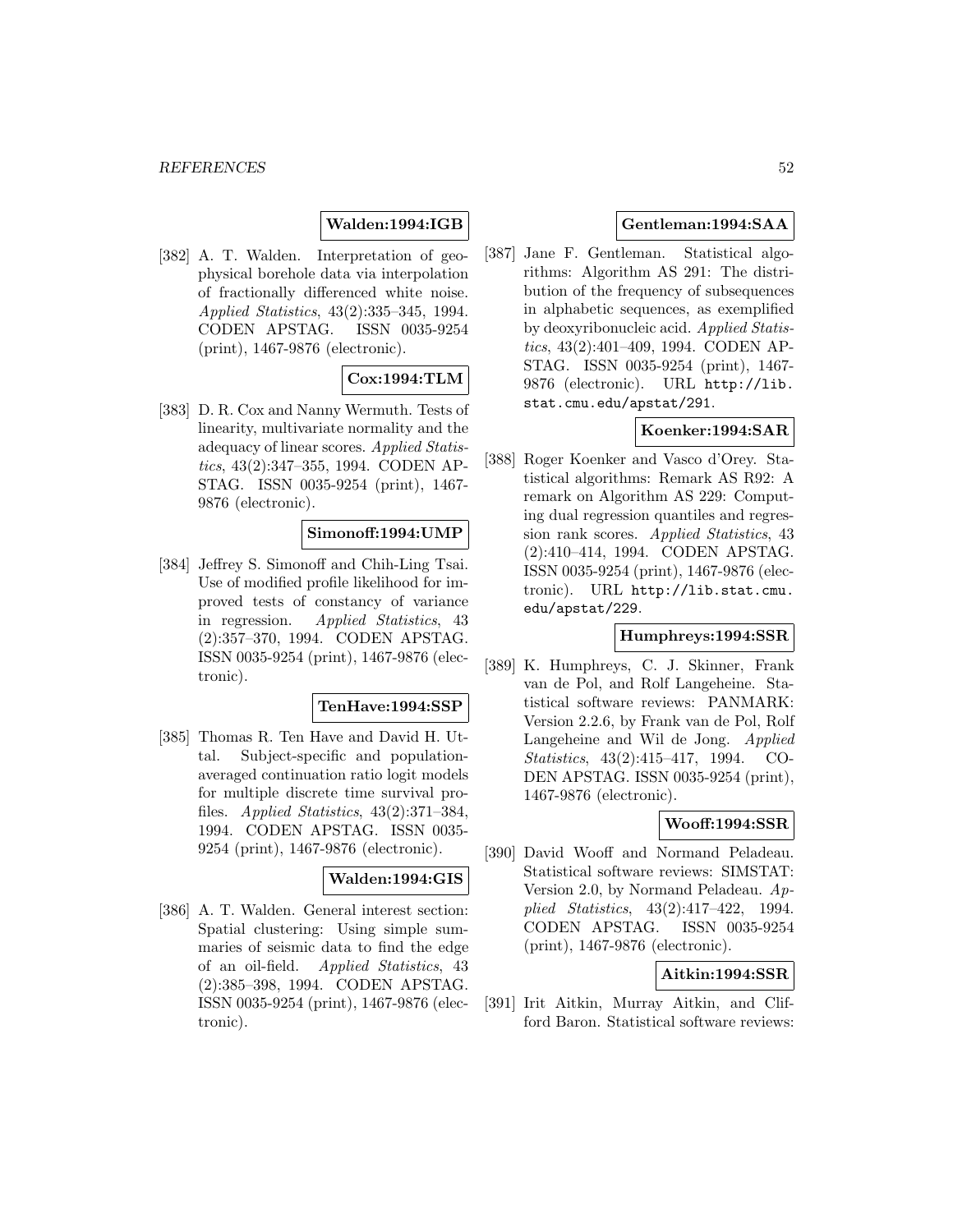SUPERANOVA: Version 1.11, by ABA-CUS Concepts. Applied Statistics, 43 (2):422–427, 1994. CODEN APSTAG. ISSN 0035-9254 (print), 1467-9876 (electronic).

**Anonymous:1994:BMPb**

[392] Anonymous. Back matter. Applied Statistics, 43(2):[3], 1994. CODEN AP-STAG. ISSN 0035-9254 (print), 1467- 9876 (electronic).

#### **Anonymous:1994:FMPb**

[393] Anonymous. Front matter. Applied Statistics, 43(2):[5], 1994. CODEN AP-STAG. ISSN 0035-9254 (print), 1467- 9876 (electronic).

# **Royston:1994:RUF**

[394] Patrick Royston and Douglas G. Altman. Regression using fractional polynomials of continuous covariates: parsimonious parametric modelling. Applied Statistics, 43(3):429–467, 1994. CO-DEN APSTAG. ISSN 0035-9254 (print), 1467-9876 (electronic).

### **Nelder:1994:AVS**

[395] J. A. Nelder. An alternative view of the splicing data. Applied Statistics, 43 (3):469–476, 1994. CODEN APSTAG. ISSN 0035-9254 (print), 1467-9876 (electronic).

#### **VanEwijk:1994:CMC**

[396] P. H. Van Ewijk and J. A. Hoekstra. Curvature measures and confidence intervals for the linear logistic model. Applied Statistics, 43(3):477–487, 1994. CODEN APSTAG. ISSN 0035-9254 (print), 1467-9876 (electronic).

## **Christen:1994:SSR**

[397] J. Andres Christen. Summarizing a set of radiocarbon determinations: a robust approach. Applied Statistics, 43 (3):489–503, 1994. CODEN APSTAG. ISSN 0035-9254 (print), 1467-9876 (electronic).

# **Azzalini:1994:GIS**

[398] Adelchi Azzalini and Peter J. Diggle. General interest section: Prediction of soil respiration rates from temperature, moisture content and soil type. Applied Statistics, 43(3):505–526, 1994. CO-DEN APSTAG. ISSN 0035-9254 (print), 1467-9876 (electronic).

#### **vanderHeijden:1994:LE**

[399] Peter G. M. van der Heijden, John Mandel, and C. A. Glasbey. Letters to the editors. Applied Statistics, 43(3):527–530, 1994. CODEN APSTAG. ISSN 0035- 9254 (print), 1467-9876 (electronic).

#### **Escobar:1994:SAA**

[400] Luis A. Escobar and William Q. Meeker, Jr. Statistical algorithms: Algorithm AS 292: Fisher information matrix for the extreme value, normal and logistic distributions and censored data. Applied Statistics, 43(3):533–540, 1994. CO-DEN APSTAG. ISSN 0035-9254 (print), 1467-9876 (electronic). URL http:// lib.stat.cmu.edu/apstat/292.

### **Hirji:1994:SAAb**

[401] Karim F. Hirji and Stein E. Vollset. Statistical algorithms: Algorithm AS 293: Computing exact distributions for several ordered  $2 \times K$  tables. Applied Statistics, 43(3):541–548, 1994. CODEN AP-STAG. ISSN 0035-9254 (print), 1467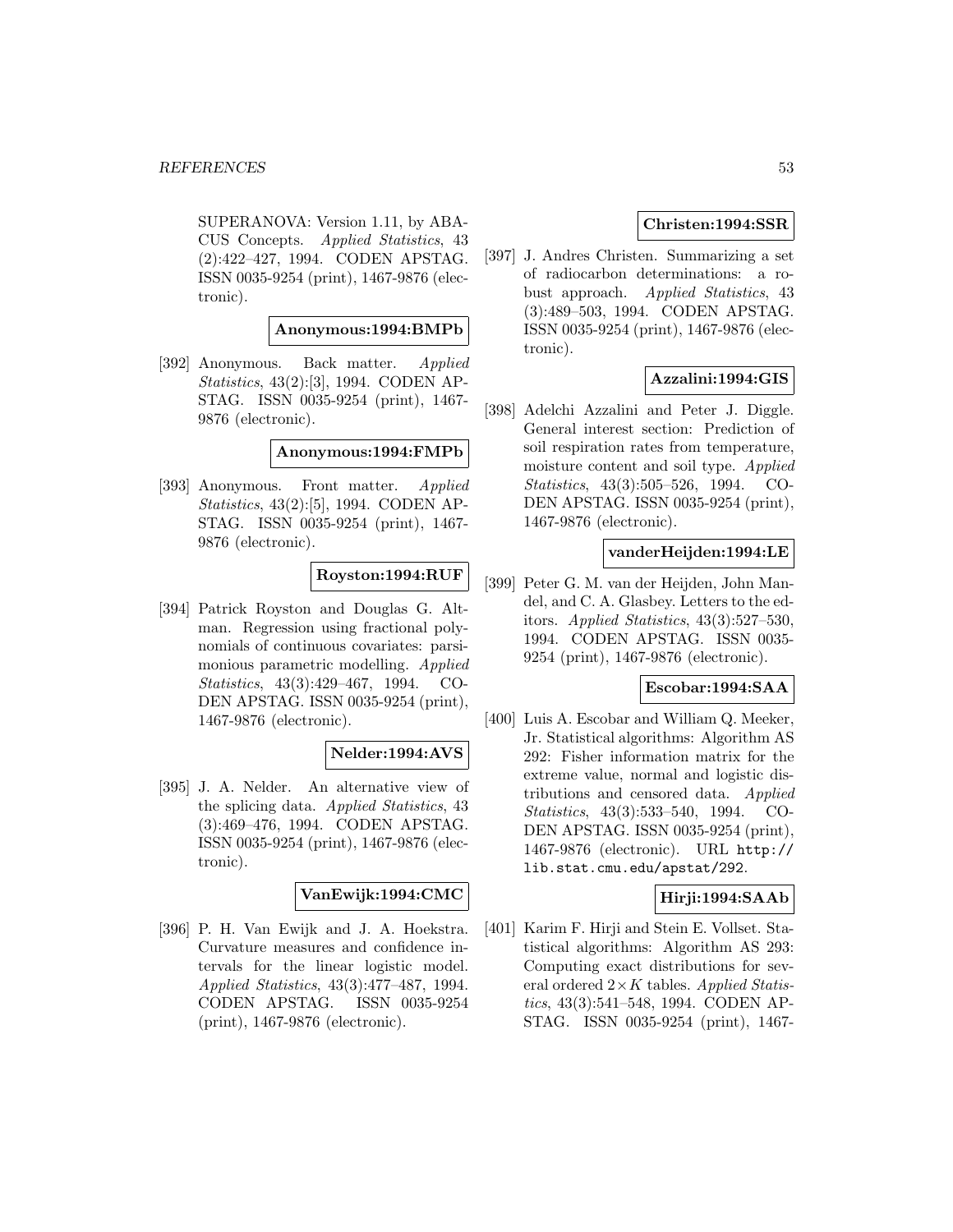9876 (electronic). URL http://lib. stat.cmu.edu/apstat/293.

**Geng:1994:SAA**

[402] Zhi Geng, Chooichiro Asano, Minoru Ichimura, and Hiroshi Kimura. Statistical algorithms: Algorithm AS 294: Decomposability and collapsibility for contingency tables with missing data. Applied Statistics, 43(3): 548–554, 1994. CODEN APSTAG. ISSN 0035-9254 (print), 1467-9876 (electronic). URL http://lib.stat.cmu. edu/apstat/294.

#### **Robinson:1994:SSR**

[403] Rachel Robinson and Ana Timberlake. Statistical software reviews: SYSTAT: Version 5.02, by SYSTAT Inc. Applied Statistics, 43(3):555–560, 1994. CO-DEN APSTAG. ISSN 0035-9254 (print), 1467-9876 (electronic).

### **Liu:1994:SSR**

[404] Wei Liu and D. J. Best. Statistical software reviews: RANK STATS: Version 1.2, by D. J. Best. Applied Statistics, 43 (3):560–562, 1994. CODEN APSTAG. ISSN 0035-9254 (print), 1467-9876 (electronic).

### **Shoesmith:1994:SSR**

[405] Eddie Shoesmith and M. A. Toker. Statistical software reviews: UNISTAT: Version 1.2, by M. A. Toker and Unistat Ltd. Applied Statistics, 43(3):562–568, 1994. CODEN APSTAG. ISSN 0035- 9254 (print), 1467-9876 (electronic).

**Anonymous:1994:BMPc**

[406] Anonymous. Back matter. Applied Statistics, 43(3):[4], 1994. CODEN AP-

STAG. ISSN 0035-9254 (print), 1467- 9876 (electronic).

#### **Anonymous:1994:FMPc**

[407] Anonymous. Front matter. Applied Statistics, 43(3):[5], 1994. CODEN AP-STAG. ISSN 0035-9254 (print), 1467- 9876 (electronic).

#### **Heikkinen:1994:FBA**

[408] Juha Heikkinen and Harri Högmander. Fully Bayesian approach to image restoration with an application in biogeography. Applied Statistics, 43(4): 569–582, 1994. CODEN APSTAG. ISSN 0035-9254 (print), 1467-9876 (electronic).

# **Zhu:1994:DRM**

[409] Y. Zhu, D. Krewski, and W. H. Ross. Dose-response models for correlated multinomial data from developmental toxicity studies. Applied Statistics, 43(4):583–598, 1994. CODEN AP-STAG. ISSN 0035-9254 (print), 1467- 9876 (electronic).

### **Hay:1994:PEU**

[410] Joel W. Hay and Frank A. Wolak. A procedure for estimating the unconditional cumulative incidence curve and its variability for the human immunodeficiency virus. Applied Statistics, 43(4):599–624, 1994. CODEN APSTAG. ISSN 0035- 9254 (print), 1467-9876 (electronic).

#### **Whittaker:1994:DCM**

[411] Joe Whittaker and Sylvia Frühwirth-Schnatter. A dynamic changepoint model for detecting the onset of growth in bacteriological infections. Applied Statistics, 43(4):625–640, 1994. CO-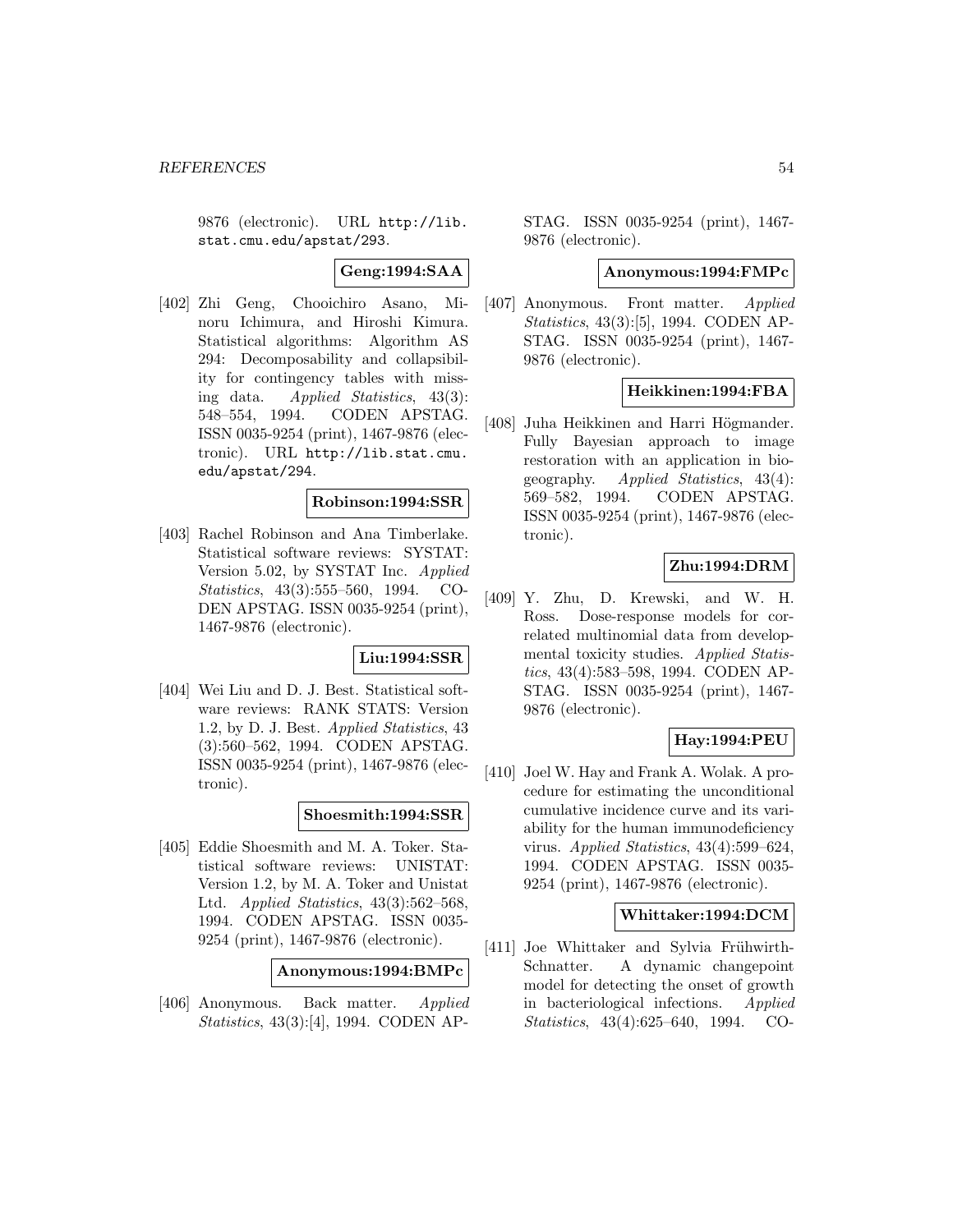DEN APSTAG. ISSN 0035-9254 (print), 1467-9876 (electronic).

#### **Wallach:1994:EPE**

[412] D. Wallach and P. Loisel. Effect of parameter estimation on fertilizer optimization. Applied Statistics, 43(4): 641–651, 1994. CODEN APSTAG. ISSN 0035-9254 (print), 1467-9876 (electronic).

# **Nevill:1994:GIS**

[413] Alan M. Nevill and Roger L. Holder. General interest section: Modelling maximum oxygen uptake — A casestudy in non-linear regression model formulation and comparison. Applied Statistics, 43(4):653–666, 1994. CO-DEN APSTAG. ISSN 0035-9254 (print), 1467-9876 (electronic).

#### **Miller:1994:SAAb**

[414] Alan J. Miller and Nam-Ky Nguyen. Statistical algorithms: Algorithm AS 295: A fedorov exchange algorithm for D-optimal design. Applied Statistics, 43 (4):669–677, 1994. CODEN APSTAG. ISSN 0035-9254 (print), 1467-9876 (electronic). URL http://lib.stat.cmu. edu/apstat/295.

### **Miller:1994:CAL**

[415] A. J. Miller. Correction to Algorithm AS 274: Least squares routines to supplement those of Gentleman. Applied Statistics, 43(4):678, 1994. CODEN AP-STAG. ISSN 0035-9254 (print), 1467- 9876 (electronic). URL http://lib. stat.cmu.edu/apstat/274. See [244].

**Miller:1994:SAC**

[416] Alan J. Miller. Statistical algorithms: Correction to Algorithm AS 274: Least

squares routines to supplement those of gentleman. Applied Statistics, 43(4):678, 1994. CODEN APSTAG. ISSN 0035- 9254 (print), 1467-9876 (electronic).

## **Butler:1994:SSR**

[417] Ruth Butler and J. Tranchefort. Statistical software reviews: STAT-ITCF: Version 4, by Department of Statistical Studies. Applied Statistics, 43 (4):679–682, 1994. CODEN APSTAG. ISSN 0035-9254 (print), 1467-9876 (electronic).

# **Wiper:1994:CBE**

[418] M. P. Wiper and L. I. Pettit. Corrigendum: Bayesian estimation of the binomial parameter *n.* Applied Statistics, 43(4):685, 1994. CODEN APSTAG. ISSN 0035-9254 (print), 1467-9876 (electronic).

#### **Anonymous:1994:BMPd**

[419] Anonymous. Back matter. Applied Statistics, 43(4):[3], 1994. CODEN AP-STAG. ISSN 0035-9254 (print), 1467- 9876 (electronic).

## **Anonymous:1994:FMPd**

[420] Anonymous. Front matter. Applied Statistics, 43(4):[5], 1994. CODEN AP-STAG. ISSN 0035-9254 (print), 1467- 9876 (electronic).

#### **Anonymous:1994:VIP**

[421] Anonymous. Volume information. Applied Statistics, 43(4):[3], 1994. CO-DEN APSTAG. ISSN 0035-9254 (print), 1467-9876 (electronic).

#### **Krzanowski:1995:RJE**

[422] W. J. Krzanowski and D. A. Preece. Report of the joint editors. Applied Statis-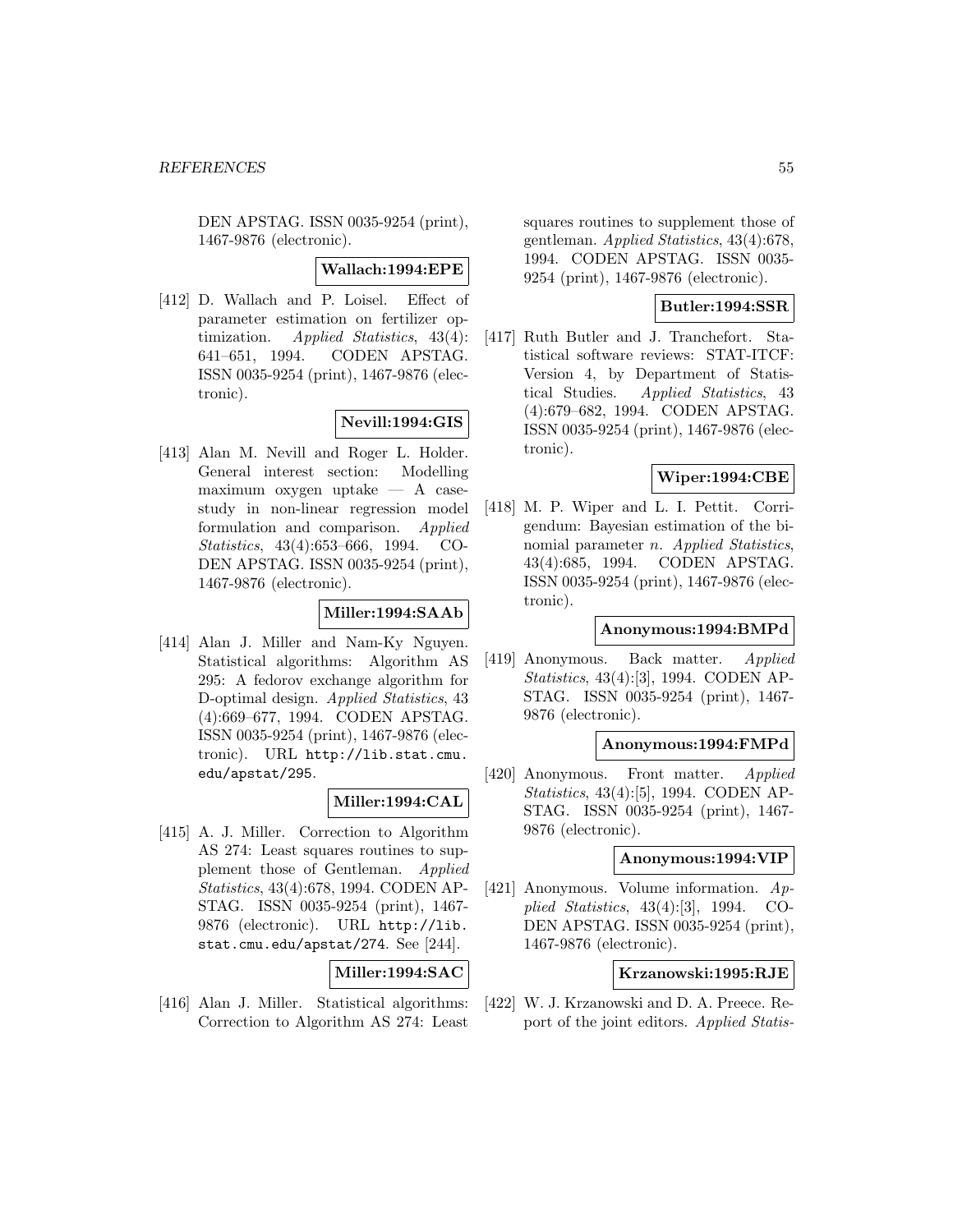tics, 44(1):1, 1995. CODEN APSTAG. ISSN 0035-9254 (print), 1467-9876 (electronic).

### **Tu:1995:NES**

[423] Xin Ming Tu. Nonparametric estimation of survival distributions with censored initiating time, and censored and truncated terminating time: application to transfusion data for acquired immune deficiency syndrome. Applied Statistics, 44(1):3–16, 1995. CODEN APSTAG. ISSN 0035-9254 (print), 1467-9876 (electronic).

### **Ramsay:1995:FDA**

[424] J. O. Ramsay, X. Wang, and R. Flanagan. A functional data analysis of the pinch force of human fingers.  $Ap$ plied Statistics, 44(1):17–30, 1995. CO-DEN APSTAG. ISSN 0035-9254 (print), 1467-9876 (electronic).

# **Milan:1995:APB**

[425] Luis Milan and Joe Whittaker. Application of the parametric bootstrap to models that incorporate a singular value decomposition. Applied Statistics, 44(1):31–49, 1995. CODEN APSTAG. ISSN 0035-9254 (print), 1467-9876 (electronic).

## **Fitzmaurice:1995:MBT**

[426] Garrett M. Fitzmaurice and Stuart R. Lipsitz. A model for binary time series data with serial odds ratio patterns. Applied Statistics, 44(1):51–61, 1995. CO-DEN APSTAG. ISSN 0035-9254 (print), 1467-9876 (electronic).

#### **Balagtas:1995:MMC**

[427] Cecile C. Balagtas, Mark P. Becker, and Joseph B. Lang. Marginal modelling of categorical data from crossover experiments. Applied Statistics, 44(1):63-77, 1995. CODEN APSTAG. ISSN 0035- 9254 (print), 1467-9876 (electronic).

# **Reiser:1995:BIM**

[428] B. Reiser, I. Guttman, Dennis K. J. Lin, Frank M. Guess, and John S. Usher. Bayesian inference for masked system lifetime data. Applied Statistics, 44 (1):79–90, 1995. CODEN APSTAG. ISSN 0035-9254 (print), 1467-9876 (electronic).

#### **Preston:1995:SDR**

[429] Ian Preston. Sampling distributions of relative poverty statistics. Applied Statistics, 44(1):91–99, 1995. CODEN APSTAG. ISSN 0035-9254 (print), 1467-9876 (electronic). See corrigendum [516].

#### **Krzanowski:1995:GIS**

[430] W. J. Krzanowski, P. Jonathan, W. V. McCarthy, and M. R. Thomas. General interest section: Discriminant analysis with singular covariance matrices: Methods and applications to spectroscopic data. Applied Statistics,  $44(1)$ : 101–115, 1995. CODEN APSTAG. ISSN 0035-9254 (print), 1467-9876 (electronic).

# **Morgan:1995:GIS**

[431] Byron J. T. Morgan and Andrew P. G. Ray. General interest section: Nonuniqueness and inversions in cluster analysis. Applied Statistics, 44(1): 117–134, 1995. CODEN APSTAG. ISSN 0035-9254 (print), 1467-9876 (electronic).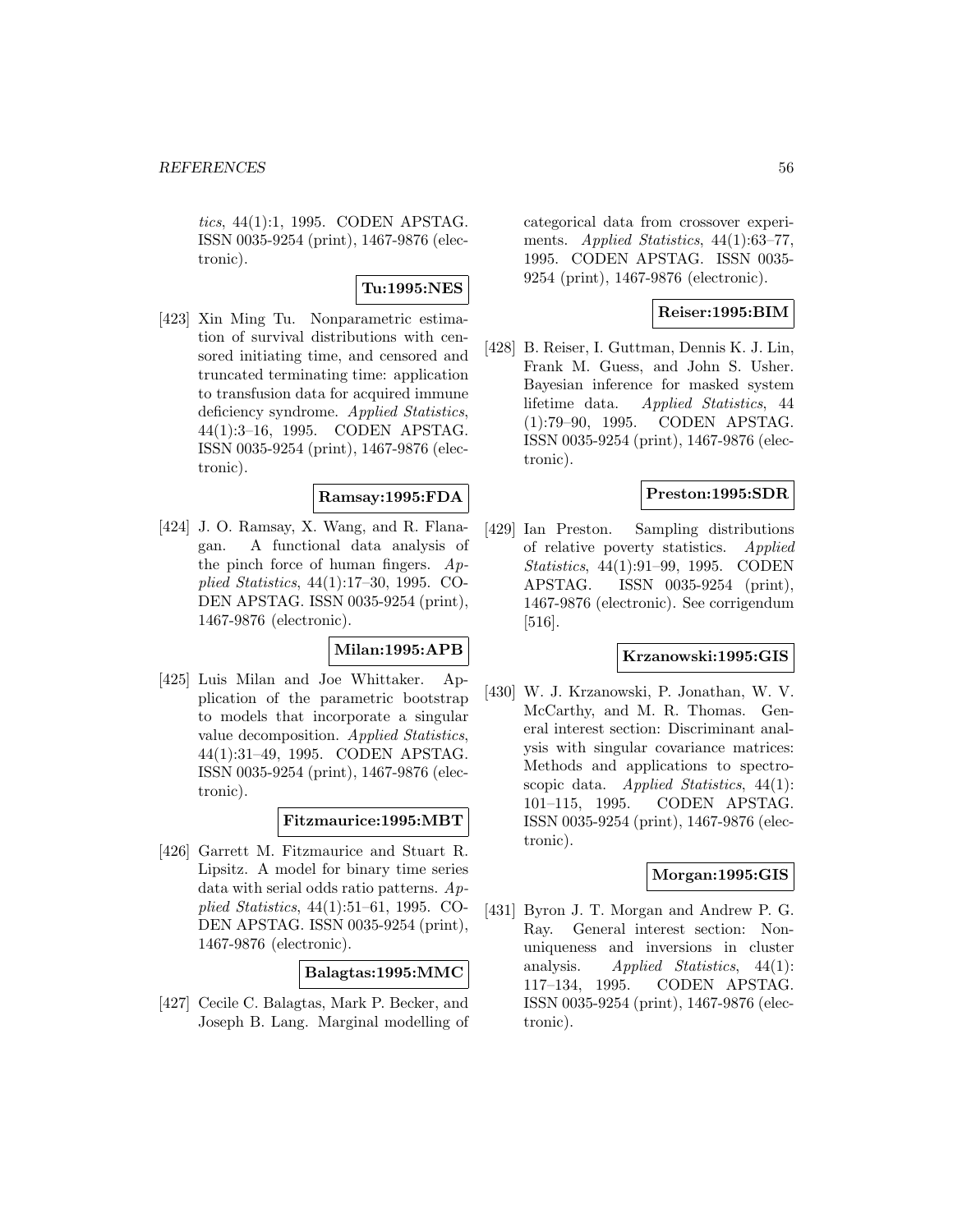### **Shirley:1995:LE**

[432] Eryl A. C. Shirley. Letter to the editors. Applied Statistics, 44(1):135–137, 1995. CODEN APSTAG. ISSN 0035- 9254 (print), 1467-9876 (electronic).

#### **Smith:1995:SSR**

[433] Peter W. F. Smith and Cyrus R. Mehta. Statistical software reviews: LOGXACT-TURBO: Version 1.1, by Yogesh Gajjar, Cyrus Mehta and Nitin Patel. Applied Statistics, 44(1):139–141, 1995. CODEN APSTAG. ISSN 0035- 9254 (print), 1467-9876 (electronic).

## **Anonymous:1995:BMPa**

[434] Anonymous. Back matter. Applied Statistics, 44(1):[3], 1995. CODEN AP-STAG. ISSN 0035-9254 (print), 1467- 9876 (electronic).

#### **Anonymous:1995:FMPa**

[435] Anonymous. Front matter. Applied Statistics, 44(1):[4], 1995. CODEN AP-STAG. ISSN 0035-9254 (print), 1467- 9876 (electronic).

# **McDonald:1995:ECT**

[436] J. W. McDonald and P. W. F. Smith. Exact conditional tests of quasiindependence for triangular contingency tables: estimating attained significance levels. Applied Statistics, 44(2):143–151, 1995. CODEN APSTAG. ISSN 0035- 9254 (print), 1467-9876 (electronic).

### **Ridout:1995:TSD**

[437] M. S. Ridout. Three-stage designs for seed testing experiments. Applied Statistics, 44(2):153–162, 1995. CODEN AP-STAG. ISSN 0035-9254 (print), 1467- 9876 (electronic).

## **Rothery:1995:EFG**

[438] P. Rothery, A. R. Martin, L. Hiby, and S. Garside. Estimating foetal growth rate from cross-sectional samples of field data with application to pilot-whales. Applied Statistics, 44(2):163–172, 1995. CODEN APSTAG. ISSN 0035-9254 (print), 1467-9876 (electronic).

### **Miller:1995:ACR**

[439] Michael E. Miller. Analysing categorical responses obtained from large clusters. Applied Statistics,  $44(2):173-186$ , 1995. CODEN APSTAG. ISSN 0035- 9254 (print), 1467-9876 (electronic).

#### **Morel:1995:OSG**

[440] Jorge G. Morel and Kenneth J. Koehler. A one-step Gauss–Newton estimator for modelling categorical data with extraneous variation. Applied Statistics, 44 (2):187–200, 1995. CODEN APSTAG. ISSN 0035-9254 (print), 1467-9876 (electronic). See corrigendum [460].

# **Lindsey:1995:FPC**

[441] J. K. Lindsey. Fitting parametric counting processes by using log-linear models. Applied Statistics,  $44(2):201-212$ . 1995. CODEN APSTAG. ISSN 0035- 9254 (print), 1467-9876 (electronic).

#### **Atkinson:1995:ODL**

[442] A. C. Atkinson, C. G. B. Demetrio, and S. S. Zocchi. Optimum dose levels when males and females differ in response. Applied Statistics, 44(2):213–226, 1995. CODEN APSTAG. ISSN 0035-9254 (print), 1467-9876 (electronic).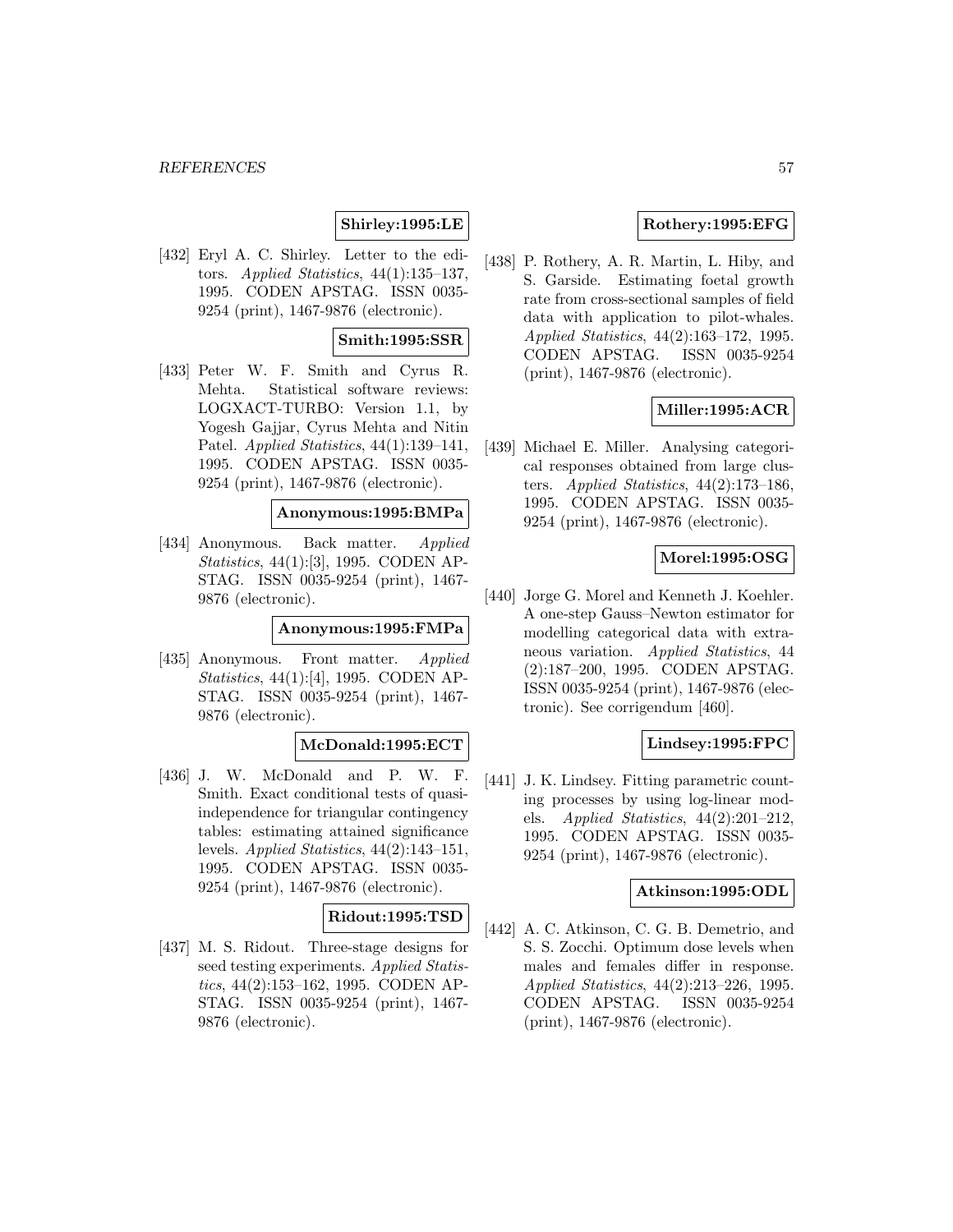## **York:1995:BDR**

[443] Jeremy York, David Madigan, Ivar Heuch, and Rolv Terje Lie. Birth defects registered by double sampling: a Bayesian approach incorporating covariates and model uncertainty. Applied Statistics, 44(2):227–242, 1995. CO-DEN APSTAG. ISSN 0035-9254 (print), 1467-9876 (electronic).

### **Matthews:1995:GIS**

[444] J. N. S. Matthews and K. P. Morris. General interest section: An application of Bradley-Terry-type models to the measurement of pain. Applied Statistics, 44(2):243–255, 1995. CODEN APSTAG. ISSN 0035-9254 (print), 1467-9876 (electronic).

# **Hardle:1995:SAA**

[445] W. Härdle and W. Steiger. Statistical algorithms: Algorithm AS 296: Optimal median smoothing. Applied Statistics, 44(2):258–264, 1995. CODEN APSTAG. ISSN 0035-9254 (print), 1467-9876 (electronic). URL http://lib.stat.cmu. edu/apstat/296.

### **Azari:1995:SAA**

[446] A. S. Azari and H. G. Müller. Statistical algorithms: Algorithm AS 297: Orthogonal polynomial and hybrid estimators for nonparametric regression. Applied Statistics, 44(2):264–268, 1995. CO-DEN APSTAG. ISSN 0035-9254 (print), 1467-9876 (electronic). URL http:// lib.stat.cmu.edu/apstat/297.

#### **Anonymous:1995:BMPb**

[447] Anonymous. Back matter. Applied Statistics, 44(2):[2], 1995. CODEN AP-STAG. ISSN 0035-9254 (print), 1467- 9876 (electronic).

#### **Anonymous:1995:FMPb**

[448] Anonymous. Front matter. Applied Statistics, 44(2):[5], 1995. CODEN AP-STAG. ISSN 0035-9254 (print), 1467- 9876 (electronic).

### **Alwan:1995:PMC**

[449] Layth C. Alwan and Harry V. Roberts. The problem of misplaced control limits. Applied Statistics,  $44(3):269-278$ , 1995. CODEN APSTAG. ISSN 0035- 9254 (print), 1467-9876 (electronic).

#### **Caulcutt:1995:RWC**

[450] Roland Caulcutt. The rights and wrongs of control charts. Applied Statistics, 44 (3):279–288, 1995. CODEN APSTAG. ISSN 0035-9254 (print), 1467-9876 (electronic).

#### **Anonymous:1995:DPA**

[451] Anonymous. Discussion of the papers by Alwan and Roberts, and Caulcutt. Applied Statistics, 44(3):289–306, 1995. CODEN APSTAG. ISSN 0035-9254 (print), 1467-9876 (electronic).

### **Blyth:1995:DGE**

[452] Stephen Blyth. The dead of the Gulag: An experiment in statistical investigation. Applied Statistics, 44(3):307–321, 1995. CODEN APSTAG. ISSN 0035- 9254 (print), 1467-9876 (electronic).

# **Ramon:1995:AEA**

[453] Jose Ramon, G. Albert, and Laurence A. Baxter. Applications of the EM algorithm to the analysis of life length data. Applied Statistics, 44(3):323–341, 1995. CODEN APSTAG. ISSN 0035- 9254 (print), 1467-9876 (electronic).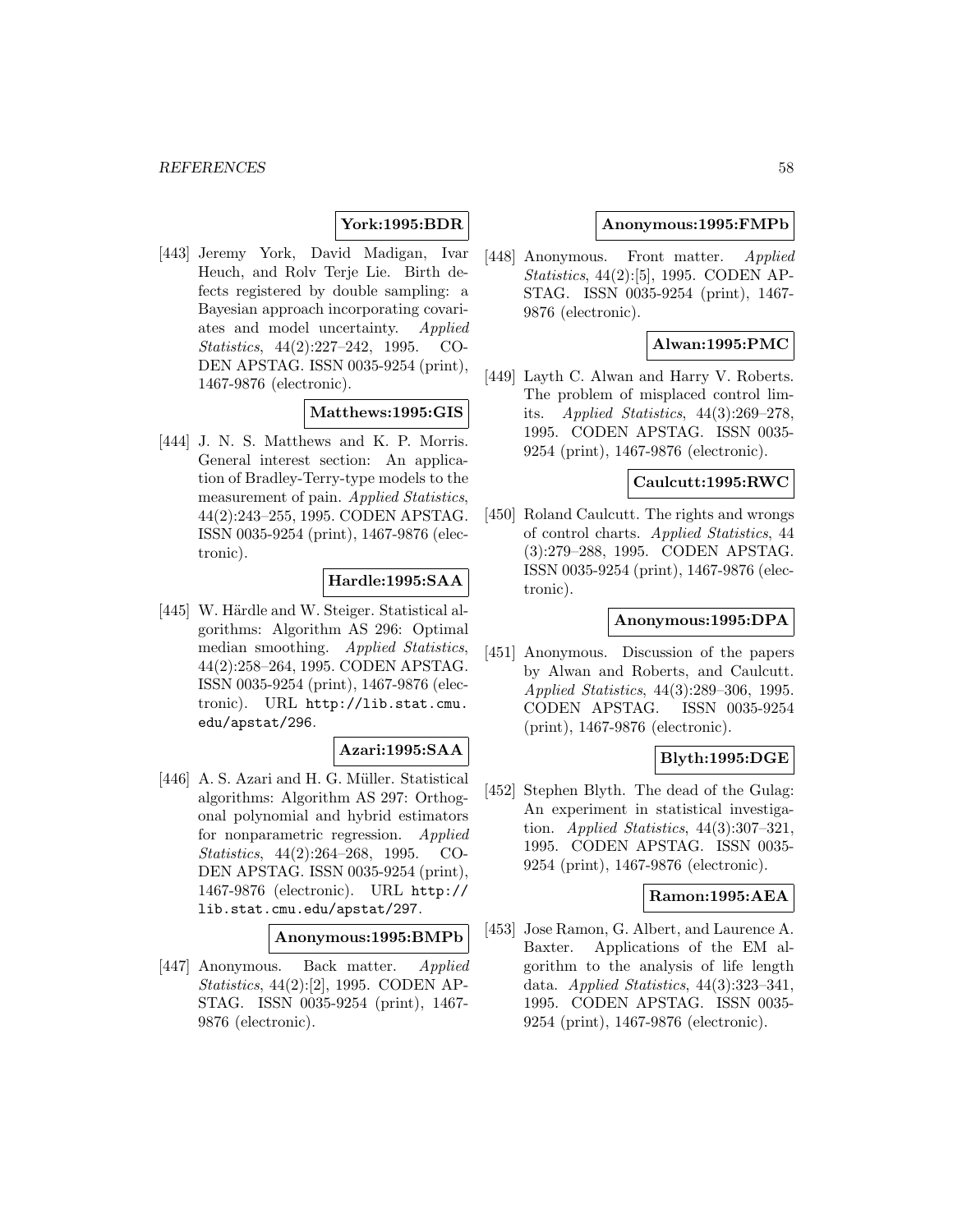#### **Gilmour:1995:SRS**

[454] S. G. Gilmour and R. Mead. Stopping rules for sequences of factorial designs. Applied Statistics, 44(3):343–355, 1995. CODEN APSTAG. ISSN 0035- 9254 (print), 1467-9876 (electronic).

### **Arjas:1995:ALC**

[455] Elja Arjas and Liping Liu. Assessing the losses caused by an industrial intervention: A hierarchical Bayesian approach. Applied Statistics, 44(3):357–368, 1995. CODEN APSTAG. ISSN 0035-9254 (print), 1467-9876 (electronic).

# **Chan:1995:RAD**

[456] L. K. Chan and T. K. Mak. A regression approach for discovering small variation around a target. Applied Statistics, 44 (3):369–377, 1995. CODEN APSTAG. ISSN 0035-9254 (print), 1467-9876 (electronic).

#### **Currie:1995:GIS**

[457] Iain D. Currie. General interest section: Maximum likelihood estimation and mathematica. Applied Statistics, 44 (3):379–394, 1995. CODEN APSTAG. ISSN 0035-9254 (print), 1467-9876 (electronic).

### **Elston:1995:GIS**

[458] D. A. Elston and M. F. Proe. General interest section: Smoothing regression coefficients in an overspecified regression model with interrelated explanatory variables. Applied Statistics, 44 (3):395–406, 1995. CODEN APSTAG. ISSN 0035-9254 (print), 1467-9876 (electronic).

# **Wilson:1995:LE**

[459] S. R. Wilson and J. A. Christen. Letter to the editors. Applied Statistics, 44 (3):407–409, 1995. CODEN APSTAG. ISSN 0035-9254 (print), 1467-9876 (electronic).

### **Morel:1995:COS**

[460] Jorge G. Morel and Kenneth J. Koehler. Corrigendum: A one-step Gauss– Newton estimator for modelling categorical data with extraneous variation. Applied Statistics, 44(3):410, 1995. CO-DEN APSTAG. ISSN 0035-9254 (print), 1467-9876 (electronic). See [440].

#### **Anonymous:1995:BMPc**

[461] Anonymous. Back matter. Applied Statistics, 44(3):[2], 1995. CODEN AP-STAG. ISSN 0035-9254 (print), 1467- 9876 (electronic).

#### **Anonymous:1995:FMPc**

[462] Anonymous. Front matter. Applied Statistics, 44(3):[4], 1995. CODEN AP-STAG. ISSN 0035-9254 (print), 1467- 9876 (electronic).

#### **Nason:1995:TDP**

[463] Guy Nason. Three-dimensional projection pursuit. Applied Statistics, 44 (4):411–430, 1995. CODEN APSTAG. ISSN 0035-9254 (print), 1467-9876 (electronic).

#### **Aitken:1995:CDV**

[464] C. G. G. Aitken, J. Shaw, and M. Talbot. Contaminant detection in the visual inspection of seed samples. Applied Statistics, 44(4):431–440, 1995. CO-DEN APSTAG. ISSN 0035-9254 (print), 1467-9876 (electronic).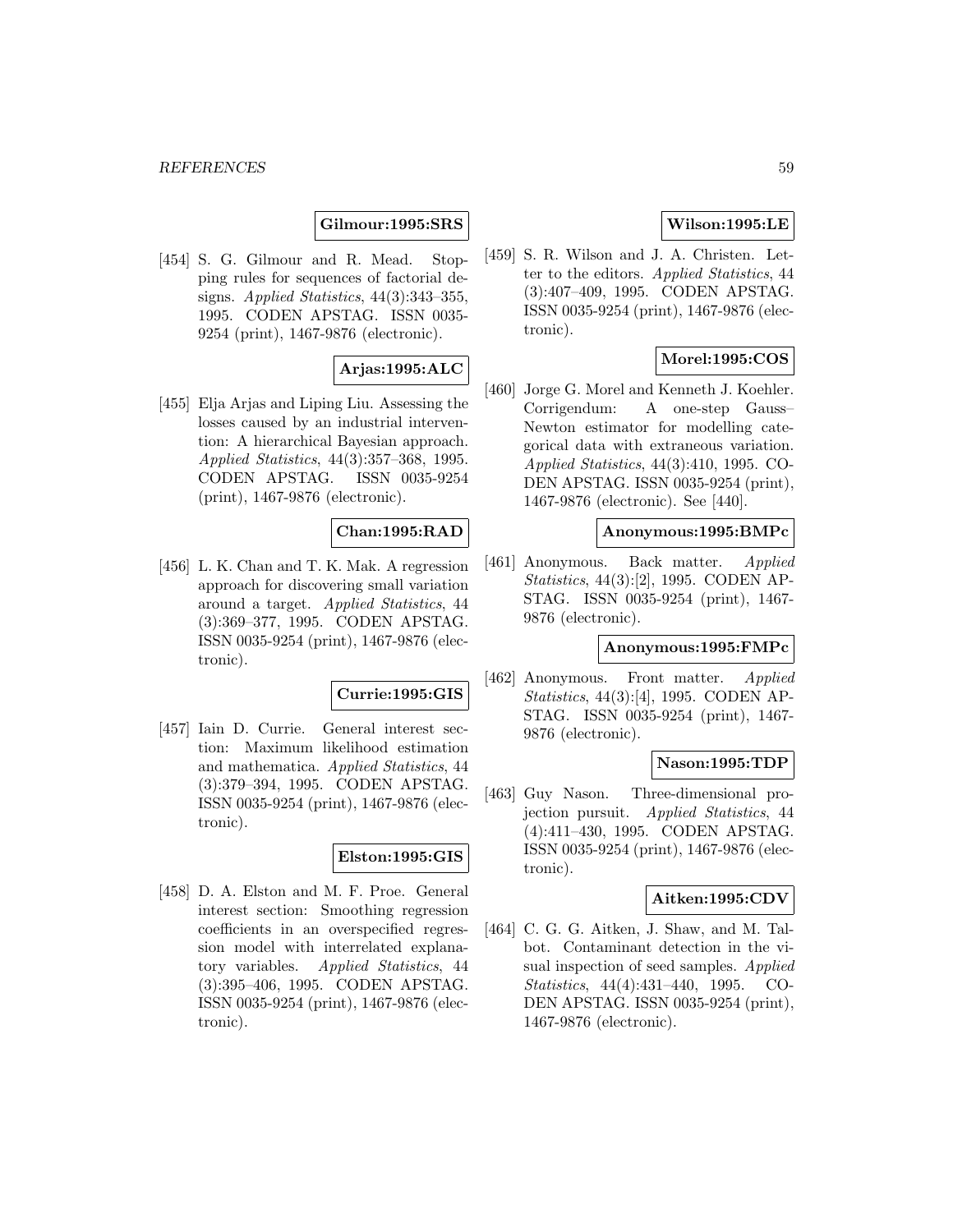# **Aykroyd:1995:PMA**

[465] R. G. Aykroyd. Partition models in the analysis of autoradiographic images. Applied Statistics, 44(4):441–454, 1995. CODEN APSTAG. ISSN 0035-9254 (print), 1467-9876 (electronic).

# **Gilks:1995:ARM**

[466] W. R. Gilks, N. G. Best, and K. K. C. Tan. Adaptive rejection Metropolis sampling within Gibbs sampling. Applied Statistics, 44(4):455–472, 1995. CO-DEN APSTAG. ISSN 0035-9254 (print), 1467-9876 (electronic). See corrigendum [577].

# **vanDuijn:1995:MMA**

[467] Marijtje A. J. van Duijn and Ulf Bockenholt. Mixture models for the analysis of repeated count data. Applied Statistics, 44(4):473–485, 1995. CODEN APSTAG. ISSN 0035-9254 (print), 1467-9876 (electronic).

#### **Lawless:1995:ARE**

[468] J. F. Lawless. The analysis of recurrent events for multiple subjects. Applied Statistics, 44(4):487–498, 1995. CO-DEN APSTAG. ISSN 0035-9254 (print), 1467-9876 (electronic).

### **Robinson:1995:GIS**

[469] Michael E. Robinson and Jonathan A. Tawn. General interest section: Statistics for exceptional athletics records. Applied Statistics, 44(4):499–511, 1995. CODEN APSTAG. ISSN 0035-9254 (print), 1467-9876 (electronic).

### **Baxter:1995:GIS**

[470] M. J. Baxter. General interest section: Standardization and transformation in principal component analysis, with applications to archaeometry. Applied Statistics, 44(4):513–527, 1995. CO-DEN APSTAG. ISSN 0035-9254 (print), 1467-9876 (electronic).

# **Brooks:1995:SAA**

[471] Stephen P. Brooks. Statistical algorithms: Algorithm AS 298: A hybrid optimization algorithm. Applied Statistics, 44(4):530–533, 1995. CODEN APSTAG. ISSN 0035-9254 (print), 1467-9876 (electronic). URL http://lib.stat.cmu. edu/apstat/298.

#### **Chasalow:1995:SAA**

[472] Scott D. Chasalow and Richard J. Brand. Statistical algorithms: Algorithm AS 299: Generation of simplex lattice points. Applied Statistics, 44 (4):534–545, 1995. CODEN APSTAG. ISSN 0035-9254 (print), 1467-9876 (electronic). URL http://lib.stat.cmu. edu/apstat/299.

### **Smith:1995:SAR**

[473] D. M. Smith and M. S. Ridout. Statistical algorithms: Remark AS R93: A remark on Algorithm AS 189: Maximum likelihood estimation of the parameters of the beta binomial distribution. Applied Statistics,  $44(4)$ : 545–547, 1995. CODEN APSTAG. ISSN 0035-9254 (print), 1467-9876 (electronic). URL http://lib.stat.cmu. edu/apstat/189.

### **Royston:1995:SAR**

[474] Patrick Royston. Statistical algorithms: Remark AS R94: A remark on Algorithm AS 181: The W-test for normality. Applied Statistics, 44(4): 547–551, 1995. CODEN APSTAG.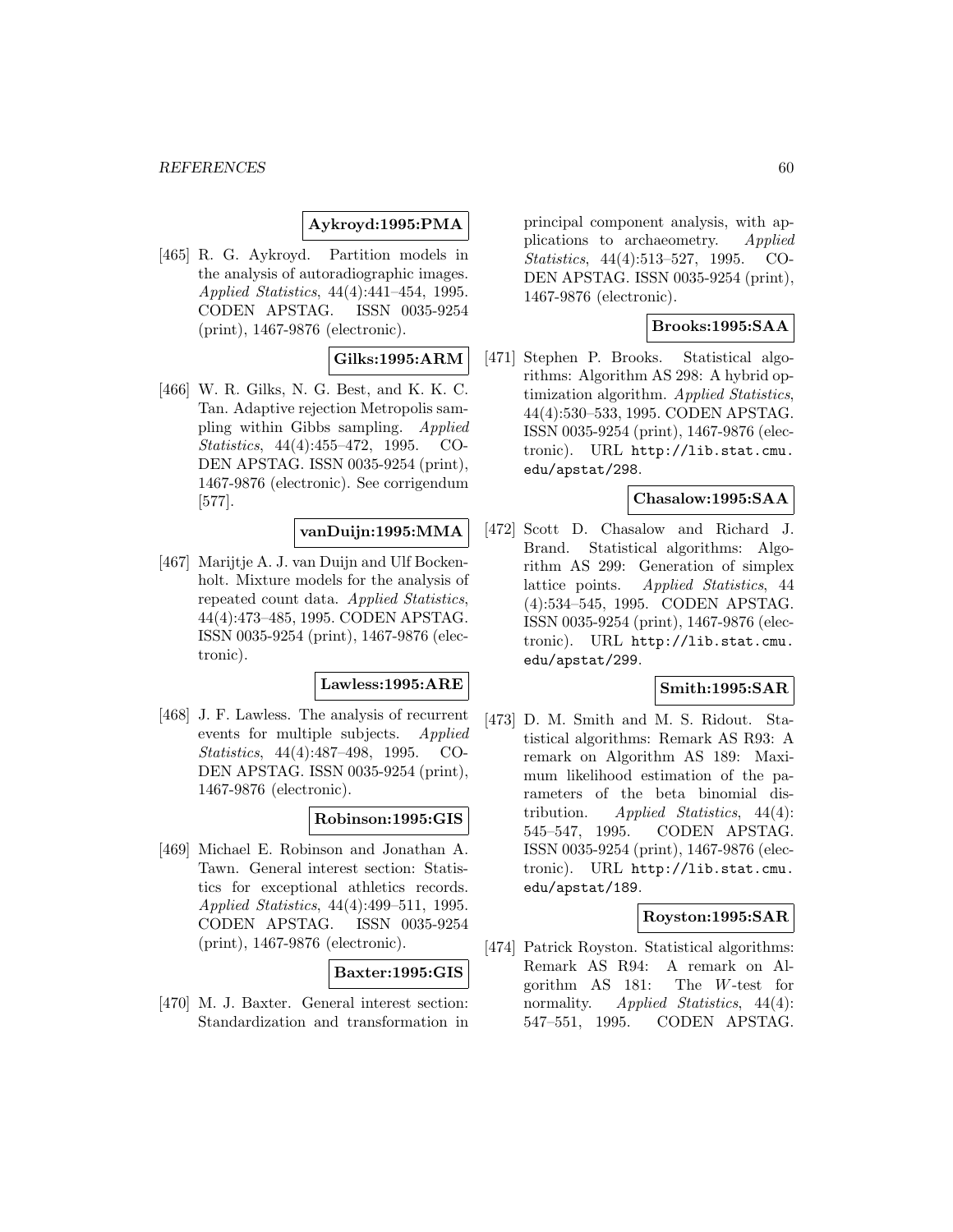ISSN 0035-9254 (print), 1467-9876 (electronic). URL http://lib.stat.cmu. edu/apstat/181.

**Lam:1995:SAR**

[475] Ming Long Lam. Statistical algorithms: Remark AS R95: A remark on Algorithm AS 226: Computing non-central beta probabilities. Applied Statistics, 44 (4):551–552, 1995. CODEN APSTAG. ISSN 0035-9254 (print), 1467-9876 (electronic). URL http://lib.stat.cmu. edu/apstat/226. See [5, 60].

# **Anonymous:1995:BMPd**

[476] Anonymous. Back matter. Applied Statistics, 44(4):[2], 1995. CODEN AP-STAG. ISSN 0035-9254 (print), 1467- 9876 (electronic).

**Anonymous:1995:FMPd**

[477] Anonymous. Front matter. Applied Statistics, 44(4):[5], 1995. CODEN AP-STAG. ISSN 0035-9254 (print), 1467- 9876 (electronic).

#### **Anonymous:1995:VIP**

[478] Anonymous. Volume information. Applied Statistics, 44(4):[4], 1995. CO-DEN APSTAG. ISSN 0035-9254 (print), 1467-9876 (electronic).

### **Alho:1996:UEP**

[479] Juha M. Alho, Jyrki Kangas, and Osmo Kolehmainen. Uncertainty in expert predictions of the ecological consequences of forest plans. Applied Statistics, 45(1):1– 14, 1996. CODEN APSTAG. ISSN 0035- 9254 (print), 1467-9876 (electronic).

# **Sommer:1996:VSU**

[480] Suzanne Sommer and Richard M. Huggins. Variables selection using the Wald

test and a robust CP. Applied Statistics, 45(1):15–29, 1996. CODEN APSTAG. ISSN 0035-9254 (print), 1467-9876 (electronic).

## **Lambert:1996:MRS**

[481] Phillipe Lambert. Modelling of repeated series of count data measured at unequally spaced times. Applied Statistics, 45(1):31–38, 1996. CODEN APSTAG. ISSN 0035-9254 (print), 1467-9876 (electronic).

# **Williams:1996:RCF**

[482] E. R. Williams and J. A. John. Rowcolumn factorial designs for use in agricultural field trials. Applied Statistics, 45(1):39–46, 1996. CODEN APSTAG. ISSN 0035-9254 (print), 1467-9876 (electronic).

## **Anderson:1996:DMA**

[483] Christine M. Anderson and C. F. Jeff Wu. Dispersion measures and analysis for factorial directional data with replicates. Applied Statistics, 45(1):47–61, 1996. CODEN APSTAG. ISSN 0035- 9254 (print), 1467-9876 (electronic).

### **Basu:1996:RBM**

[484] Sabyasachi Basu and Gregory C. Reinsel. Relationship between missing data likelihoods and complete data restricted likelihoods for regression time series models: An application to total ozone data. Applied Statistics, 45(1):63–72, 1996. CODEN APSTAG. ISSN 0035- 9254 (print), 1467-9876 (electronic).

### **Penny:1996:ACV**

[485] Kay I. Penny. Appropriate critical values when testing for a single multivariate outlier by using the Mahalanobis dis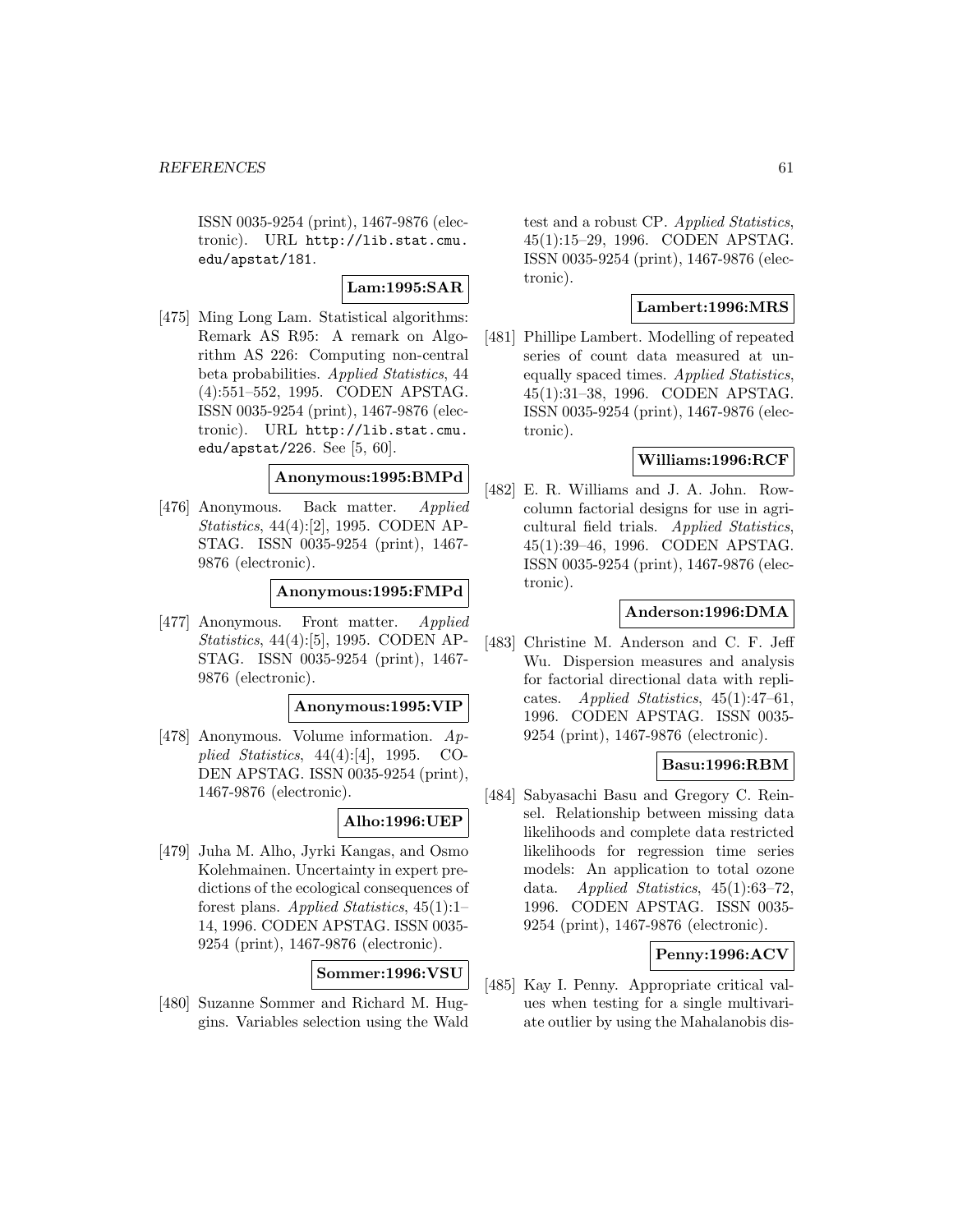tance. Applied Statistics, 45(1):73-81, 1996. CODEN APSTAG. ISSN 0035- 9254 (print), 1467-9876 (electronic).

#### **Bowman:1996:GCN**

[486] Adrian Bowman and Stuart Young. Graphical comparison of nonparametric curves. Applied Statistics, 45(1):83–98, 1996. CODEN APSTAG. ISSN 0035- 9254 (print), 1467-9876 (electronic).

# **Brinkley:1996:GIS**

[487] P. A. Brinkley, K. P. Meyer, and J. C. Lu. General interest section: Combined generalized linear modelling-nonlinear programming approach to robust process design — A case-study in circuit board quality improvement. Applied Statistics, 45(1):99–110, 1996. CO-DEN APSTAG. ISSN 0035-9254 (print), 1467-9876 (electronic).

### **Andrews:1996:GIS**

[488] N. J. Andrews and R. N. Curnow. General interest section: Optimal strategies for varietal selection. Applied Statistics, 45(1):111–125, 1996. CODEN APSTAG. ISSN 0035-9254 (print), 1467-9876 (electronic).

# **Dunn:1996:SAA**

[489] C. L. Dunn. Statistical algorithms: Algorithm AS 300: An efficient program for simulating percentile points. Applied Statistics, 45(1):129–133, 1996. CO-DEN APSTAG. ISSN 0035-9254 (print), 1467-9876 (electronic). URL http:// lib.stat.cmu.edu/apstat/300.

### **Smith:1996:SAC**

[490] D. M. Smith. Statistical algorithms: Correction to Algorithm AS 268: All possible subset regressions using the QR decomposition. Applied Statistics, 45(1):134, 1996. CODEN APSTAG. ISSN 0035-9254 (print), 1467-9876 (electronic). URL http://lib.stat.cmu. edu/apstat/268. See [174].

# **Anonymous:1996:BMPa**

[491] Anonymous. Back matter. Applied Statistics, 45(1):[2], 1996. CODEN AP-STAG. ISSN 0035-9254 (print), 1467- 9876 (electronic).

# **Anonymous:1996:FMPa**

[492] Anonymous. Front matter. Applied Statistics, 45(1):[5], 1996. CODEN AP-STAG. ISSN 0035-9254 (print), 1467- 9876 (electronic).

# **Chen:1996:KED**

[493] Song Xi Chen. A kernel estimate for the density of a biological population by using line transect sampling. Applied Statistics, 45(2):135–150, 1996. CO-DEN APSTAG. ISSN 0035-9254 (print), 1467-9876 (electronic).

### **Shi:1996:APC**

[494] Minggao Shi, Robert E. Weiss, and Jeremy M. G. Taylor. An analysis of paediatric CD4 counts for acquired immune deficiency syndrome using flexible random curves. Applied Statistics, 45 (2):151–163, 1996. CODEN APSTAG. ISSN 0035-9254 (print), 1467-9876 (electronic).

### **Longini:1996:FMM**

[495] Ira M. Longini, Jr. and M. Elizabeth Halloran. A frailty mixture model for estimating vaccine efficacy. Applied Statistics, 45(2):165–173, 1996. CODEN AP-STAG. ISSN 0035-9254 (print), 1467- 9876 (electronic).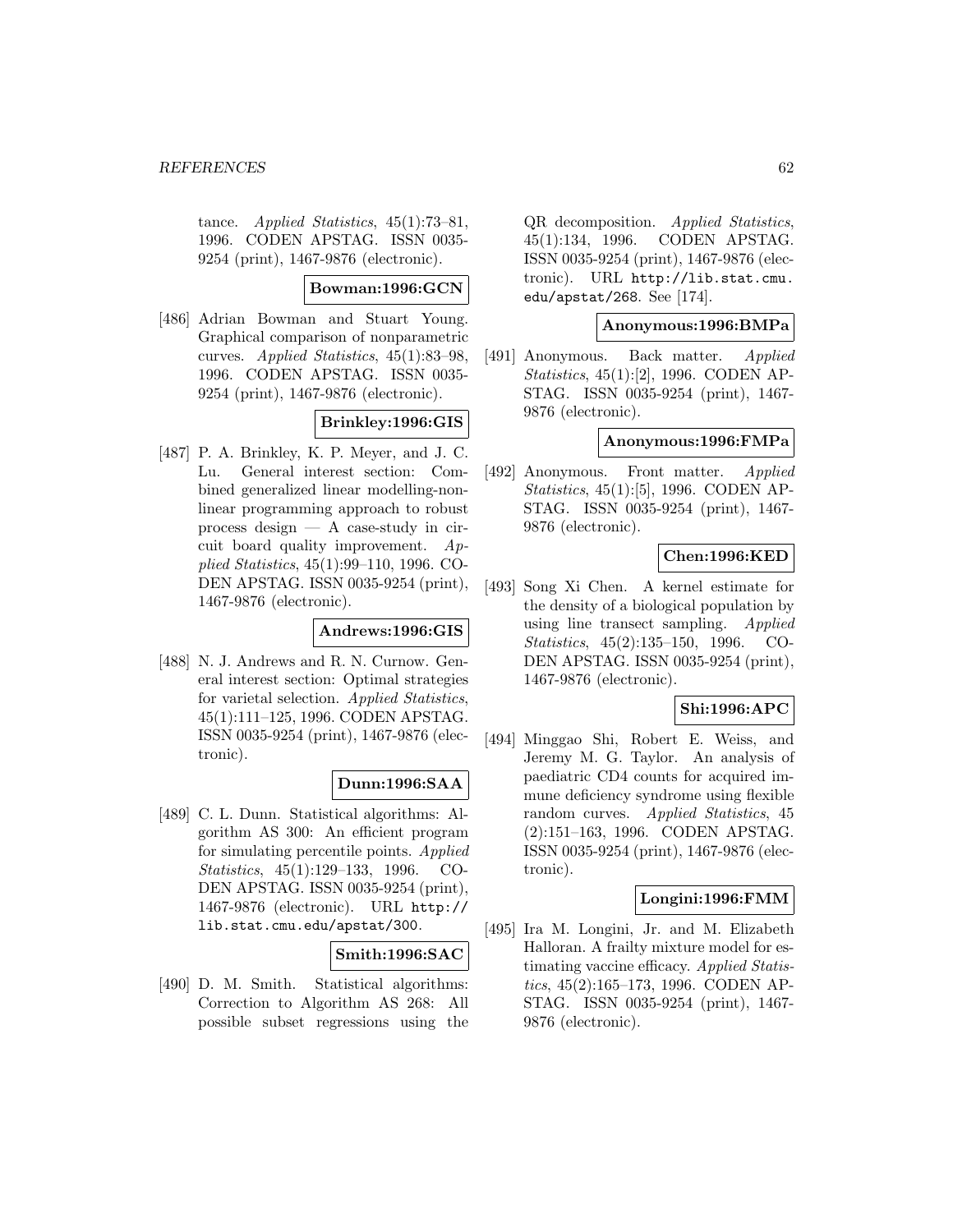# **Lipsitz:1996:GFT**

[496] Stuart R. Lipsitz, Garrett M. Fitzmaurice, and Geert Molenberghs. Goodnessof-fit tests for ordinal response regression models. Applied Statistics, 45 (2):175–190, 1996. CODEN APSTAG. ISSN 0035-9254 (print), 1467-9876 (electronic).

# **Smith:1996:MCE**

[497] Peter W. F. Smith, John W. McDonald, Jonathan J. Forster, and Ann M. Berrington. Monte Carlo exact methods used for analysing interethnic unions in Great Britain. Applied Statistics, 45 (2):191–202, 1996. CODEN APSTAG. ISSN 0035-9254 (print), 1467-9876 (electronic).

# **Bowater:1996:GIS**

[498] R. J. Bowater, J. B. Copas, and O. A. Machado. General interest section: Hearing impairment and the log-normal distribution. Applied Statistics, 45(2): 203–217, 1996. CODEN APSTAG. ISSN 0035-9254 (print), 1467-9876 (electronic).

# **Sasieni:1996:GIS**

[499] Peter D. Sasieni and Patrick Royston. General interest section: Dotplots. Applied Statistics, 45(2):219–234, 1996. CODEN APSTAG. ISSN 0035- 9254 (print), 1467-9876 (electronic).

# **Bassett:1996:GIS**

[500] E. E. Bassett, S. P. Brooks, and B. J. T. Morgan. General interest section: MINITAB multivariate macros. Applied Statistics, 45(2):235–245, 1996. CODEN APSTAG. ISSN 0035-9254 (print), 1467-9876 (electronic).

# **Raab:1996:LE**

[501] G. M. Raab, P. Dellaportas, and A. F. M. Smith. Letter to the editors. Applied Statistics,  $45(2):247-251$ , 1996. CODEN APSTAG. ISSN 0035- 9254 (print), 1467-9876 (electronic).

#### **Crook:1996:SAA**

[502] J. F. Crook and I. J. Good. Statistical algorithms: Algorithm AS 301: The computation of a Bayes factor against independence in contingency tables. Applied Statistics, 45(2):255–265, 1996. CO-DEN APSTAG. ISSN 0035-9254 (print), 1467-9876 (electronic). URL http:// lib.stat.cmu.edu/apstat/301.

# **Shi:1996:SAA**

[503] Ning-Zhong Shi and Zhi Geng. Statistical algorithms: Algorithm AS 302: Multiple isotonic regression. Applied Statistics, 45(2):266–273, 1996. CODEN AP-STAG. ISSN 0035-9254 (print), 1467- 9876 (electronic). URL http://lib. stat.cmu.edu/apstat/302.

### **Kim:1996:SAR**

[504] Minbo Kim. Statistical algorithms: Remark AS R96: A remark on Algorithm AS 279: Computing p-values for the generalized Durbin-Watson statistic and residual autocorrelations in regression. Applied Statistics, 45(2): 273–274, 1996. CODEN APSTAG. ISSN 0035-9254 (print), 1467-9876 (electronic). URL http://lib.stat.cmu. edu/apstat/279. See [296].

#### **Anonymous:1996:BMPb**

[505] Anonymous. Back matter. Applied Statistics, 45(2):[4], 1996. CODEN AP-STAG. ISSN 0035-9254 (print), 1467- 9876 (electronic).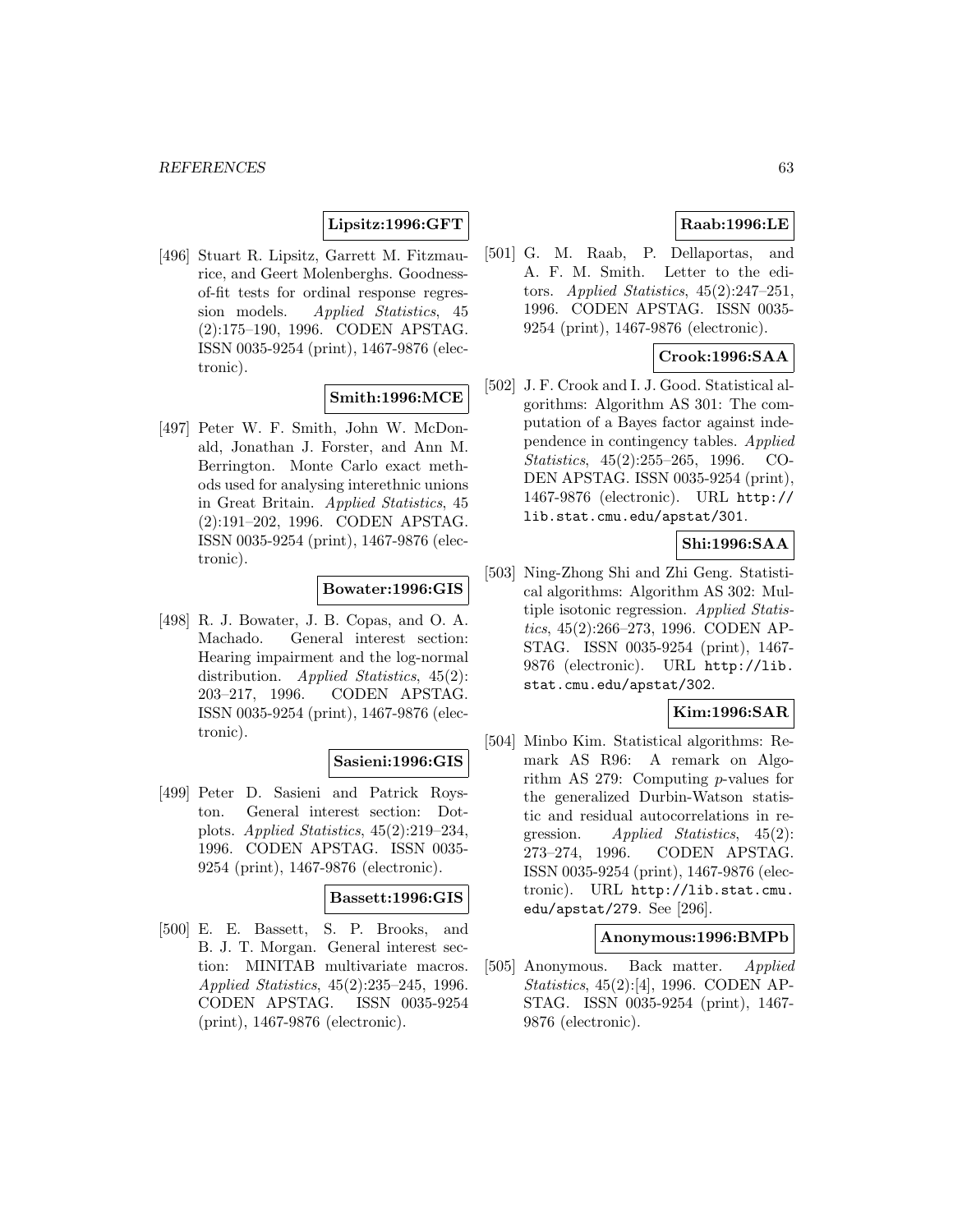#### **Anonymous:1996:FMPb**

[506] Anonymous. Front matter. Applied Statistics, 45(2):[5], 1996. CODEN AP-STAG. ISSN 0035-9254 (print), 1467- 9876 (electronic).

#### **Satten:1996:MCM**

[507] Glen A. Satten and Ira M. Longini, Jr. Markov chains with measurement error: Estimating the 'true' course of a marker of the progression of human immunodeficiency virus disease. Applied Statistics, 45(3):275–309, 1996. CODEN APSTAG. ISSN 0035-9254 (print), 1467-9876 (electronic). With discussion.

### **Bisgaard:1996:CAP**

[508] Søren Bisgaard. A comparative analysis of the performance of Taguchi's linear graphs for the design of two-level fractional factorials. Applied Statistics, 45 (3):311–322, 1996. CODEN APSTAG. ISSN 0035-9254 (print), 1467-9876 (electronic).

#### **Crowder:1996:KTT**

[509] Martin J. Crowder. Keep timing the tablets: statistical analysis of pill dissolution rates. Applied Statistics, 45 (3):323–334, 1996. CODEN APSTAG. ISSN 0035-9254 (print), 1467-9876 (electronic).

### **Raghunathan:1996:MIA**

[510] Trivellore E. Raghunathan and David S. Siscovick. A multiple-imputation analysis of a case-control study of the risk of primary cardiac arrest among pharmacologically treated hypertensives. Applied Statistics, 45(3):335–352, 1996. CODEN APSTAG. ISSN 0035-9254 (print), 1467-9876 (electronic).

# **Have:1996:MCA**

[511] Thomas R. Ten Have. Marginal and conditional association models for analysing departures from exchangeability of tooth bone loss. Applied Statistics, 45(3):353–369, 1996. CODEN AP-STAG. ISSN 0035-9254 (print), 1467- 9876 (electronic).

### **Gange:1996:UBB**

[512] Stephen J. Gange, Alvaro Munoz, Marc Saez, and Jordi Alonso. Use of the betabinomial distribution to model the effect of policy changes on appropriateness of hospital stays. Applied Statistics, 45 (3):371–382, 1996. CODEN APSTAG. ISSN 0035-9254 (print), 1467-9876 (electronic).

### **Smith:1996:LE**

[513] Philip J. Smith, Theodore J. Thompson, Thomas R. Ten Have, and David H. Uttal. Letter to the editors. Applied Statistics, 45(3):383–384, 1996. CODEN AP-STAG. ISSN 0035-9254 (print), 1467- 9876 (electronic).

## **Lyons:1996:SAA**

[514] N. I. Lyons and K. Hutcheson. Statistical algorithms: Algorithm AS 303: Generation of ordered multinomial frequencies. Applied Statistics, 45(3): 387–393, 1996. CODEN APSTAG. ISSN 0035-9254 (print), 1467-9876 (electronic). URL http://lib.stat.cmu. edu/apstat/303.

#### **Richards:1996:SAA**

[515] Larry E. Richards and John Byrd. Statistical algorithms: Algorithm AS 304: Fisher's randomization test for two small independent samples. Applied Statistics,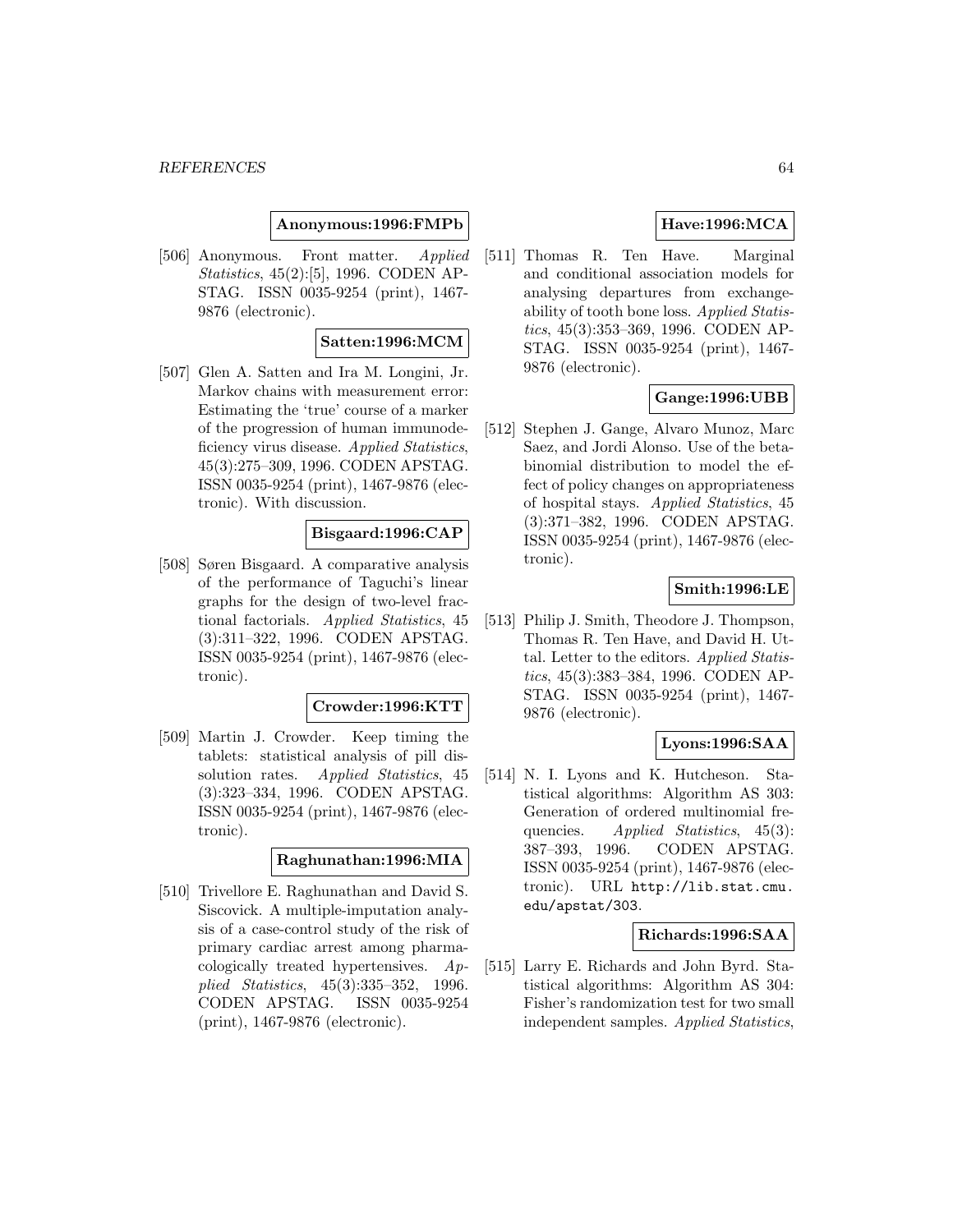45(3):394–398, 1996. CODEN APSTAG. ISSN 0035-9254 (print), 1467-9876 (electronic). URL http://lib.stat.cmu. edu/apstat/304.

#### **Preston:1996:CSD**

[516] Ian Preston. Corrigendum: Sampling distributions of relative poverty statistics. Applied Statistics, 45(3):399, 1996. CODEN APSTAG. ISSN 0035-9254 (print), 1467-9876 (electronic). See [429].

#### **Anonymous:1996:BMPc**

[517] Anonymous. Back matter. Applied Statistics, 45(3):[3], 1996. CODEN AP-STAG. ISSN 0035-9254 (print), 1467- 9876 (electronic).

### **Anonymous:1996:FMPc**

[518] Anonymous. Front matter. Applied Statistics, 45(3):[5], 1996. CODEN AP-STAG. ISSN 0035-9254 (print), 1467- 9876 (electronic).

#### **Nester:1996:ASC**

[519] Marks R. Nester. An Applied Statistician's creed. Applied Statistics, 45(4):401–410, 1996. CO-DEN APSTAG. ISSN 0035-9254 (print), 1467-9876 (electronic). URL http://www.blackwellpublishers. co.uk/asp/journal.asp?ref=0035- 9254&src=ard&aid=035&iid=4&vid= 45.

# **Betensky:1996:ACM**

[520] Rebecca A. Betensky and Alice S. Whittemore. An analysis of correlated multivariate binary data: Application to familial cancers of the ovary and breast. Applied Statistics, 45(4):411–429, 1996. CODEN APSTAG. ISSN 0035-9254

(print), 1467-9876 (electronic). URL http://www.blackwellpublishers. co.uk/asp/journal.asp?ref=0035- 9254&src=ard&aid=036&iid=4&vid= 45.

# **Thall:1996:EGC**

[521] Peter F. Thall, Derek Jacoby, and Stuart O. Zimmerman. Estimating genomic category probabilities from fluorescent in situ hybridization counts with misclassification.  $Ap$ plied Statistics, 45(4):431–446, 1996. CODEN APSTAG. ISSN 0035-9254 (print), 1467-9876 (electronic). URL http://www.blackwellpublishers. co.uk/asp/journal.asp?ref=0035- 9254&src=ard&aid=037&iid=4&vid= 45.

### **Babcock:1996:EST**

[522] Bruce A. Babcock, Alicia L. Carriquiry, and Hal S. Stern. Evaluation of soil test information in agricultural decision-making. Applied Statistics, 45(4):447–461, 1996. CO-DEN APSTAG. ISSN 0035-9254 (print), 1467-9876 (electronic). URL http://www.blackwellpublishers. co.uk/asp/journal.asp?ref=0035- 9254&src=ard&aid=038&iid=4&vid= 45.

## **Coles:1996:BAE**

[523] Stuart G. Coles and Jonathan A. Tawn. A Bayesian analysis of extreme rainfall data. Applied Statistics, 45(4):463–478, 1996. CO-DEN APSTAG. ISSN 0035-9254 (print), 1467-9876 (electronic). URL http://www.blackwellpublishers. co.uk/asp/journal.asp?ref=0035- 9254&src=ard&aid=039&iid=4&vid= 45.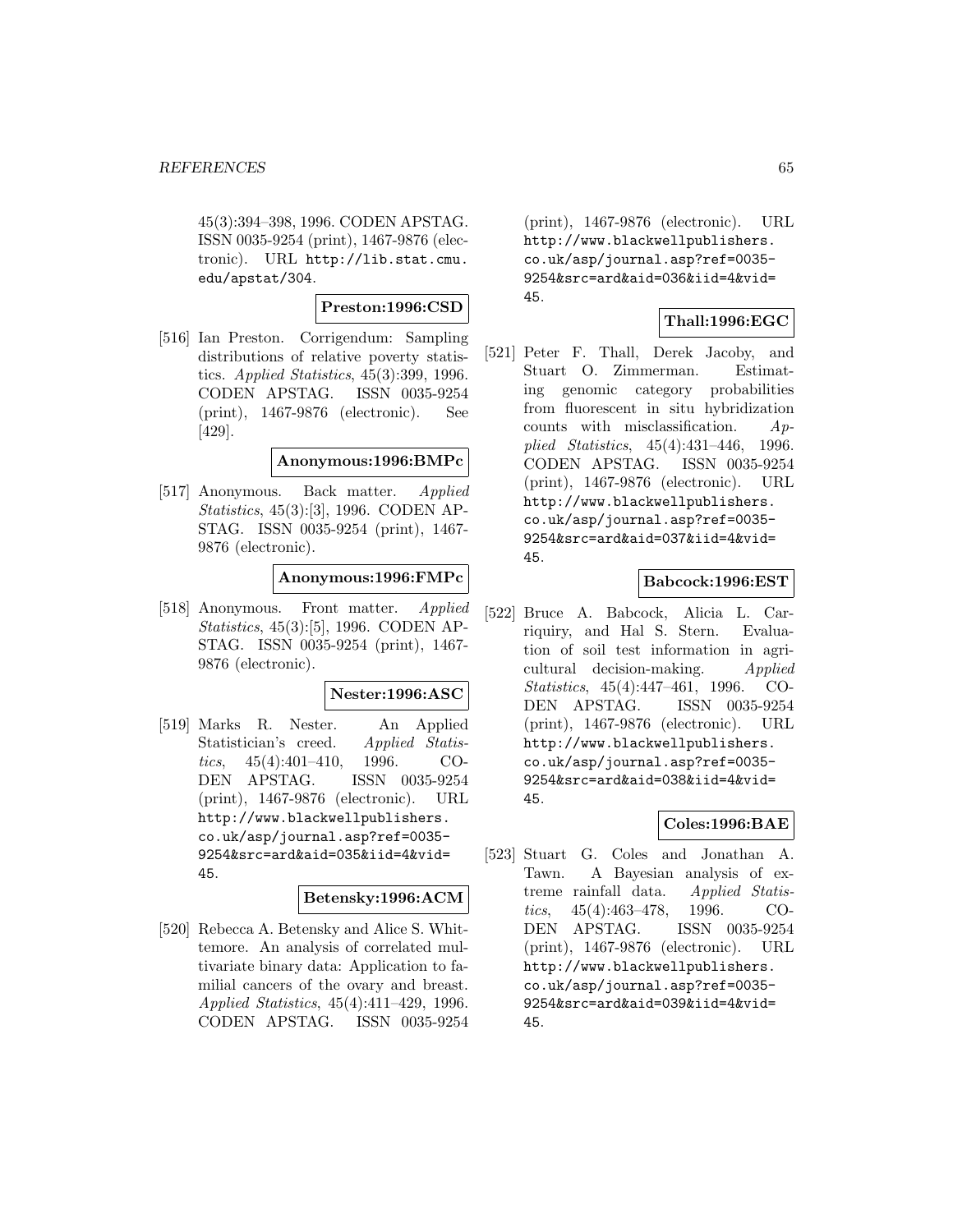## **Denis:1996:ACR**

[524] Jean-Baptiste Denis and John C. Gower. Asymptotic confidence regions for biadditive models: Interpreting genotypeenvironment interactions. Applied Statistics, 45(4):479–493, 1996. CO-DEN APSTAG. ISSN 0035-9254 (print), 1467-9876 (electronic). URL http://www.blackwellpublishers. co.uk/asp/journal.asp?ref=0035- 9254&src=ard&aid=040&iid=4&vid= 45.

#### **Caroni:1996:LE**

[525] Chrys Caroni, Colin Aitken, Wing K. Fung, Kay I. Penny, P. W. Tsai, S. G. Gilmour, and R. Mead. Letters to the editors. Applied Statistics, 45(4): 495–503, 1996. CODEN APSTAG. ISSN 0035-9254 (print), 1467-9876 (electronic).

## **Gan:1996:SAA**

[526] F. F. Gan. Statistical algorithms: Algorithm AS 305: Average run lengths for cumulative sum control charts under linear trend. Applied Statistics, 45 (4):505–512, 1996. CODEN APSTAG. ISSN 0035-9254 (print), 1467-9876 (electronic). URL http://lib.stat.cmu. edu/apstat/305.

# **Moser:1996:SAA**

[527] Barry Kurt Moser and Melinda H. Mc-Cann. Statistical algorithms: Algorithm AS 306: The balanced incomplete block product. Applied Statistics, 45 (4):512–516, 1996. CODEN APSTAG. ISSN 0035-9254 (print), 1467-9876 (electronic). URL http://lib.stat.cmu. edu/apstat/306.

#### **Rousseeuw:1996:SAA**

[528] Peter J. Rousseeuw and Ida Ruts. Statistical algorithms: Algorithm AS 307: Bivariate location depth. Applied Statistics, 45(4):516–526, 1996. CODEN AP-STAG. ISSN 0035-9254 (print), 1467- 9876 (electronic). URL http://lib. stat.cmu.edu/apstat/307.

#### **Anonymous:1996:BMPd**

[529] Anonymous. Back matter. Applied Statistics, 45(4):[3], 1996. CODEN AP-STAG. ISSN 0035-9254 (print), 1467- 9876 (electronic).

#### **Anonymous:1996:FMPd**

[530] Anonymous. Front matter. Applied Statistics, 45(4):[5], 1996. CODEN AP-STAG. ISSN 0035-9254 (print), 1467- 9876 (electronic).

#### **Anonymous:1996:VIP**

[531] Anonymous. Volume information. Applied Statistics, 45(4):[3], 1996. CO-DEN APSTAG. ISSN 0035-9254 (print), 1467-9876 (electronic).

#### **Lange:1997:NLF**

[532] Nicholas Lange and Scott L. Zeger. Nonlinear Fourier time series analysis for human brain mapping by functional magnetic resonance imaging. Applied Statistics, 46(1):1–29, December 1997. CODEN APSTAG. ISSN 0035-9254 (print), 1467-9876 (electronic). URL http://www.blackwellpublishers. co.uk/asp/journal.asp?ref=0035- 9254&src=ard&aid=046&iid=1&vid= 46. With discussion and a reply by the authors.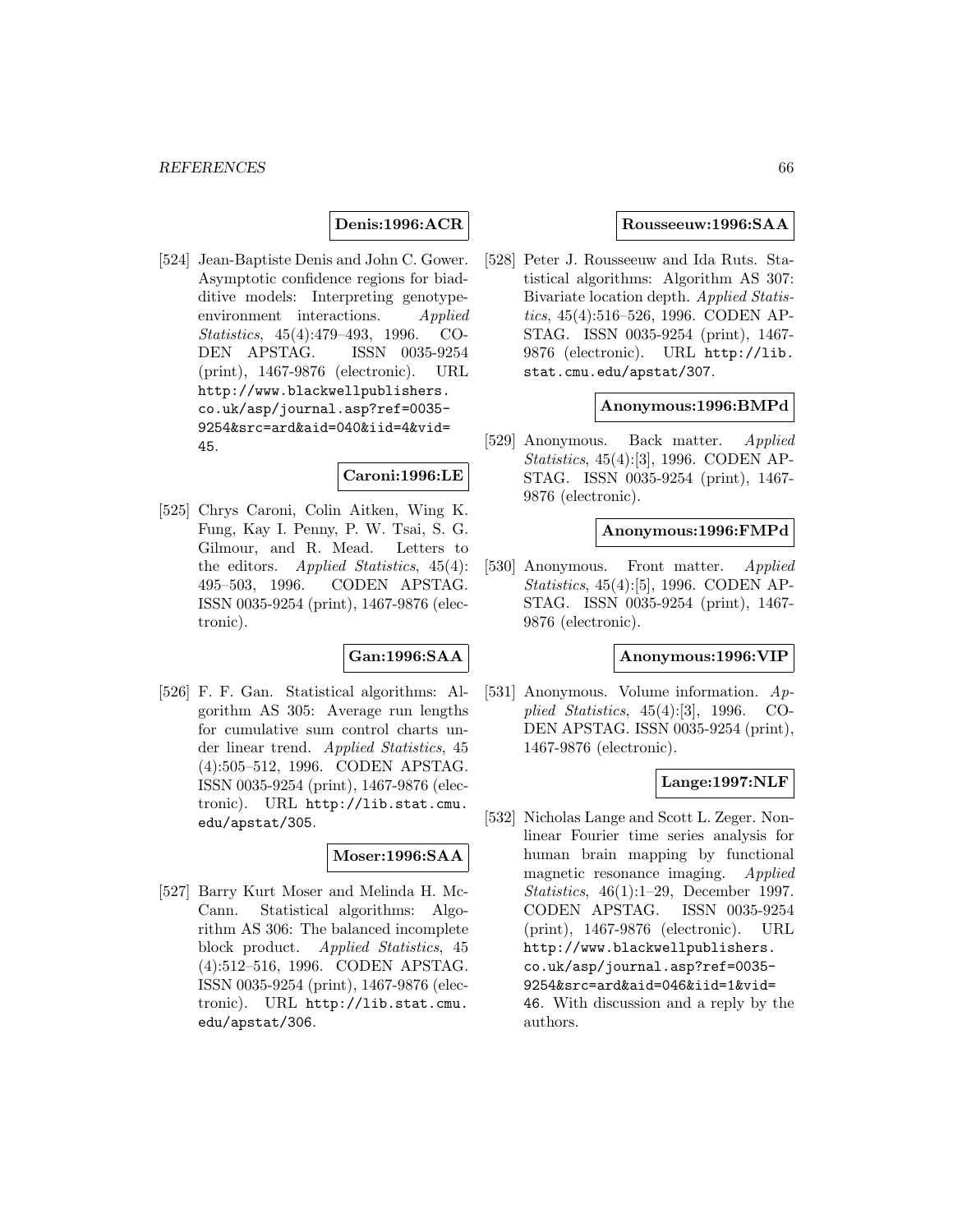## **Diggle:1997:SAR**

[533] Peter J. Diggle and Ibrahim al Wasel. Spectral analysis of replicated biomedical time series. Applied Statistics, 46(1):31–71, December 1997. CO-DEN APSTAG. ISSN 0035-9254 (print), 1467-9876 (electronic). URL http://www.blackwellpublishers. co.uk/asp/journal.asp?ref=0035- 9254&src=ard&aid=047&iid=1&vid= 46. With discussion and a reply by the authors.

### **Lunn:1997:MCM**

[534] David J. Lunn and Leon J. Aarons. Markov chain Monte Carlo techniques for studying interoccasion and intersubject variability: Application to pharmacokinetic data. Applied Statistics, 46(1):73–??, December 1997. CO-DEN APSTAG. ISSN 0035-9254 (print), 1467-9876 (electronic). URL http://www.blackwellpublishers. co.uk/asp/journal.asp?ref=0035- 9254&src=ard&aid=048&iid=1&vid= 46.

### **Rai:1997:DSM**

[535] S. N.. Rai and D. E. Matthews. Discrete scale models for survival-sacrifice experiments. Applied Statistics, 46 (1):93–109, December 1997. CO-DEN APSTAG. ISSN 0035-9254 (print), 1467-9876 (electronic). URL http://www.blackwellpublishers. co.uk/asp/journal.asp?ref=0035- 9254&src=ard&aid=049&iid=1&vid= 46.

#### **Ridout:1997:ECP**

[536] M. S. Ridout and D. C. Harris. Estimating the concentration of propagules of a plant pathogen from soil dilution plate counts when the response is non-linear. Applied Statistics, 46(1):111–??, December 1997. CODEN APSTAG. ISSN 0035-9254 (print), 1467-9876 (electronic). URL http://www.blackwellpublishers. co.uk/asp/journal.asp?ref=0035- 9254&src=ard&aid=050&iid=1&vid= 46.

# **Smith:1997:SEA**

[537] Richard L. Smith. Statistics for exceptional athletics records. Applied Statistics, 46(1):123–128, December 1997. CODEN APSTAG. ISSN 0035-9254 (print), 1467-9876 (electronic). URL http://www.blackwellpublishers. co.uk/asp/journal.asp?ref=0035- 9254&src=ard&aid=051&iid=1&vid= 46.

#### **Turkkan:1997:AHP**

[538] N. Turkkan and T. Pham-Gia. Algorithm AS 308: Highest posterior density credible region and minimum area confidence region: The bivariate case. Applied Statistics, 46(1): 131–??, December 1997. CODEN APSTAG. ISSN 0035-9254 (print), 1467-9876 (electronic). URL http: //lib.stat.cmu.edu/apstat/308; http://www.blackwellpublishers. co.uk/asp/journal.asp?ref=0035- 9254&src=ard&aid=053&iid=1&vid= 46.

#### **Jaimez:1997:AEM**

[539] R. Gutiérrez Jáimez, A. González Carmona, and F. Torres Ruiz. Algorithm AS 309: Estimation in multivariate lognormal diffusion processes with exogenous factors. Applied Statistics, 46 (1):140–146, December 1997. CODEN APSTAG. ISSN 0035-9254 (print),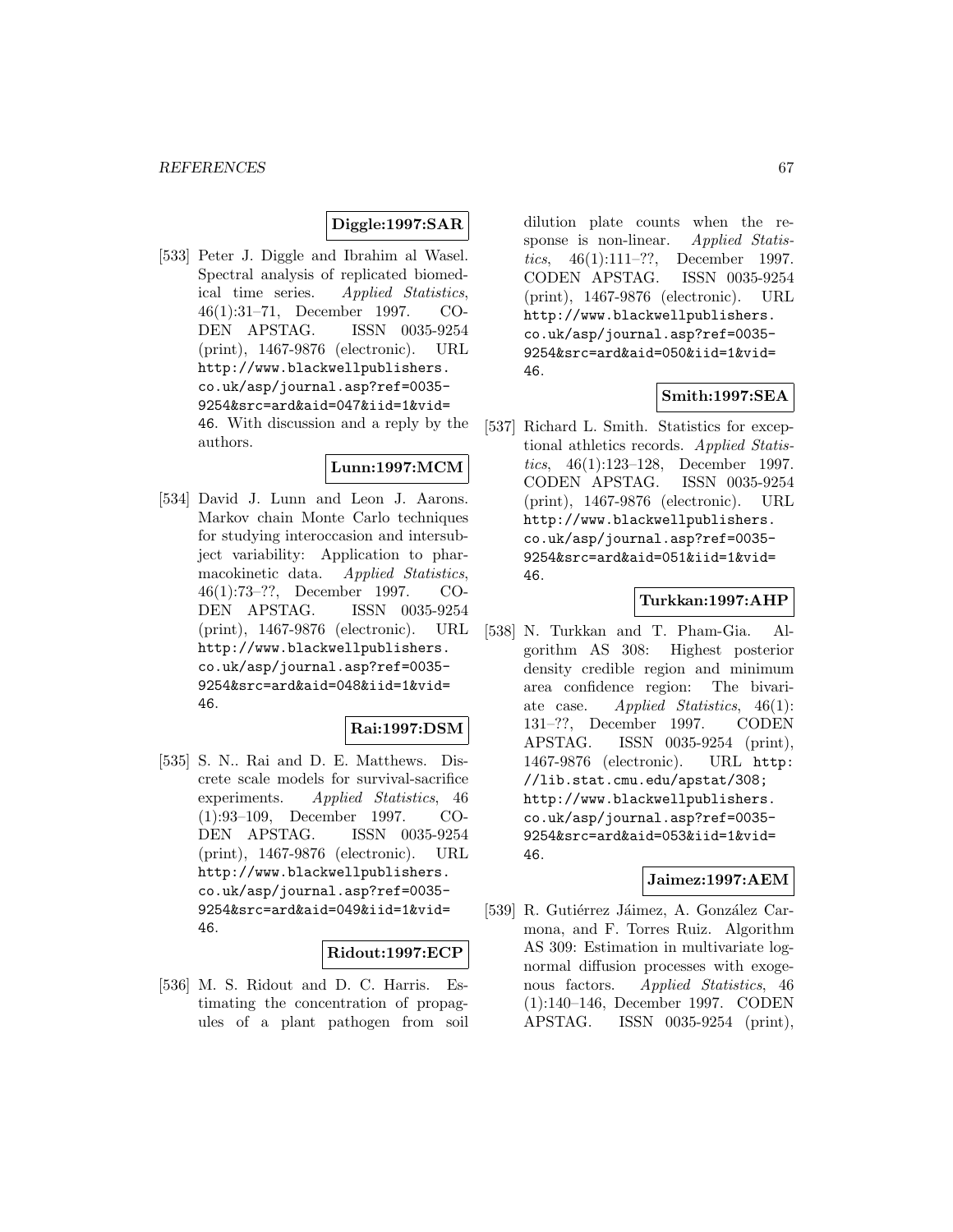1467-9876 (electronic). URL http: //lib.stat.cmu.edu/apstat/309; http://www.blackwellpublishers. co.uk/asp/journal.asp?ref=0035- 9254&src=ard&aid=054&iid=1&vid= 46.

# **Chattamvelli:1997:ACN**

[540] R. Chattamvelli and F. Shanmugam. Algorithm AS 310: Computing the non-central beta distribution function. Applied Statistics, 46(1):146– 156, December 1997. CODEN AP-STAG. ISSN 0035-9254 (print), 1467-9876 (electronic). URL http: //lib.stat.cmu.edu/apstat/310; http://www.blackwellpublishers. co.uk/asp/journal.asp?ref=0035- 9254&src=ard&aid=055&iid=1&vid= 46.

## **Mauricio:1997:AEL**

[541] José Alberto Mauricio. Algorithm AS 311: The exact likelihood function of a vector autoregressive moving average model. Applied Statistics, 46 (1):157–??, December 1997. CODEN APSTAG. ISSN 0035-9254 (print), 1467-9876 (electronic). URL http: //lib.stat.cmu.edu/apstat/311; http://www.blackwellpublishers. co.uk/asp/journal.asp?ref=0035- 9254&src=ard&aid=056&iid=1&vid= 46.

# **Chan:1997:AAS**

[542] Grace Chan and Andrew T. A. Wood. Algorithm AS 312: An algorithm for simulating stationary Gaussian random fields. Applied Statistics, 46 (1):171–??, December 1997. CODEN APSTAG. ISSN 0035-9254 (print), 1467-9876 (electronic). URL http: //lib.stat.cmu.edu/apstat/312;

http://www.blackwellpublishers. co.uk/asp/journal.asp?ref=0035- 9254&src=ard&aid=057&iid=1&vid= 46.

#### **Garcia-Perez:1997:CAE**

[543] Miguel A. García-Pérez. Correction to Algorithm AS 179: Enumeration of all permutations of multi-sets with fixed repetition numbers, by Miguel A. García-Pérez. Applied Statistics, 46(1):182, December 1997. CODEN APSTAG. ISSN 0035-9254 (print), 1467-9876 (electronic). URL http: //lib.stat.cmu.edu/apstat/179; http://www.blackwellpublishers. co.uk/asp/journal.asp?ref=0035- 9254&src=ard&aid=058&iid=1&vid= 46.

#### **Anonymous:1997:ASIa**

[544] Anonymous. Algorithms section: Introduction. Applied Statistics, 46(1):??, December 1997. CO-DEN APSTAG. ISSN 0035-9254 (print), 1467-9876 (electronic). URL http://www.blackwellpublishers. co.uk/asp/journal.asp?ref=0035- 9254&src=ard&aid=052&iid=1&vid= 46.

#### **Robinson:1997:SES**

[545] Michael. E. Robinson and Jonathan A. Tawn. Statistics for extreme sea currents. Applied Statistics, 46 (2):183–??, 1997. CODEN AP-STAG. ISSN 0035-9254 (print), 1467-9876 (electronic). URL http: //www.blackwellpublishers.co.uk/ asp/journal.asp?ref=0035-9254&src= ard&aid=059&iid=2&vid=46.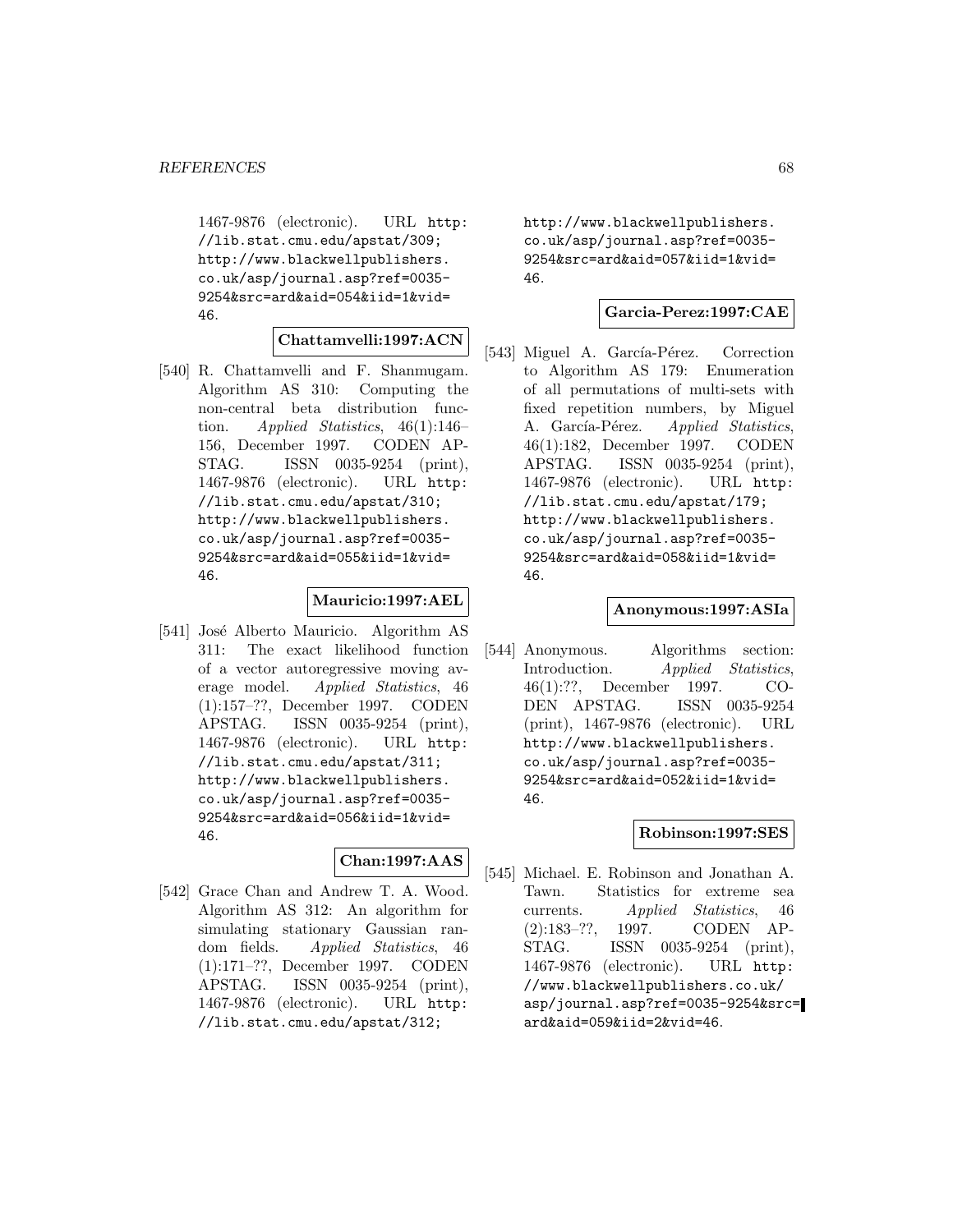# **John:1997:CET**

[546] J. A. John and E. R. Williams. The construction of efficient two-replicate row column designs for use in field trials. Applied Statistics, 46(2):207–??, 1997. CODEN APSTAG. ISSN 0035-9254 (print), 1467-9876 (electronic). URL http://www.blackwellpublishers. co.uk/asp/journal.asp?ref=0035- 9254&src=ard&aid=060&iid=2&vid= 46.

### **Gibson:1997:MCM**

[547] Gavin J. Gibson. Markov chain Monte Carlo methods for fitting spatiotemporal stochastic models in plant epidemiology. Applied Statistics, 46(2):215–??, 1997. CODEN APSTAG. ISSN 0035-9254 (print), 1467-9876 (electronic). URL http://www.blackwellpublishers. co.uk/asp/journal.asp?ref=0035- 9254&src=ard&aid=061&iid=2&vid= 46.

#### **Jacob:1997:FCH**

[548] G. Jacob, F. H. C. Marriott, and P. A. Robbins. Fitting curves to human respiratory data. Applied Statistics, 46(2):235–??, 1997. CO-DEN APSTAG. ISSN 0035-9254 (print), 1467-9876 (electronic). URL http://www.blackwellpublishers. co.uk/asp/journal.asp?ref=0035- 9254&src=ard&aid=062&iid=2&vid= 46.

## **Lindsey:1997:PMI**

[549] J. K. Lindsey. Parametric multiplicative intensities models fitted to bus motor failure data. Applied Statistics, 46(2):245–??, 1997. CO-DEN APSTAG. ISSN 0035-9254 (print), 1467-9876 (electronic). URL

http://www.blackwellpublishers. co.uk/asp/journal.asp?ref=0035- 9254&src=ard&aid=063&iid=2&vid= 46. See corrigendum [578].

### **Marriott:1997:GTS**

[550] J. M. Marriott and A. N. Pettitt. Graphical techniques for selecting explanatory variables for time series data. Applied Statistics, 46(2):253–??, 1997. CODEN APSTAG. ISSN 0035-9254 (print), 1467-9876 (electronic). URL http://www.blackwellpublishers. co.uk/asp/journal.asp?ref=0035- 9254&src=ard&aid=064&iid=2&vid= 46.

#### **Dixon:1997:MAF**

[551] Mark J. Dixon and Stuart G. Coles. Modelling association football scores and inefficiencies in the football betting market. Applied Statistics, 46(2):265–??, 1997. CO-DEN APSTAG. ISSN 0035-9254 (print), 1467-9876 (electronic). URL http://www.blackwellpublishers. co.uk/asp/journal.asp?ref=0035- 9254&src=ard&aid=065&iid=2&vid= 46.

# **Nelder:1997:LE**

[552] J. A. Nelder and G. J. S. Ross. Letters to the editors. Applied Statistics, 46(2):281–286, 1997. CO-DEN APSTAG. ISSN 0035-9254 (print), 1467-9876 (electronic). URL http://www.blackwellpublishers. co.uk/asp/journal.asp?ref=0035- 9254&src=ard&aid=066&iid=2&vid= 46.

#### **Donev:1997:AAC**

[553] A. N. Donev. Algorithm AS 313: An algorithm for the construction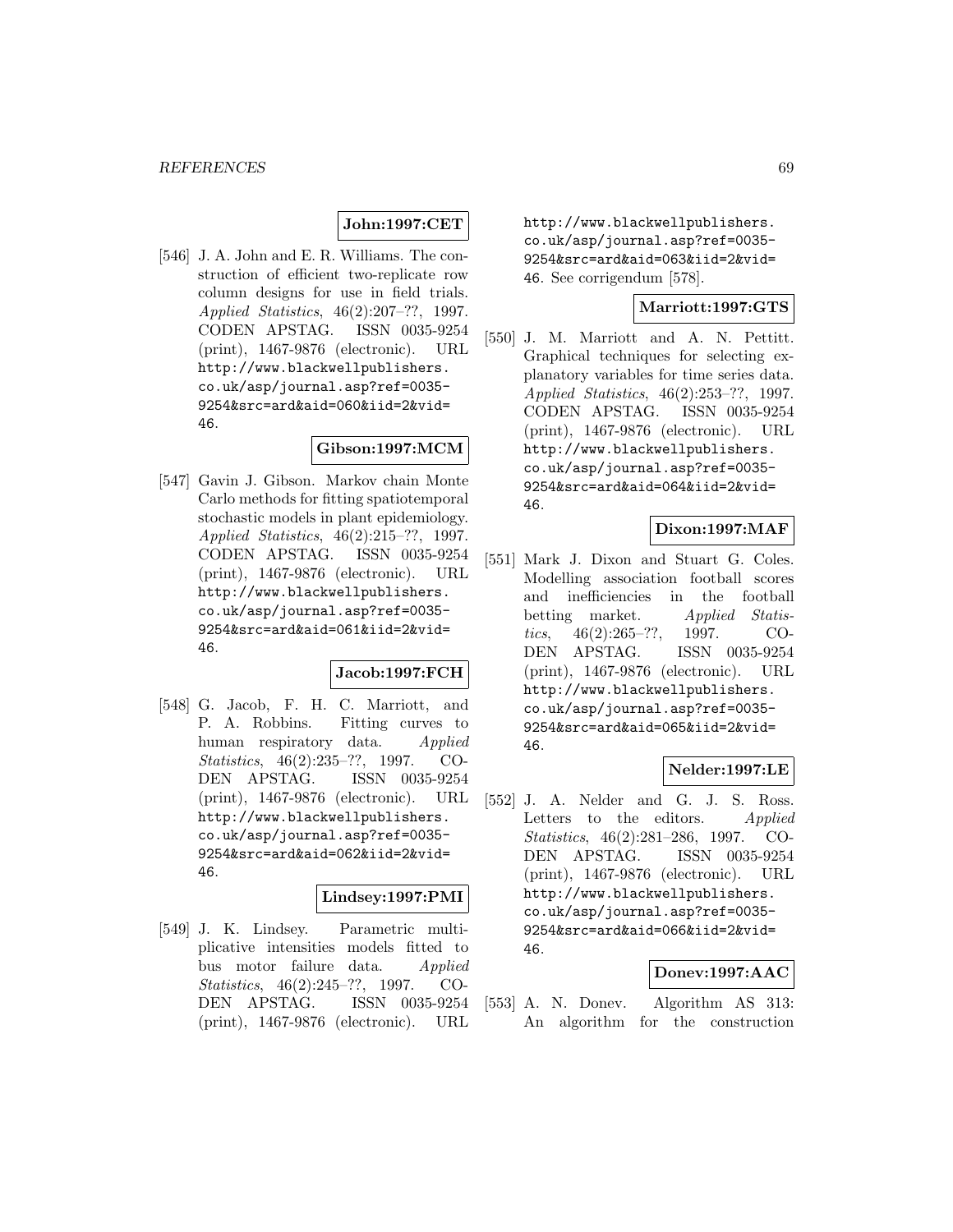of crossover trials. Applied Statistics, 46(2):288–295, 1997. CODEN APSTAG. ISSN 0035-9254 (print), 1467-9876 (electronic). URL http: //lib.stat.cmu.edu/apstat/313; http://www.blackwellpublishers. co.uk/asp/journal.asp?ref=0035- 9254&src=ard&aid=068&iid=2&vid= 46.

### **Payne:1997:AIM**

[554] R. W. Payne. Algorithm AS 314: Inversion of matrices with contents subject to modulo arithmetic. Applied Statistics, 46(2):295–??, 1997. CO-DEN APSTAG. ISSN 0035-9254 (print), 1467-9876 (electronic). URL http: //lib.stat.cmu.edu/apstat/314; http://www.blackwellpublishers. co.uk/asp/journal.asp?ref=0035- 9254&src=ard&aid=069&iid=2&vid= 46.

### **Anonymous:1997:ASIb**

[555] Anonymous. Algorithms section: Introduction. Applied Statistics, 46 (2):??, 1997. CODEN APSTAG. ISSN 0035-9254 (print), 1467-9876 (electronic). URL http://www. blackwellpublishers.co.uk/asp/journal. 46. asp?ref=0035-9254&src=ard&aid=067& iid=2&vid=46.

#### **Donnelly:1997:BSE**

[556] C. A. Donnelly, S. M. Gore, R. N. Curnow, and J. W. Wilesmith. The bovine spongiform encephalopathy maternal cohort study: Its purpose and findings. Applied Statistics, 46(3):299–??, 1997. CO-DEN APSTAG. ISSN 0035-9254 (print), 1467-9876 (electronic). URL http://www.blackwellpublishers. co.uk/asp/journal.asp?ref=00359254&src=ard&aid=070&iid=3&vid= 46.

# **Gore:1997:BSE**

[557] Sheila M. Gore, Walter R. Gilks, and John W. Wilesmith. Bovine spongiform encephalopathy maternal cohort study — exploratory analysis.  $Ap$ plied Statistics, 46(3):305–??, 1997. CODEN APSTAG. ISSN 0035-9254 (print), 1467-9876 (electronic). URL http://www.blackwellpublishers. co.uk/asp/journal.asp?ref=0035- 9254&src=ard&aid=071&iid=3&vid= 46.

#### **Donnelly:1997:ABS**

[558] C. A. Donnelly, A. C. Ghani, N. M. Ferguson, J. W. Wilesmith, and R. M. Anderson. Analysis of the bovine spongiform encephalopathy maternal cohort study: Evidence for direct maternal transmission. Applied Statistics, 46(3):321–??, 1997. CO-DEN APSTAG. ISSN 0035-9254 (print), 1467-9876 (electronic). URL http://www.blackwellpublishers. co.uk/asp/journal.asp?ref=0035- 9254&src=ard&aid=072&iid=3&vid=

## **Curnow:1997:ABS**

[559] R. N. Curnow, A. Hodge, and J. W. Wilesmith. Analysis of the bovine spongiform encephalopathy maternal cohort study: The discordant case-control pairs. Applied Statistics, 46(3):345–??, 1997. CO-DEN APSTAG. ISSN 0035-9254 (print), 1467-9876 (electronic). URL http://www.blackwellpublishers. co.uk/asp/journal.asp?ref=0035- 9254&src=ard&aid=073&iid=3&vid= 46.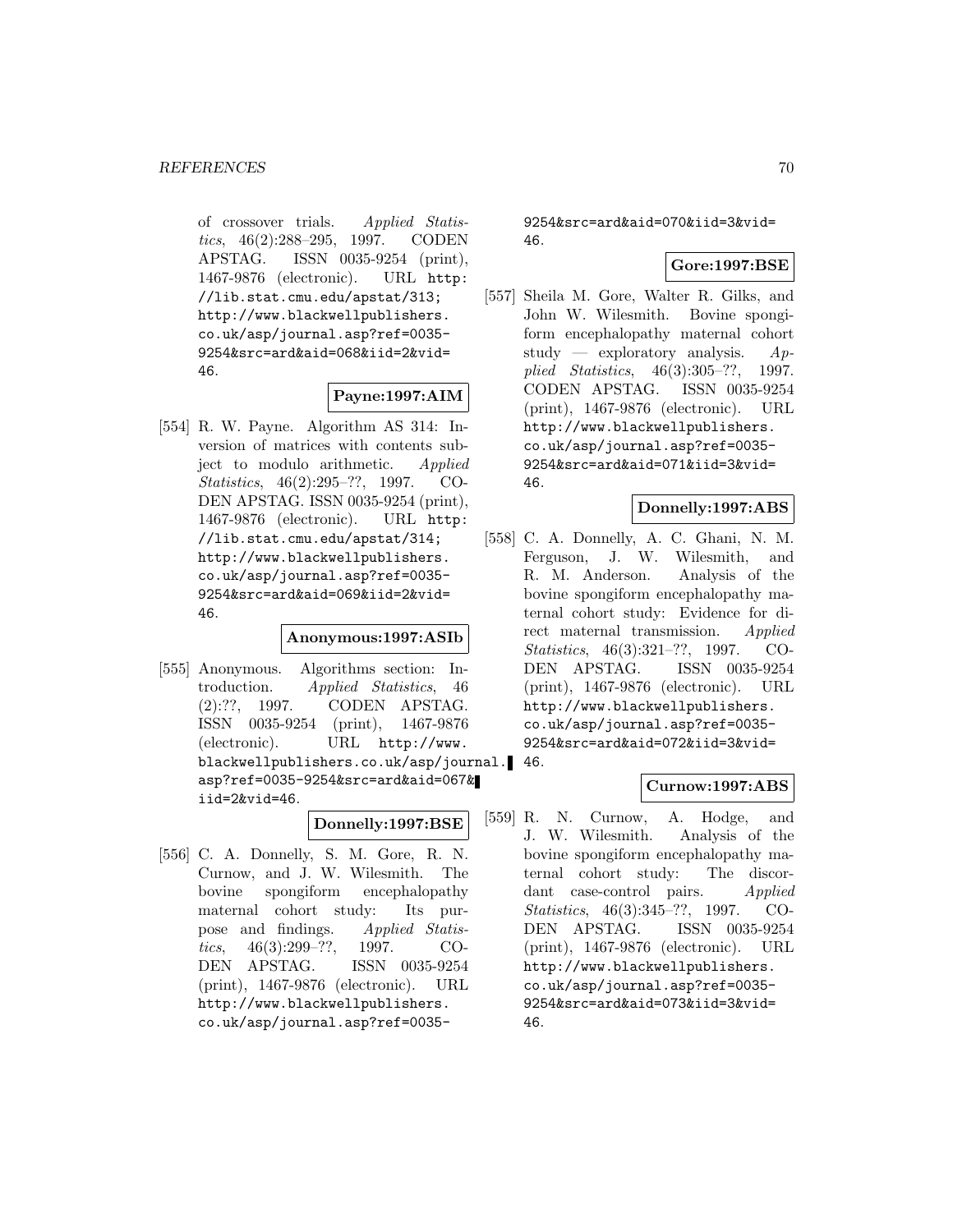#### **Goetghebeur:1997:ETC**

[560] Els Goetghebeur and Krista Lapp. The effect of treatment compliance in a placebo-controlled trial: Regression with unpaired data. Applied Statistics, 46(3):351–??, 1997. CO-DEN APSTAG. ISSN 0035-9254 (print), 1467-9876 (electronic). URL http://www.blackwellpublishers. co.uk/asp/journal.asp?ref=0035- 9254&src=ard&aid=074&iid=3&vid= 46.

# **Wright:1997:NDE**

[561] David Wright, Julian Stander, and Kypros Nicolaides. Nonparametric density estimation and discrimination from images of shapes. Applied Statistics, 46(3):365–??, 1997. CODEN APSTAG. ISSN 0035-9254 (print), 1467-9876 (electronic). URL http://www.blackwellpublishers. co.uk/asp/journal.asp?ref=0035- 9254&src=ard&aid=075&iid=3&vid= 46.

#### **Mendoza-Blanco:1997:AAS**

[562] José R. Mendoza-Blanco and Xin M. Tu. Algorithm AS 315: An algorithm for sampling the degrees of freedom in Bayesian analysis of linear regressions with *t*-distributed errors.  $Ap$ plied Statistics, 46(3):383–??, 1997. CO-DEN APSTAG. ISSN 0035-9254 (print), 1467-9876 (electronic). URL http: //lib.stat.cmu.edu/apstat/315; http://www.blackwellpublishers. co.uk/asp/journal.asp?ref=0035- 9254&src=ard&aid=077&iid=3&vid= 46.

### **Moser:1997:ARM**

[563] Barry Kurt Moser and Melinda H. Mc-

Cann. Algorithm AS 316: A Robbins-Monro-based sequential procedure.  $Ap$ plied Statistics, 46(3):388–??, 1997. CO-DEN APSTAG. ISSN 0035-9254 (print), 1467-9876 (electronic). URL http: //lib.stat.cmu.edu/apstat/316; http://www.blackwellpublishers. co.uk/asp/journal.asp?ref=0035- 9254&src=ard&aid=078&iid=3&vid= 46.

## **Thompson:1997:FMM**

[564] T. J. Thompson, P. J. Smith, and J. P. Boyle. Finite mixture models with concomitant information: assessing diagnostic criteria for diabetes.  $Ap$ plied Statistics, 46(3):393–404, 1997. CODEN APSTAG. ISSN 0035-9254 (print), 1467-9876 (electronic). URL http://www.blackwellpublishers. co.uk/asp/journal.asp?ref=0035- 9254&src=ard&aid=117&iid=3&vid= 46.

## **Agha:1997:AML**

[565] M. Agha and D. S. Branker. Algorithm AS 317: Maximum likelihood estimation and goodness-of-fit tests for mixtures of distributions. Applied Statistics, 46(3):399-??, 1997. CODEN APSTAG. ISSN 0035-9254 (print), 1467-9876 (electronic). URL http: //lib.stat.cmu.edu/apstat/317; http://www.blackwellpublishers. co.uk/asp/journal.asp?ref=0035- 9254&src=ard&aid=079&iid=3&vid= 46.

#### **Tiwari:1997:AER**

[566] Ram C. Tiwari and Jie Yang. Algorithm AS 318: An efficient recursive algorithm for computing the distribution function and non-centrality parameter of the non-central  $F$ -distribution.  $Ap$ -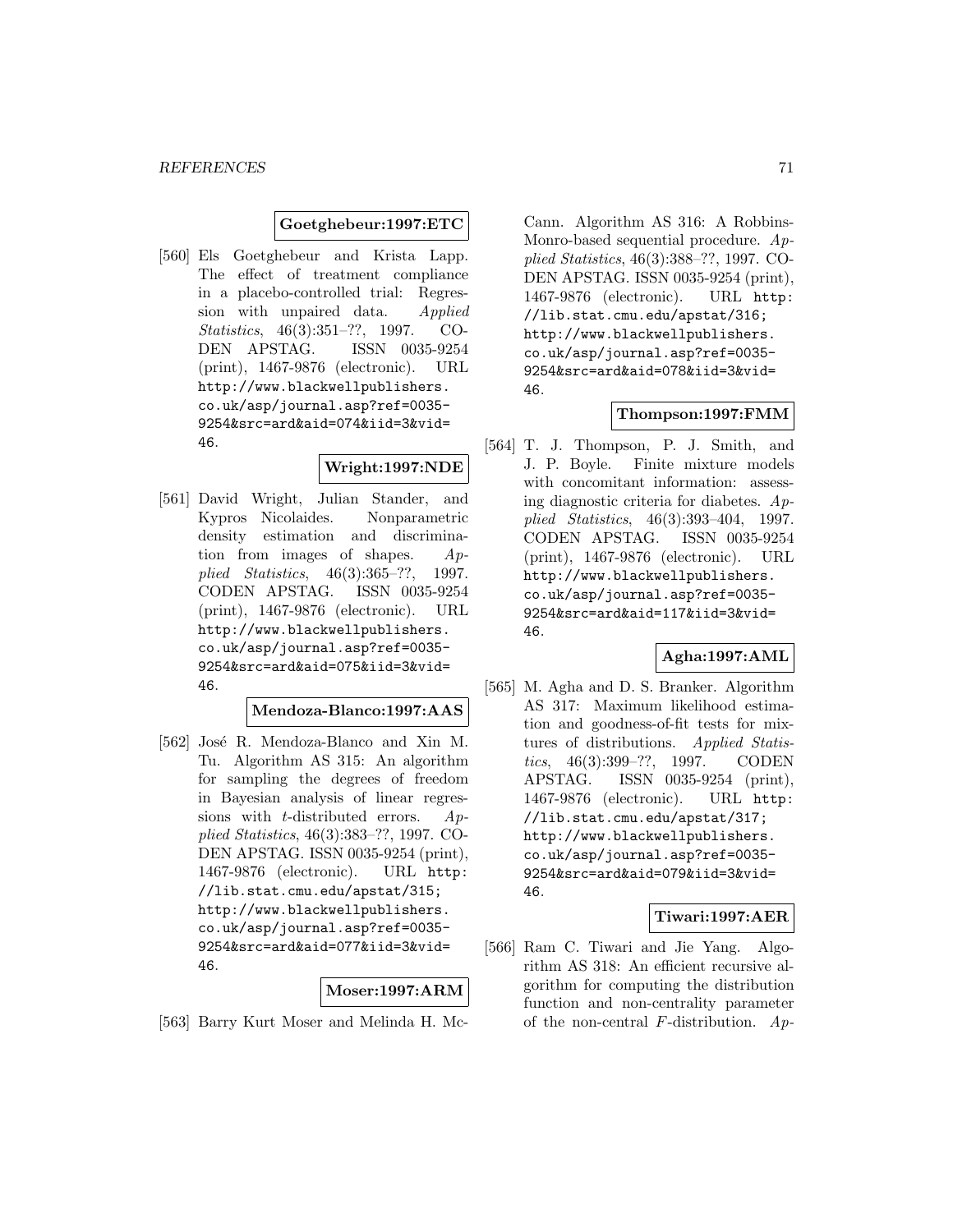plied Statistics, 46(3):408–??, 1997. CO-DEN APSTAG. ISSN 0035-9254 (print), 1467-9876 (electronic). URL http: //lib.stat.cmu.edu/apstat/318; http://www.blackwellpublishers. co.uk/asp/journal.asp?ref=0035- 9254&src=ard&aid=080&iid=3&vid= 46.

#### **Anonymous:1997:ASIc**

[567] Anonymous. Algorithms section: Introduction. Applied Statistics, 46 (3):??, 1997. CODEN APSTAG. ISSN 0035-9254 (print), 1467-9876 (electronic). URL http://www. blackwellpublishers.co.uk/asp/journal. asp?ref=0035-9254&src=ard&aid=076& iid=3&vid=46.

# **Fitzmaurice:1997:DOL**

[568] Garrett M. Fitzmaurice, Anthony F. Heath, and D. R. Cox. Detecting overdispersion in large scale surveys: Application to a study of education and social class in Britain (with comments). Applied Statistics, 46(4):415–??, 1997. CODEN APSTAG. ISSN 0035-9254 (print), 1467-9876 (electronic). URL http://www.blackwellpublishers. co.uk/asp/journal.asp?ref=0035- 9254&src=ard&aid=081&iid=4&vid= 46.

# **Volinsky:1997:BMA**

[569] Chris T. Volinsky, David Madigan, Adrian E. Raftery, and Richard A. Kronmal. Bayesian model averaging in proportional hazard models: Assessing the risk of a stroke. Applied Statistics, 46(4):433–??, 1997. CODEN APSTAG. ISSN 0035-9254 (print), 1467-9876 (electronic). URL http://www.blackwellpublishers. co.uk/asp/journal.asp?ref=00359254&src=ard&aid=082&iid=4&vid= 46.

# **Olguin:1997:NLH**

[570] Jorge Olguín and Tom Fearn. A new look at half-normal plots for assessing the significance of contrasts for unreplicated factorials. Applied Statistics, 46(4):449–462, 1997. CO-DEN APSTAG. ISSN 0035-9254 (print), 1467-9876 (electronic). URL http://www.blackwellpublishers. co.uk/asp/journal.asp?ref=0035- 9254&src=ard&aid=083&iid=4&vid= 46.

### **Lipsitz:1997:QRM**

[571] Stuart R. Lipsitz, Garrett M. Fitzmaurice, Geert Molenberghs, and Lue Ping Zhao. Quantile regression methods for longitudinal data with drop-outs: Application to CD4 cell counts of patients infected with the human immunodeficiency virus. Applied Statistics, 46(4):463–??, 1997. CODEN APSTAG. ISSN 0035-9254 (print), 1467-9876 (electronic). URL http://www.blackwellpublishers. co.uk/asp/journal.asp?ref=0035- 9254&src=ard&aid=084&iid=4&vid= 46.

## **Stephens:1997:CIE**

[572] D. A. Stephens, A. F. M. Smith, and R. Moskovic. Charpy impact energy data: A Markov chain Monte Carlo analysis. Applied Statistics, 46(4):477–??, 1997. CO-DEN APSTAG. ISSN 0035-9254 (print), 1467-9876 (electronic). URL http://www.blackwellpublishers. co.uk/asp/journal.asp?ref=0035- 9254&src=ard&aid=085&iid=4&vid= 46.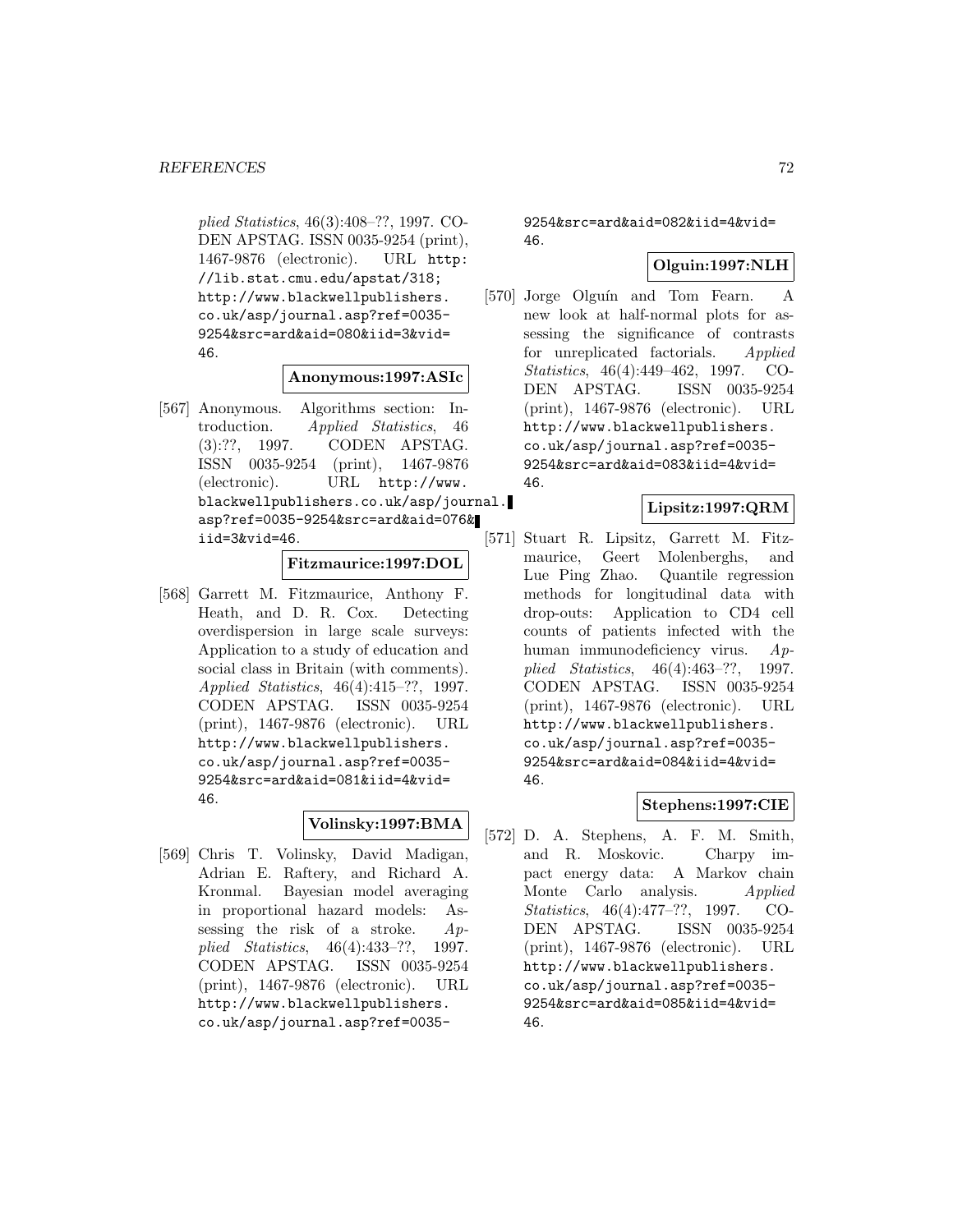# **Taplin:1997:SAP**

[573] Ross H. Taplin. The statistical analysis of preference data. Applied Statistics, 46(4):493–512, 1997. CO-DEN APSTAG. ISSN 0035-9254 (print), 1467-9876 (electronic). URL http://www.blackwellpublishers. co.uk/asp/journal.asp?ref=0035- 9254&src=ard&aid=086&iid=4&vid= 46.

# **Koval:1997:AVM**

[574] John J. Koval. Algorithm AS 319: Variable metric function minimization.  $Ap$ plied Statistics, 46(4):515–??, 1997. CO-DEN APSTAG. ISSN 0035-9254 (print), 1467-9876 (electronic). URL http: //lib.stat.cmu.edu/apstat/319; http://www.blackwellpublishers. co.uk/asp/journal.asp?ref=0035- 9254&src=ard&aid=088&iid=4&vid= 46.

#### **Garcia-Perez:1997:ADI**

[575] Miguel A. García-Pérez. Algorithm AS 320: Decomposing an integer N into all sets of J positive integer summands by simulation of dynamically varying nested DO loops. Applied Statistics, 46(4):522–533, 1997. CO-DEN APSTAG. ISSN 0035-9254 (print), 1467-9876 (electronic). URL http: //lib.stat.cmu.edu/apstat/320; http://www.blackwellpublishers. co.uk/asp/journal.asp?ref=0035- 9254&src=ard&aid=089&iid=4&vid= 46.

# **Hilton:1997:AEH**

[576] Joan F. Hilton and Lauren Gee. Algorithm AS 321: An exact Hollander bivariate symmetry test. Applied Statistics, 46(4):533–??, 1997. CO-

DEN APSTAG. ISSN 0035-9254 (print), 1467-9876 (electronic). URL http: //lib.stat.cmu.edu/apstat/321; http://www.blackwellpublishers. co.uk/asp/journal.asp?ref=0035- 9254&src=ard&aid=090&iid=4&vid= 46.

# **Gilks:1997:CAR**

[577] W. R. Gilks, R. M. Neal, N. G. Best, and K. K. C. Tan. Corrigendum: Adaptive rejection Metropolis sampling. Applied Statistics, 46(4):541–??, 1997. CODEN APSTAG. ISSN 0035-9254 (print), 1467-9876 (electronic). URL http://www.blackwellpublishers. co.uk/asp/journal.asp?ref=0035- 9254&src=ard&aid=091&iid=4&vid= 46. See [466].

#### **Lindsey:1997:CPM**

[578] J. K. Lindsey. Corrigendum: Parametric multiplicative intensities models fitted to bus motor failure data. Applied Statistics, 46(4):542–??, 1997. CODEN APSTAG. ISSN 0035-9254 (print), 1467-9876 (electronic). URL http://www.blackwellpublishers. co.uk/asp/journal.asp?ref=0035- 9254&src=ard&aid=092&iid=4&vid= 46. See [549].

#### **Anonymous:1997:AIV**

[579] Anonymous. Author index: Vol. 46, 1997. *Applied Statistics*, 46(4):??, 1997.<br>CODEN APSTAG. ISSN 0035-9254 CODEN APSTAG. (print), 1467-9876 (electronic). URL http://www.blackwellpublishers. co.uk/asp/journal.asp?ref=0035- 9254&src=ard&aid=093&iid=4&vid= 46.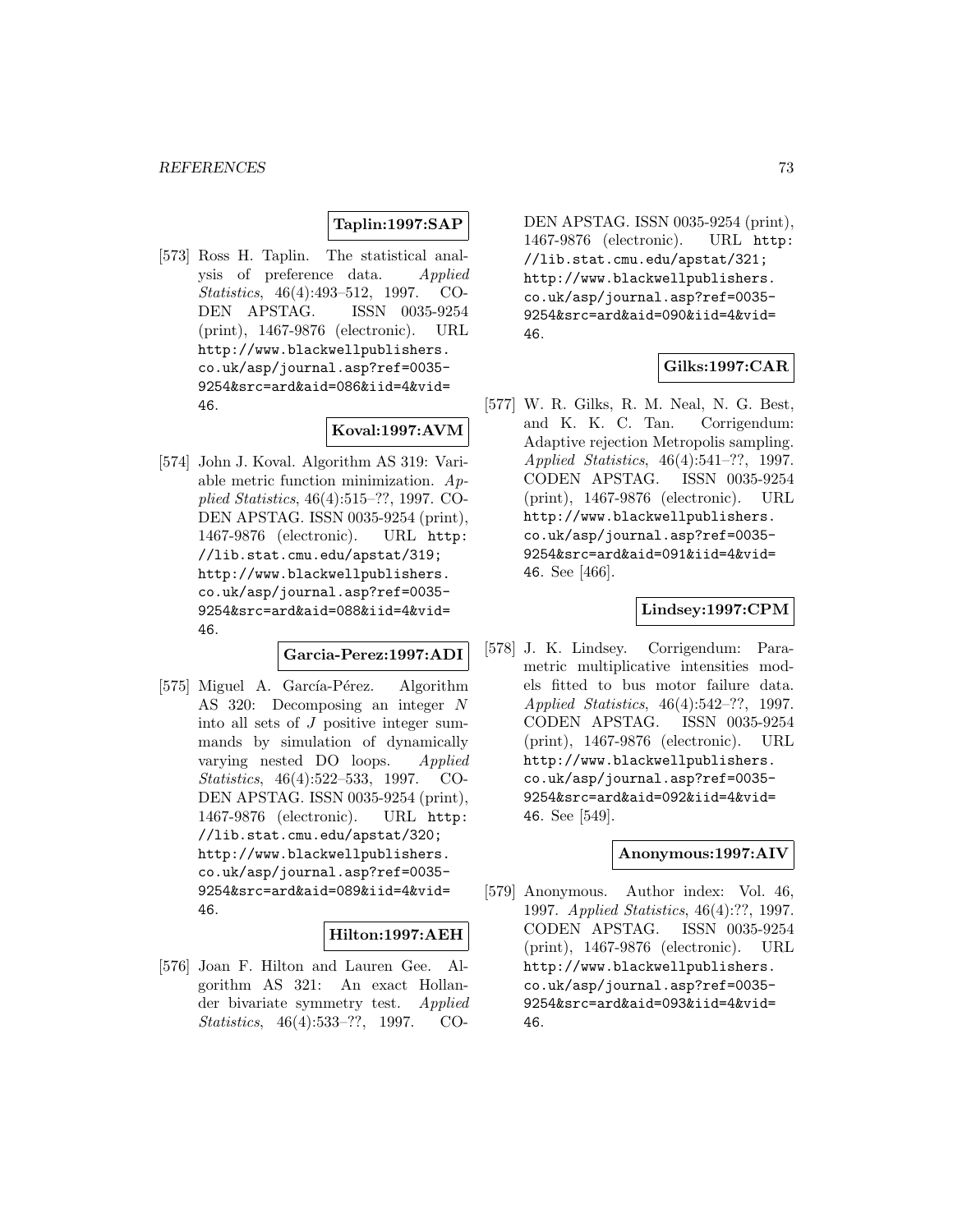#### **Anonymous:1997:AS**

[580] Anonymous. Algorithms section: Introduction. Applied Statistics, 46 (4):??, 1997. CODEN APSTAG. ISSN 0035-9254 (print), 1467-9876 (electronic). URL http://www. blackwellpublishers.co.uk/asp/journ#B& Paul H. Kvam. The binomial failure asp?ref=0035-9254&src=ard&aid=087& iid=4&vid=46.

# **Bartholomew:1998:SUC**

[581] D. J. Bartholomew. Scaling unobservable constructs in social science. Applied Statistics, 47(1):1–??, 1998. CODEN APSTAG. ISSN 0035-9254 (print), 1467-9876 (electronic). URL http://www.blackwellpublishers. co.uk/asp/journal.asp?ref=0035- 9254&src=ard&aid=094&iid=1&vid= 47.

### **Ehrlich:1998:SRA**

[582] Willa K. Ehrlich, Vijayan N. Nair, M. S. Alam, W. H. Chen, and Mark Engel. Software reliability assessment using accelerated testing methods. Applied Statistics, 47(1):15–??, 1998. CODEN APSTAG. ISSN 0035-9254 (print), 1467-9876 (electronic). URL http://www.blackwellpublishers. co.uk/asp/journal.asp?ref=0035- 9254&src=ard&aid=095&iid=1&vid= 47.

# **Aslett:1998:COS**

[583] Robert Aslett, Robert J. Buck, Steven G. Duvall, Jerome Sacks, and William J. Welch. Circuit optimization via sequential computer experiments: Design of an output buffer. Applied Statistics, 47(1):31–??, 1998. CODEN APSTAG. ISSN 0035-9254 (print), 1467-9876 (electronic). URL

http://www.blackwellpublishers. co.uk/asp/journal.asp?ref=0035- 9254&src=ard&aid=096&iid=1&vid= 47.

# **Kvam:1998:BFR**

rate mixture model for common cause failure data from the nuclear industry. Applied Statistics, 47(1):49–??, 1998. CODEN APSTAG. ISSN 0035-9254 (print), 1467-9876 (electronic). URL http://www.blackwellpublishers. co.uk/asp/journal.asp?ref=0035- 9254&src=ard&aid=097&iid=1&vid= 47.

# **Curnow:1998:LGI**

[585] R. N. Curnow, A. P. Morris, and J. C. Whittaker. Locating genes involved in human diseases. Applied Statistics, 47(1):63–??, 1998. CO-DEN APSTAG. ISSN 0035-9254 (print), 1467-9876 (electronic). URL http://www.blackwellpublishers. co.uk/asp/journal.asp?ref=0035- 9254&src=ard&aid=098&iid=1&vid= 47.

# **Ventura:1998:SIE**

[586] V. Ventura, A. C. Davison, and S. J. Boniface. Statistical inference for the effect of magnetic brain stimulation on a motoneurone. Applied Statistics, 47(1):77–??, 1998. CO-DEN APSTAG. ISSN 0035-9254 (print), 1467-9876 (electronic). URL http://www.blackwellpublishers. co.uk/asp/journal.asp?ref=0035- 9254&src=ard&aid=099&iid=1&vid= 47.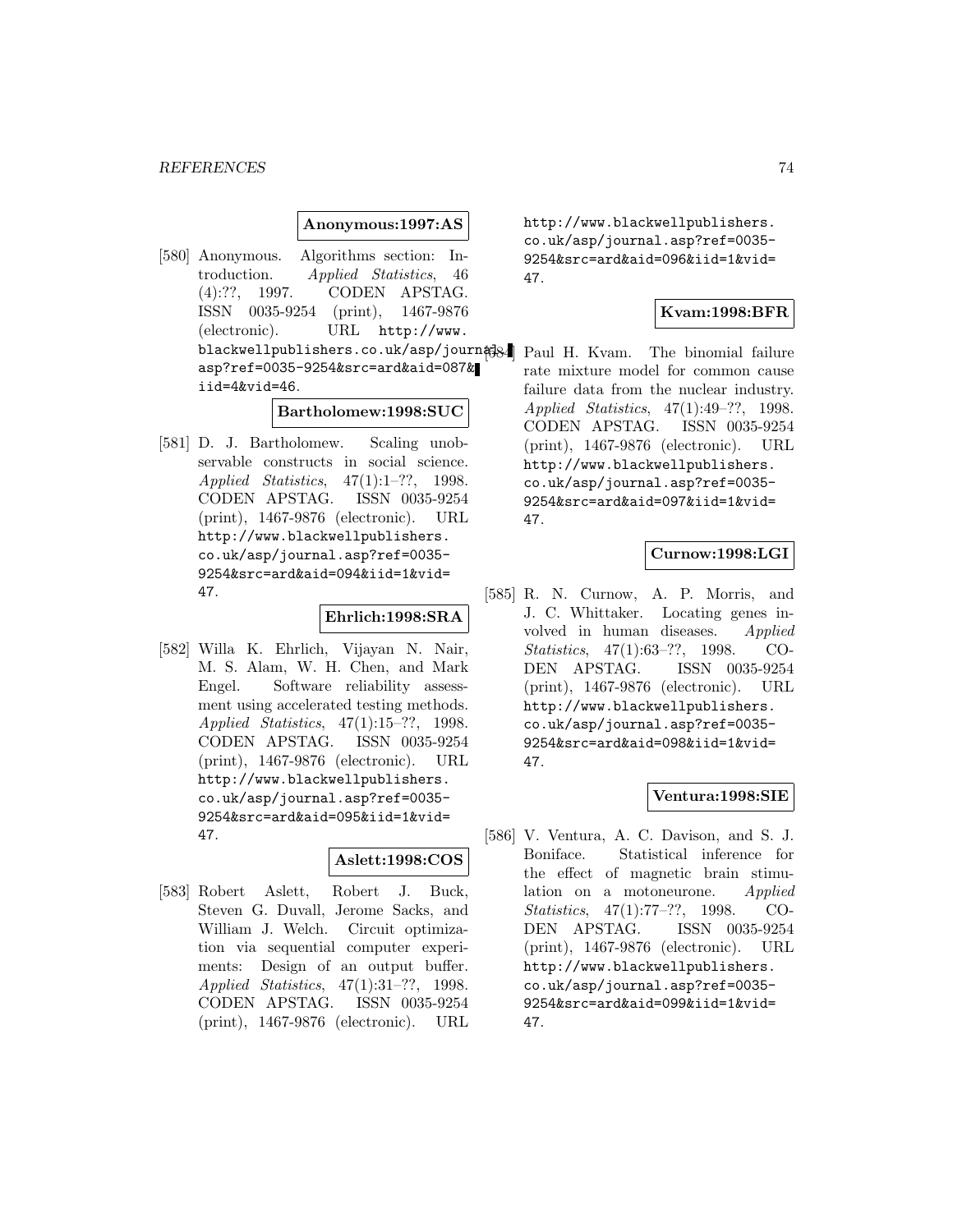# **Donner:1998:SAD**

[587] Allan Donner. Some aspects of the design and analysis of cluster randomization trials. Applied Statistics, 47(1):95–??, 1998. CO-DEN APSTAG. ISSN 0035-9254 (print), 1467-9876 (electronic). URL http://www.blackwellpublishers. co.uk/asp/journal.asp?ref=0035- 9254&src=ard&aid=100&iid=1&vid= 47.

#### **Spiegelhalter:1998:BGM**

[588] David J. Spiegelhalter. Bayesian graphical modelling: A case-study in monitoring health outcomes. Applied Statistics, 47(1):115–??, 1998. CO-DEN APSTAG. ISSN 0035-9254 (print), 1467-9876 (electronic). URL http://www.blackwellpublishers. co.uk/asp/journal.asp?ref=0035- 9254&src=ard&aid=101&iid=1&vid= 47.

#### **Zhou:1998:CAT**

[589] Xiao-Hua Zhou. Comparing accuracies of two screening tests in a twophase study for dementia. Applied Statistics, 47(1):135–??, 1998. CO-DEN APSTAG. ISSN 0035-9254 (print), 1467-9876 (electronic). URL http://www.blackwellpublishers. co.uk/asp/journal.asp?ref=0035- 9254&src=ard&aid=102&iid=1&vid= 47.

### **Lindsey:1998:AHS**

[590] J. K. Lindsey and P. M. E. Altham. Analysis of the human sex ratio by using overdispersion models. Applied Statistics, 47(1):149–??, 1998. CODEN APSTAG. ISSN 0035-9254 (print), 1467-9876 (electronic). URL

http://www.blackwellpublishers. co.uk/asp/journal.asp?ref=0035- 9254&src=ard&aid=103&iid=1&vid= 47.

# **Copas:1998:OGR**

[591] John Copas and Peter Marshall. The offender group reconviction scale: A statistical reconviction score for use by probation officers. Applied Statistics, 47(1):159–??, 1998. CO-DEN APSTAG. ISSN 0035-9254 (print), 1467-9876 (electronic). URL http://www.blackwellpublishers. co.uk/asp/journal.asp?ref=0035- 9254&src=ard&aid=104&iid=1&vid= 47.

# **Hamilton:1998:CNL**

[592] David C. Hamilton and O. Knop. Combining non-linear regressions that have unequal error variances and some parameters in common.  $Ap$ plied Statistics, 47(2):173–185, 1998. CODEN APSTAG. ISSN 0035-9254 (print), 1467-9876 (electronic). URL http://www.blackwellpublishers. co.uk/asp/journal.asp?ref=0035- 9254&src=ard&aid=105&iid=2&vid= 47.

### **Lin:1998:NNL**

[593] T. C. Lin and M. Pourahmadi. Nonparametric and non-linear models and data mining in time series: a casestudy on the Canadian lynx data.  $Ap$ plied Statistics, 47(2):187–201, 1998. CODEN APSTAG. ISSN 0035-9254 (print), 1467-9876 (electronic). URL http://www.blackwellpublishers. co.uk/asp/journal.asp?ref=0035- 9254&src=ard&aid=106&iid=2&vid= 47.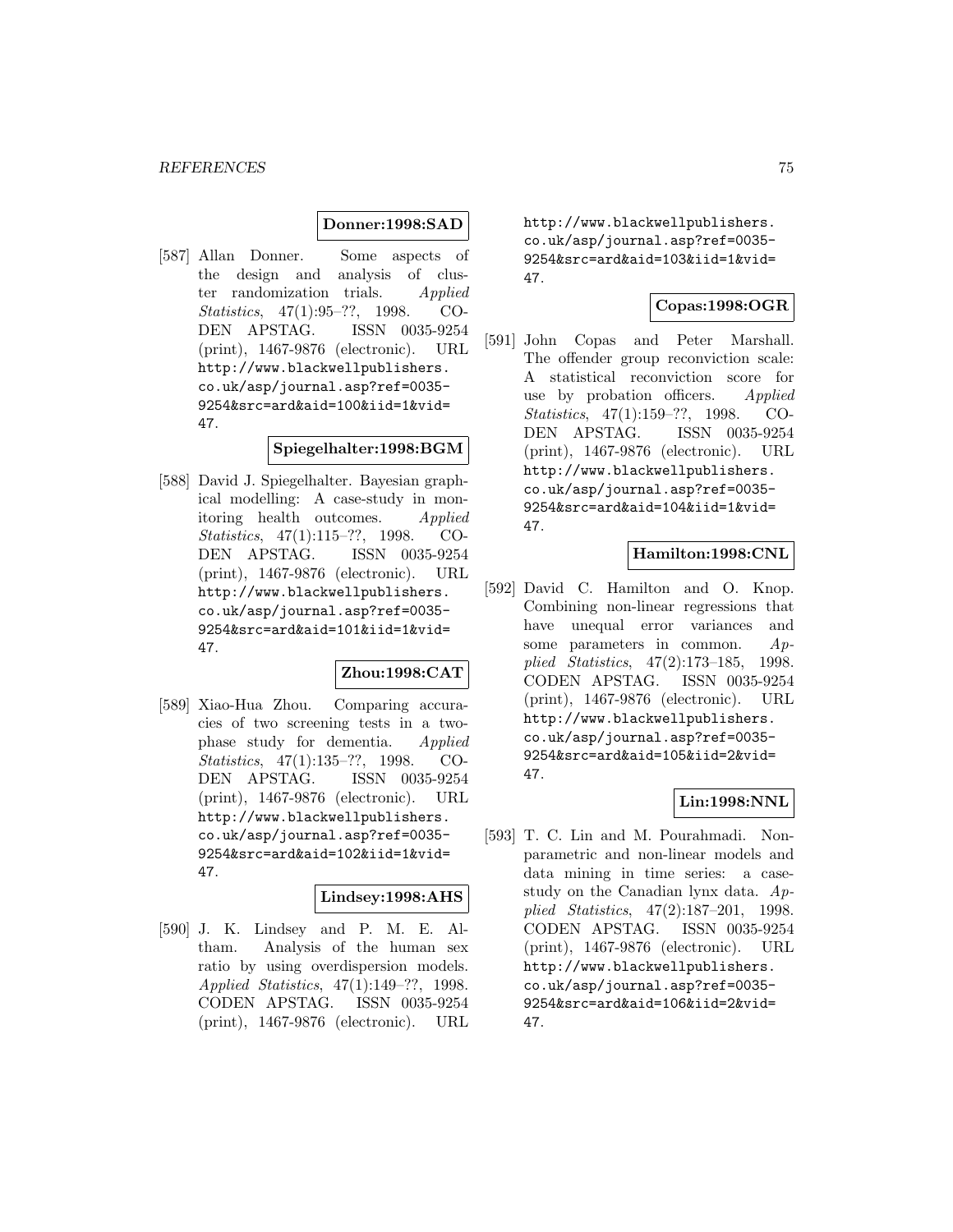#### **Steiner:1998:GDE**

[594] Stefan H. Steiner. Grouped data exponentially weighted moving average control charts. Applied Statistics, 47(2):203–??, 1998. CO-DEN APSTAG. ISSN 0035-9254 (print), 1467-9876 (electronic). URL http://www.blackwellpublishers. co.uk/asp/journal.asp?ref=0035- 9254&src=ard&aid=107&iid=2&vid= 47.

#### **Longford:1998:CDT**

[595] N. T. Longford. Count data and treatment heterogeneity in  $2 \times 2$ <br>crossover trials. Applied Statiscrossover tics, 47(2):217–??, 1998. CO-DEN APSTAG. ISSN 0035-9254 (print), 1467-9876 (electronic). URL http://www.blackwellpublishers. co.uk/asp/journal.asp?ref=0035- 9254&src=ard&aid=108&iid=2&vid= 47.

#### **Faraway:1998:TSF**

[596] Julian Faraway and Chris Chatfield. Time series forecasting with neural networks: A comparative study using the airline data. Applied Statistics, 47(2):231–??, 1998. CO-DEN APSTAG. ISSN 0035-9254 (print), 1467-9876 (electronic). URL http://www.blackwellpublishers. co.uk/asp/journal.asp?ref=0035- 9254&src=ard&aid=109&iid=2&vid= 47.

#### **Ekholm:1998:MCO**

[597] Anders Ekholm and Chris Skinner. The muscatine children's obesity data reanalysed using pattern mixture models. Applied Statistics, 47(2):251–??, 1998. CODEN APSTAG. ISSN 0035-9254

(print), 1467-9876 (electronic). URL http://www.blackwellpublishers. co.uk/asp/journal.asp?ref=0035- 9254&src=ard&aid=110&iid=2&vid= 47.

#### **Ridout:1998:MMM**

[598] Martin S. Ridout, Malcolm J. Faddy, Graeme Jones, and Colin A. M. Campbell. Markov models of mite movements. Applied Statistics, 47(2):265–??, 1998. CODEN APSTAG. ISSN 0035-9254 (print), 1467-9876 (electronic). URL http://www.blackwellpublishers. co.uk/asp/journal.asp?ref=0035- 9254&src=ard&aid=111&iid=2&vid= 47.

# **Dellaportas:1998:BCN**

[599] Petros Dellaportas. Bayesian classification of Neolithic tools. Applied Statistics, 47(2):279–??, 1998. CO-DEN APSTAG. ISSN 0035-9254 (print), 1467-9876 (electronic). URL http://www.blackwellpublishers. co.uk/asp/journal.asp?ref=0035- 9254&src=ard&aid=112&iid=2&vid= 47. See corrigendum [619].

# **Diggle:1998:MBG**

[600] P. J. Diggle, J. A. Tawn, and R. A. Moyeed. Model-based geostatistics. Applied Statistics, 47(3):299–350, 1998. CODEN APSTAG. ISSN 0035-9254 (print), 1467-9876 (electronic). URL http://www.blackwellpublishers. co.uk/asp/journal.asp?ref=0035- 9254&src=ard&aid=113&iid=3&vid= 47. With discussion and a reply by the authors.

#### **Maritz:1998:EGC**

[601] J. S. Maritz, C. J. Lombard, and C. H. Morrell. Exact group compar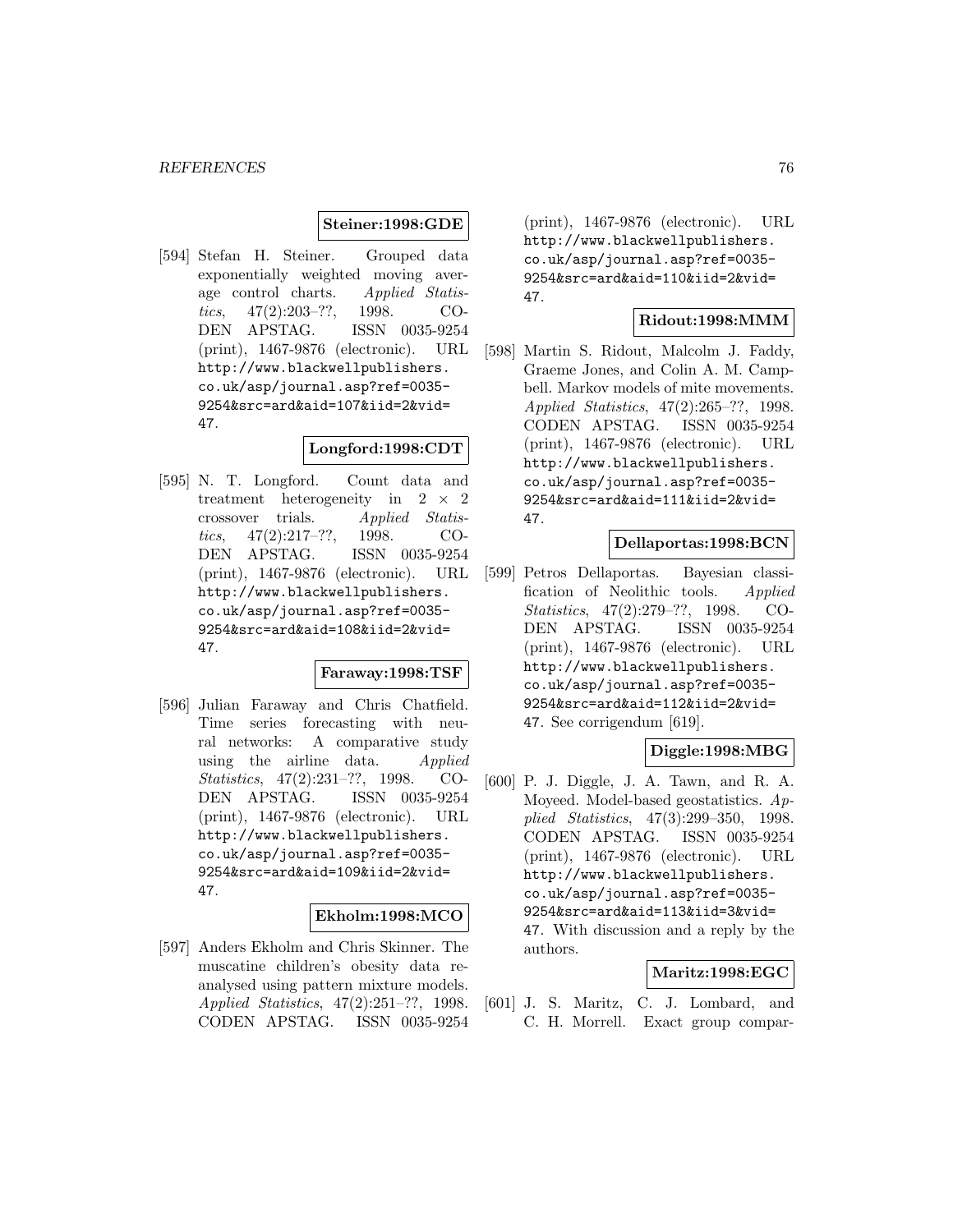isons using irregular longitudinal data. Applied Statistics, 47(3):351–??, 1998. CODEN APSTAG. ISSN 0035-9254 (print), 1467-9876 (electronic). URL http://www.blackwellpublishers. co.uk/asp/journal.asp?ref=0035- 9254&src=ard&aid=114&iid=3&vid= 47.

# **Hurn:1998:CFM**

[602] M. Hurn. Confocal fluorescence microscopy of leaf cells: An application of Bayesian image analysis. Applied Statistics, 47(3):361–??, 1998. CODEN APSTAG. ISSN 0035-9254 (print), 1467-9876 (electronic). URL http://www.blackwellpublishers. co.uk/asp/journal.asp?ref=0035- 9254&src=ard&aid=115&iid=3&vid= 47.

# **Lewis:1998:CDP**

[603] S. M. Lewis and K. G. Russell. Crossover designs in the presence of carry-over effects from two factors. Applied Statistics, 47(3):379–??, 1998. CO-DEN APSTAG. ISSN 0035-9254 (print), 1467-9876 (electronic). URL http://www.blackwellpublishers. co.uk/asp/journal.asp?ref=0035- 9254&src=ard&aid=116&iid=3&vid= 47.

# **Thompson:1998:FMM**

[604] T. J. Thompson, P. J. Smith, and J. P. Boyle. Finite mixture models with concomitant information: Assessing diagnostic criteria for diabetes.  $Ap$ plied Statistics, 47(3):393–??, 1998. CO-DEN APSTAG. ISSN 0035-9254 (print), 1467-9876 (electronic).

# **Bruun:1998:CAE**

[605] J. T. Bruun and J. A. Tawn. Comparison of approaches for estimating the probability of coastal flooding. Applied Statistics, 47(3):405–??, 1998. CODEN APSTAG. ISSN 0035-9254 (print), 1467-9876 (electronic). URL http://www.blackwellpublishers. co.uk/asp/journal.asp?ref=0035- 9254&src=ard&aid=118&iid=3&vid= 47.

# **Troxel:1998:ALD**

[606] A. B. Troxel, D. P. Harrington, and S. R. Lipsitz. Analysis of longitudinal data with non-ignorable nonmonotone missing values. Applied Statistics, 47(3):425–??, 1998. CO-DEN APSTAG. ISSN 0035-9254 (print), 1467-9876 (electronic). URL http://www.blackwellpublishers. co.uk/asp/journal.asp?ref=0035- 9254&src=ard&aid=119&iid=3&vid= 47.

# **Best:1998:NAO**

[607] B. J. Best and J. C. W. Rayner. Nonparametric analysis of ordinal categorical response data with factorial structure. Applied Statistics, 47(3):439–??, 1998. CO-DEN APSTAG. ISSN 0035-9254 (print), 1467-9876 (electronic). URL http://www.blackwellpublishers. co.uk/asp/journal.asp?ref=0035- 9254&src=ard&aid=120&iid=3&vid= 47.

#### **Bissell:1998:LEH**

[608] A. F. Bissell. Letters to the Editors: Half-normal plots for unreplicated factorials. Applied Statistics, 47(3):447, 1998. CODEN APSTAG. ISSN 0035-9254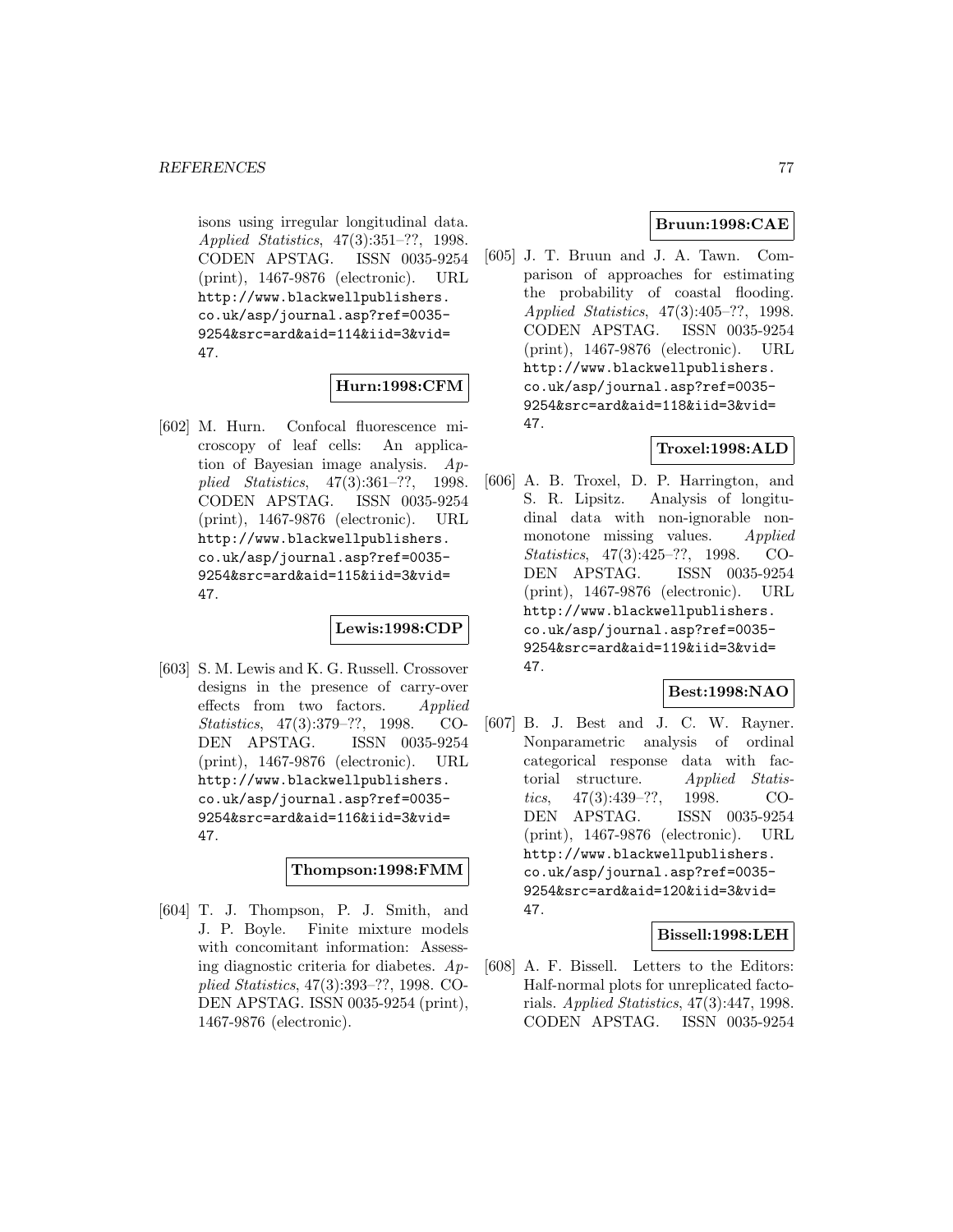(print), 1467-9876 (electronic). URL http://www.blackwellpublishers. co.uk/asp/journal.asp?ref=0035- 9254&src=ard&aid=121&iid=3&vid= 47.

# **Nelder:1998:LEI**

[609] J. A. Nelder. Letters to the Editors: The importance of marginality rules. Applied Statistics, 47(3):447–448, 1998. CODEN APSTAG. ISSN 0035-9254 (print), 1467-9876 (electronic). URL http://www.blackwellpublishers. co.uk/asp/journal.asp?ref=0035- 9254&src=ard&aid=122&iid=3&vid= 47.

# **Angelis:1998:BPA**

[610] D. De Angelis, W. R. Gilks, and N. E. Day. Bayesian projection of the acquired immune deficiency syndrome epidemic (with discussion). Applied Statistics, 47(4):449–??, 1998. CODEN APSTAG. ISSN 0035-9254 (print), 1467-9876 (electronic). URL http://www.blackwellpublishers. co.uk/asp/journal.asp?ref=0035- 9254&src=ard&aid=123&iid=4&vid= 47.

# **Pawitan:1998:MIP**

[611] Y. Pawitan. Mixed inverse problems arising in the estimation of calibration factors in positron emission tomography. Applied Statistics, 47(4):499–??, 1998. CODEN APSTAG. ISSN 0035-9254 (print), 1467-9876 (electronic). URL http://www.blackwellpublishers. co.uk/asp/journal.asp?ref=0035- 9254&src=ard&aid=124&iid=4&vid= 47.

# **Dittrich:1998:MES**

[612] R. Dittrich, R. Hatzinger, and W. Katzenbeisser. Modelling the effect of subject-specific covariates in paired comparison studies with an application to university rankings. Applied Statistics, 47(4):511–??, 1998. CO-DEN APSTAG. ISSN 0035-9254 (print), 1467-9876 (electronic). URL http://www.blackwellpublishers. co.uk/asp/journal.asp?ref=0035- 9254&src=ard&aid=125&iid=4&vid= 47. See corrigendum [662].

# **Mertens:1998:EPC**

[613] B. J. A. Mertens. Exact principal component influence measures applied to the analysis of spectroscopic data on rice. Applied Statistics, 47(4):527–??, 1998. CODEN APSTAG. ISSN 0035-9254 (print), 1467-9876 (electronic). URL http://www.blackwellpublishers. co.uk/asp/journal.asp?ref=0035- 9254&src=ard&aid=126&iid=4&vid= 47.

### **Christen:1998:SSR**

[614] J. A. Christen and C. E. Buck. Sample selection in radiocarbon dating. Applied Statistics, 47(4):543–??, 1998. CODEN APSTAG. ISSN 0035-9254 (print), 1467-9876 (electronic). URL http://www.blackwellpublishers. co.uk/asp/journal.asp?ref=0035- 9254&src=ard&aid=127&iid=4&vid= 47.

# **Kelsall:1998:SVR**

[615] J. E. Kelsall and P. J. Diggle. Spatial variation in risk of disease: A nonparametric binary regression approach. Applied Statistics, 47(4):559–??, 1998. CODEN APSTAG. ISSN 0035-9254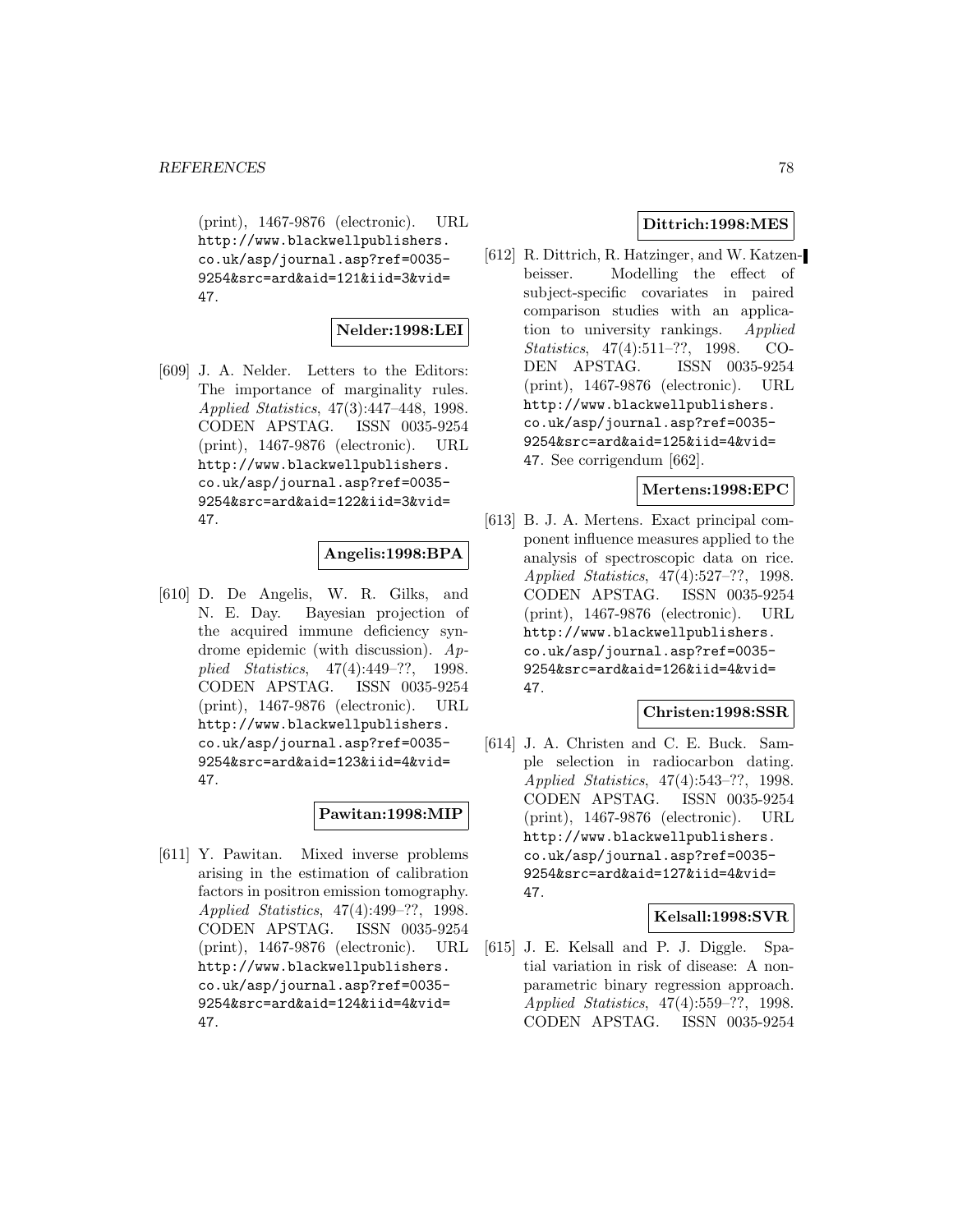(print), 1467-9876 (electronic). URL http://www.blackwellpublishers. co.uk/asp/journal.asp?ref=0035- 9254&src=ard&aid=128&iid=4&vid= 47.

#### **Vounatsou:1998:BAT**

[616] P. Vounatsou, T. Smith, and A. F. M. Smith. Bayesian analysis of twocomponent mixture distributions applied to estimating malaria attributable fractions. Applied Statistics, 47 (4):575–??, 1998. CODEN AP-STAG. ISSN 0035-9254 (print), 1467-9876 (electronic). URL http: //www.blackwellpublishers.co.uk/ asp/journal.asp?ref=0035-9254&src= ard&aid=129&iid=4&vid=47.

# **Bray:1998:AMC**

[617] I. Bray and D. E. Wright. Application of Markov chain Monte Carlo methods to modelling birth prevalence of Down syndrome. Applied Statistics, 47(4):589–??, 1998. CO-DEN APSTAG. ISSN 0035-9254 (print), 1467-9876 (electronic). URL http://www.blackwellpublishers. co.uk/asp/journal.asp?ref=0035- 9254&src=ard&aid=130&iid=4&vid= 47.

# **Hadgu:1998:BAL**

[618] A. Hadgu and Y. Qu. A biomedical application of latent class models with random effects. Applied Statistics, 47(4):603–??, 1998. CO-DEN APSTAG. ISSN 0035-9254 (print), 1467-9876 (electronic). URL http://www.blackwellpublishers. co.uk/asp/journal.asp?ref=0035- 9254&src=ard&aid=131&iid=4&vid= 47.

# **Dellaportas:1998:CBC**

[619] Patros Dellaportas. Corrigendum: Bayesian classification of Neolithic tools. Applied Statistics, 47(4):620–??, 1998. CODEN APSTAG. ISSN 0035-9254 (print), 1467-9876 (electronic). URL http://www.blackwellpublishers. co.uk/asp/journal.asp?ref=0035- 9254&src=ard&aid=133&iid=4&vid= 47. See [599].

# **Anonymous:1998:CV**

[620] Anonymous. Contents of volume 47, 1998. Applied Statistics, 47(4):??, 1998. CODEN APSTAG. ISSN 0035-9254 (print), 1467-9876 (electronic). URL http://www.blackwellpublishers. co.uk/asp/journal.asp?ref=0035- 9254&src=ard&aid=134&iid=4&vid= 47.

### **Anonymous:1998:IV**

[621] Anonymous. Index to Volume 47, 1998. Applied Statistics, 47(4):??, 1998. CODEN APSTAG. ISSN 0035-9254 (print), 1467-9876 (electronic). URL http://www.blackwellpublishers. co.uk/asp/journal.asp?ref=0035- 9254&src=ard&aid=132&iid=4&vid= 47.

# **Allum:1999:EBE**

[622] G. T. Allum, R. G. Aykroyd, and J. G. B. Haigh. Empirical Bayes estimation for archaeological stratigraphy. Applied Statistics, 48(1):1–??, 1999. CODEN APSTAG. ISSN 0035-9254 (print), 1467-9876 (electronic). URL http://www.blackwellpublishers. co.uk/asp/journal.asp?ref=0035- 9254&src=ard&aid=135&iid=1&vid= 48.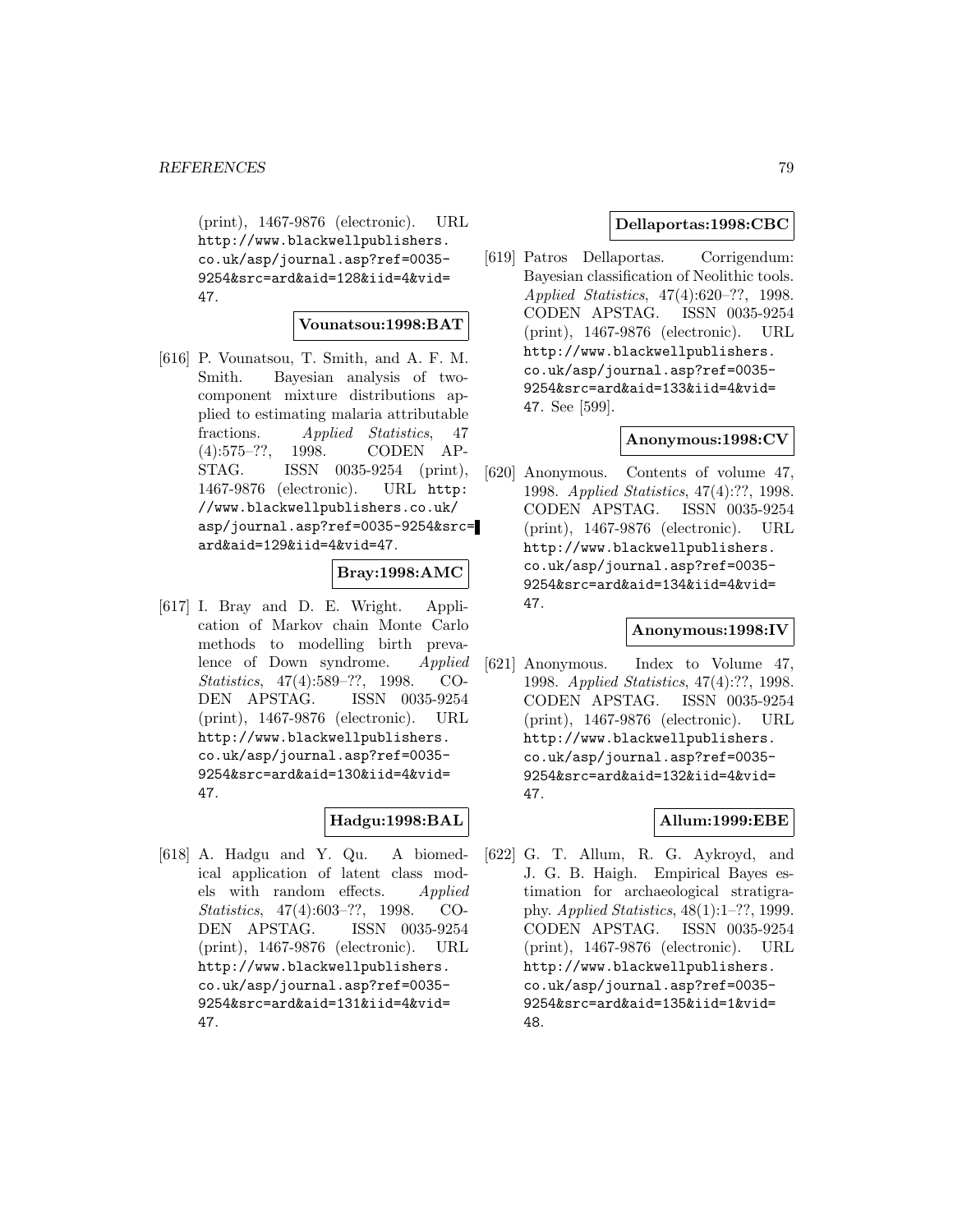### **Hughes:1999:NHH**

[623] J. P. Hughes, P. Guttorp, and S. P. Charles. A non-homogeneous hidden Markov model for precipitation occurrence. Applied Statistics, 48(1):15–30, 1999. CODEN APSTAG. ISSN 0035-9254 (print), 1467-9876 (electronic). URL http: //www.blackwellpublishers.co.uk/ asp/journal.asp?ref=0035-9254&src= ard&aid=136&iid=1&vid=48.

### **Faddy:1999:SMI**

[624] M. J. Faddy and J. S. Fenlon. Stochastic modelling of the invasion process of nematodes in fly larvae. Applied Statistics, 48(1):31–??, 1999. CO-DEN APSTAG. ISSN 0035-9254 (print), 1467-9876 (electronic). URL http://www.blackwellpublishers. co.uk/asp/journal.asp?ref=0035- 9254&src=ard&aid=137&iid=1&vid= 48.

### **Oman:1999:CTM**

[625] S. D. Oman, N. Meir, and N. Halm. Comparing two measures of creatinine clearance: An application of errorsin-variables and bootstrap techniques. Applied Statistics, 48(1):39–??, 1999. CODEN APSTAG. ISSN 0035-9254 (print), 1467-9876 (electronic). URL http://www.blackwellpublishers. co.uk/asp/journal.asp?ref=0035- 9254&src=ard&aid=138&iid=1&vid= 48.

# **Avery:1999:FMC**

[626] P. J. Avery and D. A. Henderson. Fitting Markov chain models to discrete state series such as DNA sequences. Applied Statistics, 48(1):53–??, 1999. CODEN APSTAG. ISSN 0035-9254

(print), 1467-9876 (electronic). URL http://www.blackwellpublishers. co.uk/asp/journal.asp?ref=0035- 9254&src=ard&aid=139&iid=1&vid= 48.

# **Rosenbaum:1999:UQA**

[627] P. R. Rosenbaum. Using quantile averages in matched observational studies. Applied Statistics, 48(1):63–??, 1999. CODEN APSTAG. ISSN 0035-9254 (print), 1467-9876 (electronic). URL http://www.blackwellpublishers. co.uk/asp/journal.asp?ref=0035- 9254&src=ard&aid=140&iid=1&vid= 48.

#### **Weller:1999:PRS**

[628] E. A. Weller, E. J. Feuer, C. M. Frey, and M. N. Wesley. Parametric relative survival regression using generalized linear models with application to Hodgkin's lymphoma. Applied Statistics, 48(1):79–??, 1999. CO-DEN APSTAG. ISSN 0035-9254 (print), 1467-9876 (electronic). URL http://www.blackwellpublishers. co.uk/asp/journal.asp?ref=0035- 9254&src=ard&aid=141&iid=1&vid= 48.

### **Gilmour:1999:CPF**

[629] S. G. Gilmour and T. J. Ringrose. Controlling processes in food technology by simplifying the canonical form of fitted response surfaces.  $Ap$ plied Statistics, 48(1):91–101, 1999. CODEN APSTAG. ISSN 0035-9254 (print), 1467-9876 (electronic). URL http://www.blackwellpublishers. co.uk/asp/journal.asp?ref=0035- 9254&src=ard&aid=142&iid=1&vid= 48.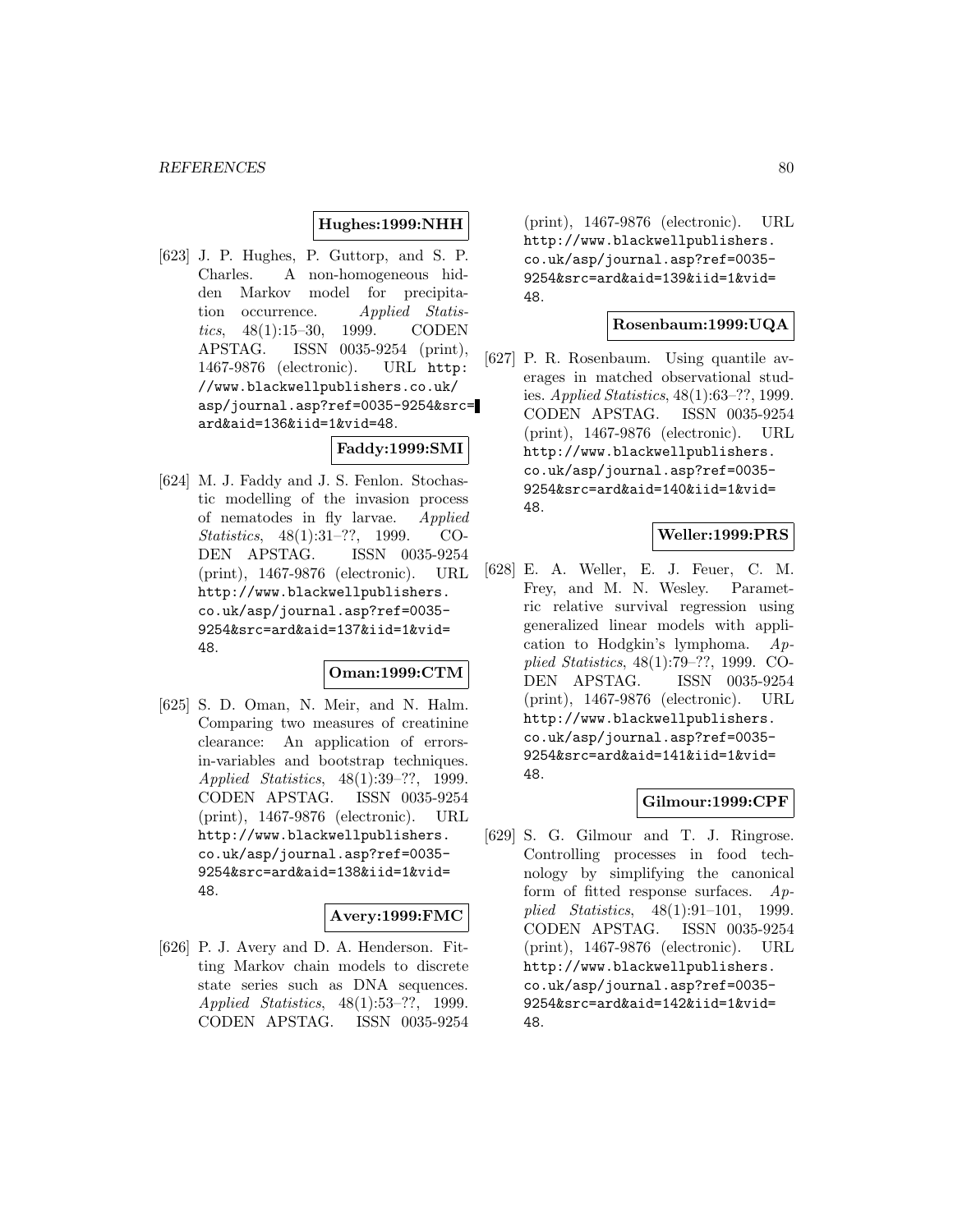# **Liu:1999:IHI**

[630] X. Liu, C. Waternaux, and E. Petkova. Influence of human immunodeficiency virus infection on neurological impairment: An analysis of longitudinal binary data with informative drop-out. Applied Statistics, 48(1):103–??, 1999. CODEN APSTAG. ISSN 0035-9254 (print), 1467-9876 (electronic). URL http://www.blackwellpublishers. co.uk/asp/journal.asp?ref=0035- 9254&src=ard&aid=143&iid=1&vid= 48.

# **Raab:1999:ISB**

[631] G. M. Raab and C. A. Donnelly. Information on sexual behaviour when some data are missing. Applied Statistics, 48(2):117–??, 1999. CO-DEN APSTAG. ISSN 0035-9254 (print), 1467-9876 (electronic). URL http://www.blackwellpublishers. co.uk/asp/journal.asp?ref=0035- 9254&src=ard&aid=144&iid=2&vid= 48.

# **Dixon:1999:ENS**

[632] Mark J. Dixon and Jonathan A. Tawn. The effect of non-stationarity on extreme sea-level estimation. Applied Statistics, 48(2):135–151, 1999. CO-DEN APSTAG. ISSN 0035-9254 (print), 1467-9876 (electronic). URL http://www.blackwellpublishers. co.uk/asp/journal.asp?ref=0035- 9254&src=ard&aid=145&iid=2&vid= 48.

**GuttierrezToscano:1999:UCC**

[633] P. Guttiérrez Toscano and F. H. C. Marriott. Unsupervised classification of chemical compounds. Applied Statistics, 48(2):153–163, 1999.

CODEN APSTAG. ISSN 0035-9254 (print), 1467-9876 (electronic). URL http://www.blackwellpublishers. co.uk/asp/journal.asp?ref=0035- 9254&src=ard&aid=146&iid=2&vid= 48.

# **Copas:1999:ERS**

[634] John Copas. The effectiveness of risk scores: The logit rank plot.  $Ap$ plied Statistics, 48(2):165–??, 1999. CODEN APSTAG. ISSN 0035-9254 (print), 1467-9876 (electronic). URL http://www.blackwellpublishers. co.uk/asp/journal.asp?ref=0035- 9254&src=ard&aid=147&iid=2&vid= 48.

# **Ridout:1999:MVB**

[635] Martin S. Ridout, Byron J. T. Morgan, and David R. Taylor. Modelling variability in the branching structure of strawberry inflorescences. Applied Statistics, 48(2):185–??, 1999. CODEN APSTAG. ISSN 0035-9254 (print), 1467-9876 (electronic). URL http://www.blackwellpublishers. co.uk/asp/journal.asp?ref=0035- 9254&src=ard&aid=148&iid=2&vid= 48.

# **Webb:1999:BFA**

[636] Andrew R. Webb and Philip N. Garner. A basis function approach to position estimation using microwave arrays. Applied Statistics, 48(2):197–??, 1999. CODEN APSTAG. ISSN 0035-9254 (print), 1467-9876 (electronic). URL http://www.blackwellpublishers. co.uk/asp/journal.asp?ref=0035- 9254&src=ard&aid=149&iid=2&vid= 48.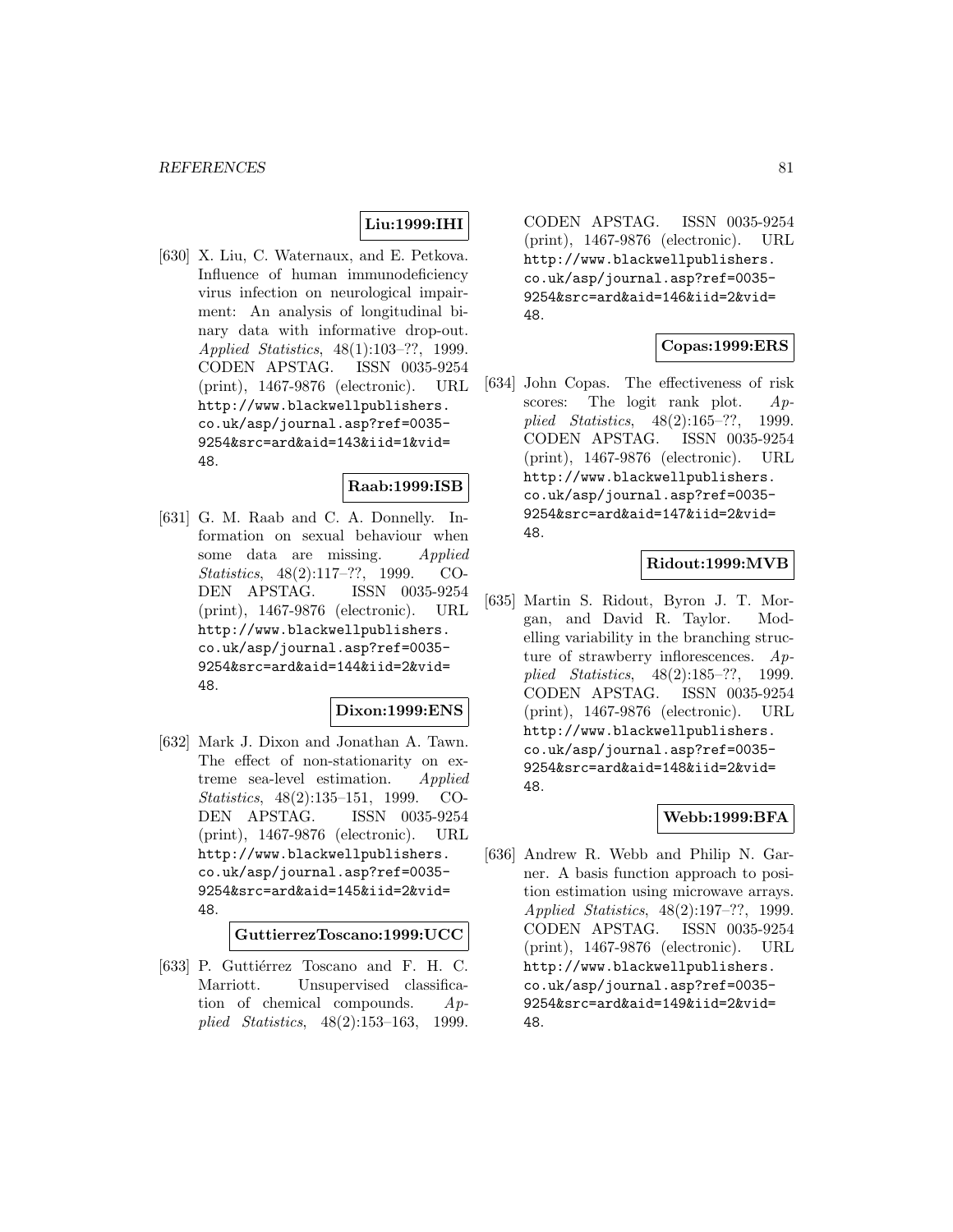#### **Souza:1999:STA**

[637] K. M. A. de Souza, J. T. Kent, and K. V. Mardia. Stochastic templates for aquaculture images and a parallel pattern detector. Applied Statistics, 48(2):211–??, 1999. CO-DEN APSTAG. ISSN 0035-9254 (print), 1467-9876 (electronic). URL http://www.blackwellpublishers. co.uk/asp/journal.asp?ref=0035- 9254&src=ard&aid=150&iid=2&vid= 48.

#### **Faddy:1999:MAD**

[638] M. F. Faddy and M. C. Jones. Modelling and analysis of data that exhibit temporal decay. Applied Statistics, 48(2):229–??, 1999. CO-DEN APSTAG. ISSN 0035-9254 (print), 1467-9876 (electronic). URL http://www.blackwellpublishers. co.uk/asp/journal.asp?ref=0035- 9254&src=ard&aid=151&iid=2&vid= 48.

# **Stanghellini:1999:DVC**

[639] E. Stanghellini, K. J. McConway, and D. J. Hand. A discrete variable chain graph for applicants for credit.  $Ap$ plied Statistics, 48(2):239–??, 1999. CODEN APSTAG. ISSN 0035-9254 (print), 1467-9876 (electronic). URL http://www.blackwellpublishers. co.uk/asp/journal.asp?ref=0035- 9254&src=ard&aid=152&iid=2&vid= 48.

#### **Langford:1999:MMG**

[640] Ian H. Langford, Alistair H. Leyland, Jon Rasbash, and Harvey Goldstein. Multilevel modelling of the geographical distributions of diseases. Applied Statistics, 48(2):253–??, 1999.

CODEN APSTAG. ISSN 0035-9254 (print), 1467-9876 (electronic). URL http://www.blackwellpublishers. co.uk/asp/journal.asp?ref=0035- 9254&src=ard&aid=153&iid=2&vid= 48.

# **Verbyla:1999:ADE**

[641] Ar˜unas P. Verbyla, Brian R. Cullis, Michael G. Kenward, and Sue J. Welham. The analysis of designed experiments and longitudinal data by using smoothing splines (with discussion). Applied Statistics, 48(3):269–311, 1999. CODEN APSTAG. ISSN 0035-9254 (print), 1467-9876 (electronic). URL http://www.blackwellpublishers. co.uk/asp/journal.asp?ref=0035- 9254&src=ard&aid=154&iid=3&vid= 48.

# **Sauerbrei:1999:URM**

[642] Willi Sauerbrei. The use of resampling methods to simplify regression models in medical statistics. Applied Statistics, 48(3):313–??, 1999. CODEN APSTAG. ISSN 0035-9254 (print), 1467-9876 (electronic). URL http://www.blackwellpublishers. co.uk/asp/journal.asp?ref=0035- 9254&src=ard&aid=155&iid=3&vid= 48.

# **Kelsall:1999:FDL**

[643] Julia E. Kelsall, Scott L. Zeger, and Jonathan M. Samet. Frequency domain log-linear models; air pollution and mortality. Applied Statistics, 48(3):331–??, 1999. CO-DEN APSTAG. ISSN 0035-9254 (print), 1467-9876 (electronic). URL http://www.blackwellpublishers. co.uk/asp/journal.asp?ref=0035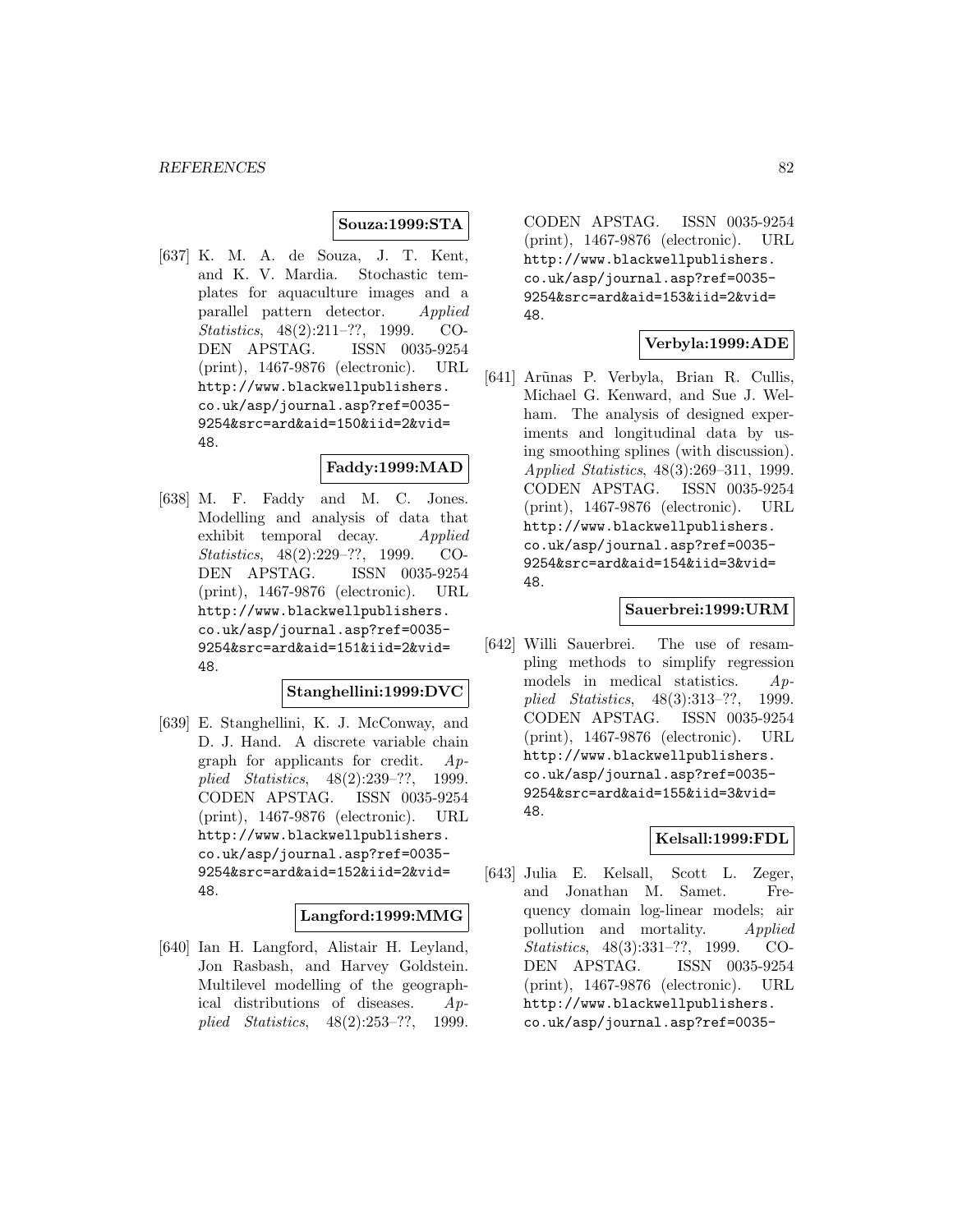9254&src=ard&aid=156&iid=3&vid= 48.

**Sanso:1999:VRD**

[644] Bruno Sansó and Lelys Guenni. Venezuelan rainfall data analysed by using a Bayesian space-time model. Applied Statistics, 48(3):345–??, 1999. CODEN APSTAG. ISSN 0035-9254 (print), 1467-9876 (electronic). URL http://www.blackwellpublishers. co.uk/asp/journal.asp?ref=0035- 9254&src=ard&aid=157&iid=3&vid= 48.

# **Verbeke:1999:EDE**

[645] Geert Verbeke and Emmanuel Lesaffre. The effect of drop-out on the efficiency of longitudinal experiments. Applied Statistics, 48(3):363–??, 1999. CODEN APSTAG. ISSN 0035-9254 (print), 1467-9876 (electronic). URL http://www.blackwellpublishers. co.uk/asp/journal.asp?ref=0035- 9254&src=ard&aid=158&iid=3&vid= 48.

# **Glickman:1999:PEL**

[646] Mark E. Glickman. Parameter Estimation in Large Dynamic Paired Comparison Experiments. Applied Statistics, 48(3):377–394, 1999. CO-DEN APSTAG. ISSN 0035-9254 (print), 1467-9876 (electronic). URL http://www.blackwellpublishers. co.uk/asp/journal.asp?ref=0035- 9254&src=ard&aid=159&iid=3&vid= 48.

# **Durham:1999:CTS**

[647] L. Kathryn Durham, M. Elizabeth Halloran, Ira M. Longini, Jr., and Amita K. Manatunga. Comparison of two smoothing methods for exploring waning vaccine effects. Applied Statistics, 48(3):395–??, 1999. CODEN APSTAG. ISSN 0035-9254 (print), 1467-9876 (electronic). URL http://www.blackwellpublishers. co.uk/asp/journal.asp?ref=0035- 9254&src=ard&aid=160&iid=3&vid= 48.

# **Lambert:1999:AFR**

[648] Phillipe Lambert and J. K. Lindsey. Analysing financial returns by using regression models based on nonsymmetric stable distributions.  $Ap$ plied Statistics, 48(3):409–??, 1999. CODEN APSTAG. ISSN 0035-9254 (print), 1467-9876 (electronic). URL http://www.blackwellpublishers. co.uk/asp/journal.asp?ref=0035- 9254&src=ard&aid=161&iid=3&vid= 48.

# **Hadgu:1999:A**

[649] A. Hadgu and Y. Qu. Acknowledgement. Applied Statistics, 48(3):425, 1999. CODEN APSTAG. ISSN 0035-9254 (print), 1467-9876 (electronic). URL http://www.blackwellpublishers. co.uk/asp/journal.asp?ref=0035- 9254&src=ard&aid=162&iid=3&vid= 48.

# **Avery:1999:DCS**

[650] P. J. Avery and D. A. Henderson. Detecting a changed segment in DNA sequences. Applied Statistics, 48(4):53–61, 1999. CO-DEN APSTAG. ISSN 0035-9254 (print), 1467-9876 (electronic). URL http://www.blackwellpublishers. co.uk/asp/journal.asp?ref=0035- 9254&src=ard&aid=167&iid=4&vid= 48.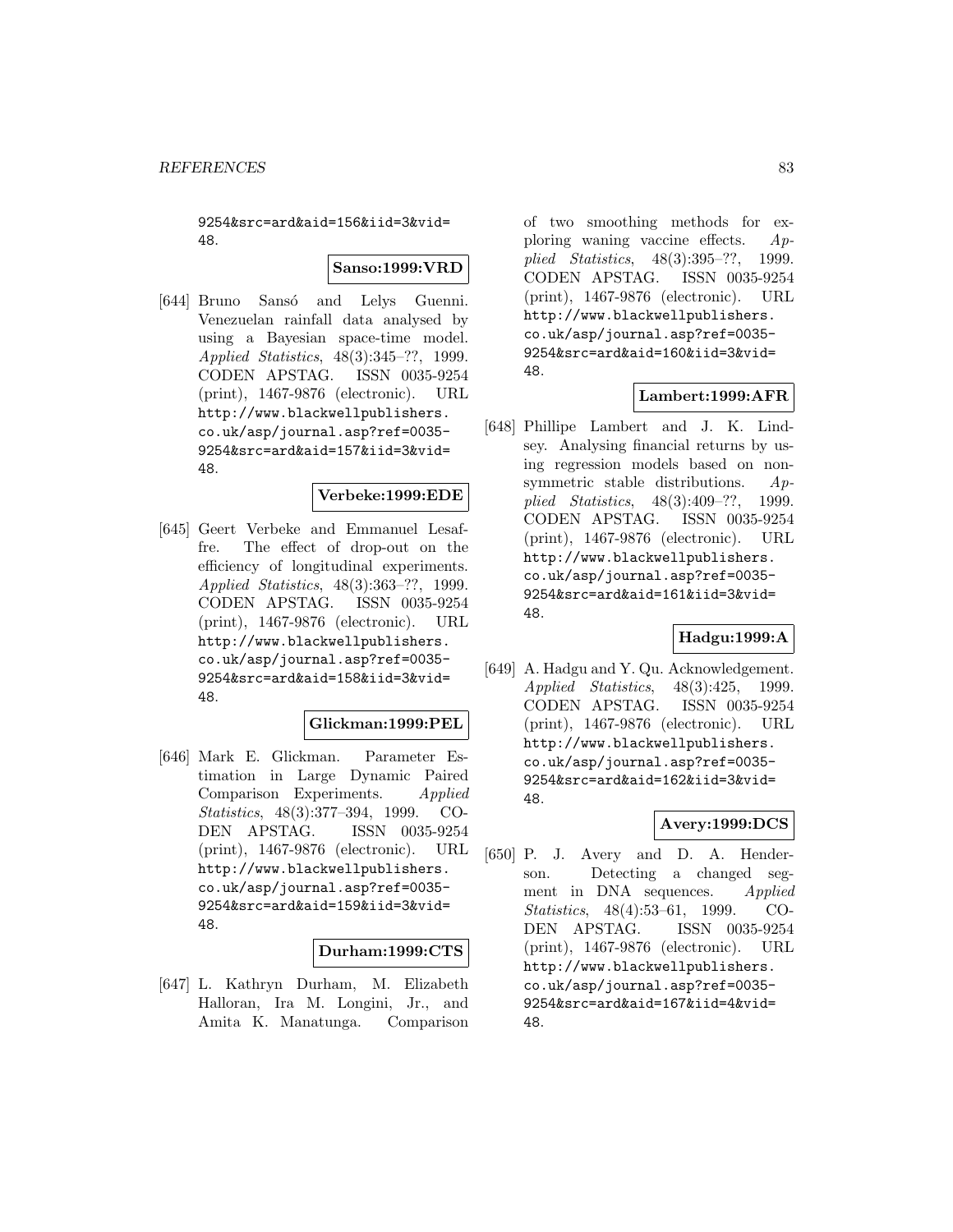#### **Denison:1999:MTS**

[651] D. G. T. Denison, A. T. Walden, A. Balogh, and R. J. Forsyth. Multitaper testing of spectral lines and the detection of the solar rotation frequency and its harmonics. Applied Statistics, 48(4):427–439, 1999. CODEN APSTAG. ISSN 0035-9254 (print), 1467-9876 (electronic). URL http://www.blackwellpublishers. co.uk/asp/journal.asp?ref=0035- 9254&src=ard&aid=163&iid=4&vid= 48.

# **Trinca:1999:DVD**

[652] L. A. Trinca and S. G. Gilmour. Difference variance dispersion graphs for comparing response surface designs with applications in food technology. Applied Statistics, 48(4):441–455, 1999. CODEN APSTAG. ISSN 0035-9254 (print), 1467-9876 (electronic). URL http://www.blackwellpublishers. co.uk/asp/journal.asp?ref=0035- 9254&src=ard&aid=164&iid=4&vid= 48.

#### **Breslow:1999:DAT**

[653] N. E. Breslow and N. Chatterjee. Design and analysis of two-phase studies with binary outcome applied to Wilms tumour prognosis. Applied Statistics, 48(4):457–468, 1999. CO-DEN APSTAG. ISSN 0035-9254 (print), 1467-9876 (electronic). URL http://www.blackwellpublishers. co.uk/asp/journal.asp?ref=0035- 9254&src=ard&aid=165&iid=4&vid= 48.

# **Barao:1999:EAS**

[654] M. I. Barão and J. A. Tawn. Extremal analysis of short series with outliers: sea-levels and athletics records. Applied Statistics, 48(4):469–487, 1999. CODEN APSTAG. ISSN 0035-9254 (print), 1467-9876 (electronic). URL http://www.blackwellpublishers. co.uk/asp/journal.asp?ref=0035- 9254&src=ard&aid=166&iid=4&vid= 48.

#### **Gower:1999:ADS**

[655] J. C. Gower and W. J. Krzanowski. Analysis of distance for structured multivariate data and extensions to multivariate analysis of variance. Applied Statistics, 48(4):505–519, 1999. CODEN APSTAG. ISSN 0035-9254 (print), 1467-9876 (electronic). URL http://www.blackwellpublishers. co.uk/asp/journal.asp?ref=0035- 9254&src=ard&aid=168&iid=4&vid= 48.

# **Khuri:1999:UQP**

[656] A. I. Khuri, J. M. Harrison, and J. A. Cornell. Using quantile plots of the prediction variance for comparing designs for a constrained mixture region: an application involving a fertilizer experiment. Applied Statistics, 48(4):521–532, 1999. CO-DEN APSTAG. ISSN 0035-9254 (print), 1467-9876 (electronic). URL http://www.blackwellpublishers. co.uk/asp/journal.asp?ref=0035- 9254&src=ard&aid=169&iid=4&vid= 48.

# **Heagerty:1999:SER**

[657] P. J. Heagerty and M. S. Pepe. Semiparametric estimation of regression quantiles with application to standardizing weight for height and age in US children. Applied Statistics, 48(4):533–551, 1999. CO-